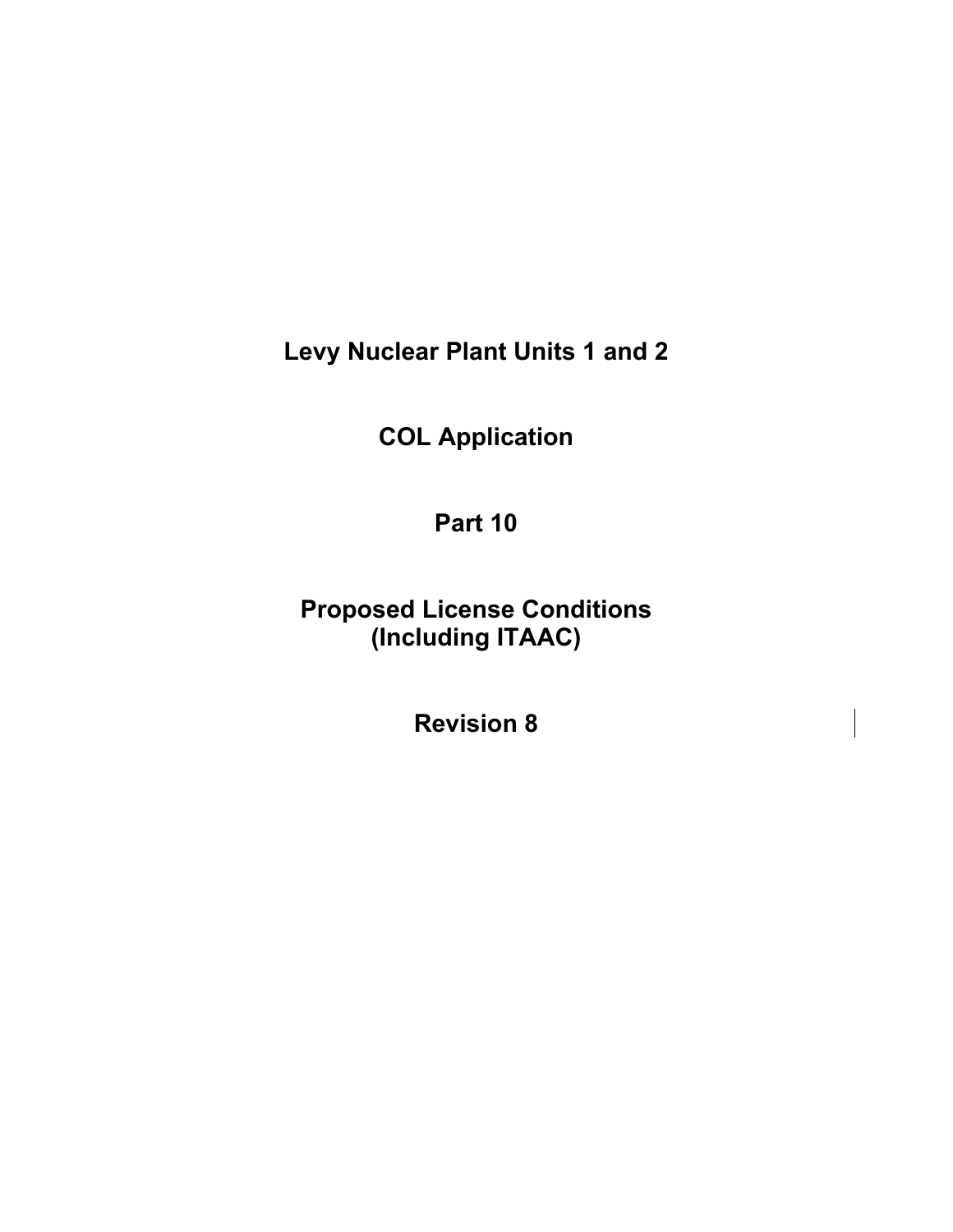# **Levy Nuclear Plant, Units 1 and 2 Proposed License Conditions**

# **1. ITAAC (Inspections, Tests, Analyses, and Acceptance Criteria):**

There are several ITAAC identified in the COLA. Once incorporated into the COL, the regulations identify the requirements that must be met. The incorporation below includes references to the sensitive unclassified non-safeguards information (including proprietary information) and safeguards information, contained in the AP1000 DCD. Such DCD information is included in this combined license application in the same manner as it is included in the AP1000 DCD, i.e., references in the DCD are included as references in the FSAR, and material incorporated by reference into the DCD is incorporated by reference into the FSAR. Appropriate agreements are in place to provide for the licensee's rights to possession (including constructive possession) and use of the withheld sensitive unclassified non-safeguards information (including proprietary information) and safeguards information referenced in the AP1000 DCD for the life of the project.

# **PROPOSED LICENSE CONDITION:**

The ITAAC identified in the tables in Appendix B are hereby incorporated into this Combined License. After the Commission has made the finding required by 10 CFR 52.103(g), the ITAAC do not constitute regulatory requirements; except for specific ITAAC, which are the subject of a Section 103(a) hearing; their expiration will occur upon final Commission action in such proceeding.

# **2. COL HOLDER ITEMS:**

There are several COL information items that can not be resolved prior to issuance of the Combined License. The referenced AP1000 design certification has already justified why each COL Holder item (as identified in the AP1000 DCD Tier 2 Table 1.8-2) can not be resolved before the COL is issued, provides sufficient information on these items to support the NRC licensing decision, and identifies an appropriate implementation milestone. Each COL information item that cannot be resolved completely before the COL is issued is also identified as a COL Holder item in the COLA FSAR Table 1.8-202. Therefore, in accordance with the guidance in Regulatory Guide 1.206, Section C.III.4.3, the following License Condition is proposed to address these COL Holder items. Holder items (per DCD Table 1.8-2) that are addressed by the COLA are not included in the proposed condition. These include COL information item numbers 3.11-1, 9.5-6, 10.1-1, and 13.6-5.

# **PROPOSED LICENSE CONDITION:**

Each COL Holder item identified below shall be completed by the identified implementation milestone through completion of the action therein identified.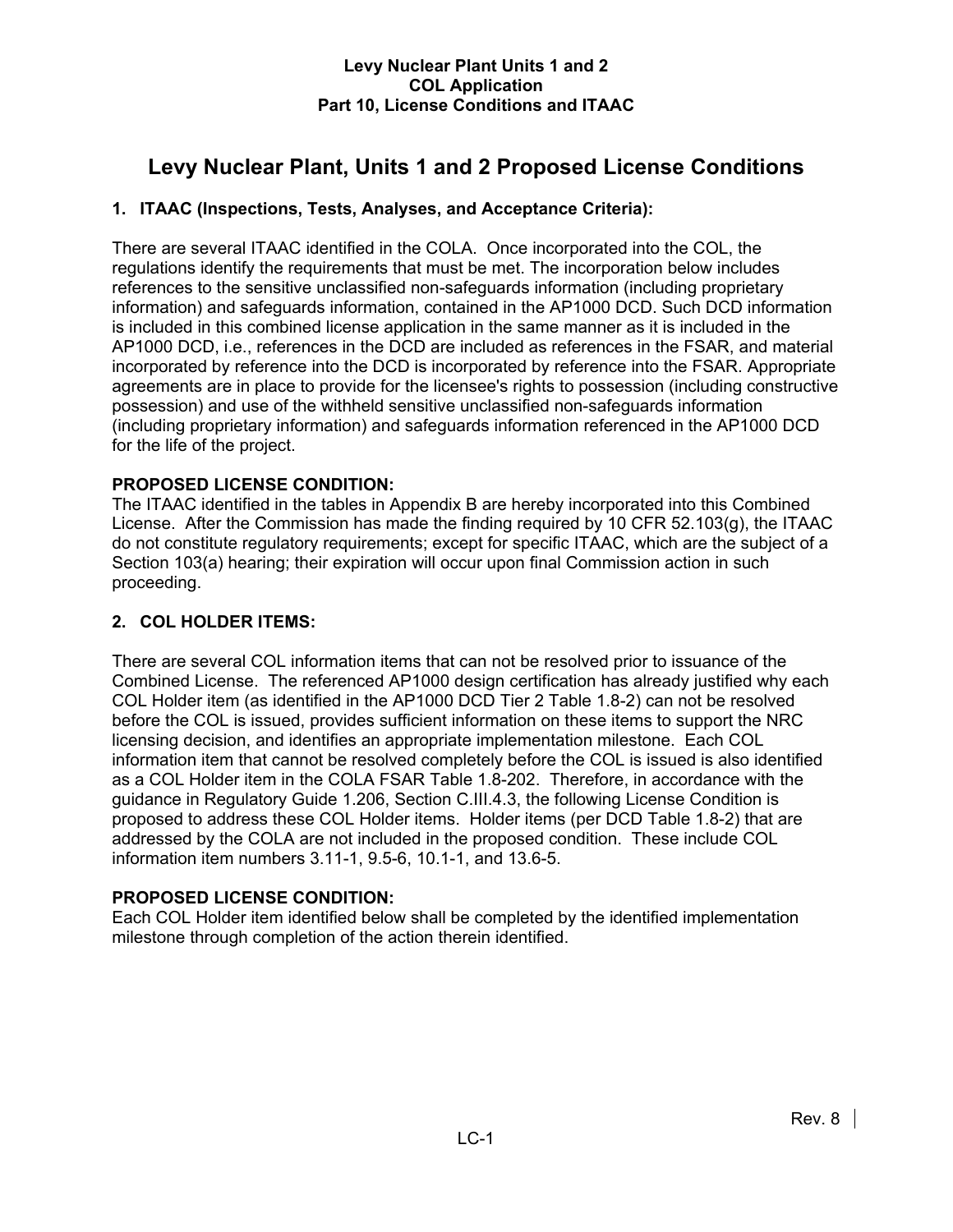| SUMMARY OF COMBINED LICENSE INFORMATION HOLDER ITEMS                                                                                                                                                                                                                                                                                                                                                                                                                                                                                                                                                                                                                                                                                                                                                                                                                                                                                                                                                                                                                                                                                                                                                                                                                                                                                         |                                                                                                                                                                                                                                                                                                                                                                                                                                                                                                                                                                                                                                                                                                      |                                                                     |                                                                                            |  |  |  |  |  |
|----------------------------------------------------------------------------------------------------------------------------------------------------------------------------------------------------------------------------------------------------------------------------------------------------------------------------------------------------------------------------------------------------------------------------------------------------------------------------------------------------------------------------------------------------------------------------------------------------------------------------------------------------------------------------------------------------------------------------------------------------------------------------------------------------------------------------------------------------------------------------------------------------------------------------------------------------------------------------------------------------------------------------------------------------------------------------------------------------------------------------------------------------------------------------------------------------------------------------------------------------------------------------------------------------------------------------------------------|------------------------------------------------------------------------------------------------------------------------------------------------------------------------------------------------------------------------------------------------------------------------------------------------------------------------------------------------------------------------------------------------------------------------------------------------------------------------------------------------------------------------------------------------------------------------------------------------------------------------------------------------------------------------------------------------------|---------------------------------------------------------------------|--------------------------------------------------------------------------------------------|--|--|--|--|--|
| <b>COL</b><br><b>Item</b><br>No.                                                                                                                                                                                                                                                                                                                                                                                                                                                                                                                                                                                                                                                                                                                                                                                                                                                                                                                                                                                                                                                                                                                                                                                                                                                                                                             | <b>Subject</b>                                                                                                                                                                                                                                                                                                                                                                                                                                                                                                                                                                                                                                                                                       | <b>From</b><br><b>DCD</b><br>Tier <sub>2</sub><br><b>Subsection</b> | <b>Implementation Milestone</b>                                                            |  |  |  |  |  |
| $3.6 - 1$                                                                                                                                                                                                                                                                                                                                                                                                                                                                                                                                                                                                                                                                                                                                                                                                                                                                                                                                                                                                                                                                                                                                                                                                                                                                                                                                    | As-Designed Pipe Rupture Hazards<br>Analysis                                                                                                                                                                                                                                                                                                                                                                                                                                                                                                                                                                                                                                                         | 3.6.4.1                                                             | Prior to installation of the piping<br>and connected components in<br>their final location |  |  |  |  |  |
| After a Combined License is issued, the following activity will be completed by the COL holder.<br>An as-designed pipe rupture hazard evaluation will be available for NRC review. The completed<br>as-designed pipe rupture hazards evaluation will be in accordance with the criteria outlined in<br>DCD Subsections 3.6.1.3.2 and 3.6.2.5. Systems, structures, and components identified to be<br>essential targets and appropriate mitigation features (Reference is DCD Table 3.6-3) will be<br>confirmed as part of the evaluation, and updated information will be provided as appropriate. A<br>pipe rupture hazards analysis is part of the piping design. The evaluation will be performed for<br>high and moderate energy piping to confirm the protection of systems, structures, and<br>components (SSCs), which are required to be functional during and following a design basis<br>event. The locations of the postulated ruptures and essential targets will be established and<br>required pipe whip restraints and jet shield designs will be included. The evaluation will address<br>environmental and flooding effects of cracks in high and moderate energy piping. The as-<br>designed pipe rupture hazards evaluation is prepared on a generic basis to address COL<br>applications referencing the AP1000 design. |                                                                                                                                                                                                                                                                                                                                                                                                                                                                                                                                                                                                                                                                                                      |                                                                     |                                                                                            |  |  |  |  |  |
| $3.7 - 3$                                                                                                                                                                                                                                                                                                                                                                                                                                                                                                                                                                                                                                                                                                                                                                                                                                                                                                                                                                                                                                                                                                                                                                                                                                                                                                                                    | Seismic Interaction Review                                                                                                                                                                                                                                                                                                                                                                                                                                                                                                                                                                                                                                                                           | 3.7.5.3                                                             | Prior to initial fuel load                                                                 |  |  |  |  |  |
|                                                                                                                                                                                                                                                                                                                                                                                                                                                                                                                                                                                                                                                                                                                                                                                                                                                                                                                                                                                                                                                                                                                                                                                                                                                                                                                                              | The seismic interaction review will be updated by the Combined License holder for as-built<br>information. This review is performed in parallel with the seismic margin evaluation. The review<br>is based on as-procured data, as well as the as-constructed condition. The as-built seismic<br>interaction review is not provided with the COL application, but is completed prior to fuel load.                                                                                                                                                                                                                                                                                                   |                                                                     |                                                                                            |  |  |  |  |  |
| $3.7 - 4$                                                                                                                                                                                                                                                                                                                                                                                                                                                                                                                                                                                                                                                                                                                                                                                                                                                                                                                                                                                                                                                                                                                                                                                                                                                                                                                                    | <b>Reconciliation of Seismic Analyses</b><br>of Nuclear Island Structures                                                                                                                                                                                                                                                                                                                                                                                                                                                                                                                                                                                                                            | 3.7.5.4                                                             | Prior to initial fuel load                                                                 |  |  |  |  |  |
|                                                                                                                                                                                                                                                                                                                                                                                                                                                                                                                                                                                                                                                                                                                                                                                                                                                                                                                                                                                                                                                                                                                                                                                                                                                                                                                                              | The Combined License holder will reconcile the seismic analyses described in subsection 3.7.2<br>for detail design changes, such as those due to as-procured or as-built changes in component<br>mass, center of gravity, and support configuration based on as-procured equipment information.<br>Deviations are acceptable based on an evaluation consistent with the methods and procedure<br>of Section 3.7 provided the amplitude of the seismic floor response spectra, including the effect<br>due to these deviations, does not exceed the design basis floor response spectra by more than<br>10 percent. The Combined License holder will complete this reconciliation prior to fuel load. |                                                                     |                                                                                            |  |  |  |  |  |
| $3.9 - 7$                                                                                                                                                                                                                                                                                                                                                                                                                                                                                                                                                                                                                                                                                                                                                                                                                                                                                                                                                                                                                                                                                                                                                                                                                                                                                                                                    | Prior to installation of the piping<br>As-Designed Piping Analysis<br>3.9.8.7<br>and connected components in<br>their final location                                                                                                                                                                                                                                                                                                                                                                                                                                                                                                                                                                 |                                                                     |                                                                                            |  |  |  |  |  |
|                                                                                                                                                                                                                                                                                                                                                                                                                                                                                                                                                                                                                                                                                                                                                                                                                                                                                                                                                                                                                                                                                                                                                                                                                                                                                                                                              | After a Combined License is issued, the following activity will be completed by the COL holder:                                                                                                                                                                                                                                                                                                                                                                                                                                                                                                                                                                                                      |                                                                     |                                                                                            |  |  |  |  |  |
|                                                                                                                                                                                                                                                                                                                                                                                                                                                                                                                                                                                                                                                                                                                                                                                                                                                                                                                                                                                                                                                                                                                                                                                                                                                                                                                                              | The as-designed piping analysis is provided for the piping lines chosen to demonstrate all<br>aspects of the piping design. A design report referencing the as-designed piping calculation<br>packages, including ASME Section III piping analysis, support evaluations and piping<br>component fatigue analysis for Class 1 piping using the methods and criteria outlined in DCD                                                                                                                                                                                                                                                                                                                   |                                                                     |                                                                                            |  |  |  |  |  |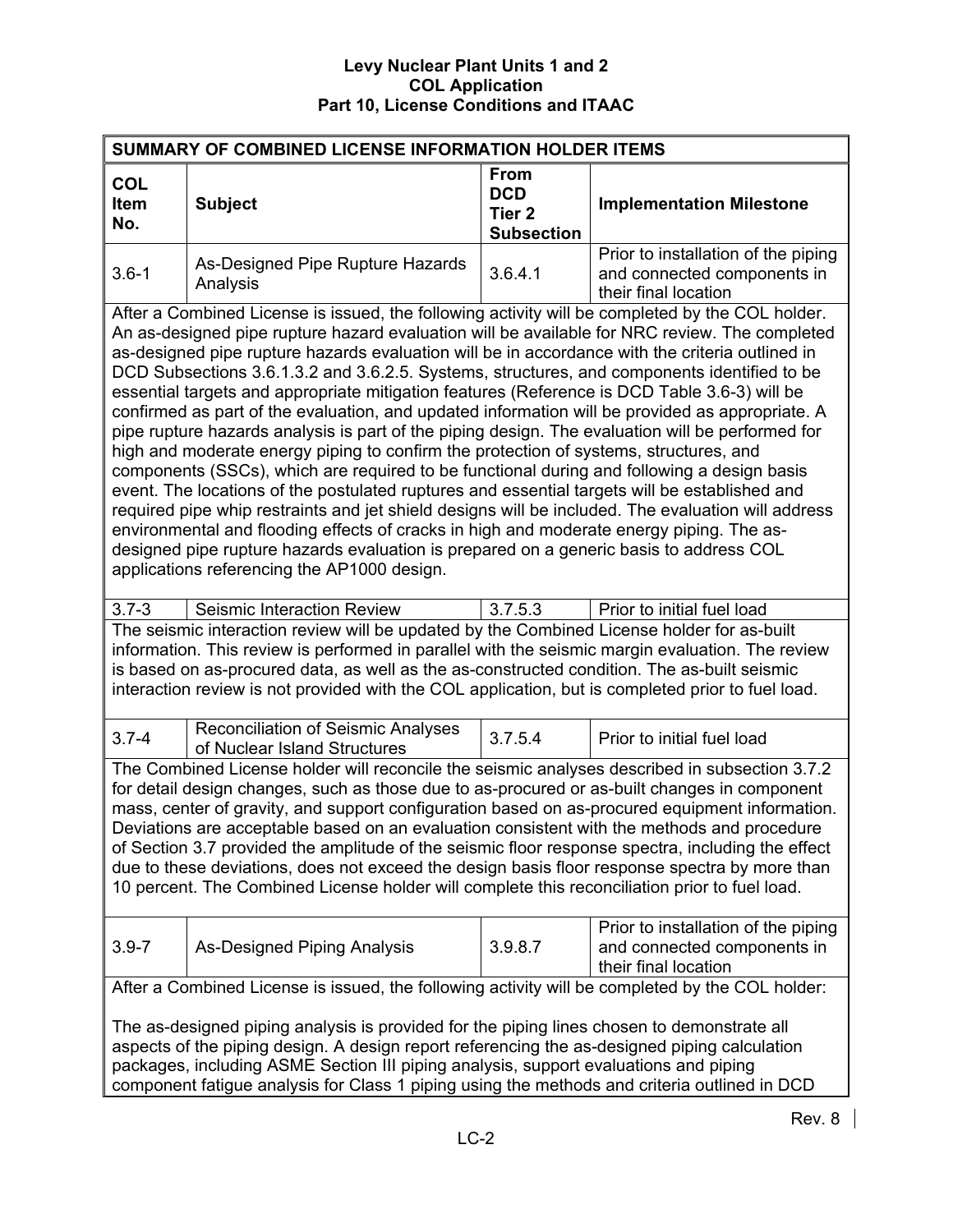| SUMMARY OF COMBINED LICENSE INFORMATION HOLDER ITEMS                                                                                                                                                                                                                                                                                                                                                                                                                                                |                                                                                                                                                                                                                                                                                                                                                                                                                                                                                                   |                                                                     |                                 |  |  |  |  |  |  |
|-----------------------------------------------------------------------------------------------------------------------------------------------------------------------------------------------------------------------------------------------------------------------------------------------------------------------------------------------------------------------------------------------------------------------------------------------------------------------------------------------------|---------------------------------------------------------------------------------------------------------------------------------------------------------------------------------------------------------------------------------------------------------------------------------------------------------------------------------------------------------------------------------------------------------------------------------------------------------------------------------------------------|---------------------------------------------------------------------|---------------------------------|--|--|--|--|--|--|
| <b>COL</b><br><b>Item</b><br>No.                                                                                                                                                                                                                                                                                                                                                                                                                                                                    | <b>Subject</b>                                                                                                                                                                                                                                                                                                                                                                                                                                                                                    | <b>From</b><br><b>DCD</b><br>Tier <sub>2</sub><br><b>Subsection</b> | <b>Implementation Milestone</b> |  |  |  |  |  |  |
|                                                                                                                                                                                                                                                                                                                                                                                                                                                                                                     | Table 3.9-19 is made available for NRC review. The availability of the piping design information<br>and design reports for the piping packages is identified to the NRC.                                                                                                                                                                                                                                                                                                                          |                                                                     |                                 |  |  |  |  |  |  |
| $4.4 - 2$                                                                                                                                                                                                                                                                                                                                                                                                                                                                                           | <b>Confirm Assumptions for Safety</b><br><b>Analyses DNBR Limits</b>                                                                                                                                                                                                                                                                                                                                                                                                                              | 4.4.7                                                               | Prior to initial fuel load      |  |  |  |  |  |  |
|                                                                                                                                                                                                                                                                                                                                                                                                                                                                                                     | Combined License applicants referencing the AP1000 certified design will address changes to<br>the reference design of the fuel, burnable absorber rods, rod cluster control assemblies, or initial<br>core design from that presented in the DCD.<br>Following selection of the actual plant operating instrumentation and calculation of the                                                                                                                                                    |                                                                     |                                 |  |  |  |  |  |  |
|                                                                                                                                                                                                                                                                                                                                                                                                                                                                                                     | instrumentation uncertainties of the operating plant parameters as discussed in subsection<br>7.1.6, Combined License applicants will calculate the design limit DNBR values using the RTDP<br>with these instrumentation uncertainties and confirm that either the design limit DNBR values as<br>described in Section 4.4 remain valid, or that the safety analysis minimum DNBR bounds the<br>new design limit DNBR values plus DNBR penalties, such as rod bow penalty.                       |                                                                     |                                 |  |  |  |  |  |  |
| $5.3 - 1$                                                                                                                                                                                                                                                                                                                                                                                                                                                                                           | Reactor Vessel Pressure -<br><b>Temperature Limit Curves</b>                                                                                                                                                                                                                                                                                                                                                                                                                                      | 5.3.6.1                                                             | Prior to initial fuel load      |  |  |  |  |  |  |
|                                                                                                                                                                                                                                                                                                                                                                                                                                                                                                     | The COL Holder shall update the P/T limits using the PTLR methodologies approved in the<br>AP1000 DCD using the plant-specific material properties or confirm that the reactor vessel<br>material properties meet the specifications and use the Westinghouse generic PTLR curves.                                                                                                                                                                                                                |                                                                     |                                 |  |  |  |  |  |  |
| $5.3 - 4$                                                                                                                                                                                                                                                                                                                                                                                                                                                                                           | <b>Reactor Vessel Materials Properties</b><br>Verification                                                                                                                                                                                                                                                                                                                                                                                                                                        | 5.3.6.4.1                                                           | Prior to initial fuel load      |  |  |  |  |  |  |
|                                                                                                                                                                                                                                                                                                                                                                                                                                                                                                     | The Combined License holder will complete prior to fuel load verification of plant-specific belt<br>line material properties consistent with the requirements in subsection 5.3.3.1 and Tables 5.3-1<br>and 5.3-3. The verification will include a pressurized thermal shock evaluation based on as-<br>procured reactor vessel material data and the projected neutron fluence for the plant design<br>objective of 60 years. This evaluation report will be submitted for NRC staff review.     |                                                                     |                                 |  |  |  |  |  |  |
| $9.1 - 7$                                                                                                                                                                                                                                                                                                                                                                                                                                                                                           | <b>Coupon Monitoring Program</b>                                                                                                                                                                                                                                                                                                                                                                                                                                                                  | 9.1.6                                                               | Prior to commercial operation   |  |  |  |  |  |  |
| A spent fuel rack Metamic coupon monitoring program will be implemented when the plant is<br>placed into commercial operation. This program will include tests to monitor bubbling, blistering,<br>cracking, or flaking; and a test to monitor for corrosion, such as weight loss measurements<br>and/or visual examination. The program will also include testing to monitor changes in physical<br>properties of the absorber material, including neutron attenuation and thickness measurements. |                                                                                                                                                                                                                                                                                                                                                                                                                                                                                                   |                                                                     |                                 |  |  |  |  |  |  |
| $10.2 - 1$                                                                                                                                                                                                                                                                                                                                                                                                                                                                                          | Turbine Maintenance and Inspection                                                                                                                                                                                                                                                                                                                                                                                                                                                                | 10.2.6                                                              | Prior to initial fuel load      |  |  |  |  |  |  |
|                                                                                                                                                                                                                                                                                                                                                                                                                                                                                                     | The Combined License holder will submit to the NRC staff for review prior to fuel load, and then<br>implement a turbine maintenance and inspection program. The program will be consistent with<br>the maintenance and inspection program plan activities and inspection intervals identified in<br>subsection 10.2.3.6. The Combined License holder will have available plant-specific turbine<br>rotor test data and calculated toughness curves that support the material property assumptions |                                                                     |                                 |  |  |  |  |  |  |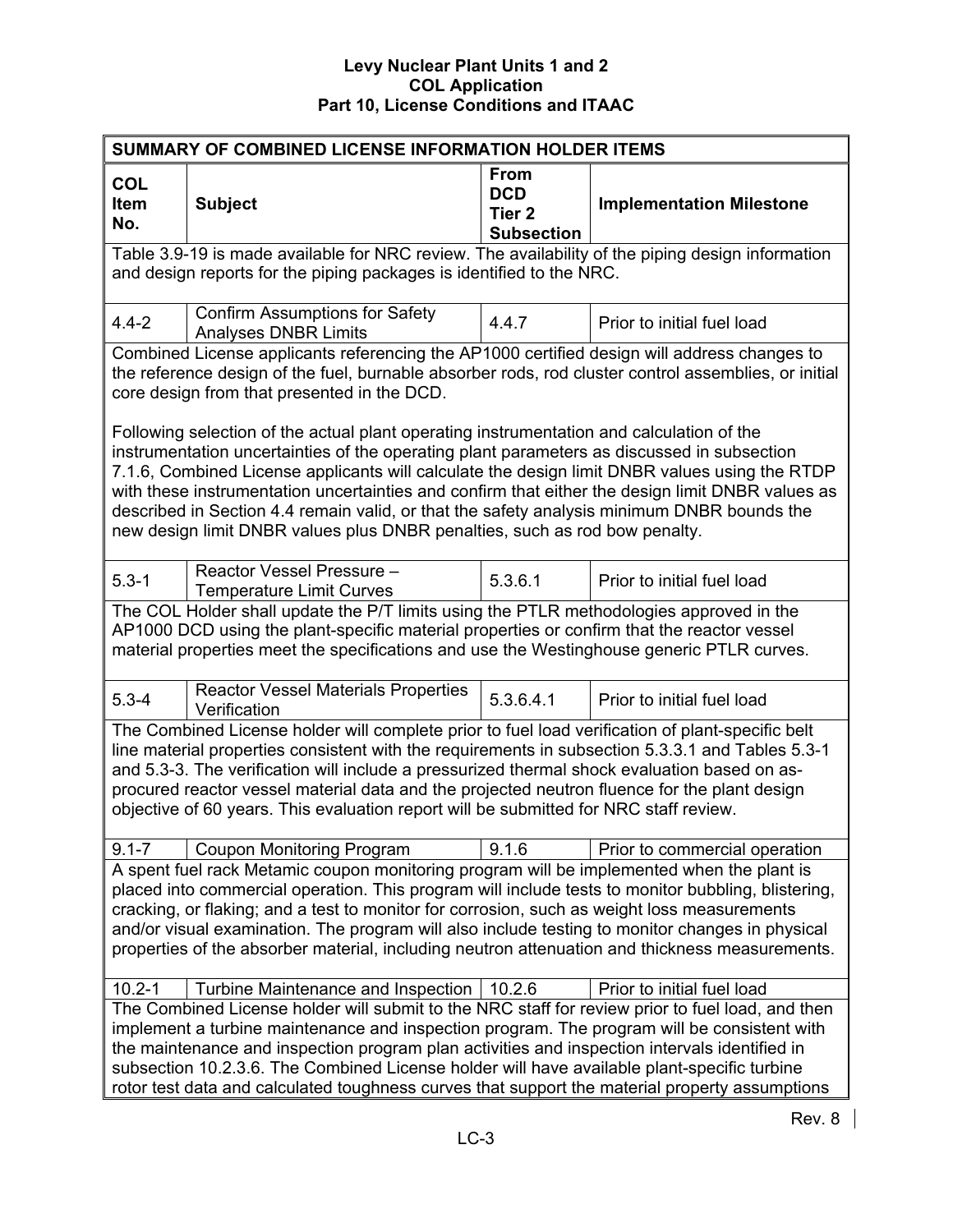| SUMMARY OF COMBINED LICENSE INFORMATION HOLDER ITEMS |                                                                                                                                                                                                                                                                                                                                                                                                                                                                                                                                                                                                                                                                                                                                                                                                                                                                                                                                                                                                                                                                                                                                                                                                               |                                                                     |                                 |  |  |  |  |  |
|------------------------------------------------------|---------------------------------------------------------------------------------------------------------------------------------------------------------------------------------------------------------------------------------------------------------------------------------------------------------------------------------------------------------------------------------------------------------------------------------------------------------------------------------------------------------------------------------------------------------------------------------------------------------------------------------------------------------------------------------------------------------------------------------------------------------------------------------------------------------------------------------------------------------------------------------------------------------------------------------------------------------------------------------------------------------------------------------------------------------------------------------------------------------------------------------------------------------------------------------------------------------------|---------------------------------------------------------------------|---------------------------------|--|--|--|--|--|
| <b>COL</b><br>Item<br>No.                            | <b>Subject</b>                                                                                                                                                                                                                                                                                                                                                                                                                                                                                                                                                                                                                                                                                                                                                                                                                                                                                                                                                                                                                                                                                                                                                                                                | <b>From</b><br><b>DCD</b><br>Tier <sub>2</sub><br><b>Subsection</b> | <b>Implementation Milestone</b> |  |  |  |  |  |
|                                                      | in the turbine rotor analysis after the fabrication of the turbine and prior to fuel load.                                                                                                                                                                                                                                                                                                                                                                                                                                                                                                                                                                                                                                                                                                                                                                                                                                                                                                                                                                                                                                                                                                                    |                                                                     |                                 |  |  |  |  |  |
| 13.6-5                                               | <b>Cyber Security Program</b>                                                                                                                                                                                                                                                                                                                                                                                                                                                                                                                                                                                                                                                                                                                                                                                                                                                                                                                                                                                                                                                                                                                                                                                 | 13.6.1                                                              | Prior to initial fuel load      |  |  |  |  |  |
| initial fuel load.                                   | The Combined License holder will develop and implement a cyber security program prior to                                                                                                                                                                                                                                                                                                                                                                                                                                                                                                                                                                                                                                                                                                                                                                                                                                                                                                                                                                                                                                                                                                                      |                                                                     |                                 |  |  |  |  |  |
| $14.4 - 2$                                           | <b>Test Specifics and Procedures</b>                                                                                                                                                                                                                                                                                                                                                                                                                                                                                                                                                                                                                                                                                                                                                                                                                                                                                                                                                                                                                                                                                                                                                                          | 14.4.2                                                              | Prior to initial fuel load      |  |  |  |  |  |
|                                                      | NOTE -addressed by proposed License Condition #6.                                                                                                                                                                                                                                                                                                                                                                                                                                                                                                                                                                                                                                                                                                                                                                                                                                                                                                                                                                                                                                                                                                                                                             |                                                                     |                                 |  |  |  |  |  |
| $14.4 - 3$                                           | <b>Conduct of Test Program</b>                                                                                                                                                                                                                                                                                                                                                                                                                                                                                                                                                                                                                                                                                                                                                                                                                                                                                                                                                                                                                                                                                                                                                                                | 14.4.3                                                              |                                 |  |  |  |  |  |
|                                                      | NOTE - addressed by proposed License Conditions #3 and #6.                                                                                                                                                                                                                                                                                                                                                                                                                                                                                                                                                                                                                                                                                                                                                                                                                                                                                                                                                                                                                                                                                                                                                    |                                                                     |                                 |  |  |  |  |  |
| $14.4 - 4$                                           | <b>Review and Evaluation of Test</b><br><b>Results</b>                                                                                                                                                                                                                                                                                                                                                                                                                                                                                                                                                                                                                                                                                                                                                                                                                                                                                                                                                                                                                                                                                                                                                        | 14.4.4                                                              |                                 |  |  |  |  |  |
|                                                      | NOTE - addressed by proposed License Condition #9.                                                                                                                                                                                                                                                                                                                                                                                                                                                                                                                                                                                                                                                                                                                                                                                                                                                                                                                                                                                                                                                                                                                                                            |                                                                     |                                 |  |  |  |  |  |
| $14.4 - 6$                                           | First-Plant-Only and Three-Plant-<br><b>Only Tests</b>                                                                                                                                                                                                                                                                                                                                                                                                                                                                                                                                                                                                                                                                                                                                                                                                                                                                                                                                                                                                                                                                                                                                                        | 14.4.6                                                              |                                 |  |  |  |  |  |
|                                                      | NOTE - addressed by proposed License Conditions #7 and #9.                                                                                                                                                                                                                                                                                                                                                                                                                                                                                                                                                                                                                                                                                                                                                                                                                                                                                                                                                                                                                                                                                                                                                    |                                                                     |                                 |  |  |  |  |  |
| $15.0 - 1$                                           | Documentation of Plant Calorimetric<br><b>Uncertainty Methodology</b>                                                                                                                                                                                                                                                                                                                                                                                                                                                                                                                                                                                                                                                                                                                                                                                                                                                                                                                                                                                                                                                                                                                                         | 15.0.15.1                                                           |                                 |  |  |  |  |  |
|                                                      | NOTE - addressed by proposed ITAAC Table 2.5.4-2, item 4.                                                                                                                                                                                                                                                                                                                                                                                                                                                                                                                                                                                                                                                                                                                                                                                                                                                                                                                                                                                                                                                                                                                                                     |                                                                     |                                 |  |  |  |  |  |
| 19.59.10-1                                           | As-Built SSC HCLPF Comparison<br>to Seismic Margin Evaluation                                                                                                                                                                                                                                                                                                                                                                                                                                                                                                                                                                                                                                                                                                                                                                                                                                                                                                                                                                                                                                                                                                                                                 | 19.59.10.5                                                          | Prior to initial fuel load      |  |  |  |  |  |
|                                                      | The Combined License holder referencing the AP1000 certified design will review differences<br>between the as-built plant and the design used as the basis for the AP1000 seismic margins<br>analysis prior to fuel load. A verification walkdown will be performed with the purpose of<br>identifying differences between the as-built plant and the design. Any differences will be<br>evaluated and the seismic margins analysis modified as necessary to account for the<br>plant-specific design, and any design changes or departures from the certified design. Spacial<br>interactions are addressed by COL information item 3.7-3. Details of the process will be<br>developed by the Combined License holder.<br>The Combined License holder referencing the AP1000 certified design should compare the<br>as-built SSC HCLPFs to those assumed in the AP1000 seismic margin evaluation prior to fuel<br>load. Deviations from the HCLPF values or assumptions in the seismic margin evaluation due to<br>the as-built configuration and final analysis should be evaluated to determine if vulnerabilities<br>have been introduced. The requirements to which the equipment is to be purchased are |                                                                     |                                 |  |  |  |  |  |
|                                                      | included in the equipment specifications. Specifically, the equipment specifications include:                                                                                                                                                                                                                                                                                                                                                                                                                                                                                                                                                                                                                                                                                                                                                                                                                                                                                                                                                                                                                                                                                                                 |                                                                     |                                 |  |  |  |  |  |
|                                                      | 1. Specific minimum seismic requirements consistent with those used to define the Table                                                                                                                                                                                                                                                                                                                                                                                                                                                                                                                                                                                                                                                                                                                                                                                                                                                                                                                                                                                                                                                                                                                       |                                                                     |                                 |  |  |  |  |  |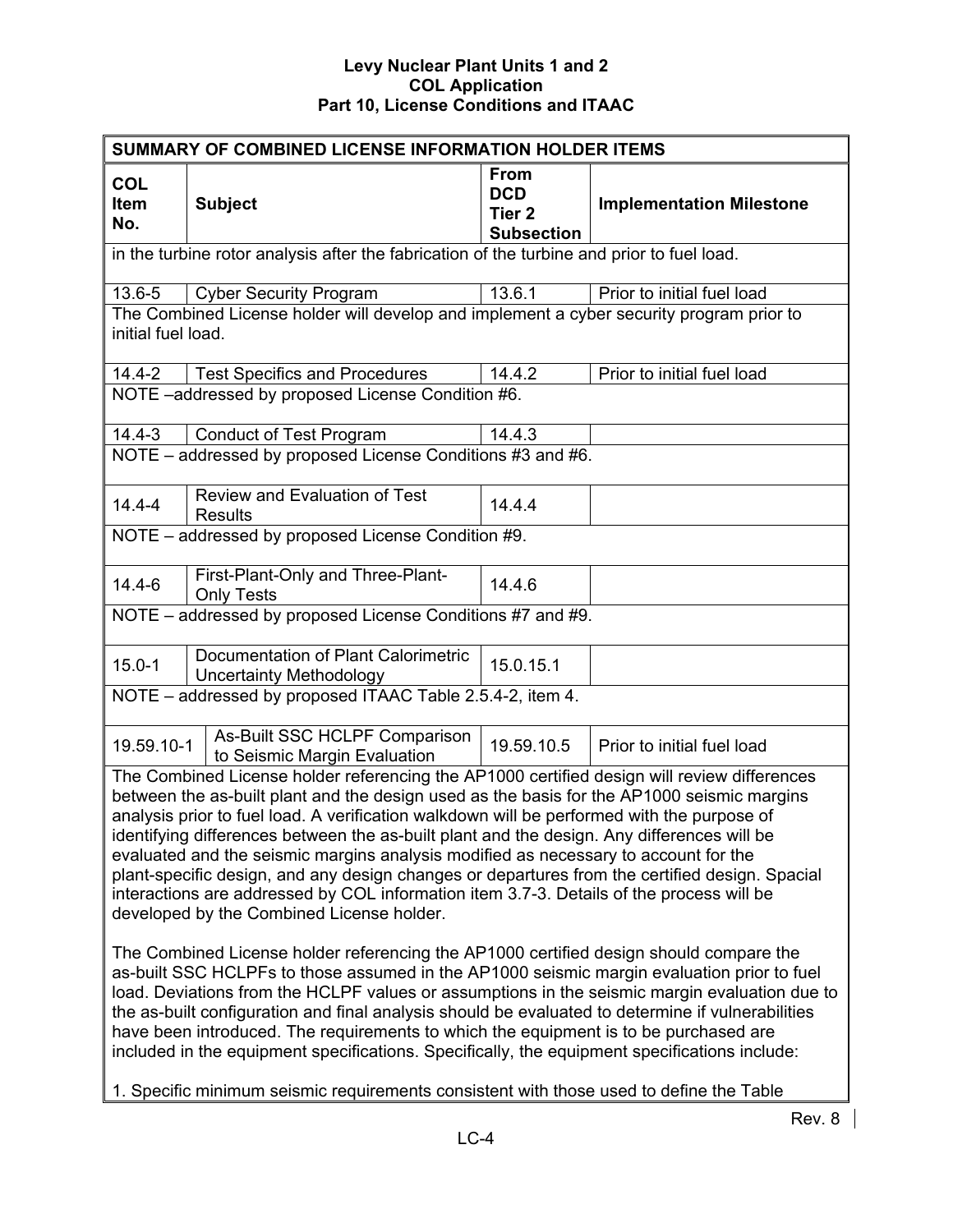| <b>SUMMARY OF COMBINED LICENSE INFORMATION HOLDER ITEMS</b>                                                                                                                                                                                                                                                                                                                                                                                                                                                                                                                                                                                                                                                  |                                                                                                                                                                                                                                                                                                                                                                                                                                                                                                                                                                                                                                                                                                                                                                                                                                                                  |                                                                     |                                 |  |  |  |  |  |  |
|--------------------------------------------------------------------------------------------------------------------------------------------------------------------------------------------------------------------------------------------------------------------------------------------------------------------------------------------------------------------------------------------------------------------------------------------------------------------------------------------------------------------------------------------------------------------------------------------------------------------------------------------------------------------------------------------------------------|------------------------------------------------------------------------------------------------------------------------------------------------------------------------------------------------------------------------------------------------------------------------------------------------------------------------------------------------------------------------------------------------------------------------------------------------------------------------------------------------------------------------------------------------------------------------------------------------------------------------------------------------------------------------------------------------------------------------------------------------------------------------------------------------------------------------------------------------------------------|---------------------------------------------------------------------|---------------------------------|--|--|--|--|--|--|
| <b>COL</b><br>Item<br>No.                                                                                                                                                                                                                                                                                                                                                                                                                                                                                                                                                                                                                                                                                    | <b>Subject</b>                                                                                                                                                                                                                                                                                                                                                                                                                                                                                                                                                                                                                                                                                                                                                                                                                                                   | <b>From</b><br><b>DCD</b><br>Tier <sub>2</sub><br><b>Subsection</b> | <b>Implementation Milestone</b> |  |  |  |  |  |  |
| 19.55-1 HCLPF values. This includes the known frequency range used to define the HCLPF by<br>comparing the required response spectrum (RRS) and test response spectrum (TRS). The test<br>response spectra are chosen so as to demonstrate that no more than one percent rate of failure<br>is expected when the equipment is subjected to the applicable seismic margin ground motion for<br>the equipment identified to be applicable in the seismic margin insights of the site-specific PRA.<br>The range of frequency response that is required for the equipment with its structural support is<br>defined.<br>2. Hardware enhancements that were determined in previous test programs and/or analysis |                                                                                                                                                                                                                                                                                                                                                                                                                                                                                                                                                                                                                                                                                                                                                                                                                                                                  |                                                                     |                                 |  |  |  |  |  |  |
|                                                                                                                                                                                                                                                                                                                                                                                                                                                                                                                                                                                                                                                                                                              | programs will be implemented.                                                                                                                                                                                                                                                                                                                                                                                                                                                                                                                                                                                                                                                                                                                                                                                                                                    |                                                                     |                                 |  |  |  |  |  |  |
| 19.59.10-2                                                                                                                                                                                                                                                                                                                                                                                                                                                                                                                                                                                                                                                                                                   | <b>Evaluation of As-Built Plant</b><br>Versus Design in AP1000 PRA<br>and Site-Specific PRA External<br>Events                                                                                                                                                                                                                                                                                                                                                                                                                                                                                                                                                                                                                                                                                                                                                   | 19.59.10.5                                                          | Prior to initial fuel load      |  |  |  |  |  |  |
|                                                                                                                                                                                                                                                                                                                                                                                                                                                                                                                                                                                                                                                                                                              | The Combined License holder referencing the AP1000 certified design will review differences<br>between the as-built plant and the design used as the basis for the AP1000 PRA and Table<br>19.59-18 prior to fuel load. The plant-specific PRA-based insight differences will be evaluated<br>and the plant-specific PRA model modified as necessary to account for the plant-specific design<br>and any design changes or departures from the design certification PRA.                                                                                                                                                                                                                                                                                                                                                                                         |                                                                     |                                 |  |  |  |  |  |  |
| 19.59.10-3                                                                                                                                                                                                                                                                                                                                                                                                                                                                                                                                                                                                                                                                                                   | Internal Fire and Internal Flood<br>Analyses                                                                                                                                                                                                                                                                                                                                                                                                                                                                                                                                                                                                                                                                                                                                                                                                                     | 19.59.10.5                                                          | Prior to initial fuel load      |  |  |  |  |  |  |
|                                                                                                                                                                                                                                                                                                                                                                                                                                                                                                                                                                                                                                                                                                              | The Combined License holder referencing the AP1000 certified design will review differences<br>between the as-built plant and the design used as the basis for the AP1000 internal fire and<br>internal flood analysis prior to fuel load. Plant-specific internal fire and internal flood analyses<br>will be evaluated and the analyses modified as necessary to account for the plant-specific<br>design and any design changes or departures from the certified design.                                                                                                                                                                                                                                                                                                                                                                                      |                                                                     |                                 |  |  |  |  |  |  |
| 19.59.10-4                                                                                                                                                                                                                                                                                                                                                                                                                                                                                                                                                                                                                                                                                                   | <b>Implement Severe Accident</b><br><b>Management Guidance</b>                                                                                                                                                                                                                                                                                                                                                                                                                                                                                                                                                                                                                                                                                                                                                                                                   | 19.59.10.5                                                          | Prior to startup testing        |  |  |  |  |  |  |
|                                                                                                                                                                                                                                                                                                                                                                                                                                                                                                                                                                                                                                                                                                              | NOTE - addressed by proposed License Condition #6.                                                                                                                                                                                                                                                                                                                                                                                                                                                                                                                                                                                                                                                                                                                                                                                                               |                                                                     |                                 |  |  |  |  |  |  |
|                                                                                                                                                                                                                                                                                                                                                                                                                                                                                                                                                                                                                                                                                                              | <b>Equipment Survivability</b>                                                                                                                                                                                                                                                                                                                                                                                                                                                                                                                                                                                                                                                                                                                                                                                                                                   | 19.59.10.5                                                          | Prior to initial fuel load      |  |  |  |  |  |  |
|                                                                                                                                                                                                                                                                                                                                                                                                                                                                                                                                                                                                                                                                                                              | 19.59.10-5<br>The Combined License holder referencing the AP1000 certified design will perform a thermal<br>lag assessment of the as-built equipment listed in Tables 6b and 6c in Attachment A of APP-<br>GW-GLR-069 to provide additional assurance that this equipment can perform its severe<br>accident functions during environmental conditions resulting from hydrogen burns associated<br>with severe accidents. This assessment is performed prior to fuel load and is required only for<br>equipment used for severe accident mitigation that has not been tested at severe accident<br>conditions. The Combined License holder will assess the ability of the as-built equipment to<br>perform during severe accident hydrogen burns using the Environment Enveloping method or<br>the Test Based Thermal Analysis method discussed in EPRI NP-4354. |                                                                     |                                 |  |  |  |  |  |  |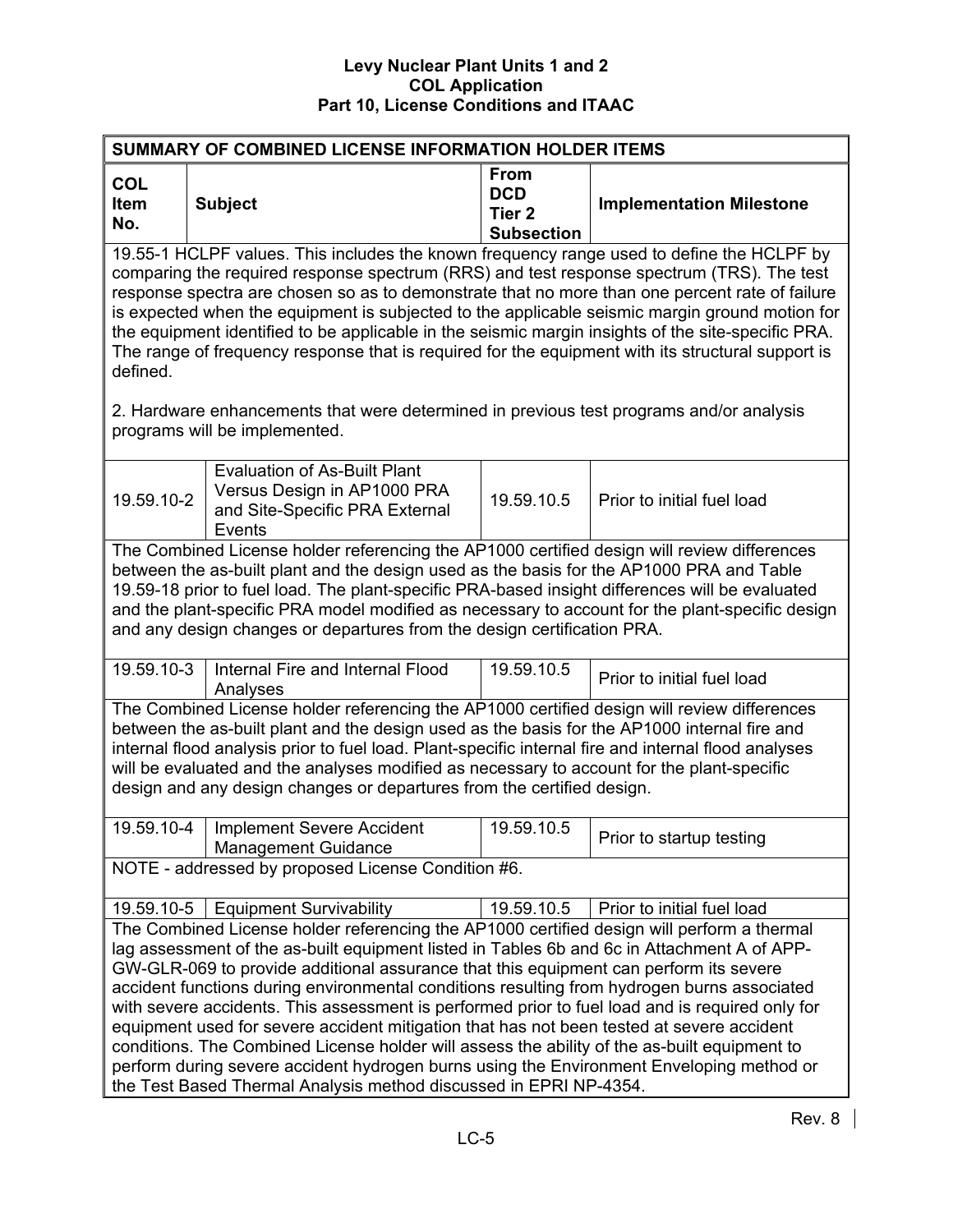# **3. OPERATIONAL PROGRAM IMPLEMENTATION:**

The provisions of the regulations address implementation milestones for some operational programs. The NRC will use license conditions to ensure implementation for those operational programs whose implementation is not addressed in the regulations. FSAR Subsection 13.4, Table 13.4-201, identifies several programs required by regulations that must be implemented by a milestone to be identified in a license condition.

# **PROPOSED LICENSE CONDITION:**

The licensee shall implement the programs or portions of programs identified below on or before the associated milestones identified below.

A. Construction Initiation – The licensee shall implement each operational program identified below prior to initiating construction of nuclear safety or security related structures, systems, or components.

None Identified.

- B. 18 Months Prior to Fuel Load The licensee shall implement each operational program identified below at least 18 months prior to scheduled date of initial fuel load. B.1 – Reactor Operator Training
- C. Receipt of Materials The licensee shall implement each operational program identified below prior to initial receipt of byproduct, source, or special nuclear materials on-site (excluding Exempt Quantities as described in 10 CFR 30.18).
	- C.1 Radiation Protection (applicable portions)
	- C.2 Fire Protection Program (applicable portions)
	- C.3 Non Licensed Plant Staff Training Program (applicable portions)
	- C.4 Deleted
	- C.5 Deleted
	- C.6 Deleted
	- C.7 SNM Material Control and Accounting Program
- D. Fuel Receipt The licensee shall implement each operational program identified below prior to initial receipt of fuel on-site.
	- D.1 Fire Protection (applicable portions)
	- D.2 Radiation Protection (applicable portions)
	- D.3 Special Nuclear Material Physical Protection Program
	- D.4 Deleted
	- D.5 Deleted
- E. Construction Testing The licensee shall implement each operational program identified below prior to initial construction testing.
	- E.1 Initial Test Program Construction Testing
- F. Preoperational Testing The licensee shall implement each operational program identified below prior to initial preoperational testing.
	- F.1 Initial Test Program Preoperational Testing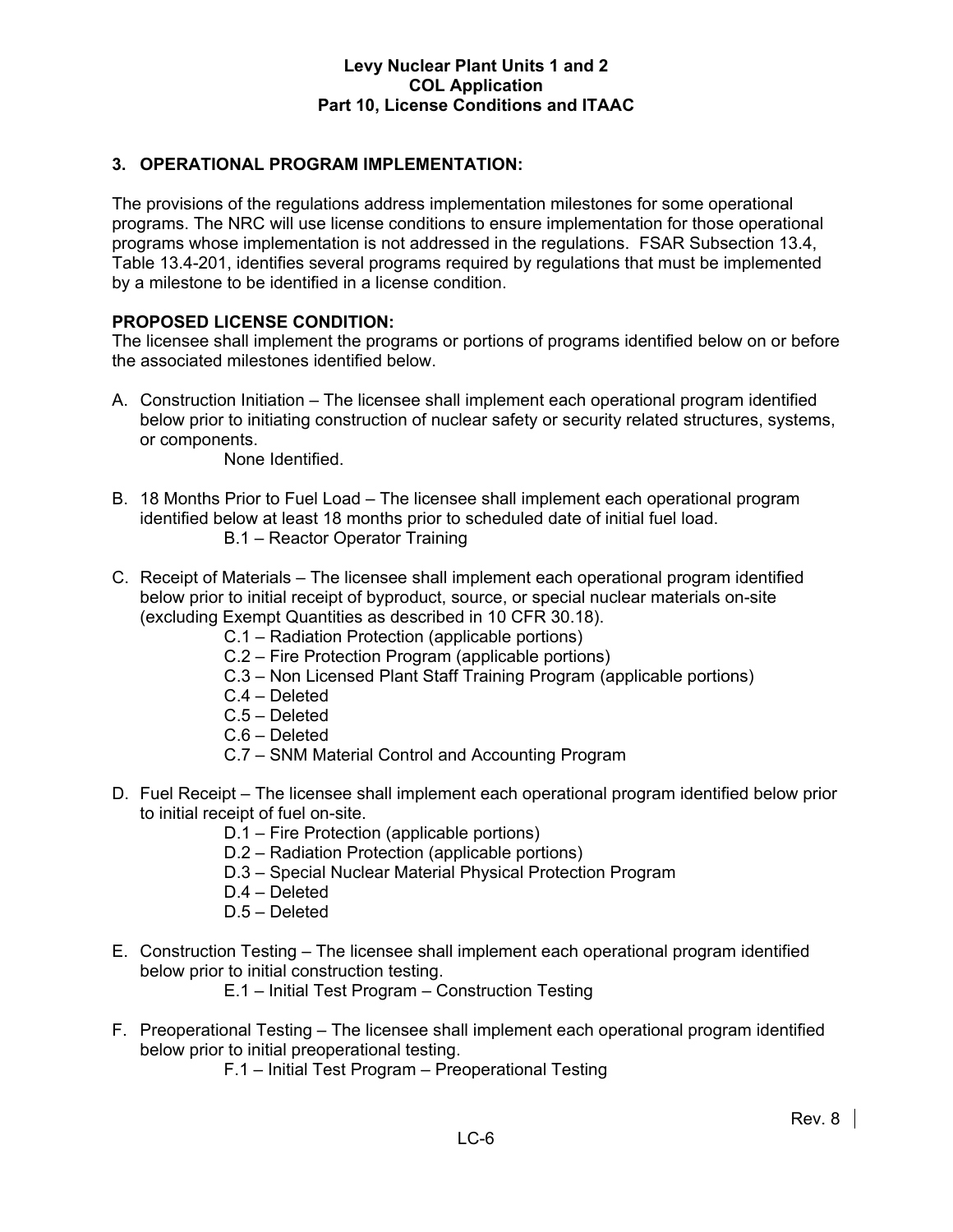- G. Fuel Loading The licensee shall implement each operational program identified below prior to initial fuel load.
	- G.1 Environmental Qualification
	- G.2 Pre-Service Testing
	- G.3 Process and Effluent Monitoring and Sampling
	- G.4 Radiation Protection (applicable portions)
	- G.5 Motor-Operated Valve Testing
	- G.6 Fire Protection
	- G.7 Deleted
	- G.8 Containment Leakage Rate Testing
	- G.9 Physical Security
	- G.10 Cyber Security
- H. Startup Testing The licensee shall implement each operational program identified below prior to initial startup testing.
	- H.1 Initial Test Program Startup Testing
- I. MODE 4 Not used.
- J. Initial Criticality The licensee shall implement each operational program identified below prior to initial criticality.
	- J.1 Reactor Vessel Material Surveillance
- K. Waste Shipment The licensee shall implement each operational program identified below prior to initial radioactive waste shipment.
	- K.1 Radiation Protection

#### **4. POST-COL TESTING:**

COLA FSAR Subsection 3.8.5.11 specifies certain post COL testing that must be completed 180-days prior to construction.

#### **PROPOSED LICENSE CONDITION:**

The licensee will complete 180-days prior to construction, the 90-day test report for the Strength Verification and Constructability Testing in accordance with the criteria outlined in FSAR Subsection 3.8.5.11.3 and make it available to the NRC.

#### **5. SECURITY PROGRAM:**

#### **A. SECURITY PROGRAM IMPLEMENTATION:**

An implementation license condition approved in the SRM regarding SECY-05-0197 applies to the Security Program.

# **PROPOSED LICENSE CONDITION:**

The licensee shall maintain in effect the provisions of the physical security plan, security personnel training and qualification plan, safeguards contingency plan, and cyber security plan, and all amendments made pursuant to the authority of 10 CFR 50.90, 50.54(p), 52.97,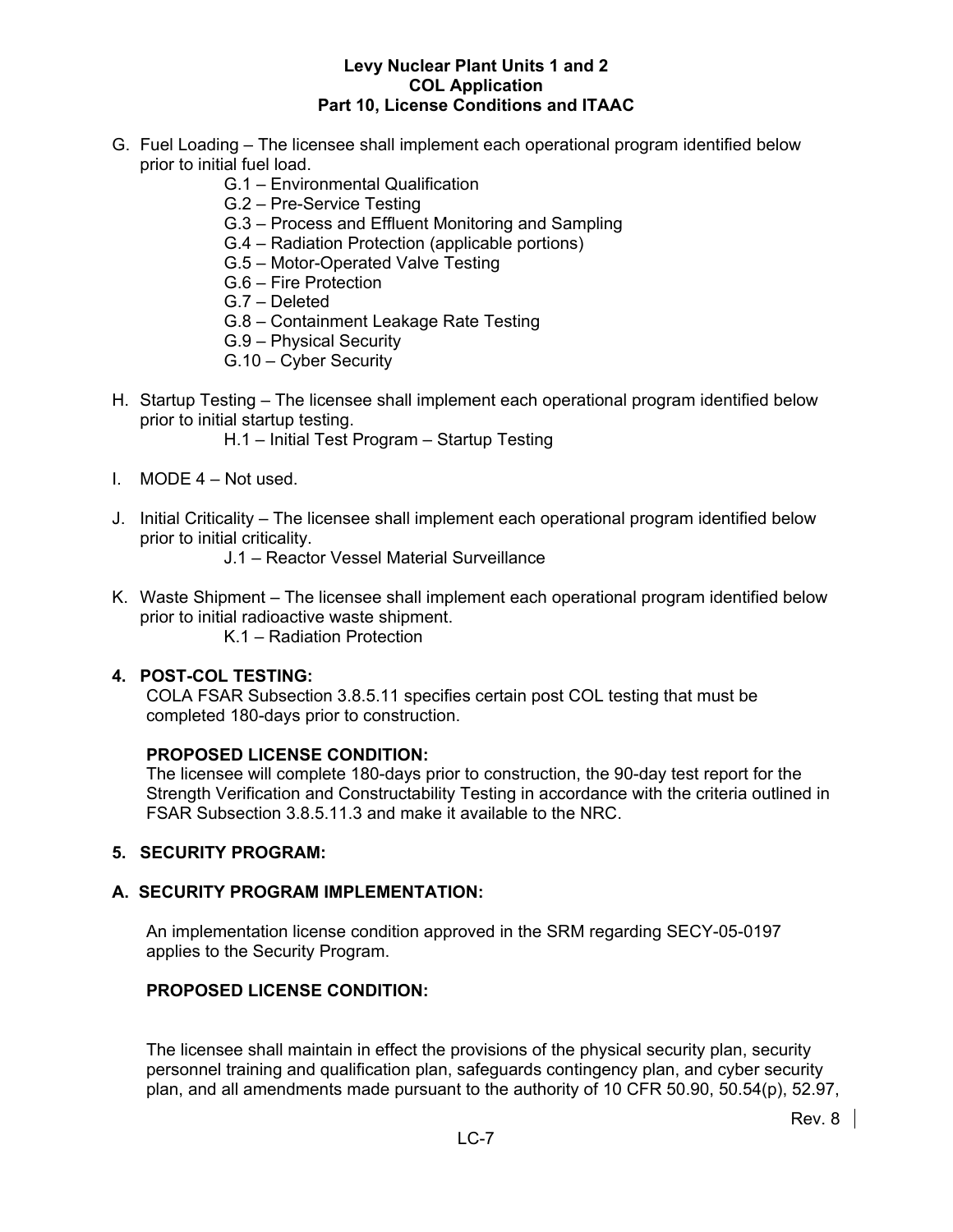and Section VIII of Appendix D to Part 52 when nuclear fuel is onsite (protected area), and continuing until all nuclear fuel is permanently removed from the site.

# **B. SPECIAL NUCLEAR MATERIAL PHYSICAL PROTECTION:**

A license condition is proposed to address when the boundary for physical protection of new fuel as SNM is required to be extended from the controlled access area (CAA) in accordance with the requirements of 10 CFR 73.67 to the operational protected area (PA) in accordance with 10 CFR 73.55.

# **PROPOSED LICENSE CONDITION:**

The licensee shall receive and store new fuel as SNM in a controlled access area (CAA) in accordance with the requirements of 10 CFR 73.67, until such time as an operational protected area (PA) that satisfies the requirements of 10 CFR 73.55(e)(8) is established. If new fuel is already stored in a CAA that is within the boundary of the proposed PA, then upon declaration of an operational PA, the remaining requirements of 10 CFR 73.55 shall be implemented. The PA shall be established and declared operational prior to initial fuel load.

# **6. OPERATIONAL PROGRAM READINESS:**

The NRC inspection of operational programs will be the subject of the following license condition in accordance with SECY-05-0197.

# **PROPOSED LICENSE CONDITION:**

The licensee shall submit to the appropriate Director of the NRC, a schedule, no later than 12 months after issuance of the COL, that supports planning for and conduct of NRC inspections of operational programs listed in the operational program FSAR Table 13.4-201. The schedule shall be updated every 6 months until 12 months before scheduled fuel loading, and every month thereafter until either the operational programs in the FSAR table have been fully implemented, or the plant has been placed in commercial service, whichever comes first. This schedule shall also address:

a. the emergency planning implementation procedures to the NRC consistent with 10 CFR Part 50, Appendix E, Section V.

b. the implementation of site specific Severe Accident Management Guidance.

c. the reactor vessel pressurized thermal shock evaluation at least 18 months prior to initial fuel load.

d. the approved preoperational and startup test procedures (including the site-specific startup administration manual (procedure) prior to initiating the plant initial test program) in accordance with FSAR Subsection 14.2.3.

e. the flow accelerated corrosion (FAC) program implementation, including the construction phase activities.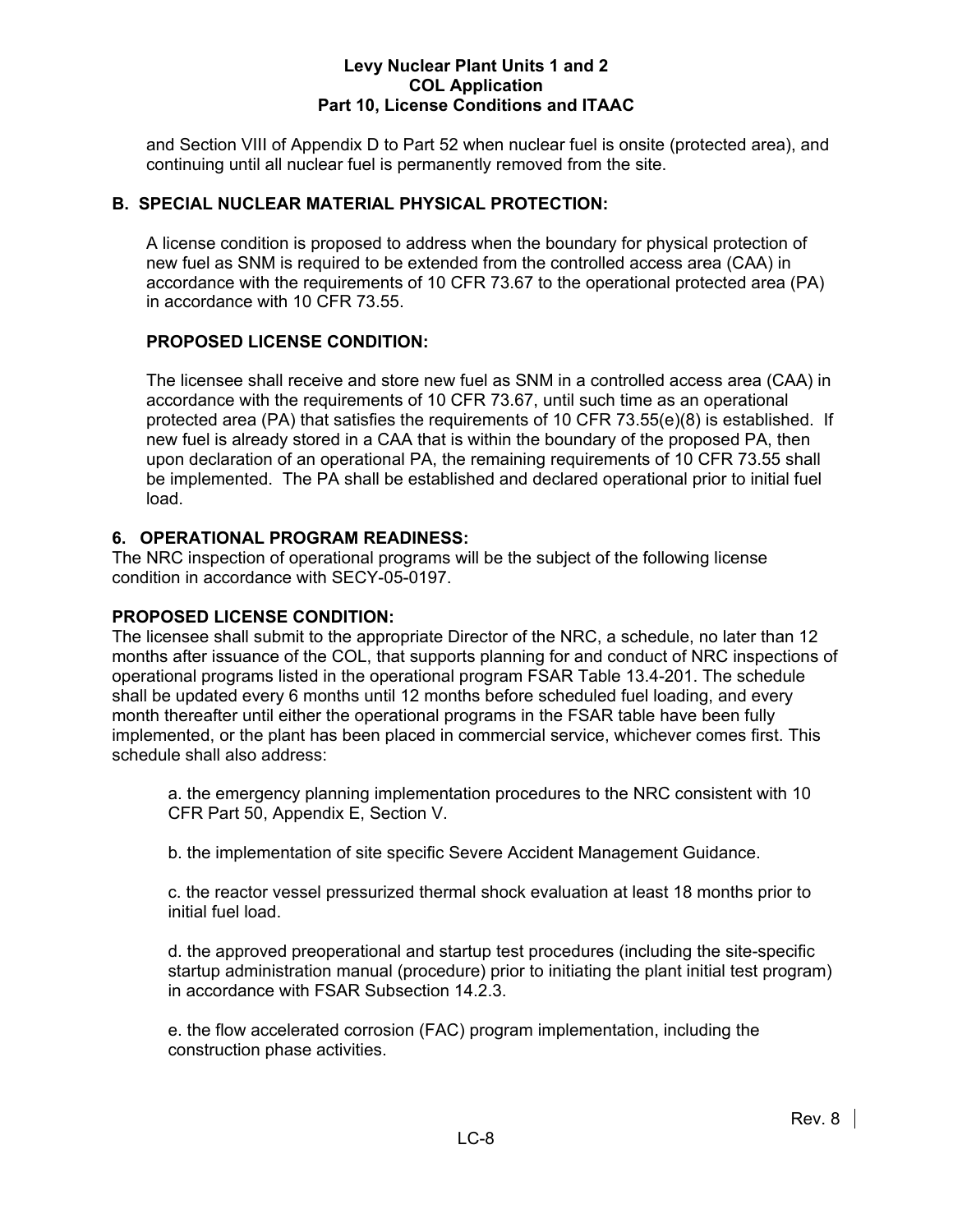f. full implementation of the operational and programmatic elements of responding to an event associated with a loss of large areas of the plant due to explosions or fire, prior to initial fuel load.

g. the spent fuel rack Metamic coupon monitoring program implementation.

h. the implementation of construction and inspection procedures for steel concrete composite (SC) construction activities for seismic Category I nuclear island modules (including shield building SC modules) before and after concrete placement, and inspection of such construction before and after concrete placement.

i. the availability of documented instrumentation uncertainties to calculate a power calorimetric uncertainty, prior to initial fuel load.

j. the availability of administrative controls to implement maintenance and contingency activities related to the power calorimetric uncertainty instrumentation, prior to initial fuel load.

# **7. FIRST-PLANT-ONLY AND FIRST-THREE-PLANT-ONLY TESTING:**

Certain design features of the AP1000 plant will be subjected to special tests to establish unique phenomenological performance parameters of the AP1000 design. Because of the standardization of the AP1000 design, these special tests (designated as first-plant-only tests and first-three-plant-only tests) are not required on subsequent plants. Once these tests are completed by the first plant (or first three plants) and appropriate documentation identified, the subsequent plants need only reference the applicable documentation to show that the first plant (or first three plants) completed the required testing. Accordingly, the following license condition is proposed:

# First-Plant-Only and First-Three-Plant-Only Testing

A licensee shall provide written identification of the applicable references for documentation for the completion of the testing to the Director of the Office of New Reactors (or equivalent NRC management) within thirty (30) calendar days of the licensee confirmation of acceptable test results..

Subsequent plant licensees crediting completion of testing by the first-plant or by the firstthree-plants shall provide a report referencing the applicable documentation identified by the first (or first three) plant(s) confirming the testing to the Director of the Office of New Reactors (or equivalent NRC management). This report shall be provided to NRC either prior to initiation of pre-operational testing, or within sixty (60) days of the identification of the documentation for the completion of the testing by the first plant (or third plant, as appropriate), whichever is later.

# **8. STARTUP TESTING:**

COLA FSAR Section 14.2 specifies certain startup tests that must be completed after fuel load. Operating licenses typically have included the following condition related to startup testing.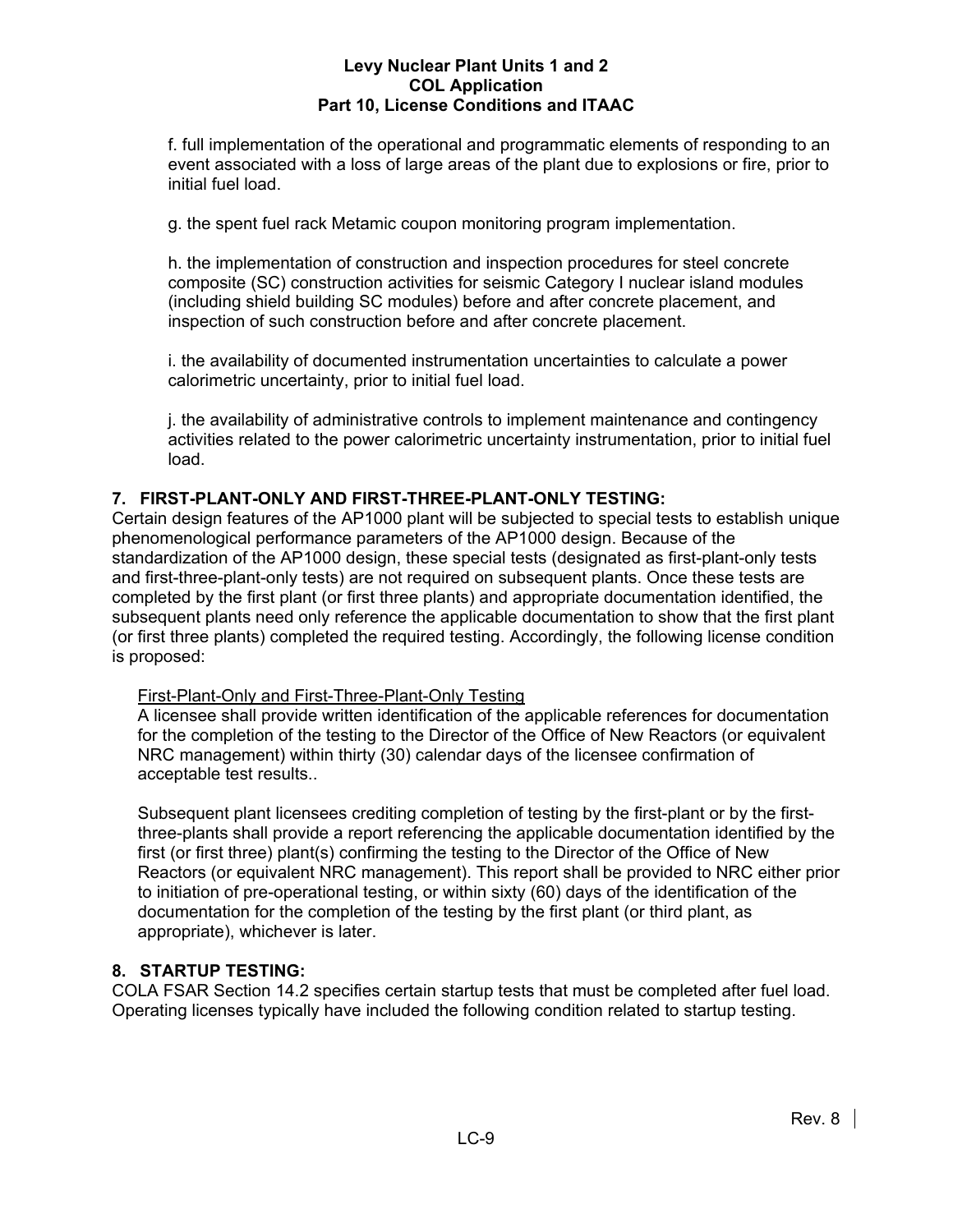# **PROPOSED LICENSE CONDITION:**

Any changes to the Initial Startup Test Program described in Chapter 14 of the FSAR made in accordance with the provisions of 10 CFR 50.59 or Section VIII of Appendix D to 10 CFR Part 52 shall be reported in accordance with 50.59(d) within one month of such change.

### **9. STARTUP PROGRAM TEST RESULTS:**

Certain milestones within the startup testing phase of the initial test program (i.e., pre-critical testing, criticality testing, and low-power [<5% RTP] testing) are controlled through license conditions to ensure that relevant test results are reviewed, evaluated, and approved by the designated licensee management before proceeding with the power ascension test phase. Accordingly, the following license conditions are proposed:

#### Pre-operational Testing

Following completion of pre-operational testing, the licensee shall review and evaluate individual test results. Test exceptions or results which do not meet acceptance criteria are identified to the affected and responsible organizations, and corrective actions and retests, as required, are performed.

#### Pre-critical and Criticality Testing

- 1. Following completion of pre-critical and criticality testing, the licensee shall review and evaluate individual test results. Test exceptions or results which do not meet acceptance criteria are identified to the affected and responsible organizations, and corrective actions and retests, as required, are performed.
- 2. The licensee shall provide written notification to the Director of the Office of New Reactors (or equivalent NRC management) within fourteen (14) calendar days of completion of the pre-critical and criticality testing.

#### Low-Power (<5% RTP) Testing

- 1. Following completion of low-power (<5% RTP) testing, the licensee shall review and evaluate individual test results. Test exceptions or results which do not meet acceptance criteria are identified to the affected and responsible organizations, and corrective actions and retests, as required, are performed.
- 2. The licensee shall provide written notification to the Director of the Office of New Reactors (or equivalent NRC management) within fourteen (14) calendar days of completion of the low-power testing.

### At-Power (5%–100% RTP) Testing

- 1. Following completion of at-power testing (at or above 5% RTP up to and including testing at 100% RTP), the licensee shall review and evaluate individual test results. Test exceptions or results which do not meet acceptance criteria are identified to the affected and responsible organizations, and corrective actions and retests, as required, are performed.
- 2. The licensee shall provide written notification to the Director of the Office of New Reactors (or equivalent NRC management) within fourteen (14) calendar days of completion of the atpower testing.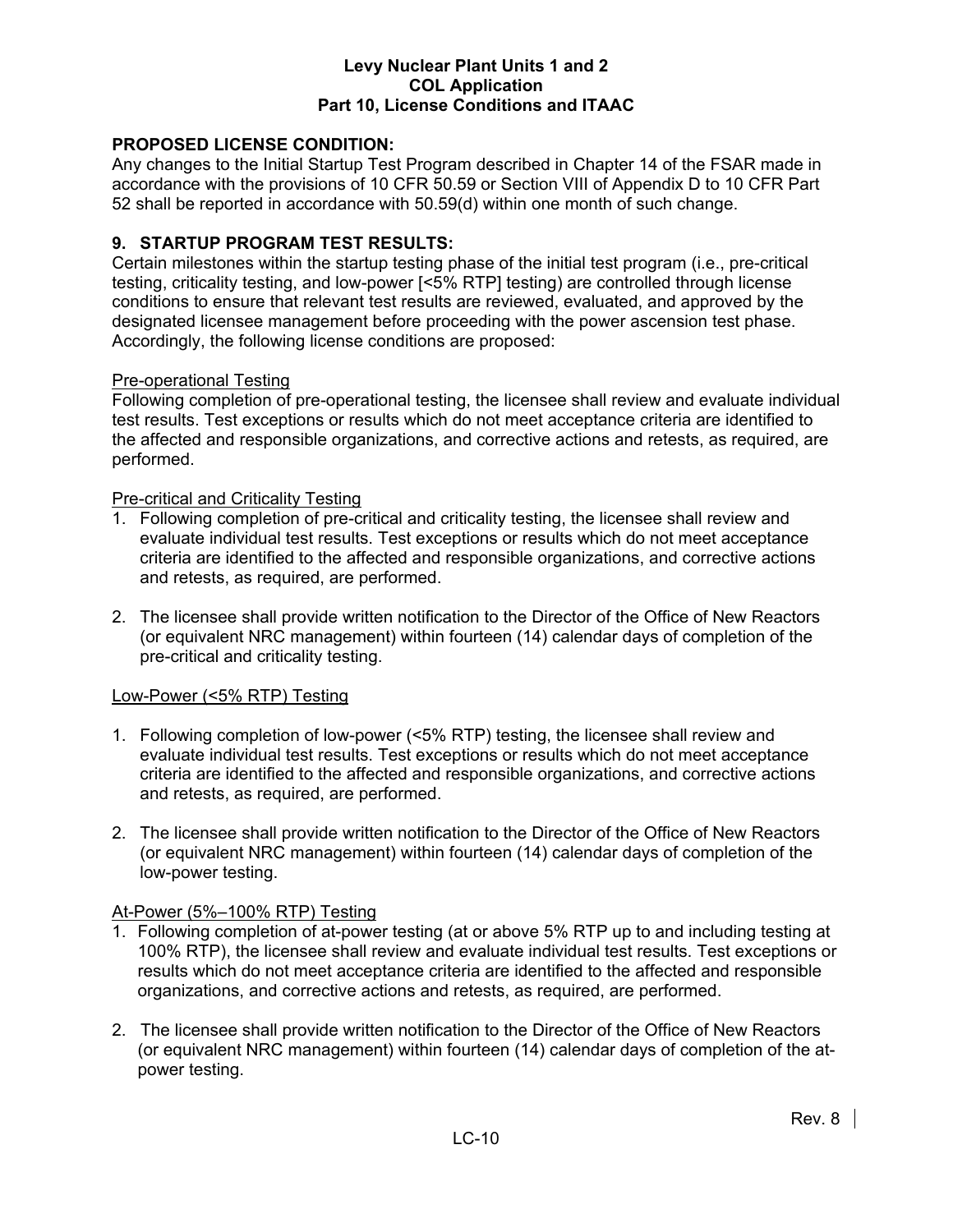# **10. ENVIRONMENTAL PROTECTION PLAN:**

Operating licenses typically have included the following condition related to environmental protection.

# **PROPOSED LICENSE CONDITION:**

The issuance of this COL, subject to the Environmental Protection Plan and the conditions for the protection of the environment set forth herein, is in accordance with the National Environmental Policy Act of 1969, as amended, and with applicable sections of 10 CFR Part 51, "Environmental Protection Regulations for Domestic Licensing and Related Regulatory Functions," as referenced by Subpart C of 10 CFR Part 52, "Early Site Permits; Standard Design Certifications; and Combined Licenses for Nuclear Power Plants," and all applicable requirements therein have been satisfied.

### **11. EMERGENCY PLANNING ACTIONS:**

The COL Application does not contain final versions of some implementation aspects of emergency planning such as EALs and Letters of Agreement because the information will not be developed until it is necessary to implement those aspects of the plan. Thus, COL applicants are proposing the following license condition.

### **PROPOSED LICENSE CONDITION:**

- A. Duke Energy Florida (DEF) shall submit a fully developed set of site-specific Emergency Action Levels (EALs) for Levy Units 1 [Unit 2] to the NRC in accordance with NEI 07-01 revision 0, with no deviations. These EALs shall have been discussed and agreed upon with State and local officials. These fully developed EALs shall be submitted to the NRC for confirmation at least 180 days prior to initial fuel load.
- B. Deleted.
- C. Prior to the full-participation exercise to be conducted in accordance with the requirements of Appendix E to 10 CFR Part 50, DEF will have available for NRC inspection the Letters of Agreement established with the following entities:
	- a. Florida Division of Emergency Management
	- b. Citrus County, Florida Emergency Management Agency
	- c. Levy County, Florida Emergency Management Agency
	- d. Marion County, Florida Emergency Management Agency
	- e. Citrus Memorial Hospital
	- f. Seven Rivers Regional Medical Center
	- g. Citrus County, Department of Public Safety Fire Rescue Division
	- h. Nature Coast Emergency medical Services Fire Department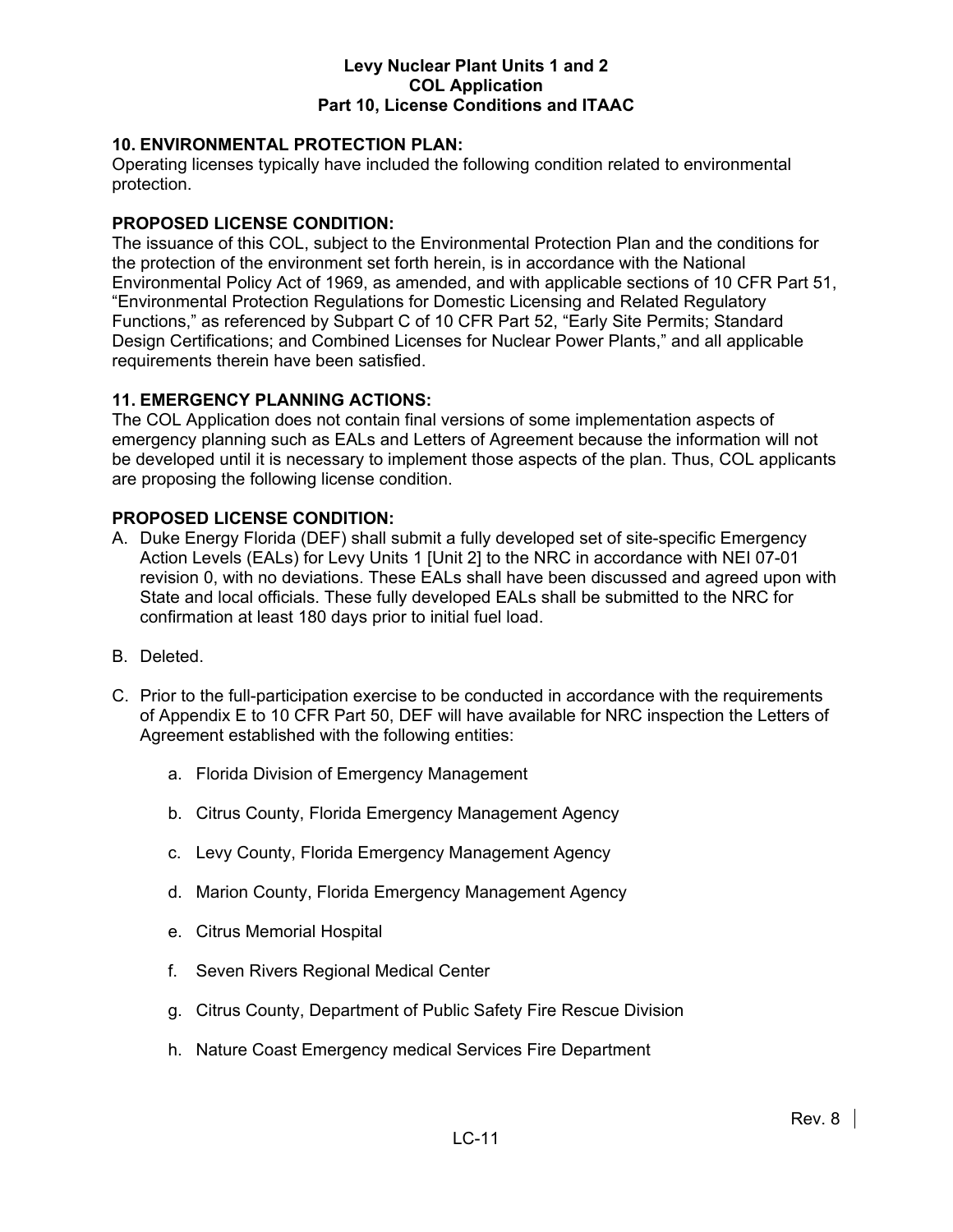These Letters of Agreement shall specify the emergency measures to be provided in support of the LNP emergency organization to include response to a hostile action event at the site; the mutually acceptable criteria and availability of adequate resources for their implementation; and arrangements for the exchange of information.

- D. Prior to the full-participation exercise to be conducted in accordance with the requirements of Appendix E to 10 CFR Part 50, DEF will demonstrate the integrated capability and functionality of the Emergency Operations Facility for simultaneous-dual activation of the Facility by the LNP and Crystal River Unit 3 Emergency Response Organizations for a simulated emergency condition. Integrated communication and data capability and functionality will include the LNP and Crystal River Technical Support Center, NRC siteteams, NRC Incident Response Centers, and other Federal, State, and local coordination centers as appropriate.
- E. DEF shall distribute the initial LNP public information publications, consistent with the LNP Emergency Plan, within 180 days prior to fuel load at LNP. DEF must coordinate the development, initial and annual redistribution, and maintenance of this information with CR3 as long as the NRC requires CR3 to distribute public information publications.
- F. At least two (2) years prior to scheduled initial fuel load, DEF shall have performed an assessment of emergency response staffing in accordance with NEI 10-05, "Assessment of On-Shift Emergency Response Organization Staffing and Capabilities", Revision 0.

# **12. FUKUSHIMA RESPONSE ACTIONS:**

The implementation of applicable Fukushima response actions not completed prior to license issuance will be the subject of the following license condition:

# **PROPOSED LICENSE CONDITION:**

# **A. MITIGATION STRATEGIES FOR BEYOND-DESIGN-BASIS EXTERNAL EVENTS**

Prior to initial fuel load, the Licensee shall address the following requirements using the guidance contained in JLD-ISG-2012-01, Compliance with Order EA-12-049, Order Modifying Licenses with Regard to Requirements for Mitigation Strategies for Beyond-Design-Basis External Events, Revision 0:

a. The Licensee shall develop, implement, and maintain guidance and strategies to maintain or restore core cooling, containment and spent fuel pool cooling capabilities following a beyond-design-basis external event.

b. These strategies must be capable of mitigating a simultaneous loss of all ac power and loss of normal access to the normal heat sink and have adequate capacity to address challenges to core cooling, containment, and spent fuel pool cooling capabilities at all units on the LNP site.

c. The Licensee must provide reasonable protection for the associated equipment from external events. Such protection must demonstrate that there is adequate capacity to address challenges to core cooling, containment, and spent fuel pool cooling capabilities at all units on the LNP site.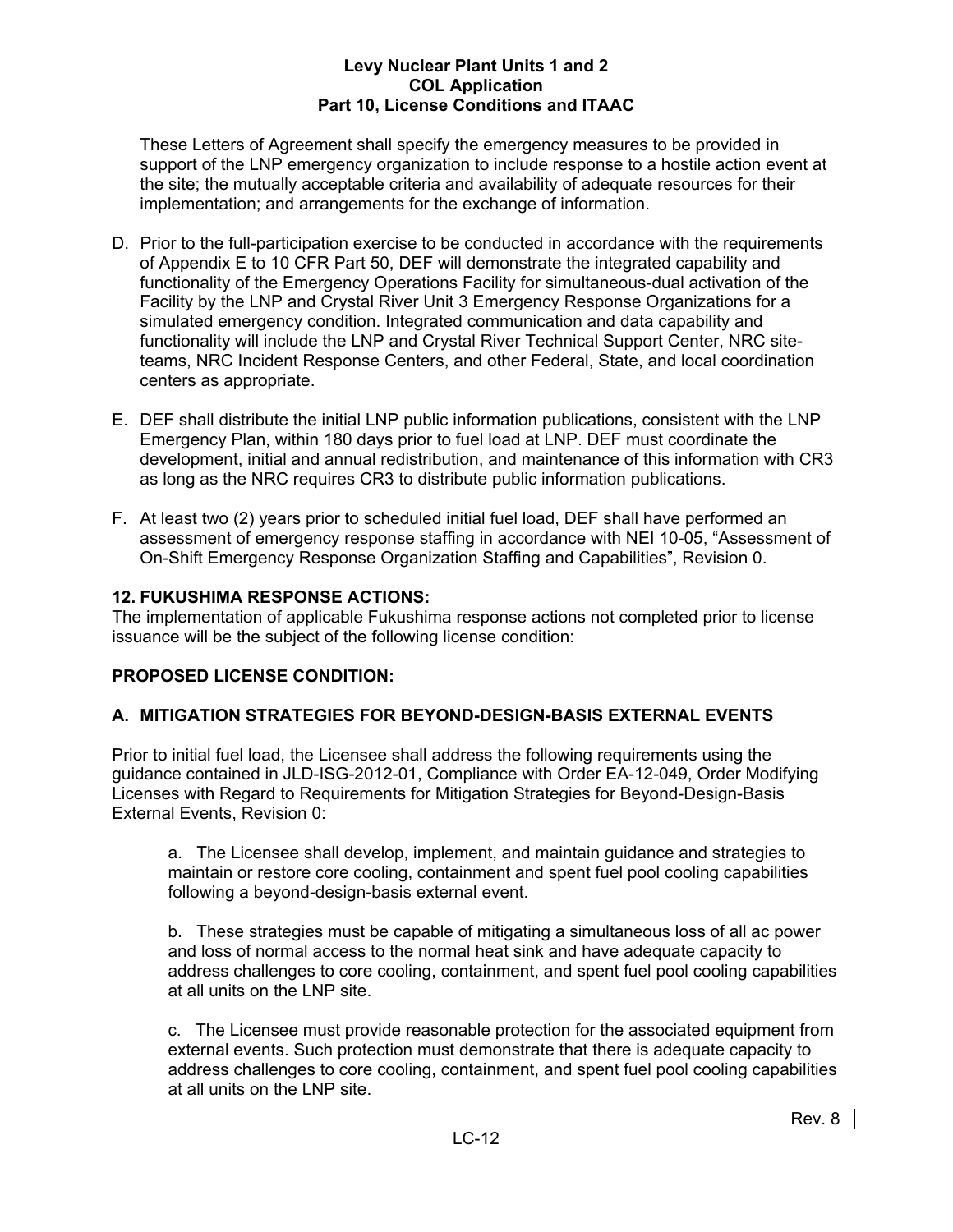- d. The Licensee must be capable of implementing the strategies in all modes.
- e. Full compliance shall include procedures, guidance, training, and acquisition, staging, or installing of equipment needed for the strategies.

The Licensee shall, at least one (1) year before the latest date set forth in the schedule for completing the inspections, tests, and analyses in the ITAAC submitted in accordance with 10 CFR 52.99(a), develop an overall integrated plan, including a description of how compliance with the requirements described in this license condition will be achieved.

# **B. RELIABLE SPENT FUEL POOL LEVEL INSTRUMENTATION**

Prior to initial fuel load, DEF shall fully implement the following requirements for spent fuel pool level indication using the guidance contained in JLD-ISG-2012-03, Compliance with Order EA-12-051, Reliable Spent Fuel Pool Instrumentation, Revision 0.

The spent fuel pool instrumentation shall be maintained available and reliable through the development and implementation of a training program. The training program shall include provisions to ensure trained personnel can route the temporary power lines from the alternate power source to the appropriate connection points and connect the alternate power source to the safety-related level instrument channels.

# **C. EMERGENCY PLANNING ACTIONS**

The Licensee will fully implement the following requirements for emergency planning actions related to communications and staffing.

# Communications:

At least two (2) years before the latest date set forth in the schedule for completing the inspections, tests, and analyses in the ITAAC submitted in accordance with 10 CFR 52.99(a), the Licensee shall have performed an assessment of on-site and off-site communications systems and equipment relied upon during an emergency event to ensure communications capabilities can be maintained during an extended loss of ac power. The communications capability assessment shall be performed in accordance with NEI 12-01, "Guideline for Assessing Beyond Design Basis Accident Response Staffing and Communications Capabilities," Revision 0.

At least one hundred eighty (180) days before the date scheduled for initial fuel load, set forth in the notification submitted in accordance with 10 CFR 52.103(a), the Licensee shall complete implementation of corrective actions identified in the communications capability assessment described above, including any related emergency plan and implementing procedure changes and associated training.

# Staffing:

At least two (2) years before the latest date set forth in the schedule for completing the inspections, tests, and analyses in the ITAAC submitted in accordance with 10CFR52.99(a), the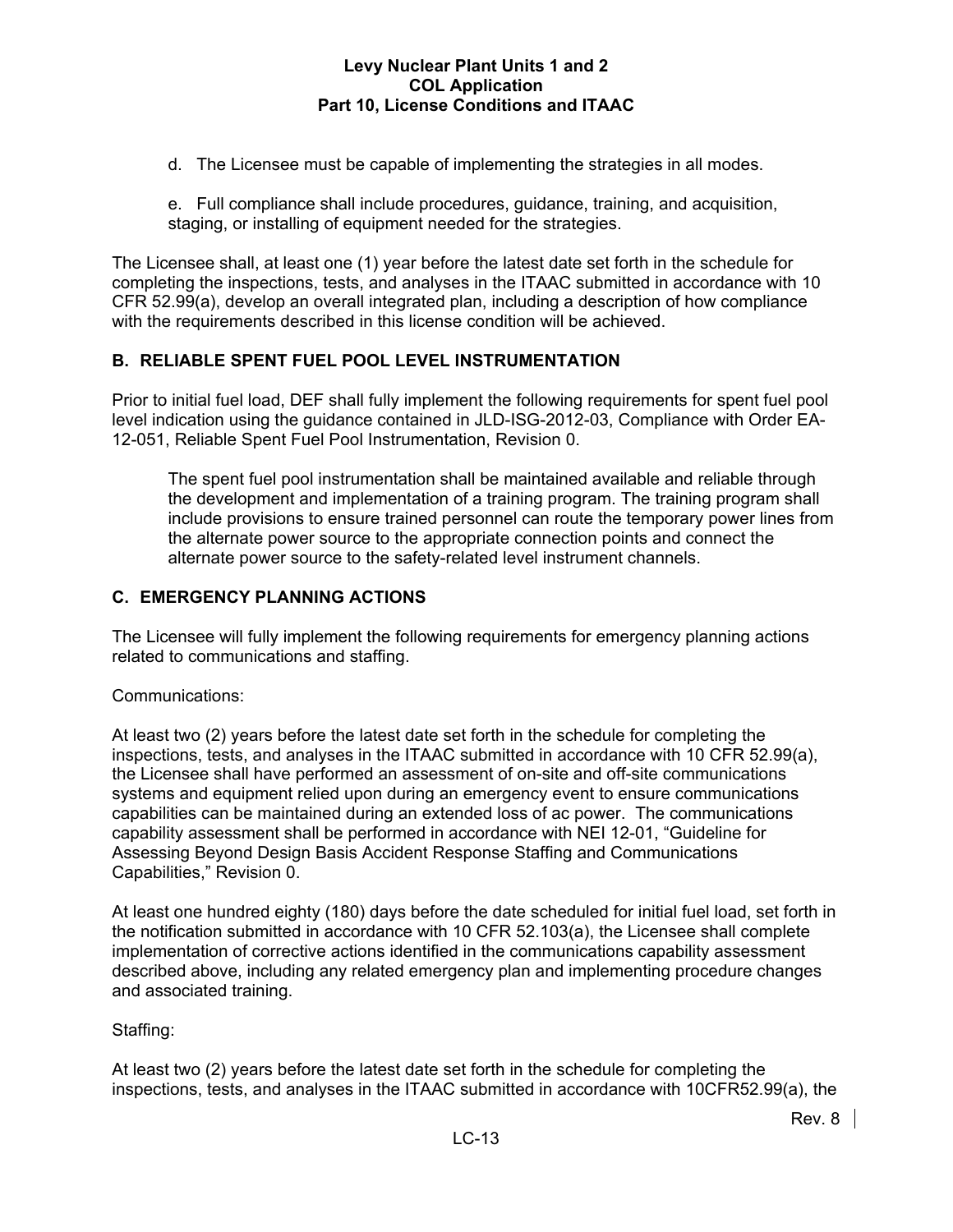Licensee shall have performed assessments of the on-site and augmented staffing capability to satisfy the regulatory requirements for responding to a multi-unit event. The staffing assessments shall be performed in accordance with NEI 12-01, Revision 0.

At least 180 days before the date scheduled for initial fuel loading set forth in the notification submitted in accordance with 10 CFR 52.103(a), the Licensee shall revise the LNP Emergency Plan to include the following:

- Incorporation of corrective actions identified in the staffing assessments required by this condition; and
- Identification of how the augmented staff will be notified given degraded communications capabilities.

# **13. RADWASTE BUILDING RADIOACTIVITY LIMITS**

# **PROPOSED LICENSE CONDITION:**

Prior to initial fuel load, the licensee shall develop, implement, and maintain procedural controls limiting radionuclide inventory in each of the Radwaste Building Monitor Tanks, and separately in each of up to three (3) Radwaste Building mobile radwaste processing systems to below  $A_2$ quantities for radionuclides specified in Appendix A to 10 CFR Part 71 (Tables A-1 and A-3), as described in FSAR Subsection 13.5.2.2.5. The procedures shall also ensure that any additional equipment located in the RWB is limited to the  $A_2$  quantities and that the total cumulative radioactive inventory contained in unpackaged wastes (including liquid waste, wet waste, solid waste, gaseous waste, activated or contaminated metals and components, and contaminated waste present at any time in the Radwaste Building) is limited so that an unmitigated release, occurring over a two hour time period, would not result in a dose of greater than 500 millirem at the protected area boundary or an unmitigated exposure, occurring over a two hour time period, would not result in a dose of greater than 5 rem to site personnel located 10 feet from the total cumulative radioactive inventory.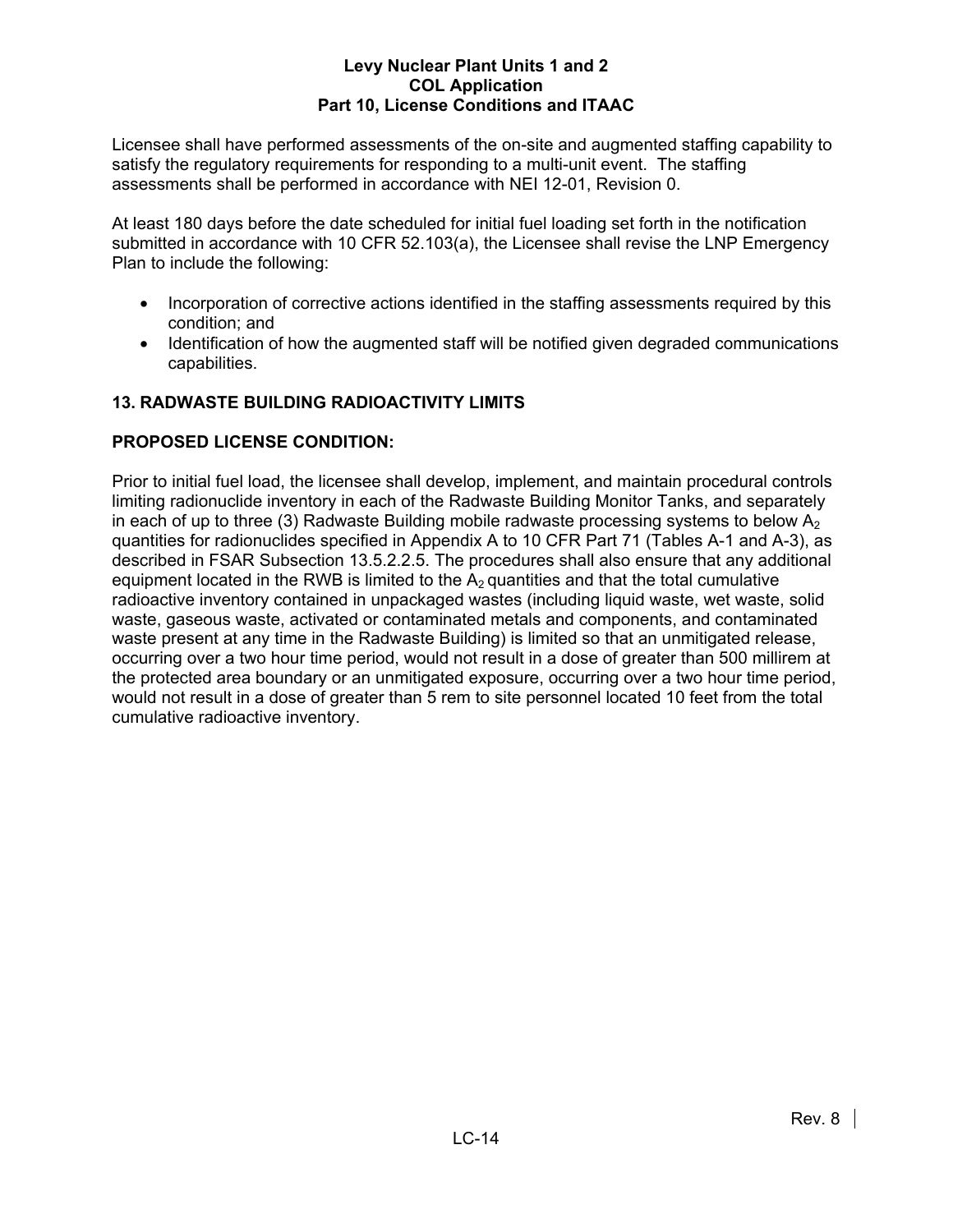# **Appendix A: Environmental Protection Plan (Nonradiological)**

# **1.0 Objectives of the Environmental Protection Plan**

The purpose of the Environmental Protection Plan (EPP) is to provide for protection of nonradiological environmental resources during construction and operation of the nuclear facility. The principal objectives of the EPP are as follows:

- (1) Verify that the facility is operated in an environmentally acceptable manner, as established by the Final Environmental Impact Statement (FEIS) and other NRC environmental impact assessments.
- (2) Coordinate NRC requirements and maintain consistency with other Federal, State and local requirements for environmental protection.
- (3) Keep NRC informed of the environmental effects of facility construction and operation and of actions taken to control those effects.

Environmental concerns identified in the FEIS, which relate to water quality matters, are regulated by way of the licensee's NPDES permit.

#### **2.0 Environmental Protection Issues**

In the FEIS dated [month year], the staff considered the environmental impacts associated with the construction and operation of the Levy Nuclear Plant, Units 1 and 2 (LNP 1 and 2). Certain environmental issues were identified which required study or license conditions to resolve environmental concerns and to assure adequate protection of the environment.

2.1 Aquatic Issues

No specific nonradiological aquatic impact issues were identified by NRC staff in the FEIS.

#### 2.2 Terrestrial Issues

No specific nonradiological terrestrial impact issues were identified by NRC staff in the FEIS.

#### **3.0 Consistency Requirements**

#### 3.1 Plant Design, Construction, and Operation Activities

The licensee may make changes in station design or operation or perform tests or experiments affecting the environment provided such activities do not involve an unreviewed environmental question and do not involve a change in the EPP\*. Changes in station design or operation or performance of tests or experiments which do not affect the environment are not subject to the requirements of this EPP. Activities governed by Section 3.3 are not subject to the requirements of this section.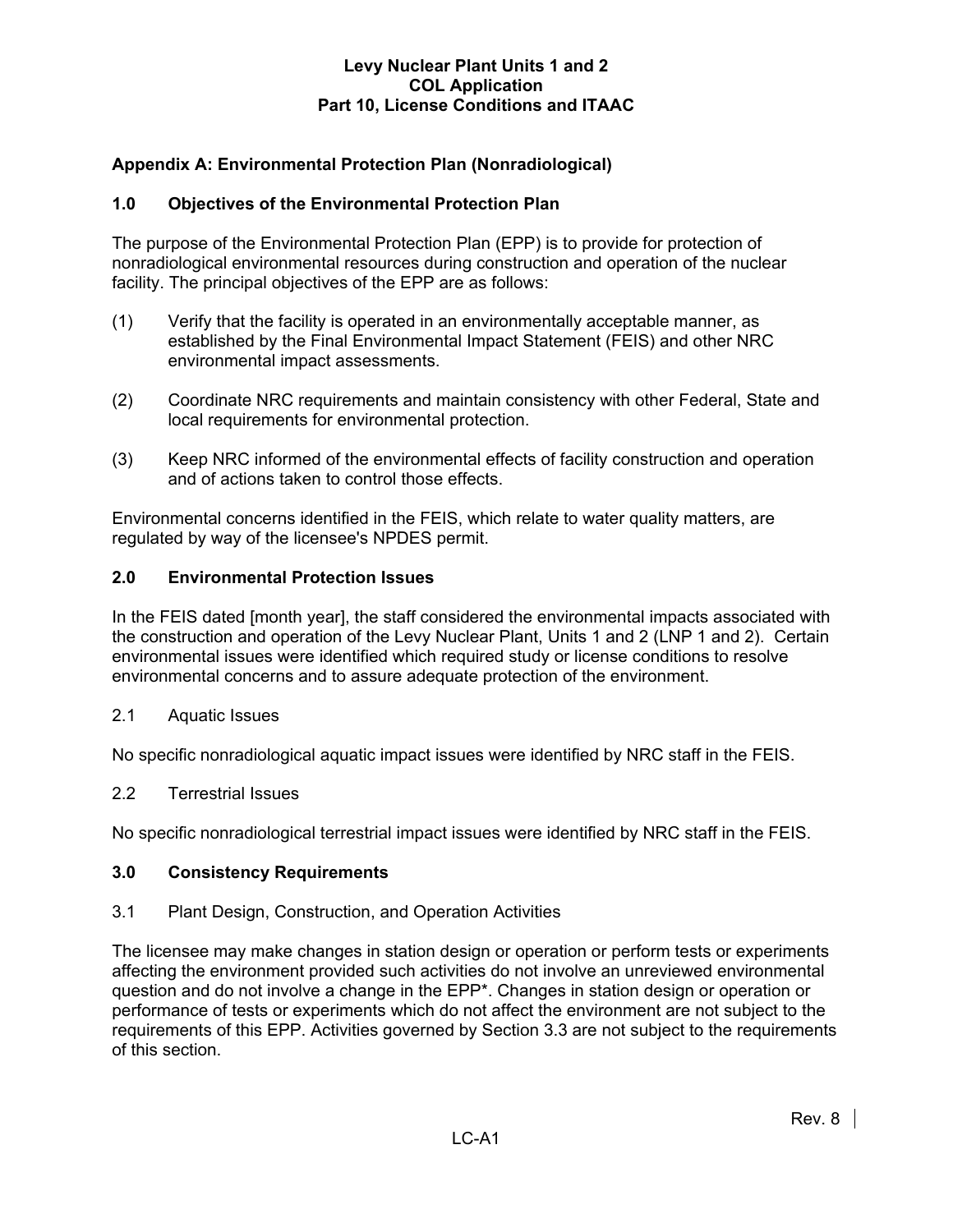Before engaging in additional construction or operational activities, which may significantly affect the environment, the licensee shall prepare and record an environmental evaluation of such activity. Activities are excluded from this requirement if all measurable nonradiological environmental effects are confined to the on-site-areas previously disturbed during site preparation and plant construction. When the evaluation indicates that such activity involves an unreviewed environmental question, the licensee shall provide a written evaluation of such activity and obtain prior NRC approval. When such activity involves a change in the EPP, such activity and change to the EPP may be implemented only in accordance with an appropriate license amendment as set forth in Section 5.3 of this EPP.

A proposed change, test, or experiment shall be deemed to involve an unreviewed environmental question if it concerns: (1) a matter which may result in a significant increase in any adverse environmental impact previously evaluated in the FEIS, environmental impact appraisals, or in any decisions of the Atomic Safety and Licensing Board; or (2) a significant change in effluents or power level; or (3) a matter, not previously reviewed and evaluated in the documents specified in (1) of this Subsection, which may have a significant adverse environmental impact.

The licensee shall maintain records of changes in facility design or operation and of tests and experiments carried out pursuant to this Subsection. These records shall include written evaluations which provide bases for the determination that the change, test, or experiment does not involve an unreviewed environmental question or constitute a decrease in the effectiveness of this EPP to meet the objectives specified in Section 1.0. The licensee shall include as part of the Annual Environmental Operating Report (per Subsection 5.4.1 of this EPP) brief descriptions, analyses, interpretations, and evaluations of such changes, tests, and experiments.

\* This provision does not relieve the licensee of the requirements of 10 CFR 50.59.

3.2 Reporting Related to the NPDES Permit and State Certification

Changes to, or renewals of, the NPDES Permits or the State certification shall be reported to the NRC within 30 days following the date the change or renewal is approved. If a permit or certification, in part or in its entirety, is appealed and stayed, the NRC shall be notified within 30 days following the date the stay is granted.

The licensee shall notify the NRC of changes to the effective NPDES Permit proposed by the licensee by providing NRC with a copy of the proposed change at the same time it is submitted to the permitting agency. The licensee shall provide the NRC a copy of the application for renewal of the NPDES Permit at the same time the application is submitted to the permitting agency.

3.3 Changes Required for Compliance with Other Environmental Regulations

Changes in plant design or operation and performance of tests or experiments which are required to achieve compliance with other Federal, State, and local environmental regulations are not subject to the requirements of Section 3.1 of this EPP.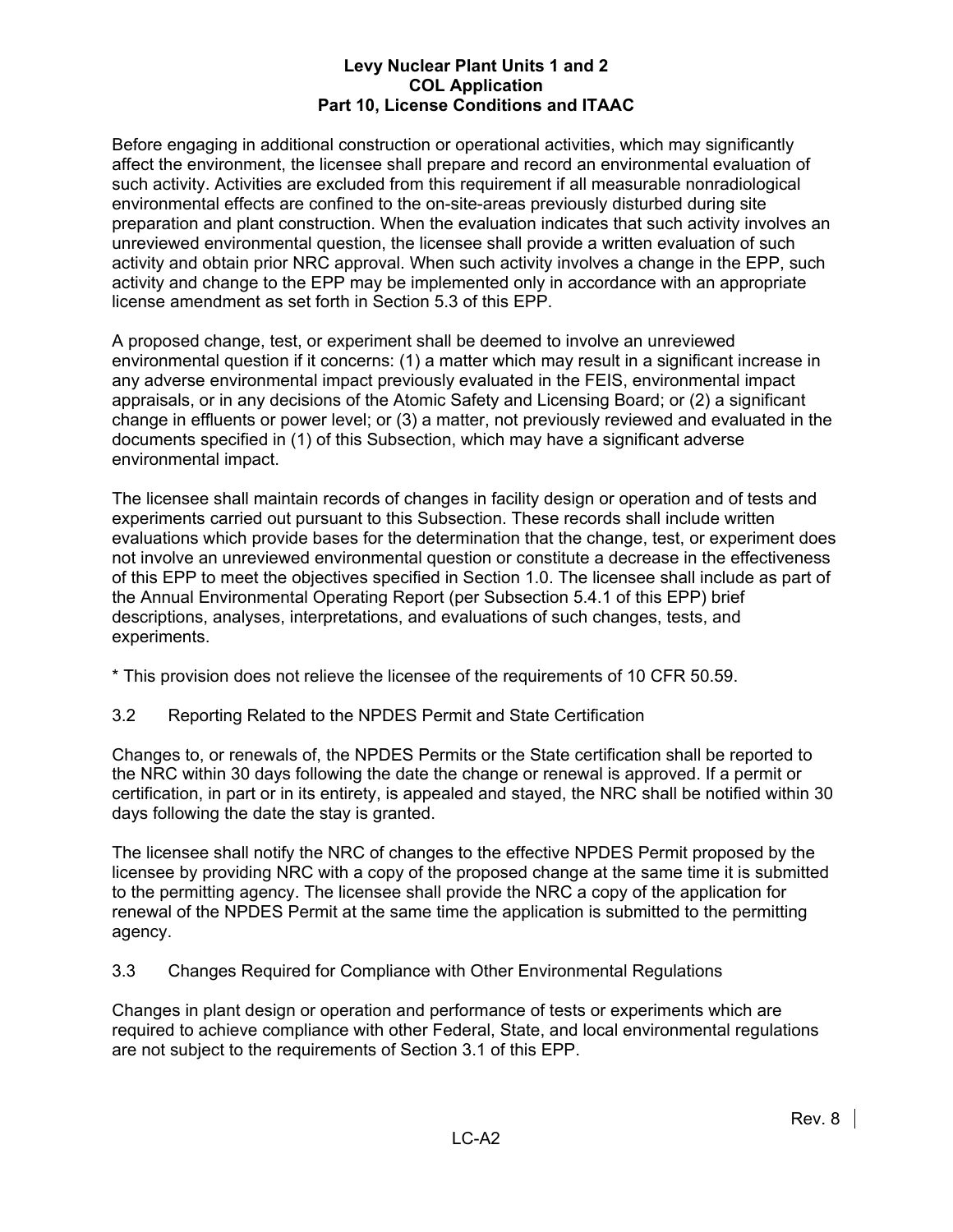# **4.0 Environmental Conditions**

# 4.1 Unusual or Important Environmental Events

The licensee shall evaluate and report to the NRC Operations Center within 24 hours (followed by a written report in accordance with Section 5.4 of this EPP) any occurrence of an unusual or important event that indicates or could result in significant environmental impact causally related to the construction activities or plant operation. The following are examples of unusual or important environmental events: on-site plant or animal disease outbreaks, mortality or unusual occurrence of any species protected by the Endangered Species Act of 1973, unusual fish kills, unusual increase in nuisance organisms or conditions, and unanticipated or emergency discharge of waste water or chemical substances.

Routine monitoring programs are not required to implement this condition.

# 4.2 Environmental Monitoring

### 4.2.1 Aquatic Monitoring

No specific nonradiological aquatic monitoring requirements were identified by NRC staff in the FEIS.

#### 4.2.2 Terrestrial Monitoring

No specific nonradiological terrestrial monitoring requirements were identified by NRC staff in the FEIS.

#### **5.0 Administrative Procedures**

#### 5.1 Review and Audit

The licensee shall provide for review and audit of compliance with the EPP. The audits shall be conducted independently; they may not be conducted by the individual or groups responsible for performing the specific activity. A description of the organizational structure utilized to achieve the independent review and audit function and results of the audit activities shall be maintained and made available for inspection.

#### 5.2 Records Retention

The licensee shall make and retain records associated with this EPP in a manner convenient for review and inspection and shall make them available to the NRC on request.

The licensee shall retain records of construction and operation activities determined to potentially affect the continued protection of the environment for the life of the station. The licensee shall retain all other records relating to this EPP for five years or, where applicable, in accordance with the requirements of other agencies.

# 5.3 Changes in the Environmental Protection Plan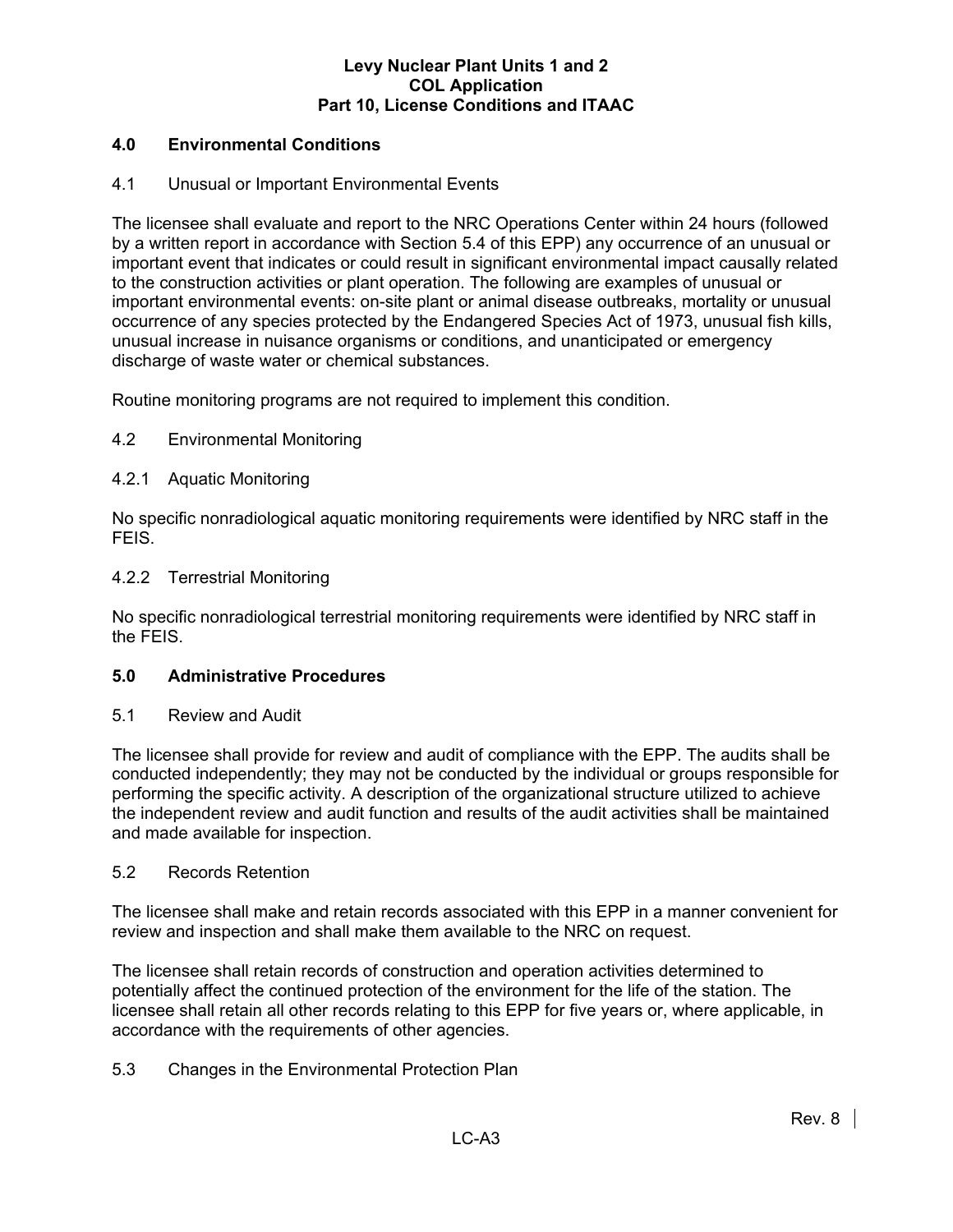Requests for changes in the EPP shall include an assessment of the environmental impact of the proposed change and a supporting justification. Implementation of such changes in the EPP shall not commence prior to NRC approval of the proposed changes in the form of a permit amendment incorporating the appropriate revision to the EPP.

# 5.4 Reporting Requirements

# 5.4.1 Routine Reports

An Annual Nonradiological Environmental Report describing implementation of this EPP for the previous year shall be submitted to the NRC prior to June 1 of each year. The initial report shall be submitted prior to June 1 of the year following issuance of the operating license.

The report shall include summaries and analyses of the results of the environmental protection activities required by Section 4.2 of this EPP for the report period, including a comparison with related preoperational studies, operational controls (as appropriate), and previous nonradiological environmental monitoring reports, and an assessment of the observed impacts of the plant operation on the environment. If harmful effects or evidence of trends toward irreversible damage to the environment are observed, the licensee shall provide a detailed analysis of the data and a proposed course of mitigating action.

The Annual Nonradiological Environmental Report shall also include:

- (1) A list of EPP noncompliances and the corrective actions taken to remedy them.
- (2) A list of changes in station design or operation, tests, and experiments made in accordance with Section 3.1 of this EPP, which involved a potentially significant unreviewed environmental question.
- (3) A list of nonroutine reports submitted in accordance with Subsection 5.4.2 of this EPP.

In the event that some results are not available by the report due date, the report shall be submitted noting and explaining the missing results. The missing results shall be submitted as soon as possible in a supplementary report.

# 5.4.2 Nonroutine Reports

The licensee shall submit a written report to the NRC within 30 days of occurrence of any event described in Section 4.1 of this plan. The report should:

- (1) Describe, analyze, and evaluate the event, including the extent and magnitude of the impact, and site preparation and preliminary construction activities underway at the time of the event,
- (2) Describe the likely cause of the event.
- (3) Indicate the action taken to correct the reported event.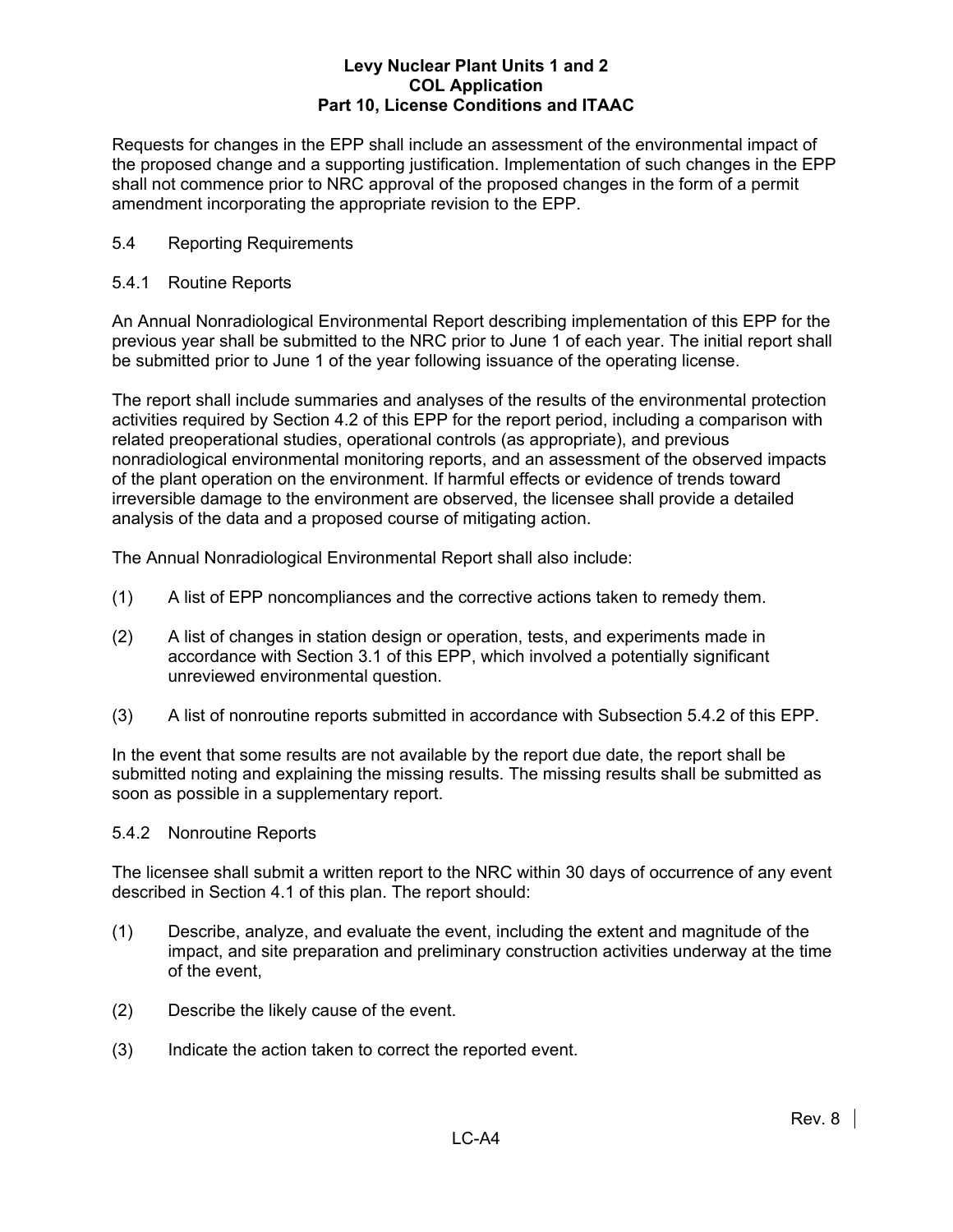- (4) Indicate the corrective action taken to preclude repetition of the event and to prevent similar occurrences involving similar site preparation and preliminary construction activities.
- (5) Indicate the agencies notified and their preliminary responses.

For events reportable under this subsection that also require reports to other Federal, State or local agencies, the licensee shall report in accordance with those reporting requirements in lieu of the requirements of this subsection. The licensee shall provide the NRC with a copy of such report at the same time it submits it to the other agency.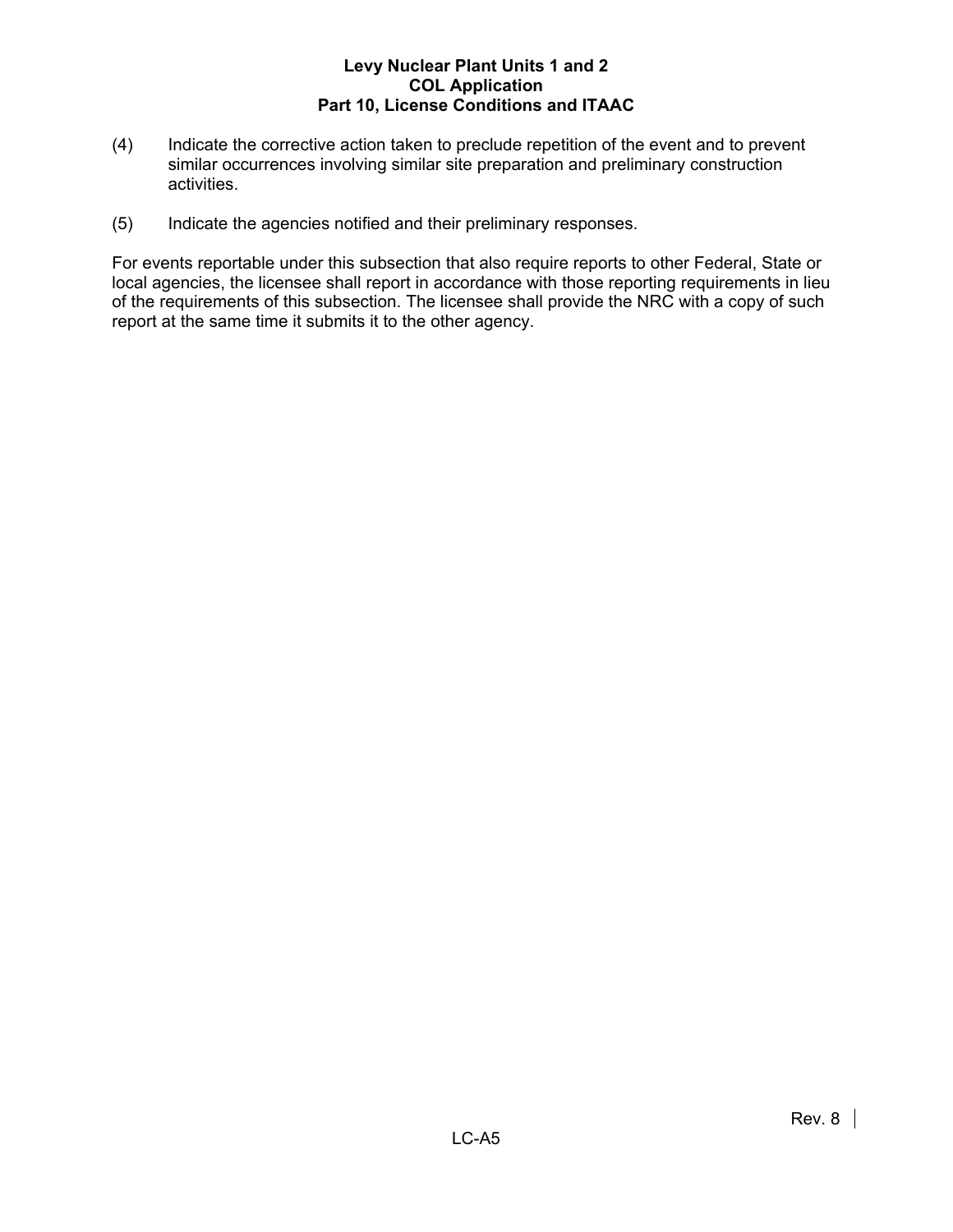# **Appendix B. Inspections, Tests, Analyses and Acceptance Criteria**

AP1000 DCD Tier 1 ITAAC

The Tier 1 information (including the ITAAC) of the referenced DCD is incorporated by reference with the following departures and/or supplements.

Passive Containment Cooling System ITAAC

Passive Containment Cooling system components are added to support the capability of the Passive Residual Heat Removal Heat Exchanger (PRHR HX) to enable the reactor to achieve a safe shutdown condition of 420° F within 36 hours. Component numbers for downspout screens are added to DCD Tier 1 Table 2.2.3-1 and component numbers for downspout piping are added to DCD Tier 1 Table 2.2.3-2 to provide assurance that ITAAC design commitments will be met. These tables, with the subject component numbers added, are provided in the attached Tables 2.2.3-1 and 2.2.3-2, with a LMA of LNP DEP 3.2-1.

#### Physical Security ITAAC

The physical security ITAAC that are in the scope of the Westinghouse AP1000 standard design are included in the referenced DCD Tier 1 Subsection 2.6.9 as incorporated by reference above. Site-specific physical security ITAAC that are outside the scope of the Westinghouse AP1000 standard design in DCD Tier 1 Subsection 2.6.9 are provided in the attached Table 2.6.9-2. Include these ITAAC after the DCD Tier 1 Table 2.6.9-1 ITAAC.

Nuclear Island Nonradioactive Ventilation System (VBS) ITAAC

Revise the sixth and seventh sentences of the Design Description information in DCD Tier 1 Section 2.7.1 to read as follows:

In addition, the VBS isolates the HVAC penetrations in the main control room boundary on "High-2" particulate or iodine radioactivity in the main control room supply air duct or on a loss of ac power for more than 10 minutes. The Sanitary Drainage System (SDS) also isolates a penetration in the main control room boundary on "High-2" particulate or iodine radioactivity in the main control room supply air duct or on a loss of ac power for more than 10 minutes.

Main Control Room Emergency Habitability System (VES) ITAAC

VES components are identified as the preferred, safety-related connection point for post-72 hour supplemental air. Component numbers for temporary instrument isolation valves are added to DCD Tier 1 Table 2.2.5-1, with a LMA of LNP DEP 6.4-2. The heat load values for the Main Control Room Envelope (MCRE) shown in Tier 1 Table 2.2.5-4, with a LMA of LNP DEP 6.4-2, are revised to correct for the most limiting design basis event and to account for actual equipment in the AP1000 design.

In addition, shielding is added below the VES filter in order to ensure main control room doses are below an acceptable level during VES operation. Item 7.e is added to the Design Description information in DCD Tier 1 Section 2.2.5 to read as follows: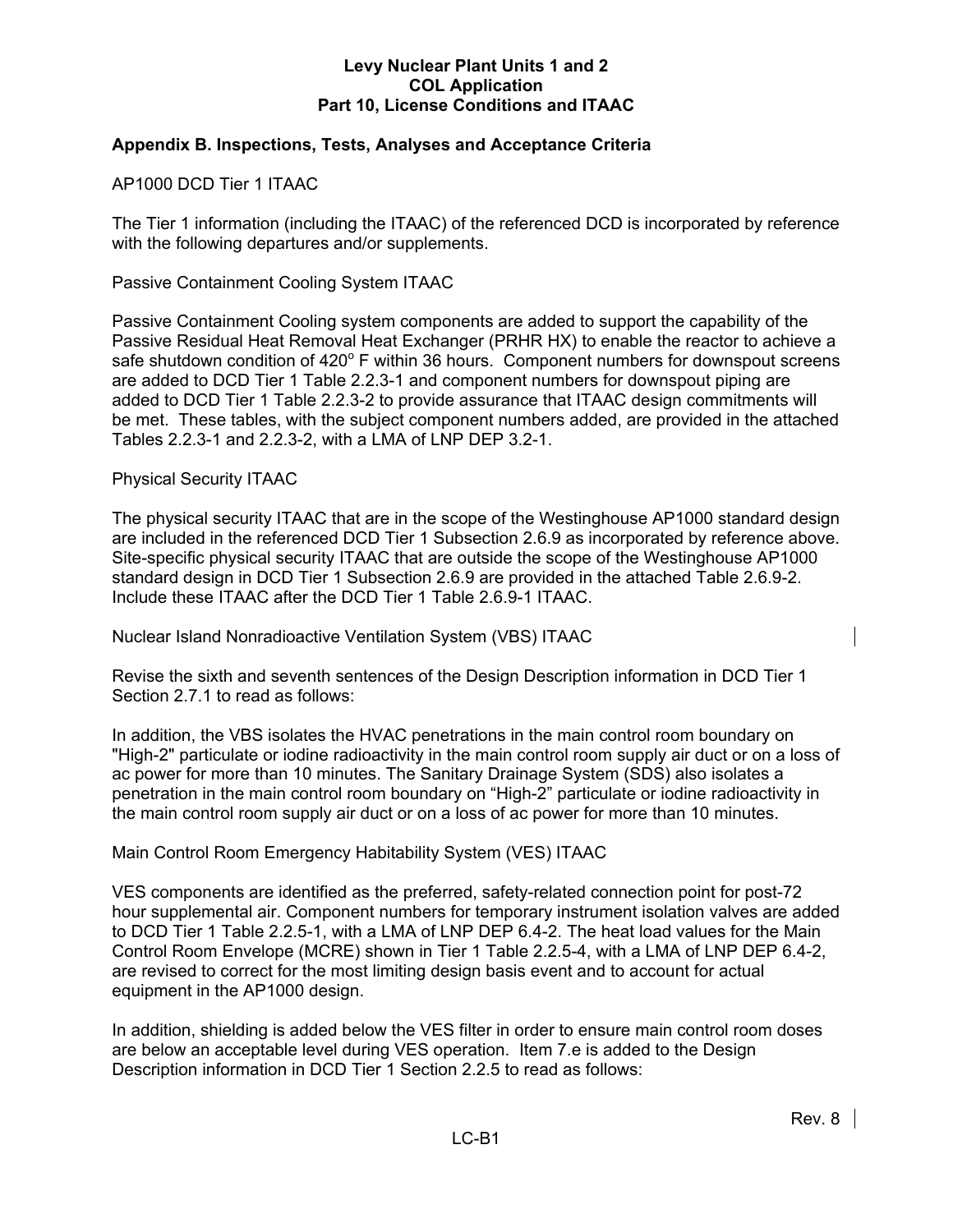e) The system provides shielding below the VES filter that is sufficient to ensure main control room doses are below an acceptable level during VES operation.

An MCR filter shielding component is added to DCD Tier 1, Table 2.2.5-1 and Table 2.2.5-5, with a LMA of LNP DEP 6.4-1.

These changes described above are made to provide assurance that ITAAC design commitments will be met. These tables, with the subject information added, are provided as Tables 2.2.5-1, 2.2.5-4 and 2.2.5-5.

Protection and Safety Monitoring System (PMS) ITAAC

New load shed panels are added to automatically de-energize non-essential equipment in the Main Control Room Envelope (MCRE) to ensure the MCRE is maintained within human performance limits. The electrical load de-energization feature is added to Tier 1 Tables 2.5.2-3 and 2.5.2-4, with a LMA of LNP DEP 6.4-2.

These changes are made to provide assurance that ITAAC design commitments will be met. These tables, with the subject information added, are provided as Tables 2.5.2-3 and 2.5.2-4, with a LMA of LNP DEP 6.4-2.

Containment Hydrogen Control System ITAAC

The ITAAC Acceptance Criteria for the in-containment PXS compartment vents are revised to reflect the current plant configuration. The ITAAC acceptance criteria for Table 2.3.9-3, Item 3, are clarified to read as shown in the attached Table 2.3.9-3, with a LMA of LNP DEP 6.2-1.

Plant Specific ITAAC

Add the following information to the information provided in the referenced DCD Tier 1 following Section 2.3.29:

# 2.3.30 Storm Drain System

No entry for this system.

# 2.3.31 Raw Water System

No entry for this system.

2.3.32 Yard Fire Water System

No entry for this system.

Add the following information to the information provided in the referenced DCD Tier 1 Section 2.5.4, as a new item 4 under the Design Description section:

4. The plant operating instrumentation installed for feedwater flow measurement is one that has been specifically approved by the NRC; the power calorimetric uncertainty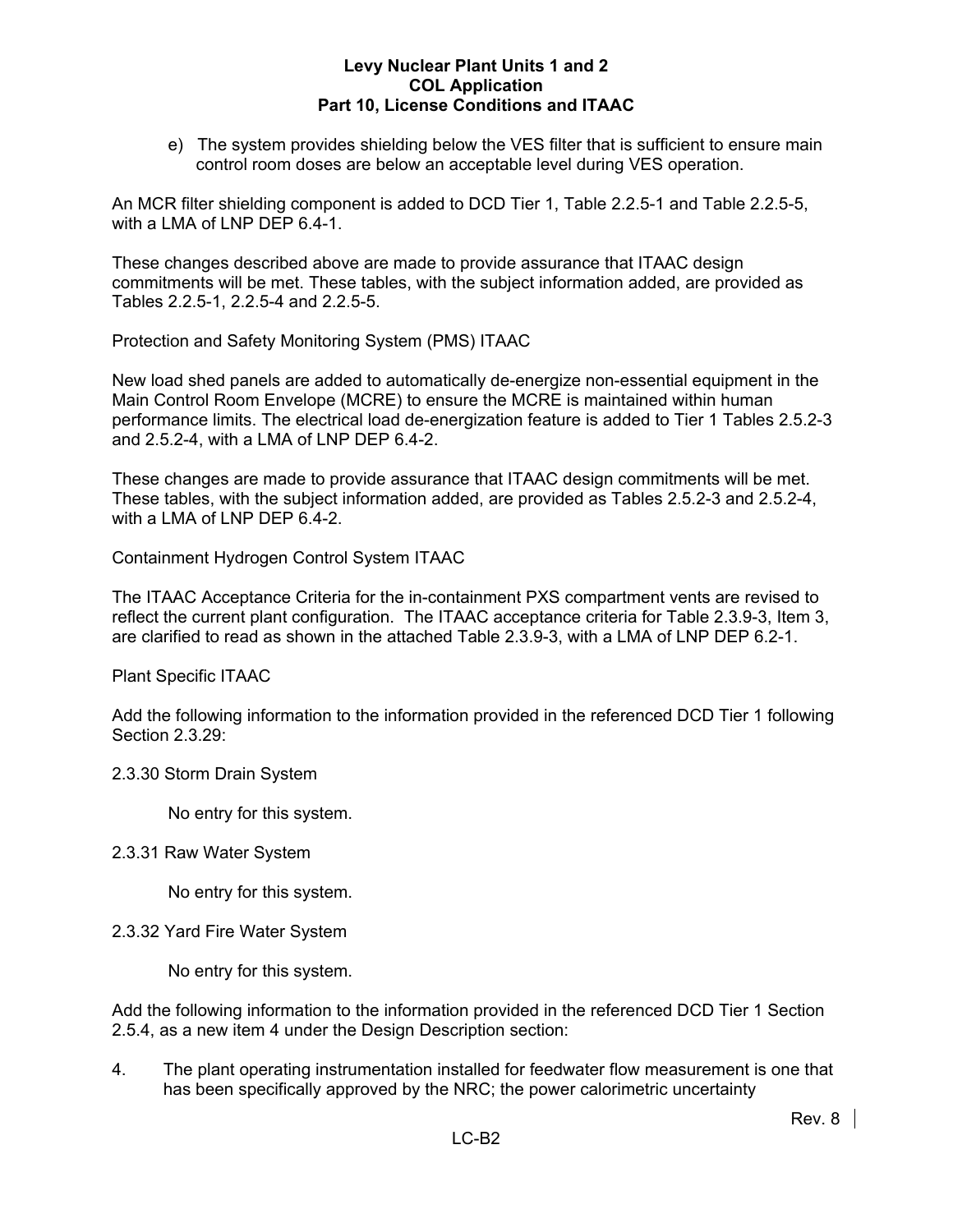calculation includes uncertainties for the associated instrumentation based on an NRC approved methodology; and the calculated calorimetric values are bounded by the uncertainty value assumed for the initial reactor power in the safety analysis.

Add the following information to the information provided in the referenced DCD Tier 1 Section 2.5.4, as a new, final line item in Table 2.5.4-2:

|    | <b>Design Commitment</b>                                                                                                                                                                                        | <b>Inspections, Tests, Analyses</b>                                                                                                                                                                                                | <b>Acceptance Criteria</b>                                                                                                                                                                                                                                                                                                                                                                                                                                                                                                                                                                                          |
|----|-----------------------------------------------------------------------------------------------------------------------------------------------------------------------------------------------------------------|------------------------------------------------------------------------------------------------------------------------------------------------------------------------------------------------------------------------------------|---------------------------------------------------------------------------------------------------------------------------------------------------------------------------------------------------------------------------------------------------------------------------------------------------------------------------------------------------------------------------------------------------------------------------------------------------------------------------------------------------------------------------------------------------------------------------------------------------------------------|
| 4. | The plant calorimetric<br>uncertainty and plant<br>instrumentation performance<br>is bounded by the 1%<br>calorimetric uncertainty<br>value assumed for the initial<br>reactor power in the safety<br>analysis. | Inspection will be performed of<br>the plant operating<br>instrumentation installed for<br>feedwater flow measurement, its<br>associated power calorimetric<br>uncertainty calculation, and the<br>calculated calorimetric values. | a) The as-built system takes input<br>for feedwater flow measurement<br>from a Caldon [Cameron] LEFM<br>CheckPlus™ System;<br>b) the power calorimetric<br>uncertainty calculation<br>documented for that<br>instrumentation is based on an<br>accepted Westinghouse<br>methodology and the uncertainty<br>values for that instrumentation are<br>not lower than those for the actual<br>installed instrumentation; and<br>c) the calculated calorimetric<br>power uncertainty measurement<br>values are bounded by the 1%<br>uncertainty value assumed for the<br>initial reactor power in the safety<br>analysis. |

Add the following information to the information provided in the referenced DCD Tier 1 following Section 2.5.10:

2.5.11 Meteorological and Environmental Monitoring System

No entry for this system.

2.5.12 Closed Circuit TV System

No entry for this system.

Add the following information to the information provided in the referenced DCD Tier 1 Section 2.6.1, as new item 4.g under the Design Description section:

4.g The ECS provides an alarm in the MCR and automatic protection actuation if an undervoltage condition is detected on any one or more AC phases of either switchgear ECS-ES-1 or ECS-ES-2.

Add the following information to the information provided in the referenced DCD Tier 1 Section 2.6.1, as new item 4.g in Table 2.6.1-4: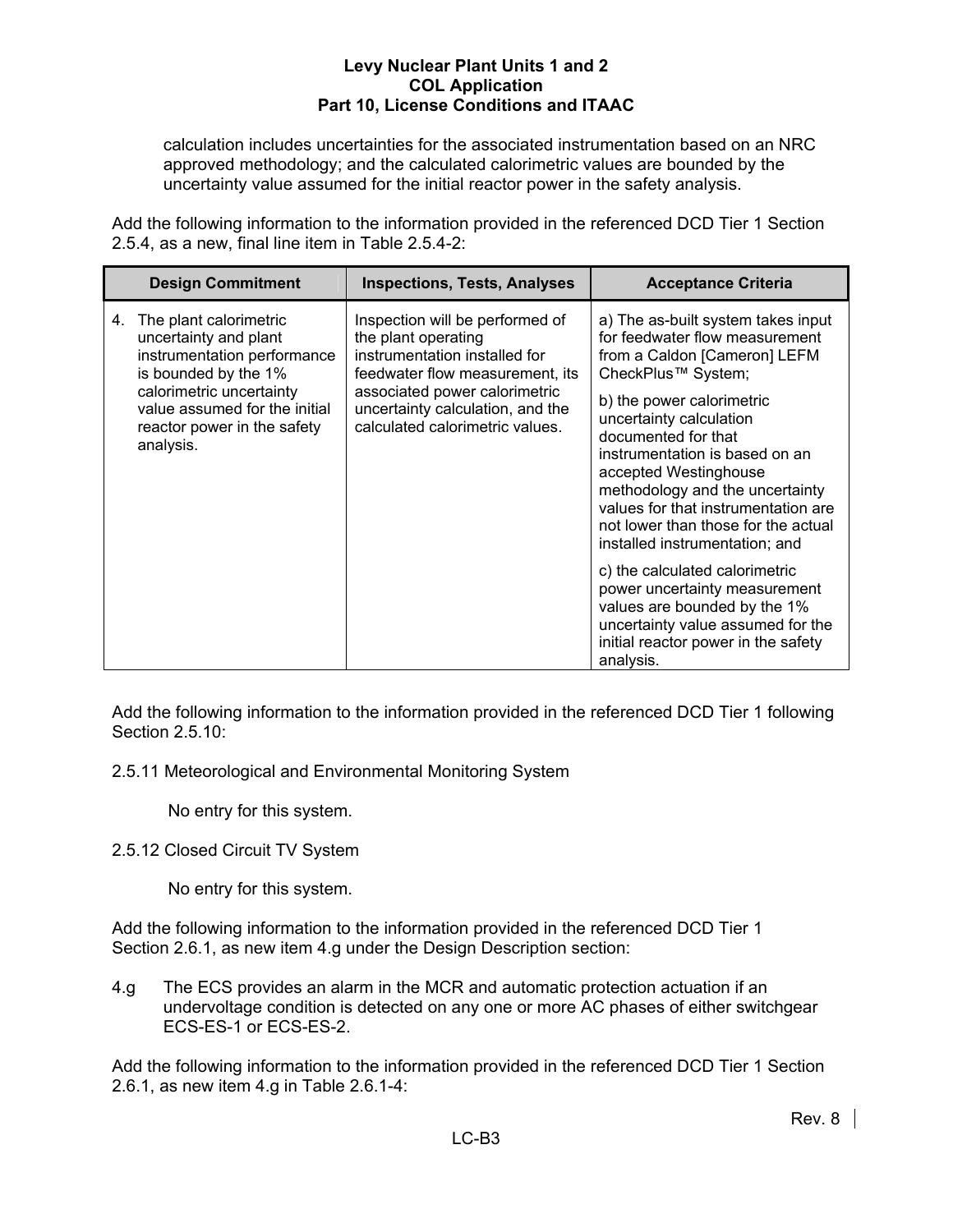| <b>Design Commitment</b>                                                                                                                                                                                        | <b>Inspections, Tests, Analyses</b>                                                                                                                                                                                                                                                       | <b>Acceptance Criteria</b>                                                                                                                                  |
|-----------------------------------------------------------------------------------------------------------------------------------------------------------------------------------------------------------------|-------------------------------------------------------------------------------------------------------------------------------------------------------------------------------------------------------------------------------------------------------------------------------------------|-------------------------------------------------------------------------------------------------------------------------------------------------------------|
| 4.g) The ECS provides an alarm<br>in the MCR and automatic<br>protection actuation if an<br>undervoltage condition is<br>detected on any one or more AC<br>phases of either switchgear<br>ECS-ES-1 or ECS-ES-2. | i) Testing of the as-built ECS will<br>be conducted by simulating an<br>undervoltage condition on ECS-<br>ES-1 and ECS-ES-2 to confirm<br>that an MCR alarm is generated<br>when one or more ECS bus<br>phase voltages is below setpoint<br>on either switchgear ECS-ES-1<br>or ECS-ES-2. | i) Undervoltage relays on ECS-ES-<br>1 and ECS-ES-2 provide alarm<br>when one or more AC phases on<br>the 6.9 kV buses are below<br>setpoint.               |
|                                                                                                                                                                                                                 | ii) Testing of the as-built ECS will<br>be conducted by simulating an<br>undervoltage condition on ECS-<br>ES-1 and ECS-ES-2 to confirm<br>that loss of one or more ECS<br>bus phases automatically<br>actuates the electrical protection<br>function logic.                              | ii) Undervoltage relays on ECS-<br>ES-1 and ECS-ES-2 initiate<br>protective action when one or<br>more AC phases on the 6.9 kV<br>buses are below setpoint. |

Add the following information to the information provided in the referenced DCD Tier 1 following Section 2.6.11:

2.6.12 Transmission Switchyard and Offsite Power System

Inspection, Test, Analysis and Acceptance Criteria

Table 2.6.12-1 provides a definition of the inspections, tests, and/or analyses, together with associated acceptance criteria for the offsite power system.

2.6.13 Offsite Retail Power System

No entry for this system.

The following non-system based site specific ITAAC are provided:

Include the following non-system ITAAC after DCD Tier 1 Section 3.7.

Emergency Planning ITAAC

The emergency planning ITAAC are included in attached Table 3.8-1.

Waterproof Membrane

The waterproof membrane ITAAC are included in the attached Table 3.8-2.

Roller Compacted Concrete

The roller compacted concrete ITAAC are included in attached Table 3.8-3.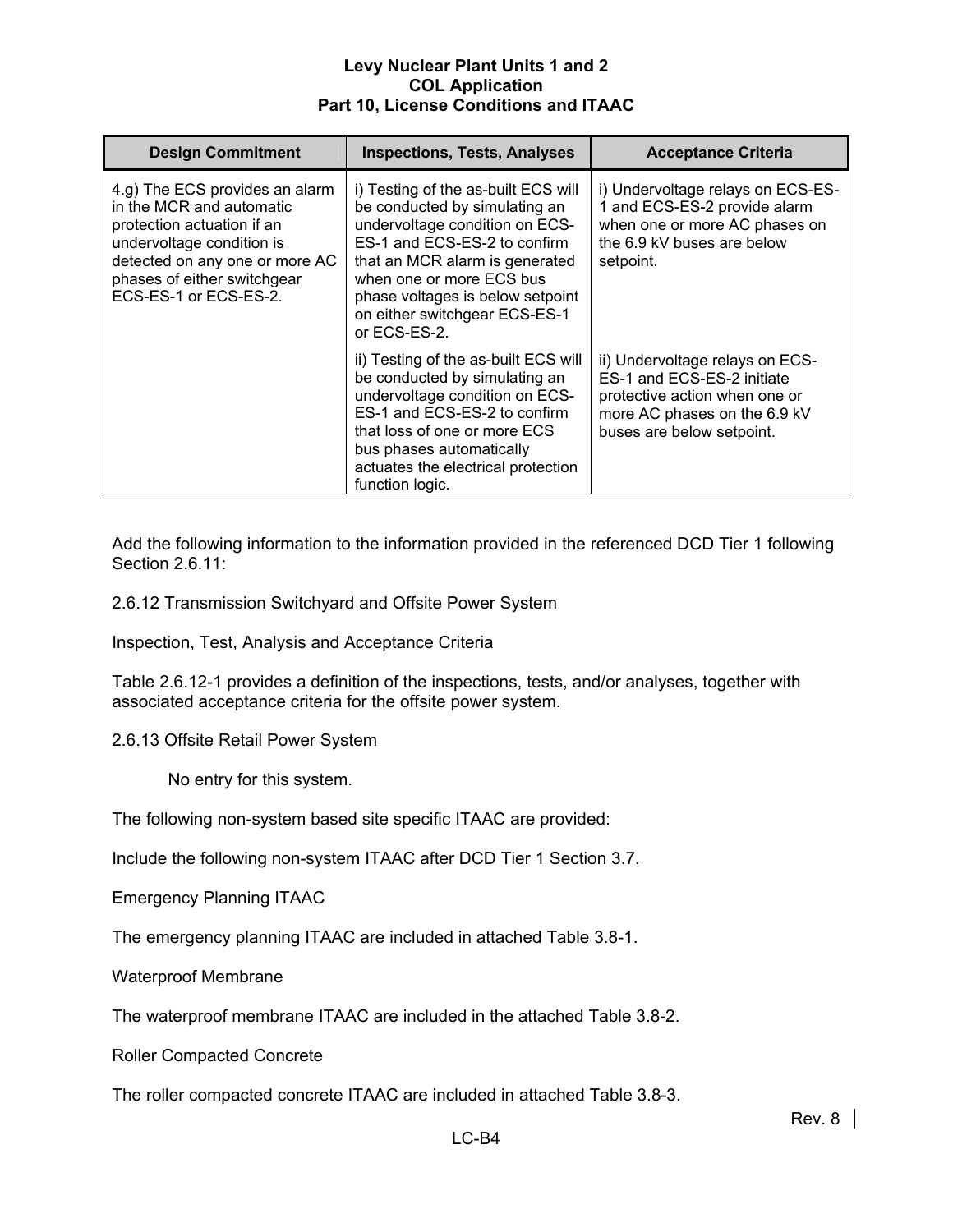Turbine Building, Radwaste Building, and Annex Building Drilled Shaft Foundations

The ITAAC that are applicable to the drilled shaft foundations that support these buildings are included in attached Table 3.8-4.

Pipe Rupture Hazard Analysis ITAAC

The ITAAC for Pipe Rupture Hazard Analysis are included in attached Table 3.8-5.

Piping Design ITAAC

The ITAAC for Piping Design are included in attached Table 3.8-6.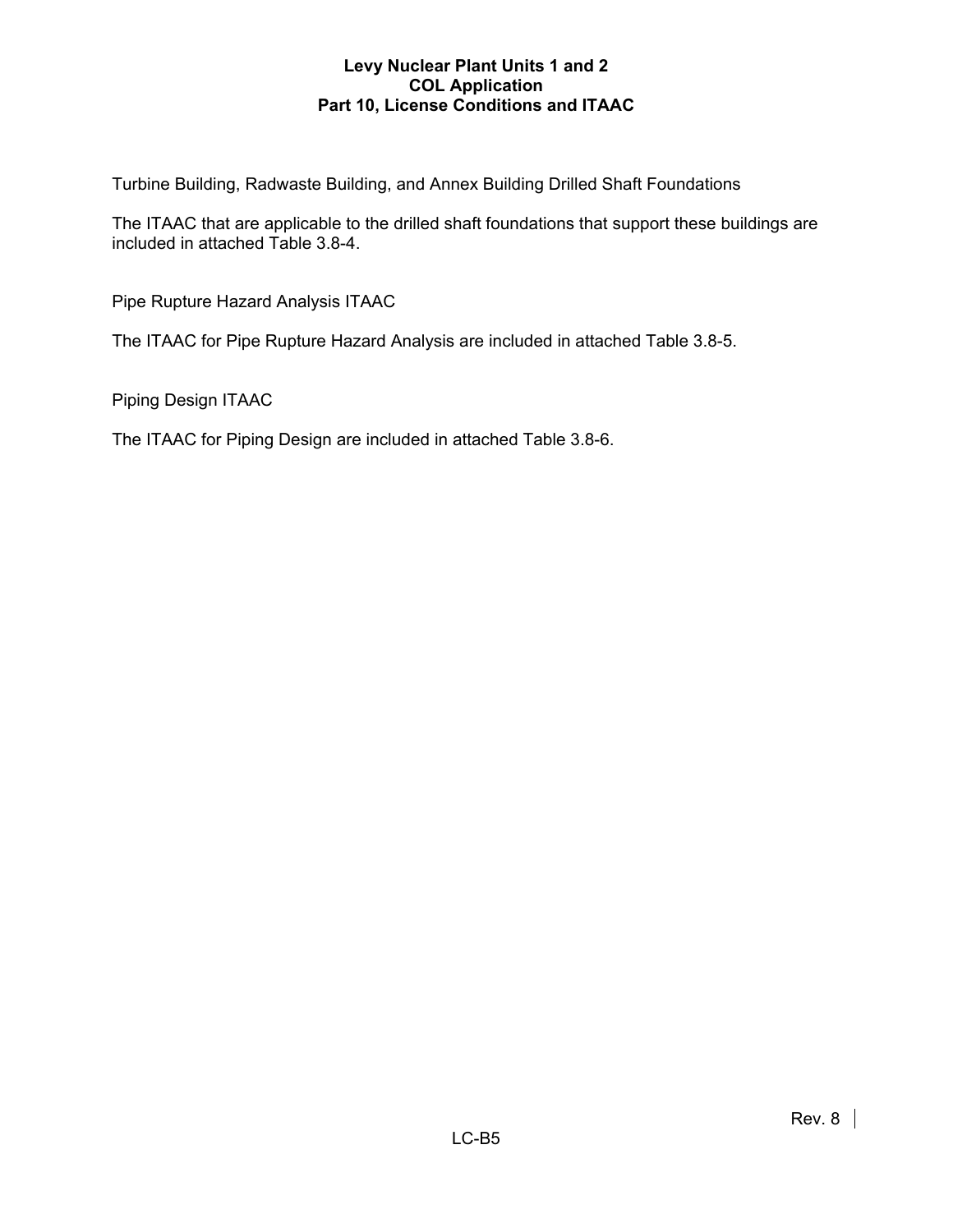|                                                              |             |                                                         |                          | Table 2.2.3-1                 |                                       |                                             |                               |                                  |                                                      |
|--------------------------------------------------------------|-------------|---------------------------------------------------------|--------------------------|-------------------------------|---------------------------------------|---------------------------------------------|-------------------------------|----------------------------------|------------------------------------------------------|
| <b>Equipment Name</b>                                        | Tag No.     | <b>ASME</b><br>Code<br><b>Section</b><br>$\mathbf{III}$ | <b>Seismic</b><br>Cat. I | Remotely<br>Operated<br>Valve | Class 1E/<br>Qual.<br>Harsh<br>Envir. | Safety-<br><b>Related</b><br><b>Display</b> | Control<br>PMS/<br><b>DAS</b> | <b>Active</b><br><b>Function</b> | Loss of<br><b>Motive</b><br>Power<br><b>Position</b> |
| Passive Residual Heat<br>Removal Heat Exchanger<br>(PRHR HX) | PXS-ME-01   | Yes                                                     | Yes                      |                               | $-1-$                                 |                                             | $-$ / $-$                     |                                  |                                                      |
| <b>Accumulator Tank A</b>                                    | PXS-MT-01A  | Yes                                                     | Yes                      |                               | $-1-$                                 |                                             | $-$ / $-$                     |                                  |                                                      |
| <b>Accumulator Tank B</b>                                    | PXS-MT-01B  | Yes                                                     | Yes                      |                               | $-1-$                                 |                                             | $-1-$                         |                                  |                                                      |
| Core Makeup Tank<br>$(CMT)$ A                                | PXS-MT-02A  | Yes                                                     | Yes                      |                               | $-1-$                                 |                                             | $-1 -$                        |                                  |                                                      |
| CMT <sub>B</sub>                                             | PXS-MT-02B  | Yes                                                     | Yes                      | $\blacksquare$                | $-1-$                                 |                                             | $-1-$                         |                                  |                                                      |
| <b>IRWST</b>                                                 | PXS-MT-03   | No                                                      | Yes                      | $\blacksquare$                | $-1-$                                 | $\blacksquare$                              | $-$ / $-$                     |                                  |                                                      |
| <b>IRWST Screen A</b>                                        | PXS-MY-Y01A | No                                                      | Yes                      | $\blacksquare$                | $-1-$                                 |                                             | $-1-$                         |                                  |                                                      |
| <b>IRWST Screen B</b>                                        | PXS-MY-Y01B | No                                                      | Yes                      | $\blacksquare$                | $-1-$                                 |                                             | $-1-$                         |                                  |                                                      |
| <b>IRWST Screen C</b>                                        | PXS-MY-Y01C | No                                                      | Yes                      |                               | $-1-$                                 |                                             | $-1-$                         |                                  |                                                      |
| Containment<br><b>Recirculation Screen A</b>                 | PXS-MY-Y02A | <b>No</b>                                               | Yes                      |                               | $-$ / $-$                             |                                             | $-$ / $-$                     |                                  |                                                      |
| Containment<br><b>Recirculation Screen B</b>                 | PXS-MY-Y02B | No                                                      | Yes                      |                               | $-1-$                                 |                                             | $-1-$                         |                                  |                                                      |
| pH Adjustment Basket 3A                                      | PXS-MY-Y03A | No                                                      | Yes                      |                               | $-1-$                                 |                                             | $-1-$                         |                                  |                                                      |
| pH Adjustment Basket 3B                                      | PXS-MY-Y03B | No                                                      | Yes                      |                               | $-1-$                                 |                                             | $-1-$                         |                                  |                                                      |
| pH Adjustment Basket 4A                                      | PXS-MY-Y04A | No                                                      | Yes                      |                               | $-1-$                                 |                                             | $-$ / $-$                     |                                  |                                                      |
| pH Adjustment Basket 4B                                      | PXS-MY-Y04B | No                                                      | Yes                      |                               | $-$ / $-$                             |                                             | $-$ / $-$                     |                                  |                                                      |
| Downspout Screen 1A                                          | PXS-MY-Y81  | No                                                      | Yes                      | $\blacksquare$                | $-1-$                                 |                                             | $-$ / $-$                     |                                  |                                                      |
| <b>LNP DEP 3.2-1</b><br>Downspout Screen 1B                  | PXS-MY-Y82  | No                                                      | Yes                      |                               | $-$ / $-$                             |                                             | $-$ / $-$                     |                                  |                                                      |

Note: Dash (-) indicates not applicable.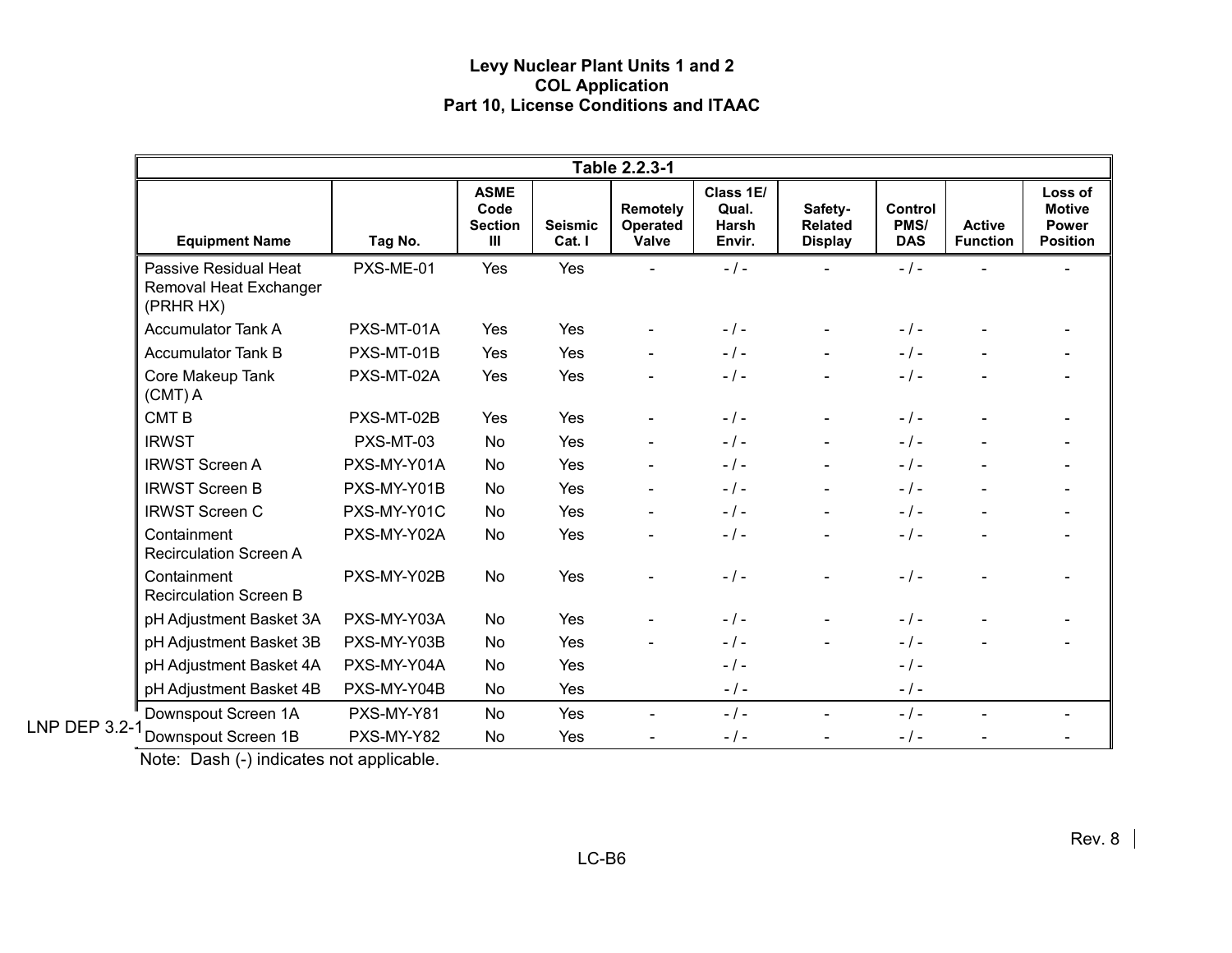|               |                                                      |              |                                                         |                          | Table 2.2.3-1 (cont.)                |                                       |                                             |                                      |                                                |                                                             |
|---------------|------------------------------------------------------|--------------|---------------------------------------------------------|--------------------------|--------------------------------------|---------------------------------------|---------------------------------------------|--------------------------------------|------------------------------------------------|-------------------------------------------------------------|
|               | <b>Equipment Name</b>                                | Tag No.      | <b>ASME</b><br>Code<br><b>Section</b><br>$\mathbf{III}$ | <b>Seismic</b><br>Cat. I | Remotely<br>Operated<br><b>Valve</b> | Class 1E/<br>Qual.<br>Harsh<br>Envir. | Safety-<br><b>Related</b><br><b>Display</b> | <b>Control</b><br>PMS/<br><b>DAS</b> | <b>Active</b><br><b>Function</b>               | Loss of<br><b>Motive</b><br><b>Power</b><br><b>Position</b> |
| LNP DEP 3.2-1 | Downspout Screen 1C                                  | PXS-MY-Y83   | <b>No</b>                                               | Yes                      |                                      | $-1-$                                 |                                             | $-1-$                                |                                                |                                                             |
|               | Downspout Screen 1D                                  | PXS-MY-Y84   | No                                                      | Yes                      | $\blacksquare$                       | $-1-$                                 | $\blacksquare$                              | $-1-$                                | $\overline{\phantom{0}}$                       |                                                             |
|               | Downspout Screen 2A                                  | PXS-MY-Y85   | No                                                      | Yes                      | $\blacksquare$                       | $-$ / $-$                             | $\blacksquare$                              | $-1-$                                |                                                |                                                             |
|               | Downspout Screen 2B                                  | PXS-MY-Y86   | No                                                      | Yes                      | $\blacksquare$                       | $-1-$                                 | $\blacksquare$                              | $-1-$                                | $\blacksquare$                                 |                                                             |
|               | Downspout Screen 2C                                  | PXS-MY-Y87   | No                                                      | Yes                      | $\overline{\phantom{0}}$             | $-1-$                                 | $\blacksquare$                              | $-1-$                                |                                                |                                                             |
|               | Downspout Screen 2D                                  | PXS-MY-Y88   | <b>No</b>                                               | Yes                      | $\sim$                               | $-$ / $-$                             | $\sim$                                      | $-$ / $-$                            | $\blacksquare$                                 | $\overline{\phantom{a}}$                                    |
|               | <b>CMT A Inlet Isolation</b><br>Motor-operated Valve | PXS-PL-V002A | Yes                                                     | Yes                      | Yes                                  | Yes/Yes                               | Yes<br>(Position)                           | Yes/No                               | None                                           | As Is                                                       |
|               | <b>CMT B Inlet Isolation</b><br>Motor-operated Valve | PXS-PL-V002B | Yes                                                     | Yes                      | Yes                                  | Yes/Yes                               | Yes<br>(Position)                           | Yes/No                               | None                                           | As Is                                                       |
|               | <b>CMT A Discharge</b><br><b>Isolation Valve</b>     | PXS-PL-V014A | Yes                                                     | Yes                      | Yes                                  | Yes/Yes                               | Yes<br>(Position)                           | Yes/Ye<br>s                          | <b>Transfer</b><br>Open                        | Open                                                        |
|               | <b>CMT B Discharge</b><br><b>Isolation Valve</b>     | PXS-PL-V014B | Yes                                                     | Yes                      | Yes                                  | Yes/Yes                               | Yes<br>(Position)                           | Yes/Ye<br>s                          | Transfer<br>Open                               | Open                                                        |
|               | <b>CMT A Discharge</b><br><b>Isolation Valve</b>     | PXS-PL-V015A | Yes                                                     | Yes                      | Yes                                  | Yes/Yes                               | Yes<br>(Position)                           | Yes/Ye<br>s                          | Transfer<br>Open                               | Open                                                        |
|               | <b>CMT B Discharge</b><br><b>Isolation Valve</b>     | PXS-PL-V015B | Yes                                                     | Yes                      | Yes                                  | Yes/Yes                               | Yes<br>(Position)                           | Yes/Ye<br>s                          | Transfer<br>Open                               | Open                                                        |
|               | <b>CMT A Discharge</b><br><b>Check Valve</b>         | PXS-PL-V016A | Yes                                                     | Yes                      | <b>No</b>                            | $-1-$                                 | <b>No</b>                                   | $-1-$                                | Transfer<br>Open/<br><b>Transfer</b><br>Closed |                                                             |

Note: Dash (-) indicates not applicable.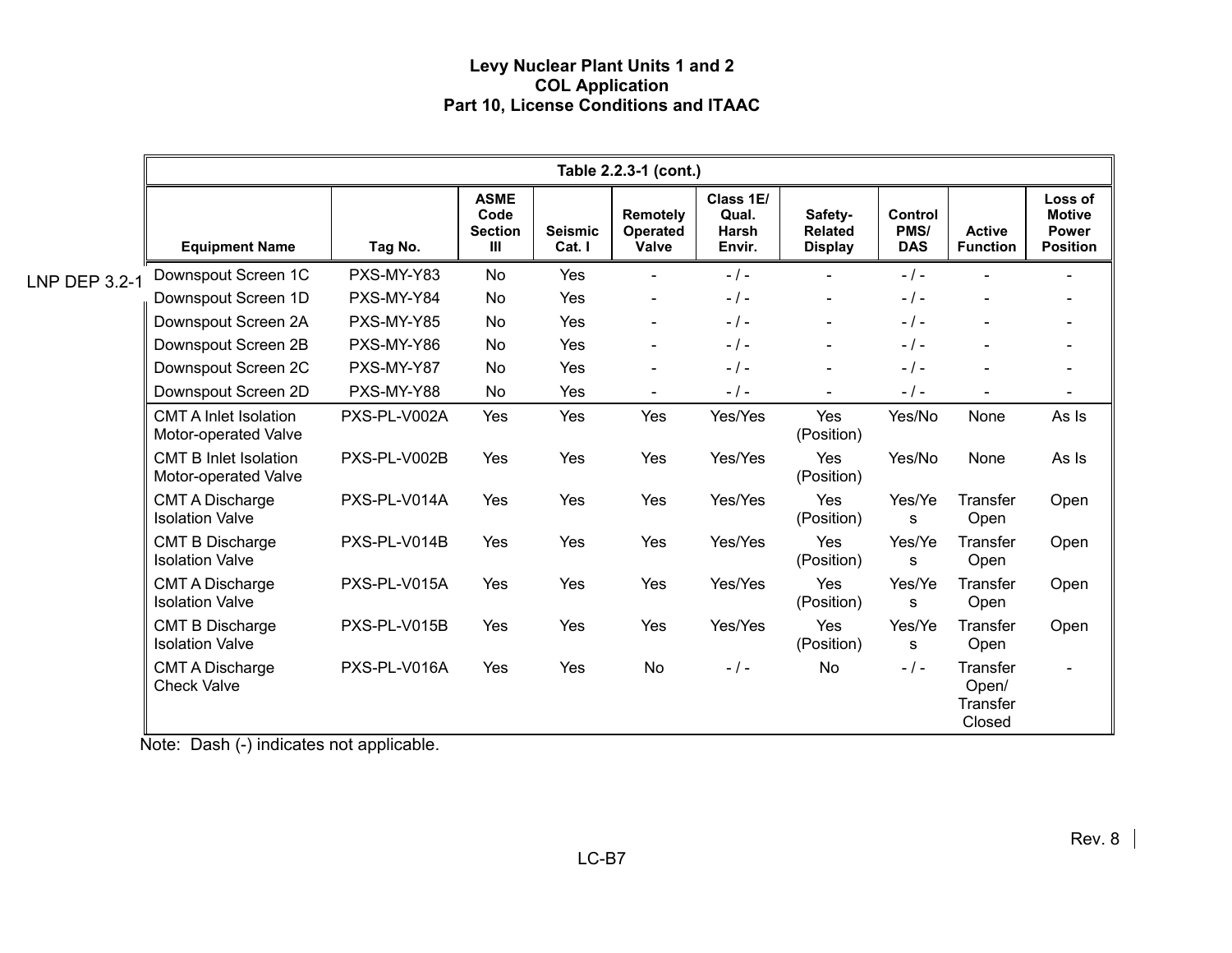|                      |                                                                                               | Table 2.2.3-2 (cont.)                                                                                                         |                                        |                                       |                                                    |
|----------------------|-----------------------------------------------------------------------------------------------|-------------------------------------------------------------------------------------------------------------------------------|----------------------------------------|---------------------------------------|----------------------------------------------------|
|                      | <b>Line Name</b>                                                                              | <b>Line Number</b>                                                                                                            | <b>ASME Code</b><br><b>Section III</b> | Leak<br><b>Before</b><br><b>Break</b> | <b>Functional</b><br>Capability<br><b>Required</b> |
|                      | <b>IRWST</b> screen cross-connect line                                                        | PXS-L180A, PXS-L180B                                                                                                          | Yes                                    | No                                    | Yes                                                |
|                      | Containment recirculation line A                                                              | PXS-L113A, PXS-L131A, PXS-L132A                                                                                               | Yes                                    | <b>No</b>                             | Yes                                                |
|                      | Containment recirculation line B                                                              | PXS-L113B, PXS-L131B, PXS-L132B                                                                                               | Yes                                    | No.                                   | <b>Yes</b>                                         |
|                      | <b>IRWST</b> gutter drain line                                                                | PXS-L142A, PXS-L142B                                                                                                          | Yes                                    | No                                    | Yes                                                |
|                      |                                                                                               | PXS-L141A, PXS-L141B                                                                                                          | Yes                                    | No                                    | No                                                 |
| <b>LNP DEP 3.2-1</b> | Downspout drain lines from<br>polarcrane girder and internal<br>stiffener to collection box A | PXS-L301A, PXS-L302A, PXS-<br>L303A,PXS-L304A, PXS-L305A, PXS-<br>L306A, PXS-L307A, PXS-L308A, PXS-<br>L309A,PXS-L310A        | <b>Yes</b>                             | N <sub>o</sub>                        | Yes                                                |
|                      | Downspout drain lines from<br>polarcrane girder and internal<br>stiffener to collection box B | PXS-L301B, PXS-L302B, PXS-<br>L303B, PXS-L304B, PXS-L305B, PXS-<br><u>L306B,PXS-L307B, PXS-L308B, PXS-</u><br>L309B,PXS-L310B | Yes                                    | N <sub>o</sub>                        | Yes                                                |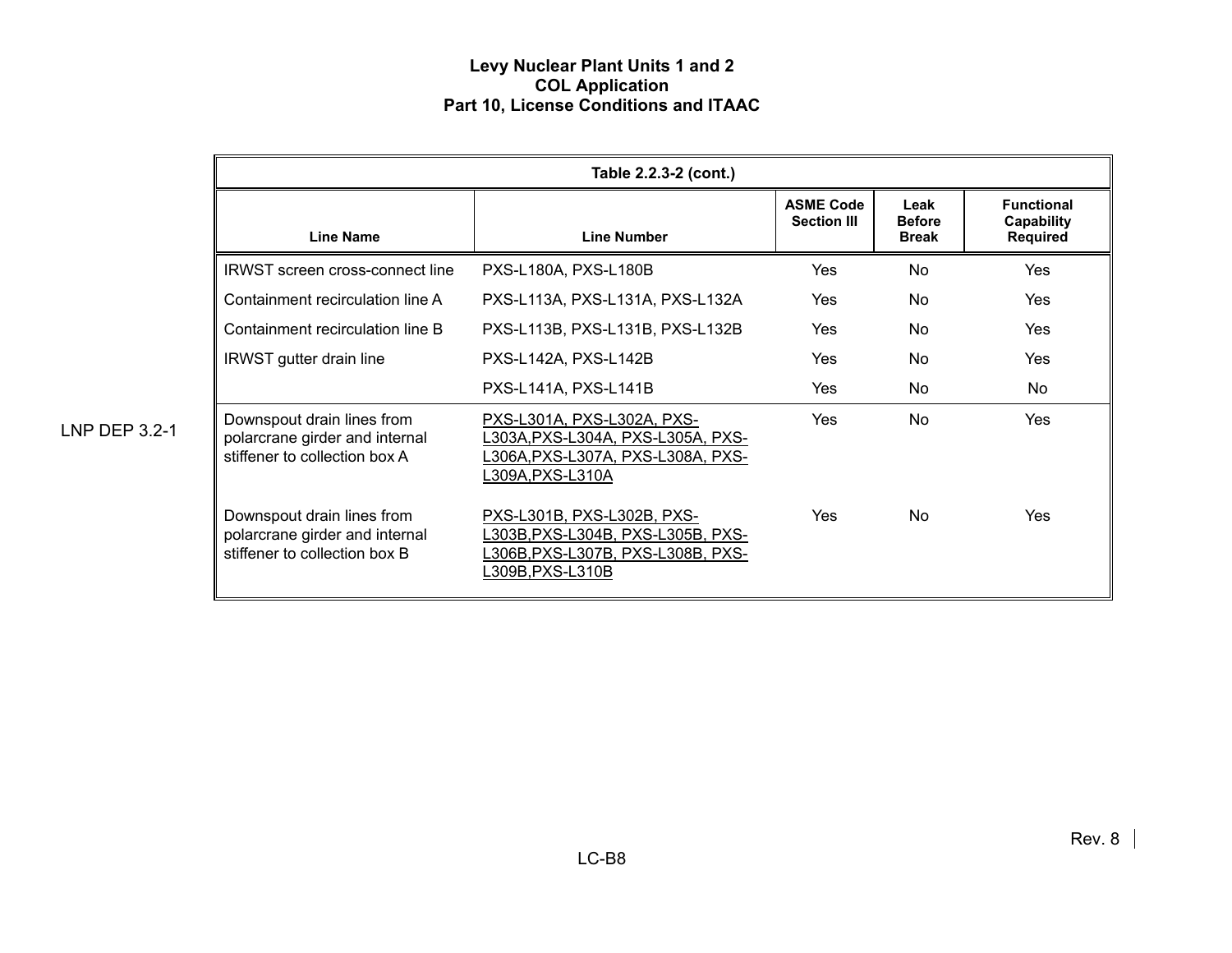|               | Table 2.2.5-1 (cont.)                                   |              |                                                         |                          |                               |                                           |                                             |                       |                                  |                                                             |
|---------------|---------------------------------------------------------|--------------|---------------------------------------------------------|--------------------------|-------------------------------|-------------------------------------------|---------------------------------------------|-----------------------|----------------------------------|-------------------------------------------------------------|
|               | <b>Equipment Name</b>                                   | Tag No.      | <b>ASME</b><br>Code<br><b>Section</b><br>$\mathbf{III}$ | <b>Seismic</b><br>Cat. I | Remotely<br>Operated<br>Valve | Class 1E/<br>Qual. for<br>Harsh<br>Envir. | Safety-<br><b>Related</b><br><b>Display</b> | Control<br><b>PMS</b> | <b>Active</b><br><b>Function</b> | Loss of<br><b>Motive</b><br><b>Power</b><br><b>Position</b> |
|               | <b>Emergency Air Storage</b><br>Tank 31                 | VES-MT-31    | No                                                      | Yes                      | $\sim$                        | $-/-$                                     |                                             |                       |                                  |                                                             |
|               | <b>Emergency Air Storage</b><br>Tank 32                 | VES-MT-32    | <b>No</b>                                               | Yes                      |                               | $-/-$                                     |                                             |                       |                                  |                                                             |
|               | Air Delivery Alternate<br><b>Isolation Valve</b>        | VES-PL-V001  | Yes                                                     | Yes                      | <b>No</b>                     | $-l$                                      | <b>No</b>                                   |                       | <b>Transfer</b><br>Open          |                                                             |
|               | <b>Eductor Flow Path</b><br><b>Isolation Valve</b>      | VES-PL-V045  | Yes                                                     | Yes                      | No                            | $-/-$                                     | No                                          |                       | Transfer<br>Close                |                                                             |
|               | <b>Eductor Bypass</b><br><b>Isolation Valve</b>         | VES-PL-V046  | Yes                                                     | Yes                      | No                            | $-/-$                                     | No                                          |                       | Transfer<br>Open                 |                                                             |
|               | <b>Pressure Regulating</b><br>Valve A                   | VES-PL-V002A | Yes                                                     | Yes                      | <b>No</b>                     | $-l$                                      | <b>No</b>                                   |                       | Throttle<br>Flow                 |                                                             |
|               | <b>Pressure Regulating</b><br>Valve B                   | VES-PL-V002B | Yes                                                     | Yes                      | No                            | $-/-$                                     | <b>No</b>                                   |                       | Throttle<br>Flow                 |                                                             |
|               | <b>MCR Air Delivery</b><br><b>Isolation Valve A</b>     | VES-PL-V005A | Yes                                                     | Yes                      | Yes                           | Yes/No                                    | No                                          | Yes                   | Transfer<br>Open                 | Open                                                        |
|               | <b>MCR Air Delivery</b><br><b>Isolation Valve B</b>     | VES-PL-V005B | Yes                                                     | Yes                      | Yes                           | Yes/No                                    | <b>No</b>                                   | Yes                   | Transfer<br>Open                 | Open                                                        |
| LNP DEP 6.4-2 | <b>Temporary Instrument</b><br><b>Isolation Valve A</b> | VES-PL-V018  | Yes                                                     | Yes                      | <b>No</b>                     | $-l$                                      | <b>No</b>                                   | <b>No</b>             | Transfer<br>Open                 |                                                             |
|               | <b>Temporary Instrument</b><br><b>Isolation Valve B</b> | VES-PL-V019  | Yes                                                     | Yes                      | No                            | $-/-$                                     | No                                          | No                    | Transfer<br>Open                 |                                                             |
|               | <b>MCR Pressure Relief</b><br><b>Isolation Valve A</b>  | VES-PL-V022A | Yes                                                     | Yes                      | Yes                           | Yes/No                                    | <b>No</b>                                   | Yes                   | Transfer<br>Open                 | Open                                                        |
|               | <b>MCR Pressure Relief</b><br><b>Isolation Valve B</b>  | VES-PL-V022B | Yes                                                     | Yes                      | Yes                           | Yes/No                                    | <b>No</b>                                   | Yes                   | Transfer<br>Open                 | Open                                                        |

Note: Dash (-) indicates not applicable.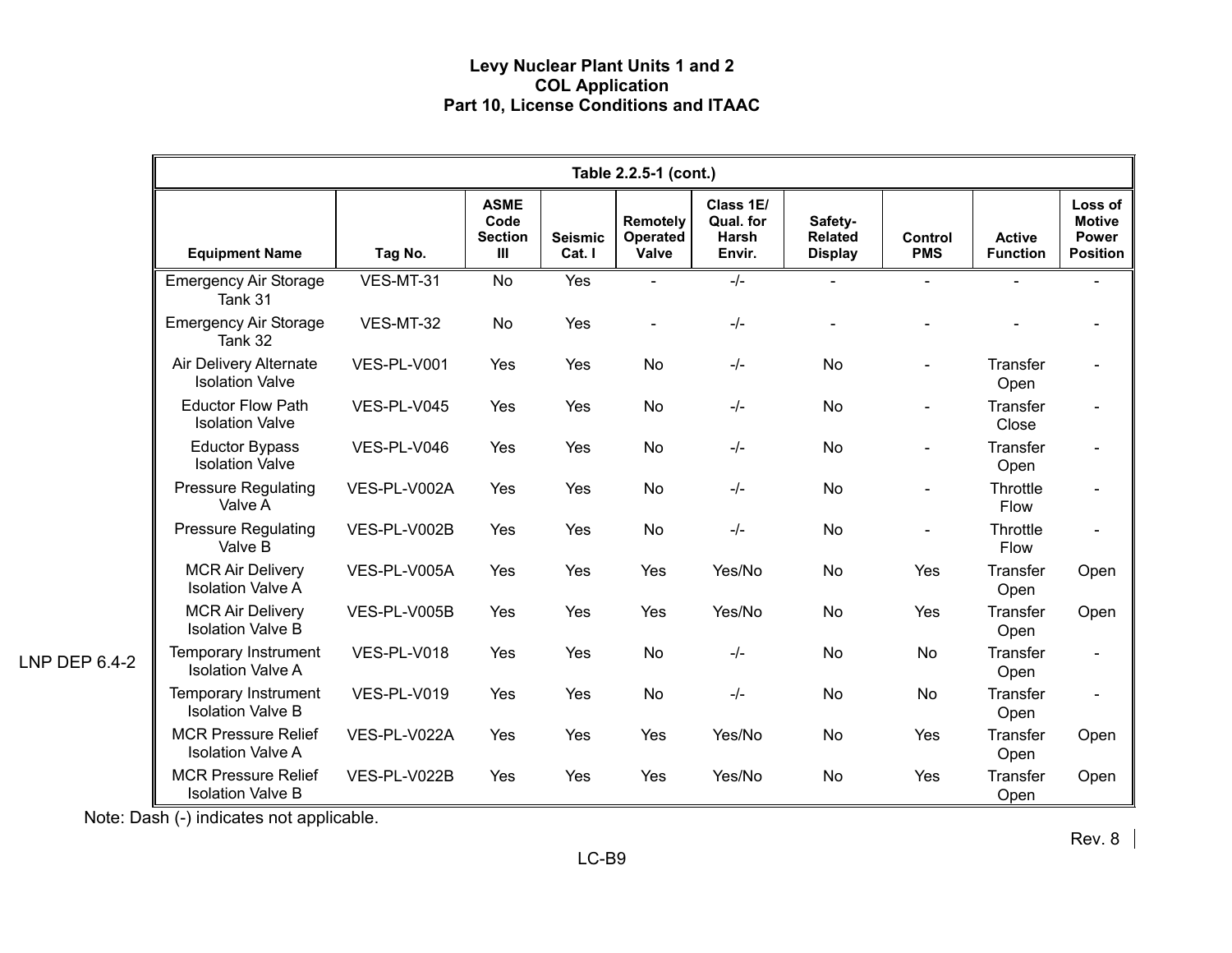|               | Table 2.2.5-1 (cont.)                                    |              |                                              |                          |                                      |                                                  |                                             |                              |                                  |                                                      |
|---------------|----------------------------------------------------------|--------------|----------------------------------------------|--------------------------|--------------------------------------|--------------------------------------------------|---------------------------------------------|------------------------------|----------------------------------|------------------------------------------------------|
|               | <b>Equipment Name</b>                                    | Tag No.      | <b>ASME</b><br>Code<br><b>Section</b><br>III | <b>Seismic</b><br>Cat. I | <b>Remotely</b><br>Operated<br>Valve | Class 1E/<br>Qual. for<br><b>Harsh</b><br>Envir. | Safety-<br><b>Related</b><br><b>Display</b> | <b>Control</b><br><b>PMS</b> | <b>Active</b><br><b>Function</b> | Loss of<br><b>Motive</b><br>Power<br><b>Position</b> |
|               | Air Tank Safety Relief<br>Valve A                        | VES-PL-V040A | Yes                                          | Yes                      | <b>No</b>                            | $-/-$                                            | No                                          | $\overline{\phantom{0}}$     | Transfer<br>Open                 | $\blacksquare$                                       |
|               | Air Tank Safety Relief<br>Valve B                        | VES-PL-V040B | Yes                                          | Yes                      | <b>No</b>                            | $-/-$                                            | <b>No</b>                                   |                              | Transfer<br>Open                 |                                                      |
|               | Air Tank Safety Relief<br>Valve C                        | VES-PL-V040C | Yes                                          | Yes                      | No                                   | $-/-$                                            | <b>No</b>                                   |                              | Transfer<br>Open                 |                                                      |
|               | Air Tank Safety Relief<br>Valve D                        | VES-PL-V040D | Yes                                          | Yes                      | <b>No</b>                            | $-/-$                                            | <b>No</b>                                   |                              | <b>Transfer</b><br>Open          |                                                      |
|               | Main Air Flow Path<br><b>Isolation Valve</b>             | VES-PL-V044  | Yes                                          | Yes                      | No                                   | $-/-$                                            | <b>No</b>                                   |                              | Transfer<br>Close                |                                                      |
|               | <b>MCR Air Filtration Line</b><br>Eductor                | VES-PY-N01   | Yes                                          | Yes                      |                                      |                                                  |                                             |                              |                                  |                                                      |
|               | <b>MCR Air Filtration Line</b><br><b>Charcoal Filter</b> | VES-MY-F01   | <b>No</b>                                    | Yes                      |                                      |                                                  |                                             |                              |                                  |                                                      |
|               | <b>MCR Air Filtration Line</b><br><b>HEPA Filter</b>     | VES-MY-F02   | <b>No</b>                                    | Yes                      |                                      |                                                  |                                             |                              |                                  |                                                      |
|               | <b>MCR Air Filtration Line</b><br>Postfilter             | VES-MY-F03   | No                                           | Yes                      |                                      |                                                  |                                             |                              |                                  |                                                      |
| LNP DEP 6.4-1 | <b>MCR Filter Shielding</b>                              | 12401-NS-01  | No                                           | Yes                      |                                      |                                                  |                                             |                              |                                  |                                                      |
|               | <b>MCR Gravity Relief</b><br>Dampers                     | VES-MD-D001A | No                                           | Yes                      |                                      |                                                  |                                             |                              |                                  |                                                      |

Note: Dash (-) indicates not applicable.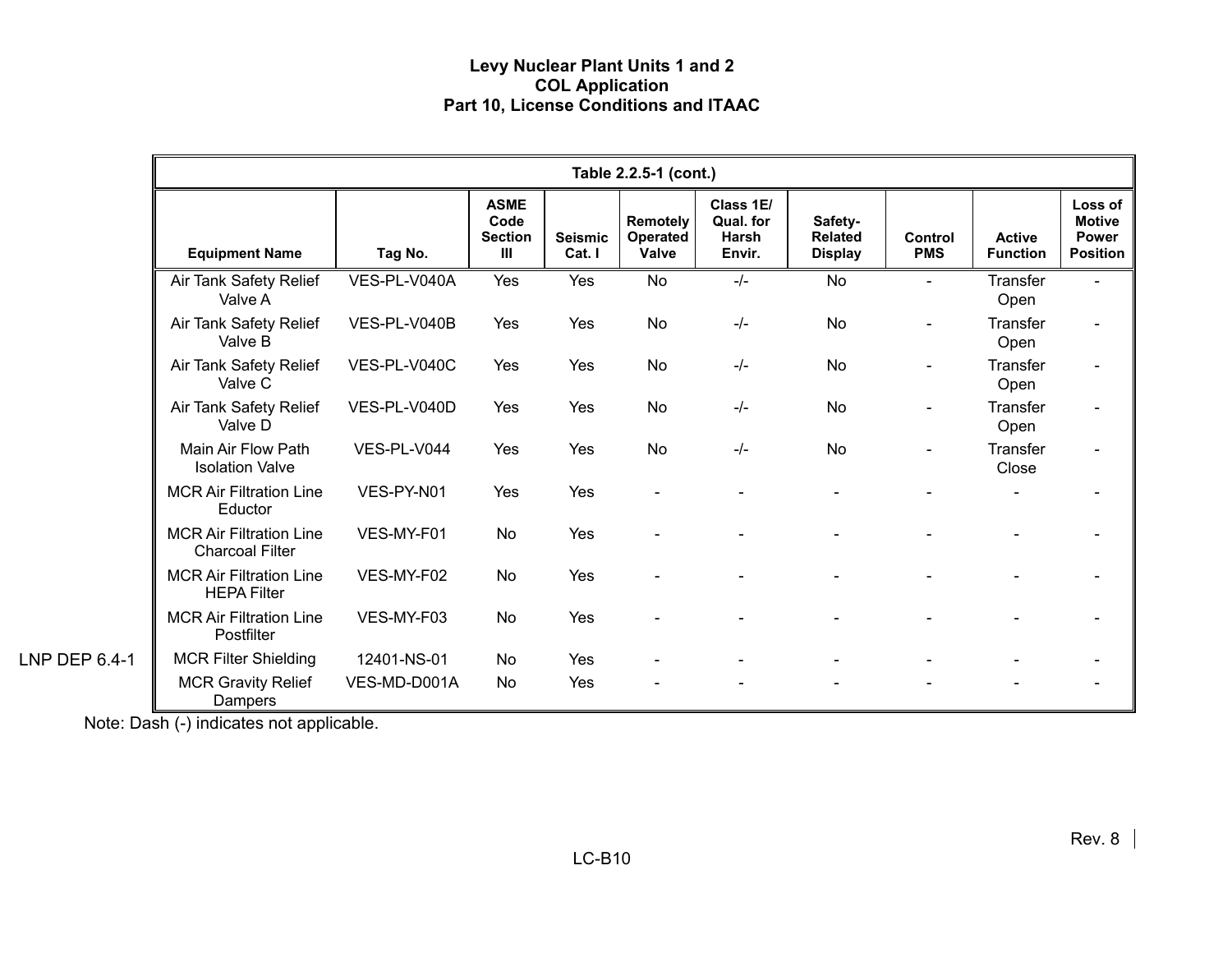|               |                      |                     | Table 2.2.5-4                             |                                     |
|---------------|----------------------|---------------------|-------------------------------------------|-------------------------------------|
|               | <b>Room Name</b>     | <b>Room Numbers</b> | <b>Heat Load 0 to 24 Hours</b><br>(Btu/s) | Heat Load 24 to 72 Hours<br>(Btu/s) |
| LNP DEP 6.4-2 | <b>MCR Envelope</b>  | 12401               | 26.1 (hour 0 through 0.5)                 | 2.9                                 |
|               |                      |                     | 15.6 (hour 0.5 through 3.5)               |                                     |
|               |                      |                     | 5.8 (hour 3.5 through 24)                 |                                     |
|               | <b>I&amp;C Rooms</b> | 12301, 12305        | 8.8                                       | 0                                   |
|               | <b>I&amp;C Rooms</b> | 12302, 12304        | 13.0                                      | 4.2                                 |
|               | dc Equipment Rooms   | 12201, 12205        | 3.7 (hour 0 through 1)                    | 0                                   |
|               |                      |                     | 2.4 (hour 2 through 24)                   |                                     |
|               | dc Equipment Rooms   | 12203, 12207        | 5.8 (hour 0 through 1)                    | 2.0                                 |
|               |                      |                     | 4.5 (hour 2 through 24)                   |                                     |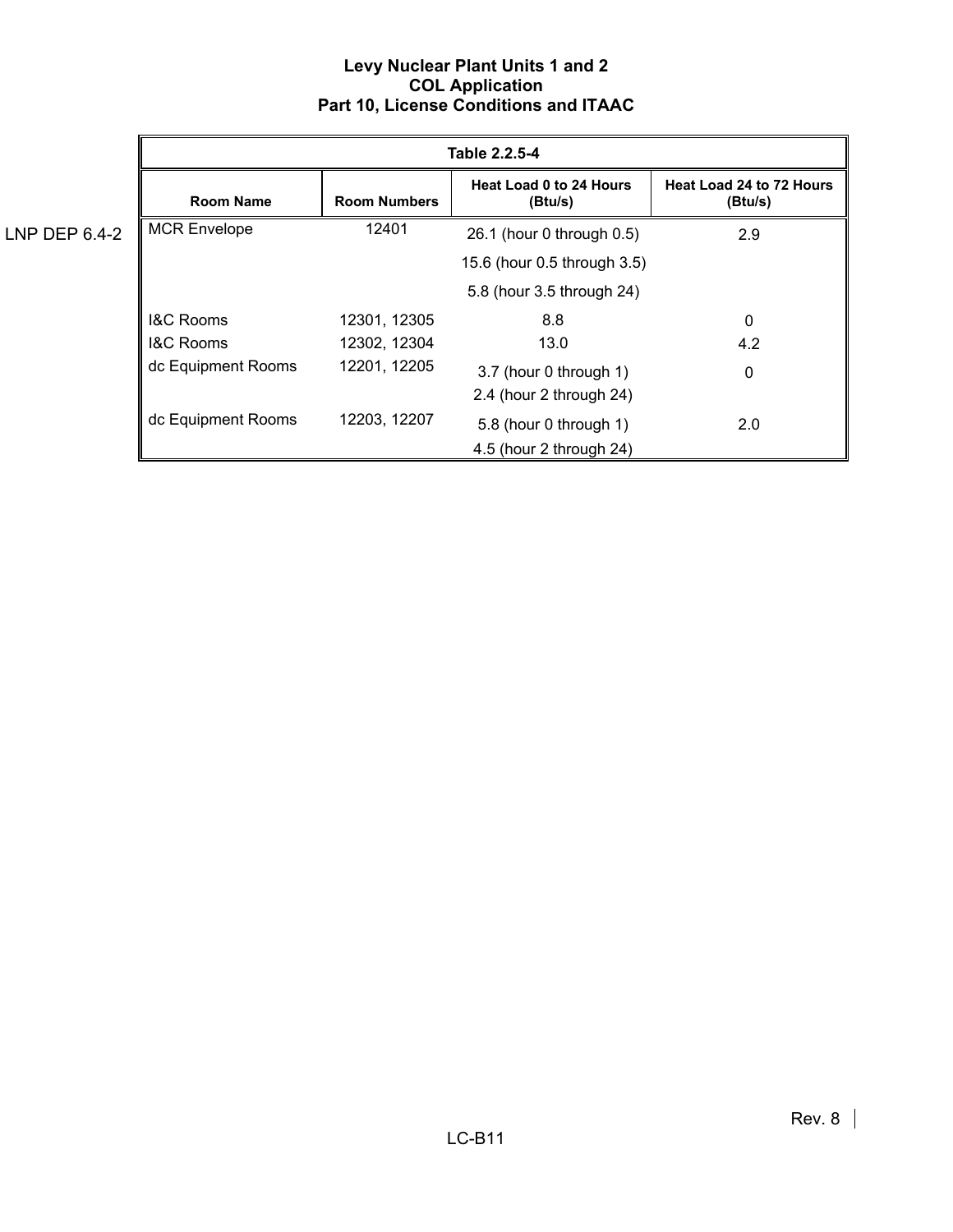|               | Table 2.2.5-5 (cont.)<br><b>Inspections, Tests, Analyses, and Acceptance Criteria</b>                                                                     |                                                                                                                                                                       |                                                                                                                                                                                                 |
|---------------|-----------------------------------------------------------------------------------------------------------------------------------------------------------|-----------------------------------------------------------------------------------------------------------------------------------------------------------------------|-------------------------------------------------------------------------------------------------------------------------------------------------------------------------------------------------|
|               | <b>Design Commitment</b>                                                                                                                                  | <b>Inspections, Tests, Analyses</b>                                                                                                                                   | <b>Acceptance Criteria</b>                                                                                                                                                                      |
|               | 7d) The system provides a                                                                                                                                 | Testing will be performed to                                                                                                                                          | The air flow rate at the outlet of                                                                                                                                                              |
|               | passive recirculation flow of MCR                                                                                                                         | confirm that the required                                                                                                                                             | the MCR passive filtration                                                                                                                                                                      |
|               | air to maintain main control room                                                                                                                         | amount of air flow circulates                                                                                                                                         | system is at least 600 cfm                                                                                                                                                                      |
|               | dose rates below an acceptable                                                                                                                            | through the MCR passive                                                                                                                                               | greater than the flow measured                                                                                                                                                                  |
|               | level during VES operation.                                                                                                                               | filtration system,                                                                                                                                                    | by VES-003A/B.                                                                                                                                                                                  |
| LNP DEP 6.4-1 | 7e) Shielding below the VES                                                                                                                               | Inspection will be performed                                                                                                                                          | A report exists and concludes                                                                                                                                                                   |
|               | Filter is capable of providing                                                                                                                            | for the existence of a report                                                                                                                                         | that the as-built shielding                                                                                                                                                                     |
|               | attenuation that is sufficient to                                                                                                                         | verifying that the as-built                                                                                                                                           | identified in Table 2.2.5-1 meets                                                                                                                                                               |
|               | ensure main control room doses                                                                                                                            | shielding meets the                                                                                                                                                   | the functional requirements and                                                                                                                                                                 |
|               | are below an acceptable level                                                                                                                             | requirements for functional                                                                                                                                           | exists below the filtration unit,                                                                                                                                                               |
|               | during VES operation.                                                                                                                                     | capability.                                                                                                                                                           | and within its vertical projection.                                                                                                                                                             |
|               | 8. Safety-related displays                                                                                                                                | Inspection will be performed                                                                                                                                          | Safety-related displays                                                                                                                                                                         |
|               | identified in Table 2.2.5-1 can be                                                                                                                        | for retrievability of the safety-                                                                                                                                     | identified in Table 2.2.5-1 can                                                                                                                                                                 |
|               | retrieved in the MCR.                                                                                                                                     | related displays in the MCR.                                                                                                                                          | be retrieved in the MCR.                                                                                                                                                                        |
|               | 9.a) Controls exist in the MCR to<br>cause remotely operated valves<br>identified in Table 2.2.5-1 to<br>perform their active functions.                  | Stroke testing will be<br>performed on remotely<br>operated valves identified in<br>Table 2.2.5-1 using the<br>controls in the MCR.                                   | Controls in the MCR operate to<br>cause remotely operated valves<br>identified in Table 2.2.5-1 to<br>perform their active safety<br>functions.                                                 |
|               | 9.b) The valves identified in Table<br>2.2.5-1 as having PMS control<br>perform their active safety<br>function after receiving a signal<br>from the PMS. | Testing will be performed on<br>remotely operated valves<br>listed in Table 2.2.5-1 using<br>real or simulated signals into<br>the PMS.                               | The remotely operated valves<br>identified in Table 2.2.5-1 as<br>having PMS control perform the<br>active safety function identified<br>in the table after receiving a<br>signal from the PMS. |
|               | 10. After loss of motive power, the                                                                                                                       | Testing of the remotely                                                                                                                                               | After loss of motive power, each                                                                                                                                                                |
|               | remotely operated valves                                                                                                                                  | operated valves will be                                                                                                                                               | remotely operated valve                                                                                                                                                                         |
|               | identified in Table 2.2.5-1 assume                                                                                                                        | performed under the                                                                                                                                                   | identified in Table 2.2.5-1                                                                                                                                                                     |
|               | the indicated loss of motive power                                                                                                                        | conditions of loss of motive                                                                                                                                          | assumes the indicated loss of                                                                                                                                                                   |
|               | position.                                                                                                                                                 | power.                                                                                                                                                                | motive power position.                                                                                                                                                                          |
|               | 11. Displays of the parameters                                                                                                                            | Inspection will be performed                                                                                                                                          | The displays identified in Table                                                                                                                                                                |
|               | identified in Table 2.2.5-3 can be                                                                                                                        | for retrievability of the                                                                                                                                             | 2.2.5-3 can be retrieved in the                                                                                                                                                                 |
|               | retrieved in the MCR.                                                                                                                                     | parameters in the MCR.                                                                                                                                                | MCR.                                                                                                                                                                                            |
|               | 12. The background noise level in<br>the MCR does not exceed 65<br>$dB(A)$ at the operator<br>workstations when VES is<br>operating.                      | The as-built VES will be<br>operated, and background<br>noise levels in the MRC will be<br>measured at the operator work<br>stations with the plant not<br>operating. | The background noise level in<br>the MCR does not exceed 65<br>$dB(A)$ at the operator work<br>stations when the VES is<br>operating.                                                           |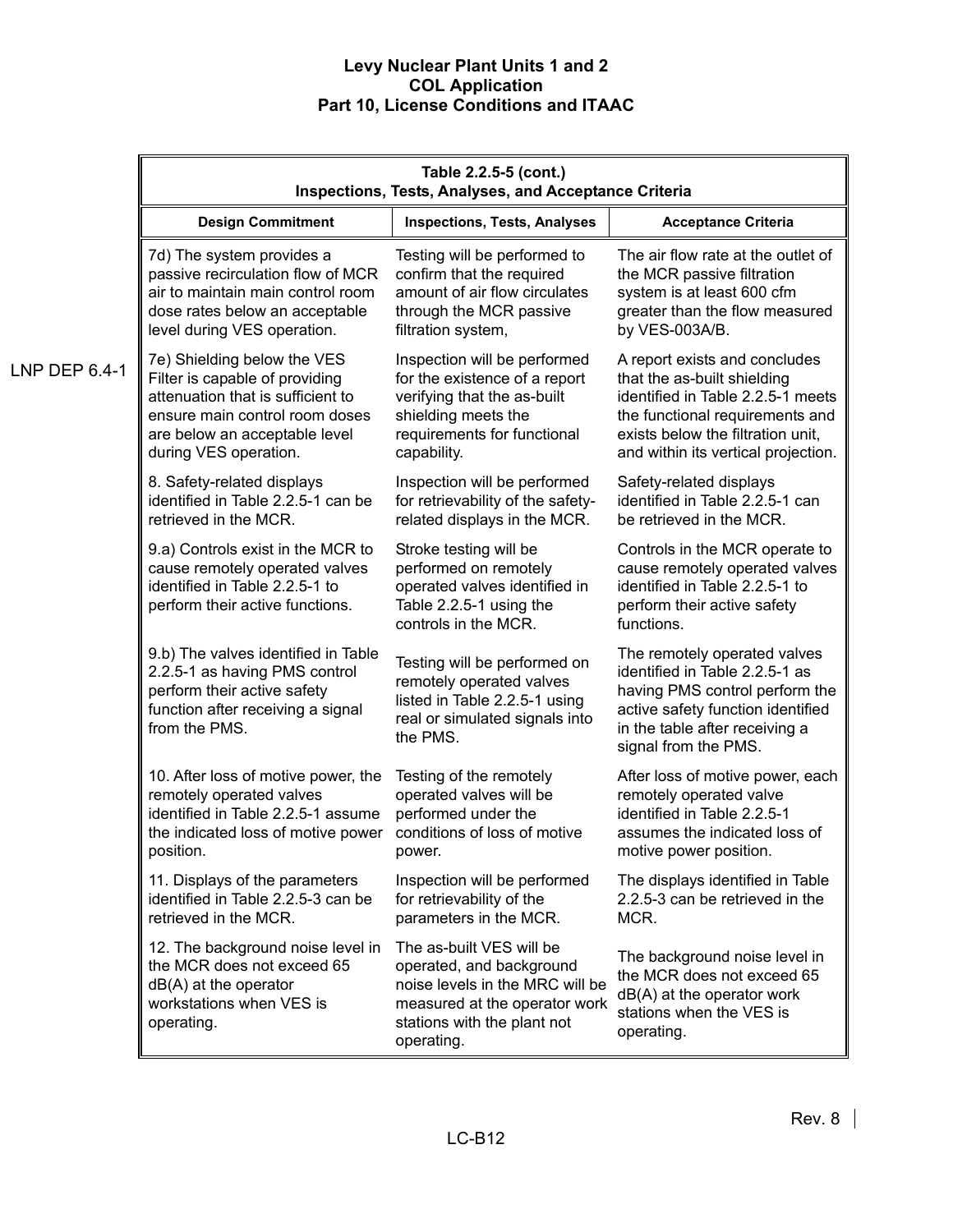|               | Table 2.3.9-3<br>Inspections, Tests, Analyses, and Acceptance Criteria                                                                               |                                                                                                                                    |                                                                                                                                                                                                                                                                                                                                                                                                                                                                                                                                                                                                                                                                                 |
|---------------|------------------------------------------------------------------------------------------------------------------------------------------------------|------------------------------------------------------------------------------------------------------------------------------------|---------------------------------------------------------------------------------------------------------------------------------------------------------------------------------------------------------------------------------------------------------------------------------------------------------------------------------------------------------------------------------------------------------------------------------------------------------------------------------------------------------------------------------------------------------------------------------------------------------------------------------------------------------------------------------|
|               | <b>Design Commitment</b>                                                                                                                             | <b>Inspections, Tests, Analyses</b>                                                                                                | <b>Acceptance Criteria</b>                                                                                                                                                                                                                                                                                                                                                                                                                                                                                                                                                                                                                                                      |
|               | 1. The functional arrangement of<br>the VLS is as described in the<br>Design Description of this<br>Section 2.3.9.                                   | Inspection of the as-built system<br>will be performed.                                                                            | The as-built VLS conforms with the<br>functional arrangement as described<br>in the Design Description of this<br>Section 2.3.9.                                                                                                                                                                                                                                                                                                                                                                                                                                                                                                                                                |
|               | 2.a) The hydrogen monitors<br>identified in Table 2.3.9-1 are<br>powered by the non-Class 1E dc<br>and UPS system.                                   | Testing will be performed by<br>providing a simulated test signal in<br>each power group of the<br>non-Class 1E dc and UPS system. | A simulated test signal exists at the<br>hydrogen monitors identified in<br>Table 2.3.9-1 when the non-Class 1E<br>dc and UPS system is provided the<br>test signal.                                                                                                                                                                                                                                                                                                                                                                                                                                                                                                            |
|               | 2.b) The components identified in<br>Table 2.3.9-2 are powered from<br>their respective non-Class 1E power<br>group.                                 | Testing will be performed by<br>providing a simulated test signal in<br>each non-Class 1E power group.                             | A simulated test signal exists at the<br>equipment identified in Table 2.3.9-2<br>when the assigned non-Class 1E<br>power group is provided the test<br>signal.                                                                                                                                                                                                                                                                                                                                                                                                                                                                                                                 |
|               | 3. The VLS provides the nonsafety-<br>related function to control the<br>containment hydrogen<br>concentration for beyond design<br>basis accidents. | i) Inspection for the number of<br>igniters will be performed.                                                                     | i) At least 64 hydrogen igniters are<br>provided inside containment at the<br>locations specified in Table 2.3.9-2.                                                                                                                                                                                                                                                                                                                                                                                                                                                                                                                                                             |
|               |                                                                                                                                                      | ii) Operability testing will be<br>performed on the igniters.                                                                      | ii) The surface temperature of the<br>igniter exceeds 1700°F.                                                                                                                                                                                                                                                                                                                                                                                                                                                                                                                                                                                                                   |
| LNP DEP 6.2-1 |                                                                                                                                                      | iii) An inspection of the as-built<br>containment internal structures will<br>be performed.                                        | iii) The equipment access opening<br>and CMT-A opening constitute at<br>least 98% of vent paths within Room<br>11206 that vent to Room 11300. The<br>minimum distance between the<br>equipment access opening and<br>containment shell is at least 24.3 feet.<br>The minimum distance between the<br>CMT-A opening and the containment<br>shell is at least 9.4 feet. The CMT-B<br>opening constitutes at least 98% of<br>vent paths within Room 11207 that<br>vent to Room 11300 and is a<br>minimum distance of 24.6 feet away<br>from the containment shell. Other<br>openings through the ceilings of<br>these rooms must be at least 3 feet<br>from the containment shell. |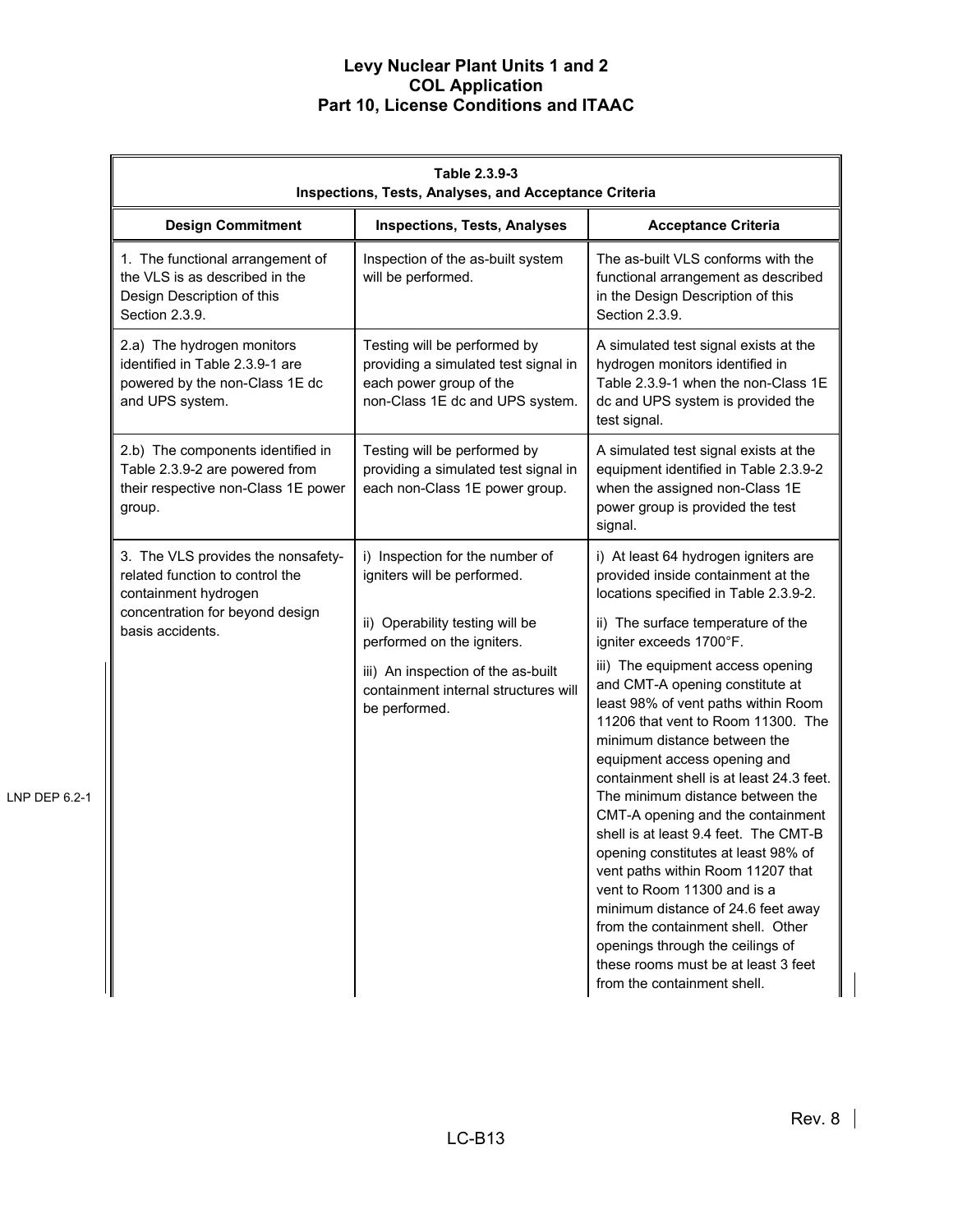| Table 2.3.9-3<br><b>Inspections, Tests, Analyses, and Acceptance Criteria</b> |                                                                                                                                                                                            |                                                                                                               |
|-------------------------------------------------------------------------------|--------------------------------------------------------------------------------------------------------------------------------------------------------------------------------------------|---------------------------------------------------------------------------------------------------------------|
| <b>Design Commitment</b>                                                      | <b>Inspections, Tests, Analyses</b>                                                                                                                                                        | <b>Acceptance Criteria</b>                                                                                    |
|                                                                               | iv) An inspection will be<br>performed of the as-built IRWST<br>vents that are located in the roof of<br>the IRWST along the side of the<br><b>IRWST</b> next to the containment<br>shell. | iv) The discharge from each of these<br>IRWST vents is oriented generally<br>away from the containment shell. |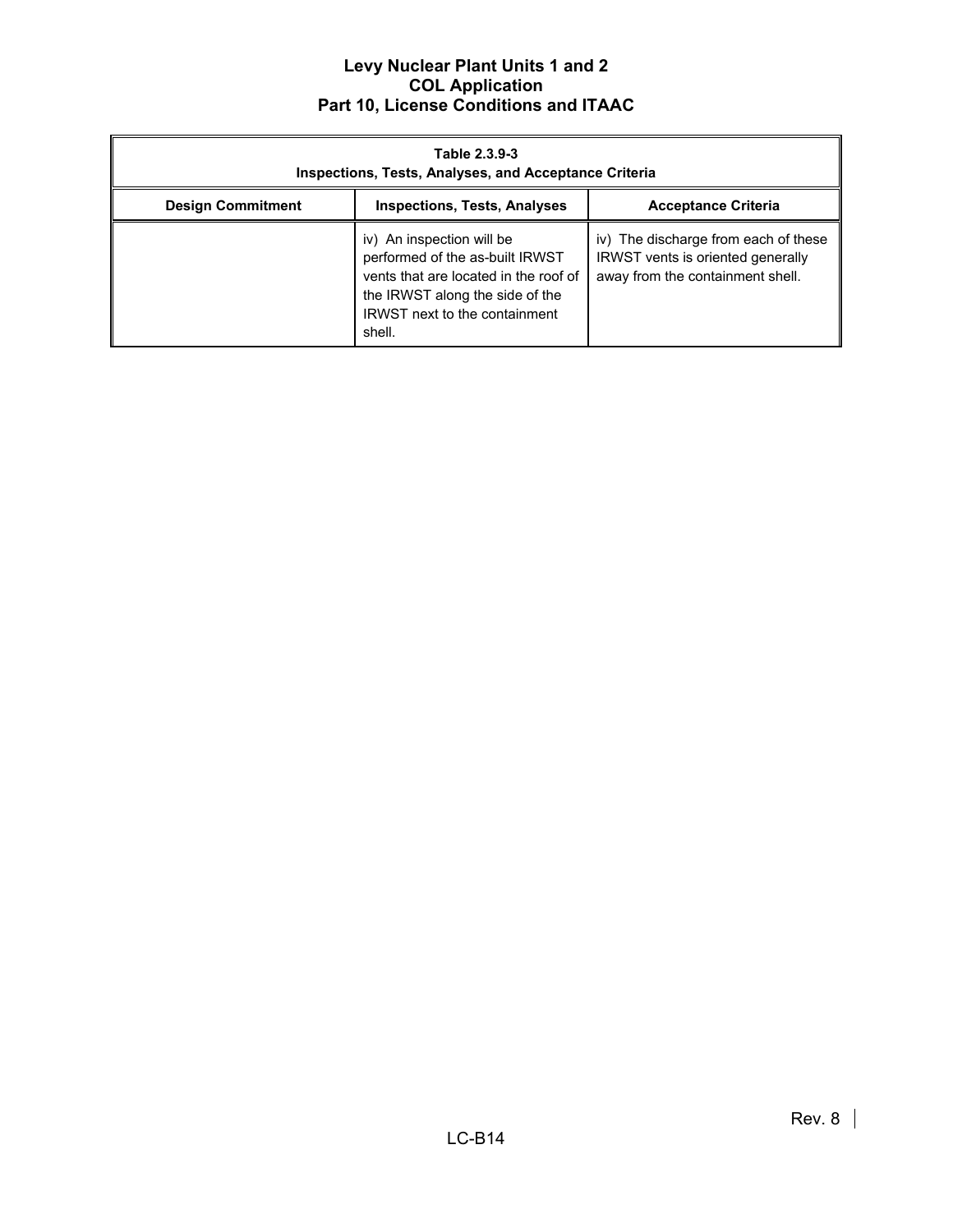|               | Table 2.5.2-3                                                                          |  |
|---------------|----------------------------------------------------------------------------------------|--|
|               | PMS Automatically Actuated Engineered Safety Features                                  |  |
|               | Safeguards Actuation                                                                   |  |
|               | <b>Containment Isolation</b>                                                           |  |
|               | Automatic Depressurization System (ADS) Actuation                                      |  |
|               | Main Feedwater Isolation                                                               |  |
|               | Reactor Coolant Pump Trip                                                              |  |
|               | <b>CMT</b> Injection                                                                   |  |
|               | Turbine Trip (Isolated signal to nonsafety equipment)                                  |  |
|               | Steam Line Isolation                                                                   |  |
|               | <b>Steam Generator Relief Isolation</b>                                                |  |
|               | Steam Generator Blowdown Isolation                                                     |  |
|               | Passive Containment Cooling Actuation                                                  |  |
|               | Startup Feedwater Isolation                                                            |  |
|               | Passive Residual Heat Removal (PRHR) Heat Exchanger Alignment                          |  |
|               | <b>Block of Boron Dilution</b>                                                         |  |
|               | Chemical and Volume Control System (CVS) Makeup Line Isolation                         |  |
|               | Steam Dump Block (Isolated signal to nonsafety equipment)                              |  |
| LNP DEP 6.4-2 | Main Control Room Isolation, Air Supply Initiation and Electrical Load De-energization |  |
|               | Auxiliary Spray and Letdown Purification Line Isolation                                |  |
|               | <b>Containment Air Filtration System Isolation</b>                                     |  |
|               | Normal Residual Heat Removal Isolation                                                 |  |
|               | Refueling Cavity Isolation                                                             |  |
|               | In-Containment Refueling Water Storage Tank (IRWST) Injection                          |  |
|               | <b>IRWST Containment Recirculation</b>                                                 |  |
|               | <b>CVS Letdown Isolation</b>                                                           |  |
|               | Pressurizer Heater Block (Isolated signal to nonsafety equipment)                      |  |
|               | <b>Containment Vacuum Relief</b>                                                       |  |

LC-B15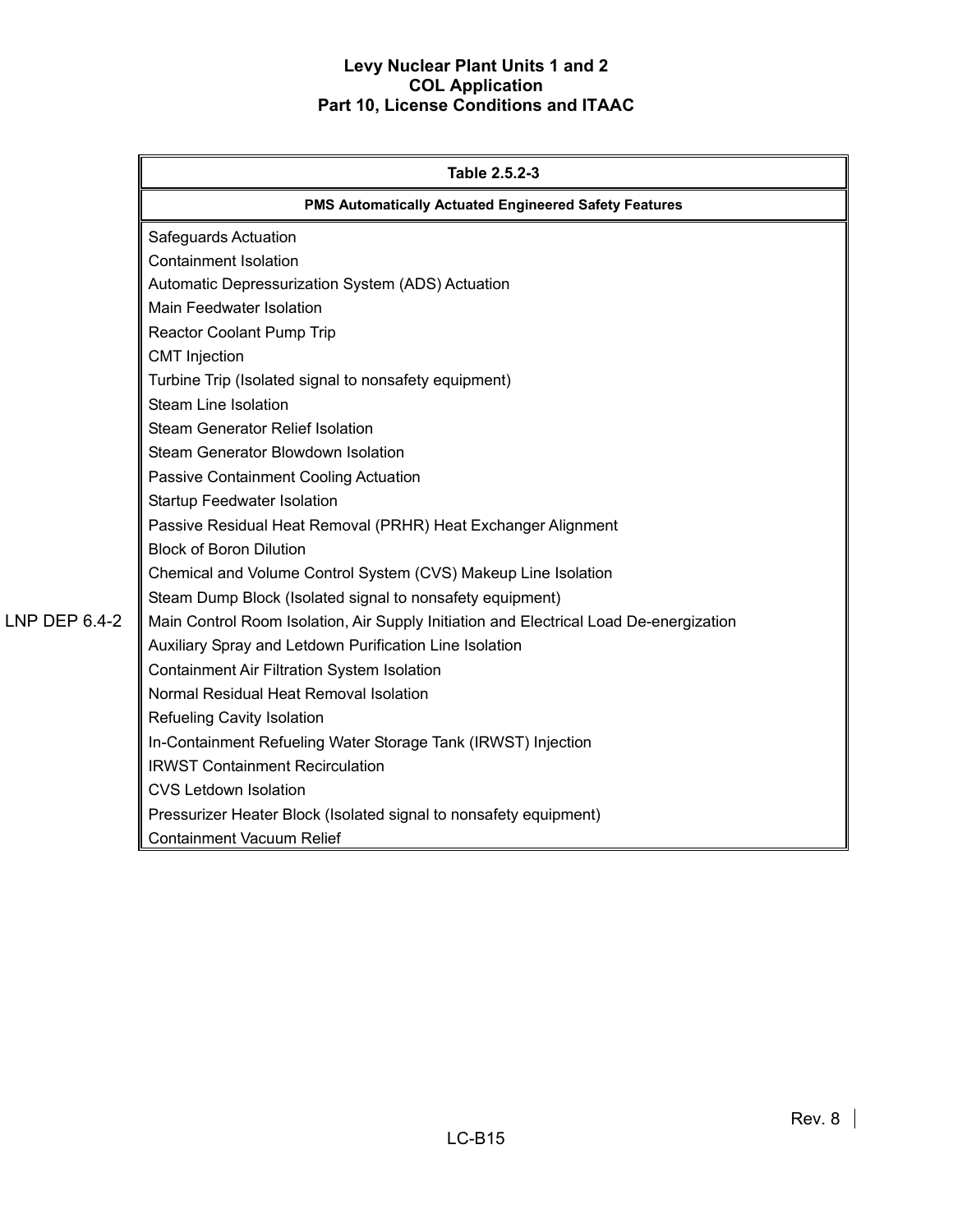|               | Table 2.5.2-4                                                                          |  |
|---------------|----------------------------------------------------------------------------------------|--|
|               | <b>PMS Manually Actuated Features</b>                                                  |  |
|               | <b>Reactor Trip</b>                                                                    |  |
|               | Safeguards Actuation                                                                   |  |
|               | Containment Isolation                                                                  |  |
|               | Depressurization System Stages 1, 2, and 3 Actuation                                   |  |
|               | Depressurization System Stage 4 Actuation                                              |  |
|               | Feedwater Isolation                                                                    |  |
|               | Core Makeup Tank Injection Actuation                                                   |  |
|               | Steam Line Isolation                                                                   |  |
|               | Passive Containment Cooling Actuation                                                  |  |
|               | Passive Residual Heat Removal Heat Exchanger Alignment                                 |  |
|               | <b>IRWST</b> Injection                                                                 |  |
|               | <b>Containment Recirculation Actuation</b>                                             |  |
| LNP DEP 6.4-2 | Main Control Room Isolation, Air Supply Initiation and Electrical Load De-energization |  |
|               | <b>Steam Generator Relief Isolation</b>                                                |  |
|               | Chemical and Volume Control System Isolation                                           |  |
|               | Normal Residual Heat Removal System Isolation                                          |  |
|               | <b>Containment Vacuum Relief</b>                                                       |  |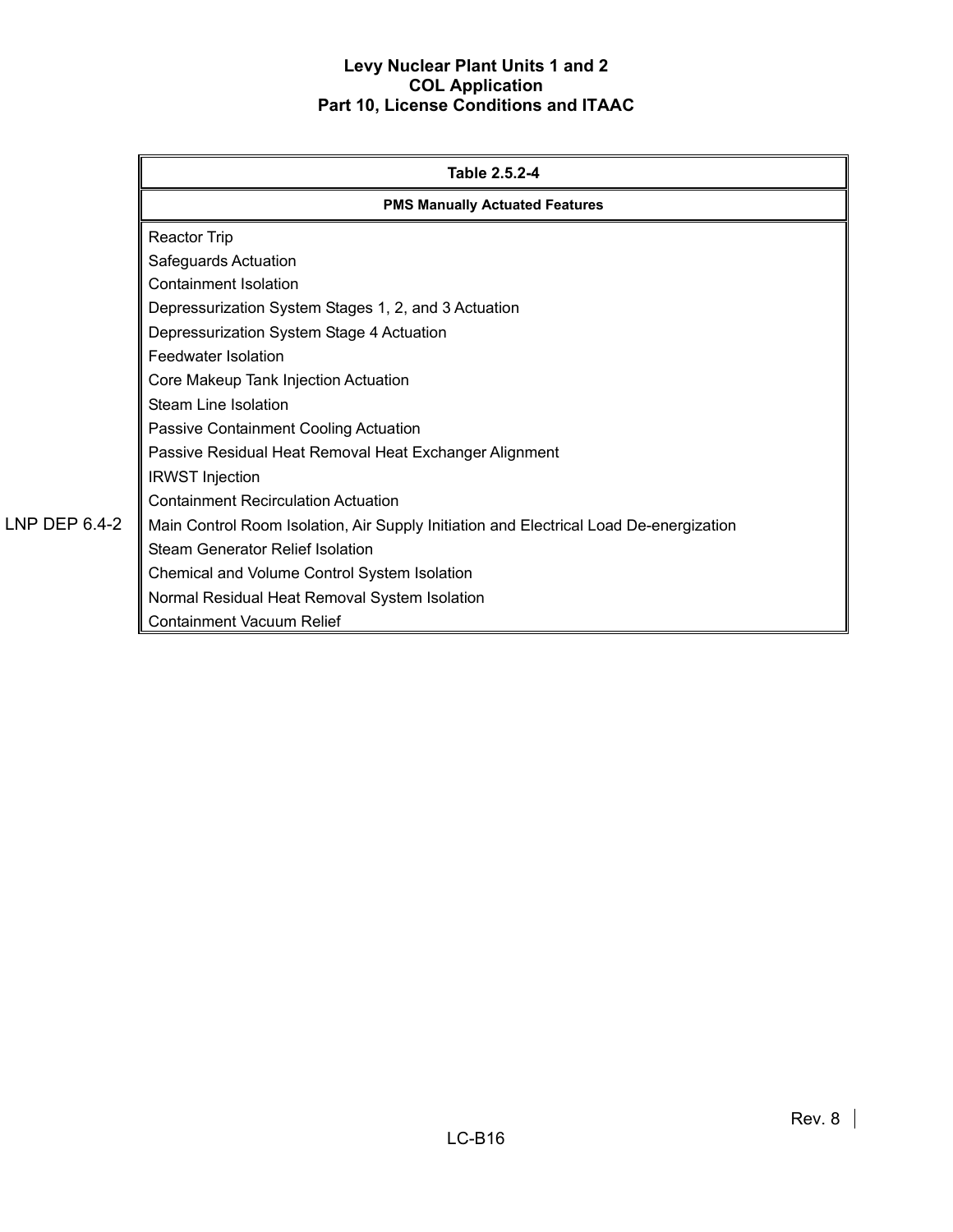| TABLE 2.6.9-2 - SITE-SPECIFIC PHYSICAL SECURITY INSPECTIONS, TESTS, ANALYSES<br>AND ACCEPTANCE CRITERIA                                                                                                                                                                                                                                                                                                                                                          |                                                                                                                                                                                                                                                                            |                                                                                                                                                                                                                                                                                                                                                                                                                                                                                                                                                                                  |  |
|------------------------------------------------------------------------------------------------------------------------------------------------------------------------------------------------------------------------------------------------------------------------------------------------------------------------------------------------------------------------------------------------------------------------------------------------------------------|----------------------------------------------------------------------------------------------------------------------------------------------------------------------------------------------------------------------------------------------------------------------------|----------------------------------------------------------------------------------------------------------------------------------------------------------------------------------------------------------------------------------------------------------------------------------------------------------------------------------------------------------------------------------------------------------------------------------------------------------------------------------------------------------------------------------------------------------------------------------|--|
| <b>Design Commitment</b>                                                                                                                                                                                                                                                                                                                                                                                                                                         | Inspections, Tests, and<br>Analyses                                                                                                                                                                                                                                        | Acceptance Criteria                                                                                                                                                                                                                                                                                                                                                                                                                                                                                                                                                              |  |
| 1. The external walls, doors,<br>ceiling, and floors in the<br>location within which the<br>last access control function<br>for access to the protected<br>area is performed are<br>bullet-resistant to at least<br><b>Underwriters Laboratory</b><br>Ballistic Standard 752, level<br>4.                                                                                                                                                                        | Type test, analysis, or a<br>combination of type test and<br>analysis will be performed for<br>the external walls, doors,<br>ceilings, and floors in the<br>location within which the last<br>access control function for<br>access to the protected area<br>is performed. | The external walls, doors,<br>ceilings, and floors in the<br>location within which the last<br>access control function for<br>access to the protected area<br>is performed are bullet-<br>resistant to at least<br><b>Underwriters Laboratory</b><br>Ballistic Standard 752, level 4.                                                                                                                                                                                                                                                                                            |  |
| 2. Physical barriers for the<br>protected area perimeter<br>are not part of vital area<br>barriers.                                                                                                                                                                                                                                                                                                                                                              | An inspection of the protected<br>area perimeter barrier will be<br>performed.                                                                                                                                                                                             | Physical barriers at the<br>perimeter of the protected<br>area are separated from any<br>other barrier designated as a<br>vital area barrier.                                                                                                                                                                                                                                                                                                                                                                                                                                    |  |
| 3. a) Isolation zones exist in<br>outdoor areas adjacent to<br>the physical barrier at the<br>perimeter of the protected<br>area that allow 20 feet of<br>observation on either side<br>of the barrier. Where<br>permanent buildings do not<br>allow a 20-foot observation<br>and assessment distance<br>on the inside of the<br>protected area, the building<br>walls are immediately<br>adjacent to, or an integral<br>part of, the protected area<br>barrier. | Inspections will be performed<br>of the isolation zones in<br>outdoor areas adjacent to the<br>physical barrier at the<br>perimeter of the protected<br>area.                                                                                                              | Isolation zones exist in<br>outdoor areas adjacent to the<br>physical barrier at the<br>perimeter of the protected<br>area and allow 20 feet of<br>observation and assessment<br>of the activities of people on<br>either side of the barrier.<br>Where permanent buildings<br>do not allow a 20-foot<br>observation and assessment<br>distance on the inside of the<br>protected area, the building<br>walls are immediately<br>adjacent to, or an integral part<br>of, the protected area barrier<br>and the 20-foot observation<br>and assessment distance<br>does not apply. |  |
| b) The isolation zones are<br>monitored with intrusion<br>detection equipment that<br>provides the capability to<br>detect and assess<br>unauthorized persons.                                                                                                                                                                                                                                                                                                   | Inspections will be performed<br>of the intrusion detection<br>equipment within the isolation<br>zones.                                                                                                                                                                    | The isolation zones are<br>equipped with intrusion<br>detection equipment that<br>provides the capability to<br>detect and assess<br>unauthorized persons.                                                                                                                                                                                                                                                                                                                                                                                                                       |  |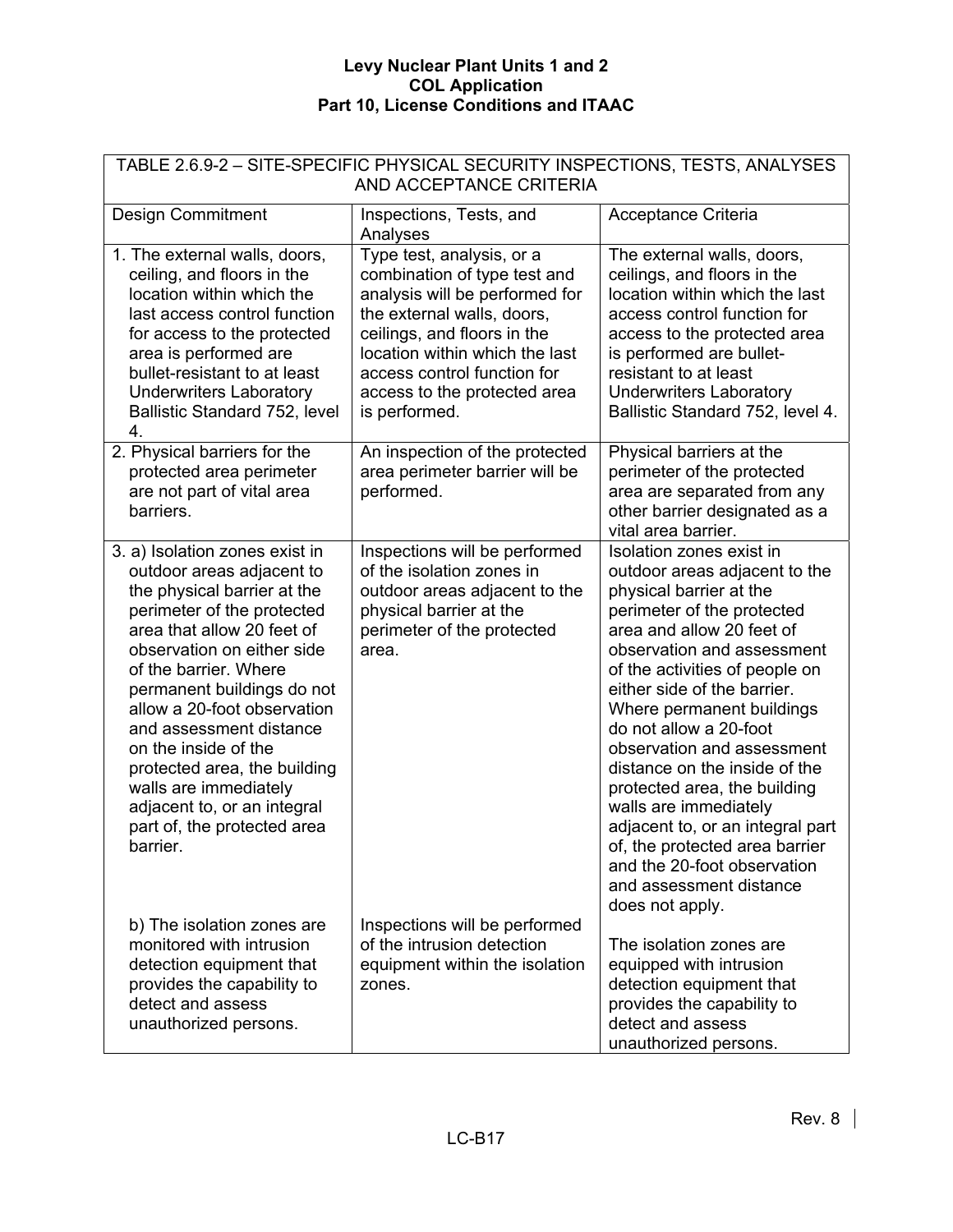| TABLE 2.6.9-2 - SITE-SPECIFIC PHYSICAL SECURITY INSPECTIONS, TESTS, ANALYSES<br>AND ACCEPTANCE CRITERIA                                                                                                                                                                                                                        |                                                                                                                                                                                                                               |                                                                                                                                                                                                                                                                                                                     |  |
|--------------------------------------------------------------------------------------------------------------------------------------------------------------------------------------------------------------------------------------------------------------------------------------------------------------------------------|-------------------------------------------------------------------------------------------------------------------------------------------------------------------------------------------------------------------------------|---------------------------------------------------------------------------------------------------------------------------------------------------------------------------------------------------------------------------------------------------------------------------------------------------------------------|--|
| <b>Design Commitment</b>                                                                                                                                                                                                                                                                                                       | Inspections, Tests, and<br>Analyses                                                                                                                                                                                           | Acceptance Criteria                                                                                                                                                                                                                                                                                                 |  |
| 4. The intrusion detection and<br>assessment equipment at<br>the protected area<br>perimeter:<br>a) detects penetration or<br>attempted penetration of<br>the protected area barrier<br>and concurrently alarms<br>in both the Central Alarm<br><b>Station and Secondary</b><br>Alarm Station, and<br>b) remains operable from | Tests, inspections or a<br>combination of tests and<br>inspections of the intrusion<br>detection and assessment<br>equipment at the protected<br>area perimeter and its<br>uninterruptible power supply<br>will be performed. | The intrusion detection and<br>assessment equipment at the<br>protected area perimeter:<br>a) detects penetration or<br>attempted penetration of<br>the protected area barrier<br>and concurrently alarms<br>in the Central Alarm<br><b>Station and Secondary</b><br>Alarm Station, and<br>b) remains operable from |  |
| an uninterruptible power<br>supply in the event of the<br>loss of normal power.                                                                                                                                                                                                                                                |                                                                                                                                                                                                                               | an uninterruptible power<br>supply in the event of the<br>loss of normal power                                                                                                                                                                                                                                      |  |
| 5. Access control points are<br>established to:<br>a) control personnel and<br>vehicle access into the                                                                                                                                                                                                                         | Tests, inspections, or<br>combination of tests and<br>inspections of installed<br>systems and equipment at the<br>access control points to the                                                                                | The access control points for<br>the protected area:<br>a) are configured to<br>control personnel and                                                                                                                                                                                                               |  |
| protected area.                                                                                                                                                                                                                                                                                                                | protected area will be<br>performed.                                                                                                                                                                                          | vehicle access.                                                                                                                                                                                                                                                                                                     |  |
| b) detect firearms,<br>explosives, and<br>incendiary devices at the<br>protected area personnel<br>access points.                                                                                                                                                                                                              |                                                                                                                                                                                                                               | b) include detection<br>equipment that is capable<br>of detecting firearms,<br>incendiary devices, and<br>explosives at the<br>protected area personnel<br>access points.                                                                                                                                           |  |
| 6. An access control system<br>with numbered picture<br>badges is installed for use<br>by individuals who are<br>authorized access to<br>protected areas and vital<br>areas without escort.                                                                                                                                    | A test of the access control<br>system with numbered picture<br>badges will be performed.                                                                                                                                     | The access authorization<br>system with numbered picture<br>badges can identify and<br>authorize protected area and<br>vital area access only to those<br>personnel with unescorted<br>access authorization.                                                                                                        |  |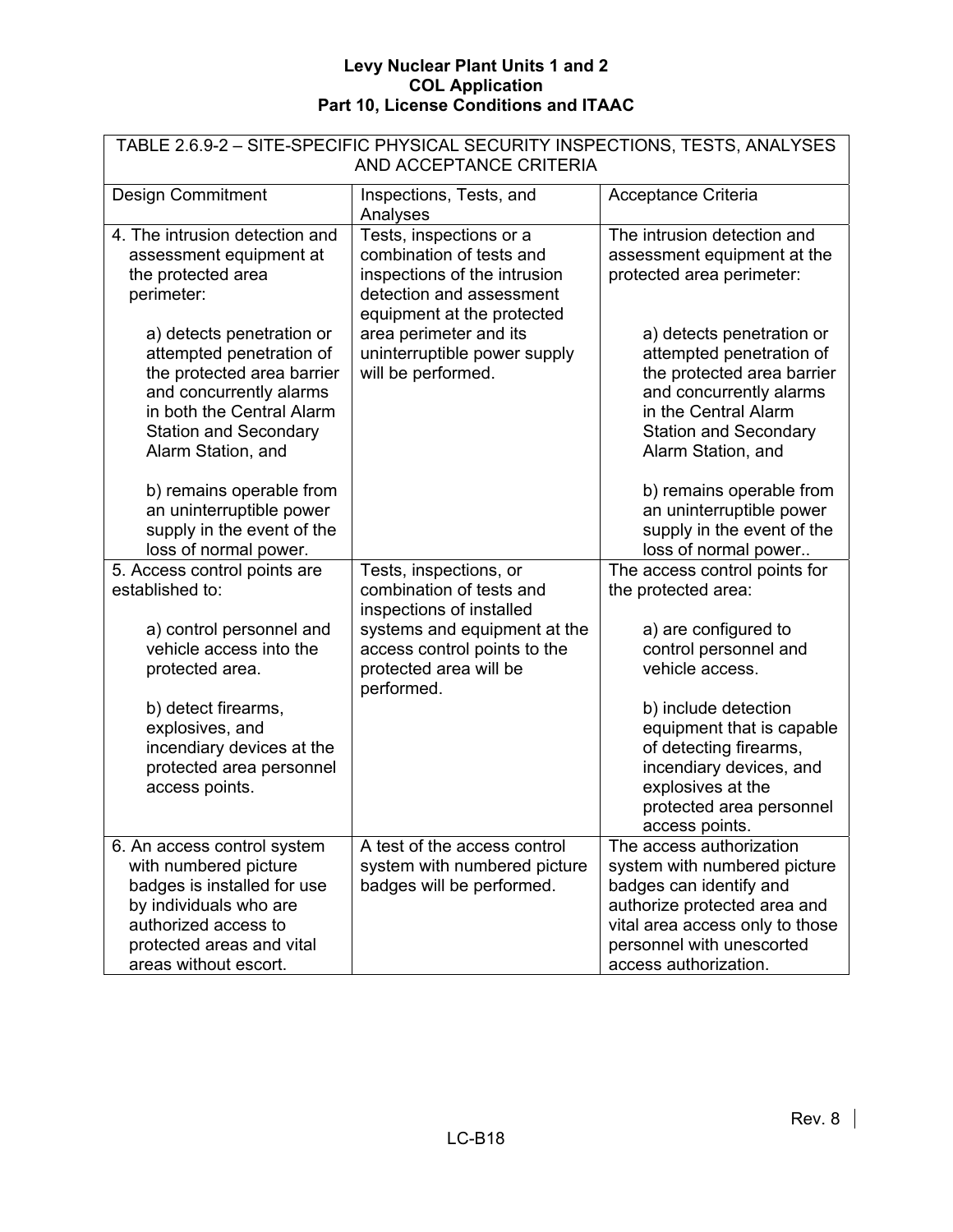| TABLE 2.6.9-2 - SITE-SPECIFIC PHYSICAL SECURITY INSPECTIONS, TESTS, ANALYSES<br>AND ACCEPTANCE CRITERIA                                                                                                                                                                                                                    |                                                                                                                                                                        |                                                                                                                                                                                                                                                                                                                  |  |
|----------------------------------------------------------------------------------------------------------------------------------------------------------------------------------------------------------------------------------------------------------------------------------------------------------------------------|------------------------------------------------------------------------------------------------------------------------------------------------------------------------|------------------------------------------------------------------------------------------------------------------------------------------------------------------------------------------------------------------------------------------------------------------------------------------------------------------|--|
| <b>Design Commitment</b>                                                                                                                                                                                                                                                                                                   | Inspections, Tests, and<br>Analyses                                                                                                                                    | Acceptance Criteria                                                                                                                                                                                                                                                                                              |  |
| 7. Access to vital equipment<br>physical barriers requires<br>passage through the<br>protected area perimeter<br>barrier.                                                                                                                                                                                                  | Inspection will be performed<br>to confirm that access to vital<br>equipment physical barriers<br>requires passage through the<br>protected area perimeter<br>barrier. | Vital equipment is located<br>within a protected area such<br>that access to vital equipment<br>physical barriers requires<br>passage through the<br>protected area perimeter<br>barrier.                                                                                                                        |  |
| 8. a) Penetrations through the<br>protected area barrier are<br>secured and monitored.                                                                                                                                                                                                                                     | Inspections will be performed<br>of penetrations through the<br>protected area barrier.                                                                                | Penetrations and openings<br>through the protected area<br>barrier are secured and<br>monitored.                                                                                                                                                                                                                 |  |
| b) Unattended openings<br>(such as underground<br>pathways) that intersect the<br>protected area boundary or<br>vital area boundary will be<br>protected by a physical<br>barrier and monitored by<br>intrusion detection<br>equipment or provided<br>surveillance at a frequency<br>sufficient to detect<br>exploitation. | Inspections will be performed<br>of unattended openings that<br>intersect the protected area<br>boundary or vital area<br>boundary.                                    | Unattended openings (such<br>as underground pathways)<br>that intersect the protected<br>area boundary or vital area<br>boundary are protected by a<br>physical barrier and monitored<br>by intrusion detection<br>equipment or provided<br>surveillance at a frequency<br>sufficient to detect<br>exploitation. |  |
| 9. Emergency exits through<br>the protected area<br>perimeter are alarmed and<br>secured with locking<br>devices to allow for<br>emergency egress.                                                                                                                                                                         | Tests, inspections, or a<br>combination of tests and<br>inspections of emergency<br>exits through the protected<br>area perimeter will be<br>performed.                | Emergency exits through the<br>protected area perimeter are<br>alarmed and secured by<br>locking devices that allow<br>prompt egress during an<br>emergency.                                                                                                                                                     |  |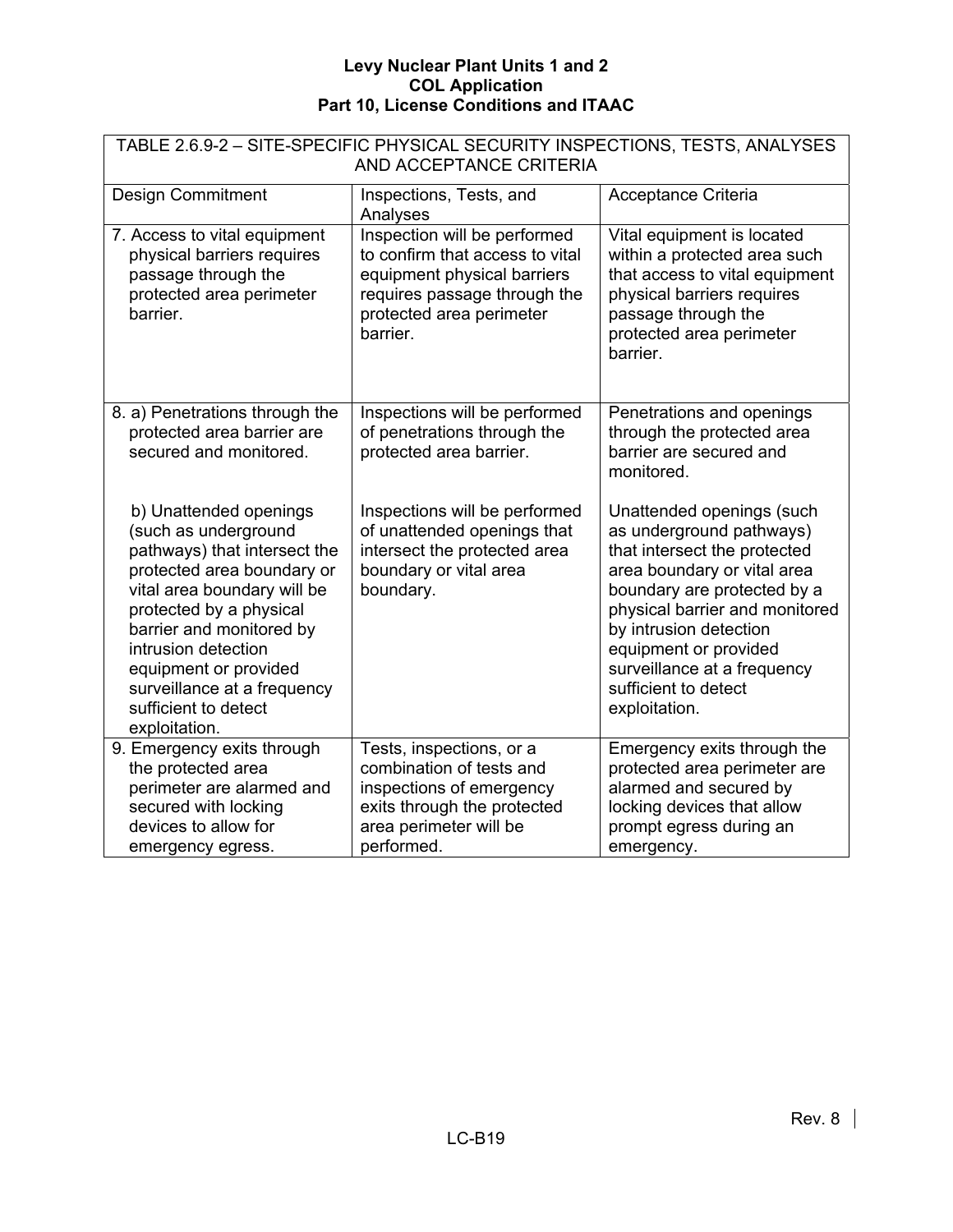| Table 2.6.12-1                                                                                                                                                                                                                                                              |                                                                                                                                                                                                                        |                                                                                                                                                                                                                                                                                                              |  |
|-----------------------------------------------------------------------------------------------------------------------------------------------------------------------------------------------------------------------------------------------------------------------------|------------------------------------------------------------------------------------------------------------------------------------------------------------------------------------------------------------------------|--------------------------------------------------------------------------------------------------------------------------------------------------------------------------------------------------------------------------------------------------------------------------------------------------------------|--|
|                                                                                                                                                                                                                                                                             | <b>Offsite Power System</b>                                                                                                                                                                                            |                                                                                                                                                                                                                                                                                                              |  |
| <b>Design Commitment</b>                                                                                                                                                                                                                                                    | Inspections, Tests, and<br>Analyses                                                                                                                                                                                    | Acceptance Criteria                                                                                                                                                                                                                                                                                          |  |
| 1. A minimum of one offsite<br>circuit supplies electric<br>power from the<br>transmission switchyard to<br>the interface with the onsite<br>ac power system.                                                                                                               | Inspections of the as-built<br>offsite circuit will be<br>performed.                                                                                                                                                   | At least one offsite circuit is<br>provided from the<br>transmission switchyard<br>interface to the interface with<br>the onsite ac power system.                                                                                                                                                            |  |
| 2. Each offsite circuit<br>interfacing with the onsite<br>ac power system is<br>adequately rated to supply<br>assumed loads during<br>normal, abnormal and<br>accident conditions.                                                                                          | Analyses of the offsite power<br>system will be performed to<br>evaluate the as-built ratings of<br>each offsite circuit interfacing<br>with the onsite ac power<br>system against the load<br>assumptions.            | A report exists and concludes<br>that each as-built offsite circuit<br>is rated to supply the load<br>assumptions, during normal,<br>abnormal and accident<br>conditions.                                                                                                                                    |  |
| 3. During steady state<br>operation, each offsite<br>circuit is capable of<br>supplying required voltage<br>to the interface with the<br>onsite ac power system that<br>will support operation of<br>assumed loads during<br>normal, abnormal and<br>accident conditions.   | Analyses of the as-built offsite<br>circuit will be performed to<br>evaluate the capability of each<br>offsite circuit to supply the<br>voltage requirements at the<br>interface with the onsite ac<br>power system.   | A report exists and concludes<br>that during steady state<br>operation each as-built offsite<br>circuit is capable of supplying<br>the voltage at the interface<br>with the onsite ac power<br>system that will support<br>operation of assumed loads<br>during normal, abnormal and<br>accident conditions. |  |
| 4. During steady state<br>operation, each offsite<br>circuit is capable of<br>supplying required<br>frequency to the interface<br>with the onsite ac power<br>system that will support<br>operation of assumed loads<br>during normal, abnormal<br>and accident conditions. | Analyses of the as-built offsite<br>circuit will be performed to<br>evaluate the capability of each<br>offsite circuit to supply the<br>frequency requirements at the<br>interface with the onsite ac<br>power system. | A report exists and concludes<br>that during steady state<br>operation each as-built offsite<br>circuit is capable of supplying<br>the frequency at the interface<br>with onsite ac power system<br>that will support operation of<br>assumed loads during normal,<br>abnormal and accident<br>conditions.   |  |
| 5. The fault current<br>contribution of each offsite<br>circuit is compatible with the<br>interrupting capability of the<br>onsite ac power system<br>short circuit interrupting<br>devices.                                                                                | Analyses of the as-built offsite<br>circuit will be performed to<br>evaluate the fault current<br>contribution of each offsite<br>circuit at the interface with the<br>onsite ac power system.                         | A report exists and concludes<br>the short circuit contribution of<br>each as-built offsite circuit at<br>the interface with the onsite ac<br>power system is compatible<br>with the interrupting capability<br>of the onsite fault current<br>interrupting devices                                          |  |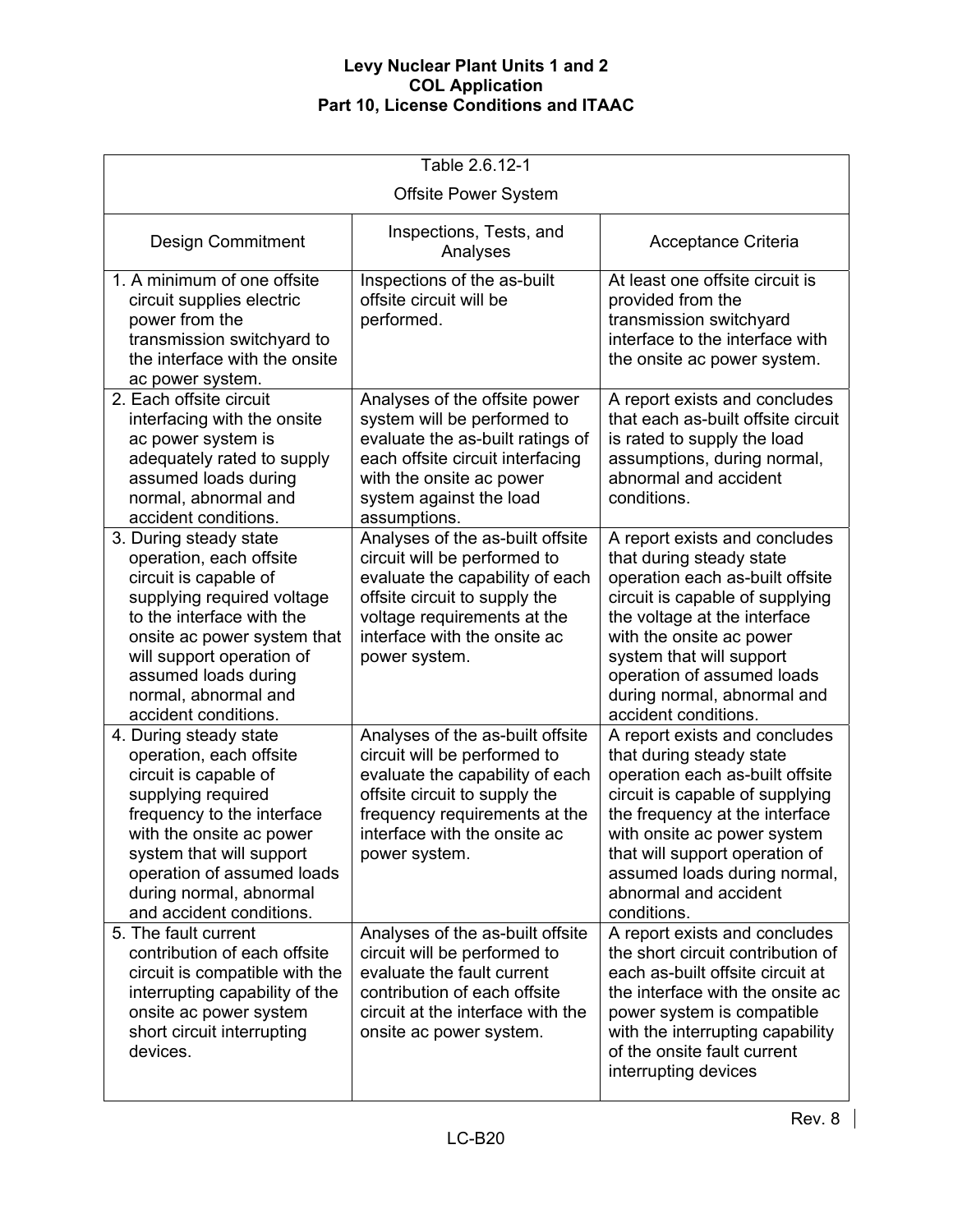| Table 2.6.12-1                                                                                                                                                        |                                                                                                                                                                                                                                                                                                                      |                                                                                                                                                                                                                                                                                                                                              |  |
|-----------------------------------------------------------------------------------------------------------------------------------------------------------------------|----------------------------------------------------------------------------------------------------------------------------------------------------------------------------------------------------------------------------------------------------------------------------------------------------------------------|----------------------------------------------------------------------------------------------------------------------------------------------------------------------------------------------------------------------------------------------------------------------------------------------------------------------------------------------|--|
|                                                                                                                                                                       | <b>Offsite Power System</b>                                                                                                                                                                                                                                                                                          |                                                                                                                                                                                                                                                                                                                                              |  |
| <b>Design Commitment</b>                                                                                                                                              | Inspections, Tests, and<br>Analyses                                                                                                                                                                                                                                                                                  | Acceptance Criteria                                                                                                                                                                                                                                                                                                                          |  |
| 6. The reactor coolant pumps<br>continue to receive power<br>from either the main<br>generator or the grid for a<br>minimum of 3 seconds<br>following a turbine trip. | Analyses of the as-built offsite<br>power system will be<br>performed to confirm that<br>power will be available to the<br>reactor coolant pumps for a<br>minimum of 3 seconds<br>following a turbine trip when<br>the buses powering the<br>reactor coolant pumps are<br>aligned to either the UATs or<br>the RATs. | A report exists and concludes<br>that voltage at the high-side of<br>the GSU, and the RATs, does<br>not drop more than 0.15 pu<br>from the pre-trip steady-state<br>voltage for a minimum of 3<br>seconds following a turbine<br>trip when the buses powering<br>the reactor coolant pumps are<br>aligned to either the UATs or<br>the RATs. |  |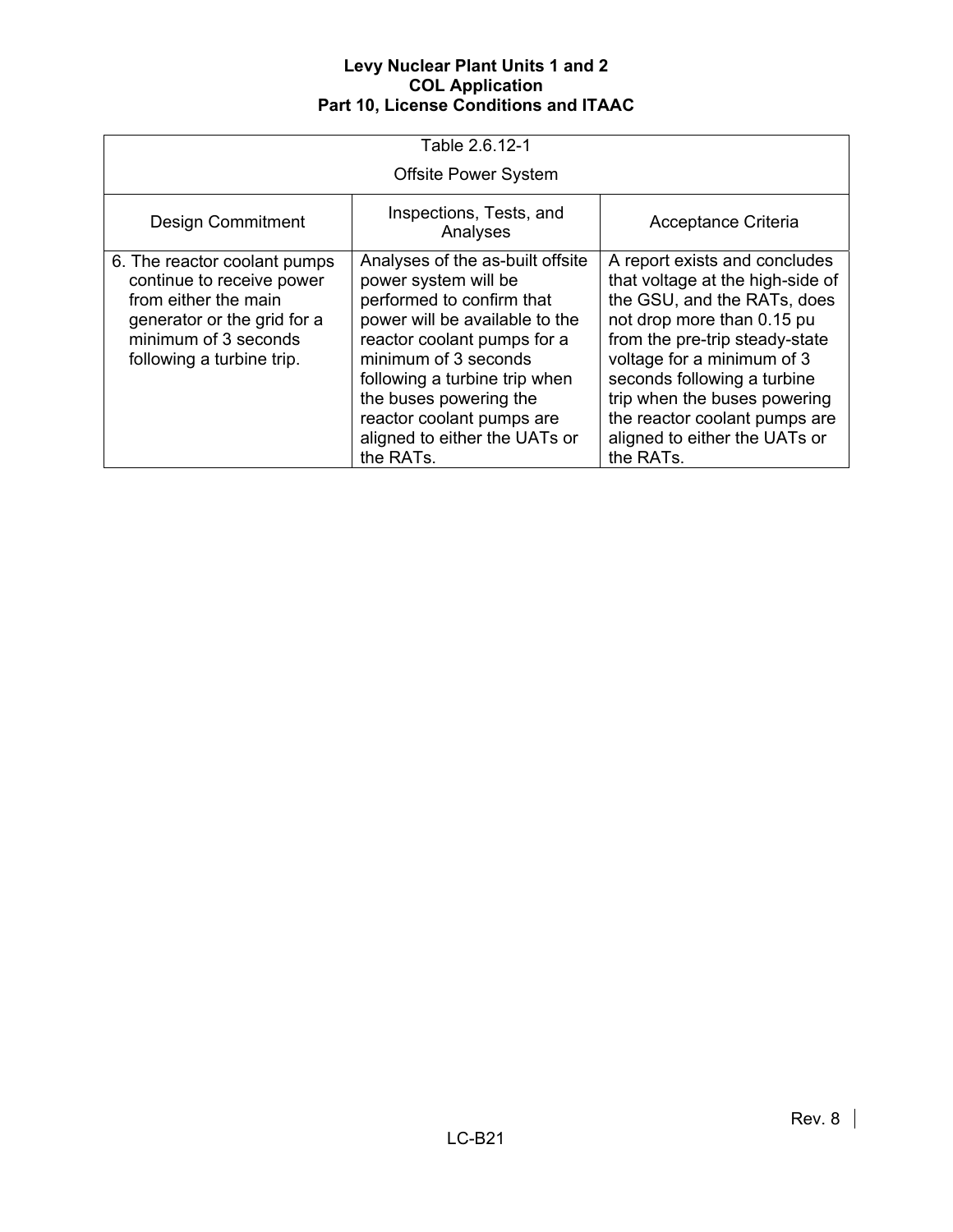| Table 2.6.12-1                                                                                                                                                                                                                                                                                                                                                                                                                                                                                                                      |                                                                                                                                                                                                                                                                                                                                                                                                          |                                                                                                                                                                                                                                                                                        |  |  |
|-------------------------------------------------------------------------------------------------------------------------------------------------------------------------------------------------------------------------------------------------------------------------------------------------------------------------------------------------------------------------------------------------------------------------------------------------------------------------------------------------------------------------------------|----------------------------------------------------------------------------------------------------------------------------------------------------------------------------------------------------------------------------------------------------------------------------------------------------------------------------------------------------------------------------------------------------------|----------------------------------------------------------------------------------------------------------------------------------------------------------------------------------------------------------------------------------------------------------------------------------------|--|--|
| <b>Offsite Power System</b>                                                                                                                                                                                                                                                                                                                                                                                                                                                                                                         |                                                                                                                                                                                                                                                                                                                                                                                                          |                                                                                                                                                                                                                                                                                        |  |  |
| <b>Design Commitment</b>                                                                                                                                                                                                                                                                                                                                                                                                                                                                                                            | Inspections, Tests, and<br>Analyses                                                                                                                                                                                                                                                                                                                                                                      | Acceptance Criteria                                                                                                                                                                                                                                                                    |  |  |
| 7) The credited GDC 17 off-<br>site power source is<br>monitored by an open phase<br>condition monitoring system<br>that can detect the following at<br>the high voltage terminals of<br>the transformer connecting to<br>the off-site source, over the<br>full range of transformer<br>loading from no load to full                                                                                                                                                                                                                | Analysis shall be used to<br>i)<br>determine the required<br>alarm set points for the<br>open phase condition<br>monitoring system to<br>indicate the presence of<br>open phase conditions<br>described in the design<br>commitment.                                                                                                                                                                     | i)<br>Alarm set points for the<br>open phase condition<br>monitoring system to<br>indicate the presence of<br>open phase conditions as<br>described in the design<br>commitment have been<br>determined by analysis.                                                                   |  |  |
| load:<br>(1) loss of one of the three<br>phases of the offsite power<br>source<br>a. with a high impedance<br>ground fault condition, or<br>b. without a high<br>impedance ground fault<br>condition; or<br>(2) loss of two of the three<br>phases of the offsite power<br>source<br>a. with a high impedance<br>ground fault condition, or<br>b. without a high<br>impedance ground fault<br>condition.<br>Upon detection of any<br>condition described above,<br>the system will actuate an<br>alarm in the main control<br>room. | Testing of the credited<br>ii)<br>GDC-17 off-site power<br>source open phase<br>condition monitoring<br>system will be performed<br>using simulated signals to<br>verify that the as-built open<br>phase condition monitoring<br>system detects open<br>phase conditions<br>described in the design<br>commitment and at the<br>established set points<br>actuates an alarm in the<br>main control room. | ii) Testing demonstrates the<br>credited GDC 17 off-site<br>power source open phase<br>condition monitoring<br>system detects open<br>phase conditions<br>described in the design<br>commitment and at the<br>established set points<br>actuates an alarm in the<br>main control room. |  |  |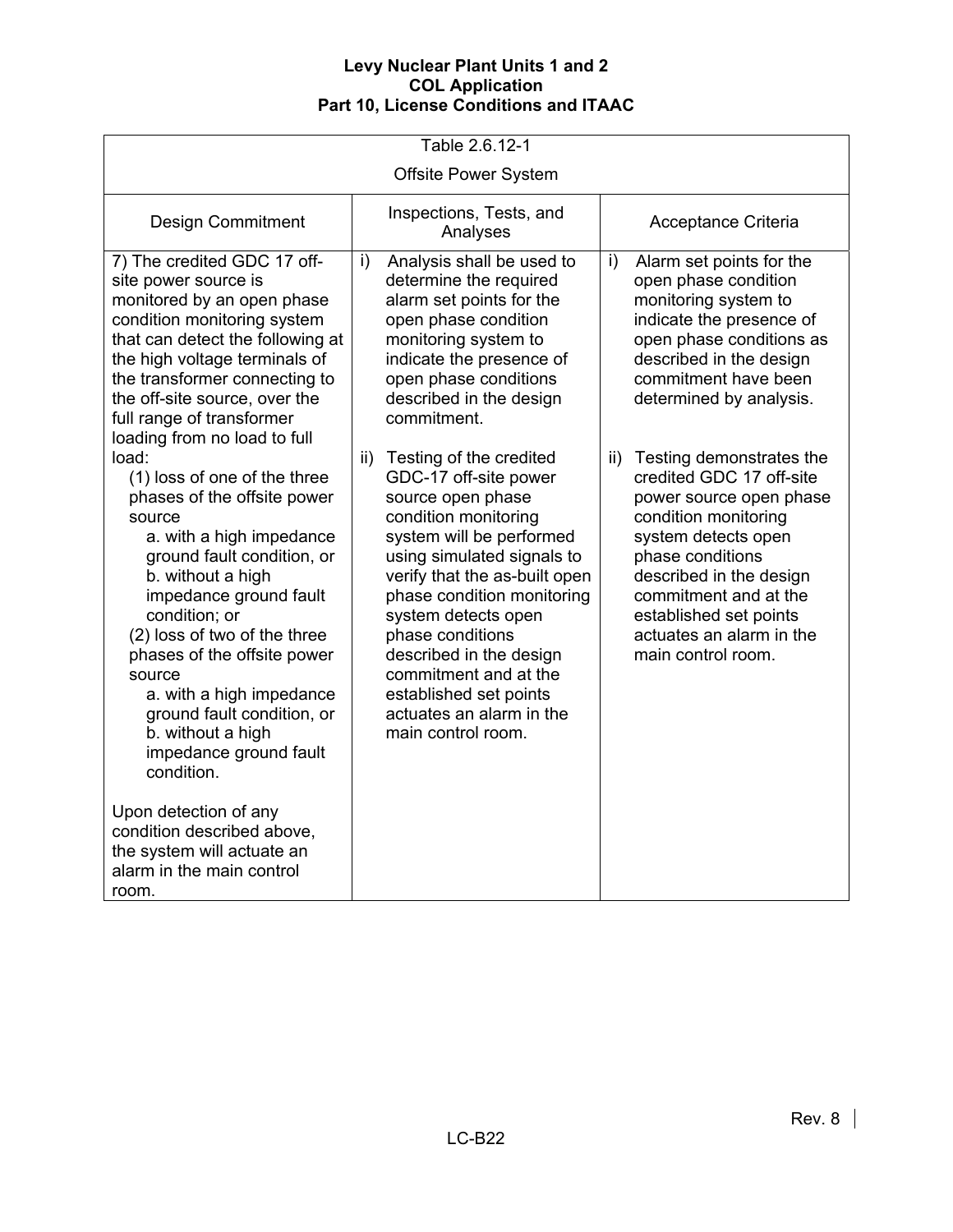**Table 3.8-1 Emergency Plan Inspections, Tests, Analyses, and Acceptance Criteria (Sheet 1 of 29)** 

| <b>Planning Standard</b>                                                                                                                                                                                                                                                                                                                                                                                                                                     | <b>EP Program Elements</b>                                                                                                                                                                                                                                                                                                          | <b>Inspections, Tests, Analyses</b>                                                      | <b>Acceptance Criteria</b>                                                                                                                                                                                                        |
|--------------------------------------------------------------------------------------------------------------------------------------------------------------------------------------------------------------------------------------------------------------------------------------------------------------------------------------------------------------------------------------------------------------------------------------------------------------|-------------------------------------------------------------------------------------------------------------------------------------------------------------------------------------------------------------------------------------------------------------------------------------------------------------------------------------|------------------------------------------------------------------------------------------|-----------------------------------------------------------------------------------------------------------------------------------------------------------------------------------------------------------------------------------|
| 1.0 Assignment of Responsibility - Organizational Control                                                                                                                                                                                                                                                                                                                                                                                                    |                                                                                                                                                                                                                                                                                                                                     |                                                                                          |                                                                                                                                                                                                                                   |
| 10 CFR 50.47(b)(1) - Primary<br>responsibilities for emergency<br>response by the nuclear facility<br>licensee, and by State and local<br>organizations within the EPZs<br>have been assigned, the<br>emergency responsibilities of the<br>various supporting organizations<br>have been specifically established,<br>and each principle response<br>organization has staff to respond<br>and to augment its initial response<br>on a continuous basis.      | 1.1 The staff exists to provide<br>24-hour per day emergency<br>response and manning of<br>communications links, including<br>continuous operations for a<br>protracted period. [A.1.e, A.4]**<br>[**References in brackets]<br>throughout this table<br>correspond to with<br>NUREG 0654/FEMA-REP-1<br><b>Evaluation Criterial</b> | 1.1 An inspection of the emergency<br>plan implementing procedures will<br>be performed. | 1.1 Emergency plan implementing procedures<br>provide for 24-hour per day emergency<br>response staffing and manning of<br>communications links, including continuous<br>operations for a protracted period.                      |
| 2.0 Onsite Emergency Organization                                                                                                                                                                                                                                                                                                                                                                                                                            |                                                                                                                                                                                                                                                                                                                                     |                                                                                          |                                                                                                                                                                                                                                   |
| 10 CFR 50.47(b)(2) - On-shift<br>facility licensee responsibilities for<br>emergency response are<br>unambiguously defined, adequate<br>staffing to provide initial facility<br>accident response in key<br>functional areas is maintained at<br>all times, timely augmentation of<br>response capabilities is available,<br>and the interfaces among various<br>onsite response activities and<br>offsite support and response<br>activities are specified. | 2.1 The staff exists to provide<br>minimum and augmented on-<br>shift staffing levels, consistent<br>with Table B-1 of NUREG-<br>0654/FEMA-REP-1, Rev. 1.<br>[B.5, B.7]                                                                                                                                                             | 2.1 An inspection of the emergency<br>plan implementing procedures will<br>be performed. | 2.1 Emergency plan implementing procedures<br>provide minimum and augmented on-shift<br>staffing levels, consistent with Table B-1 of the<br>Levy Nuclear Plant Units 1 & 2 Combined<br>License (COL) Application Emergency Plan. |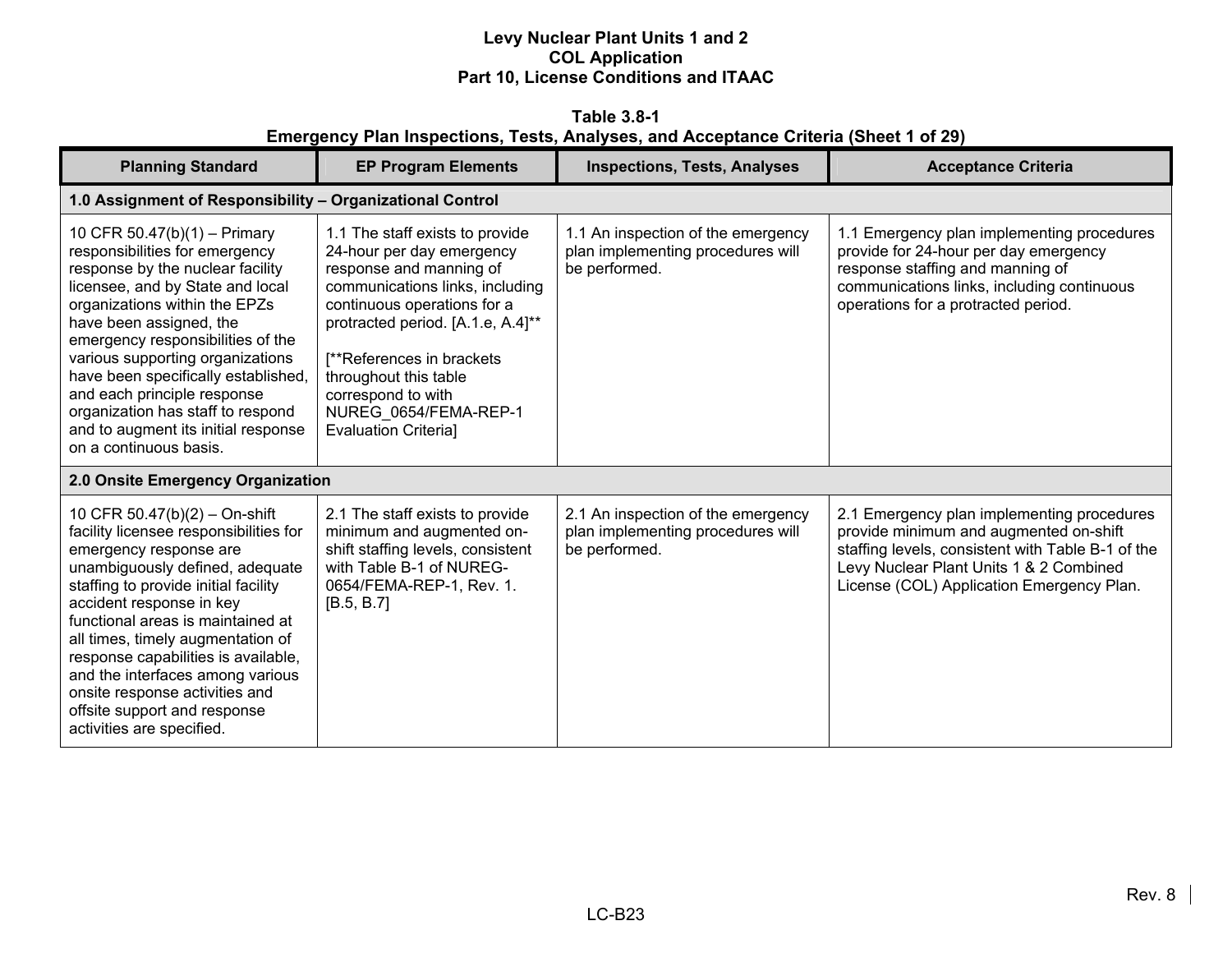**Table 3.8-1 Emergency Plan Inspections, Tests, Analyses, and Acceptance Criteria (Sheet 2 of 29)** 

| <b>Planning Standard</b>                                                                                                                                                                                                                                                                                                                                                                                                                                                                                                      | <b>EP Program Elements</b>                                                                                                                                                                                                         | <b>Inspections, Tests, Analyses</b>                                                                                                                                                                                                                                                                                                                          | <b>Acceptance Criteria</b>                                                                                                                                                                                                                                                                                                                                                                                                                                                                                                                                                                                     |
|-------------------------------------------------------------------------------------------------------------------------------------------------------------------------------------------------------------------------------------------------------------------------------------------------------------------------------------------------------------------------------------------------------------------------------------------------------------------------------------------------------------------------------|------------------------------------------------------------------------------------------------------------------------------------------------------------------------------------------------------------------------------------|--------------------------------------------------------------------------------------------------------------------------------------------------------------------------------------------------------------------------------------------------------------------------------------------------------------------------------------------------------------|----------------------------------------------------------------------------------------------------------------------------------------------------------------------------------------------------------------------------------------------------------------------------------------------------------------------------------------------------------------------------------------------------------------------------------------------------------------------------------------------------------------------------------------------------------------------------------------------------------------|
| 3.0 Emergency Classification System                                                                                                                                                                                                                                                                                                                                                                                                                                                                                           |                                                                                                                                                                                                                                    |                                                                                                                                                                                                                                                                                                                                                              |                                                                                                                                                                                                                                                                                                                                                                                                                                                                                                                                                                                                                |
| 10 CFR 50.47(b)(4) - A standard<br>emergency classification and<br>action level scheme, the bases of<br>which include facility system and<br>effluent parameters, is in use by<br>the nuclear facility licensee, and<br>State and local response plans<br>call for reliance on information<br>provided by facility licensees for<br>determinations of minimum initial<br>offsite response measures.                                                                                                                           | 3.1 A standard emergency<br>classification and emergency<br>action level (EAL) scheme<br>exists, and identifies facility<br>system and effluent parameters<br>constituting the bases for the<br>classification scheme. [D.2]       | 3.1 An inspection of the Control<br>Rooms, Technical Support Centers<br>(TSCs), and Emergency Operations<br>Facility (EOF) will be performed to<br>verify that they have displays for<br>retrieving facility system and effluent<br>parameters are specified in the<br><b>Emergency Classification and EAL</b><br>scheme and the displays are<br>functional. | 3.1 The specified parameters are retrievable in<br>the Control Rooms, TSC and EOF, and the<br>ranges of the displays encompass the values<br>specified in the Emergency Classification and<br>EAL scheme.                                                                                                                                                                                                                                                                                                                                                                                                      |
| <b>4.0 Notification Methods and Procedures</b>                                                                                                                                                                                                                                                                                                                                                                                                                                                                                |                                                                                                                                                                                                                                    |                                                                                                                                                                                                                                                                                                                                                              |                                                                                                                                                                                                                                                                                                                                                                                                                                                                                                                                                                                                                |
| 10 CFR 50.47(b)(5) - Procedures<br>have been established for<br>notification, by the licensee, of<br>State and local response<br>organizations and for notification<br>of emergency personnel by all<br>organizations; the content of initial<br>and follow-up messages to<br>response organizations and the<br>public has been established; and<br>means to provide early notification<br>and clear instruction to the<br>populace within the plume<br>exposure pathway Emergency<br>Planning Zone have been<br>established. | 4.1 The means exists to notify<br>responsible State and local<br>organizations within 15 minutes<br>after the licensee declares an<br>emergency. [E.2]<br>4.2 The means exists to notify<br>emergency response personnel.<br>[E.1] | 4.1 A test will be performed to<br>demonstrate the capabilities for<br>providing initial notification to the<br>offsite authorities after a simulated<br>emergency classification.<br>4.2 A test of the primary and back-up<br>ERO notification systems will be<br>performed.                                                                                | 4.1 The State of Florida and the counties of<br>Levy, Citrus, and Marion receive notification<br>within 15 minutes after the declaration of an<br>emergency from the control room and the<br>EOF.<br>4.2 The primary and back-up ERO notification<br>system tests result in:<br>• Emergency response personnel receiving<br>the notification message;<br>• Mobilization communication is validated<br>by personnel response to the notification<br>system or by telephone;<br>• Response to electronic notification and<br>plant page system is accomplished<br>during normal working hours, and off<br>hours. |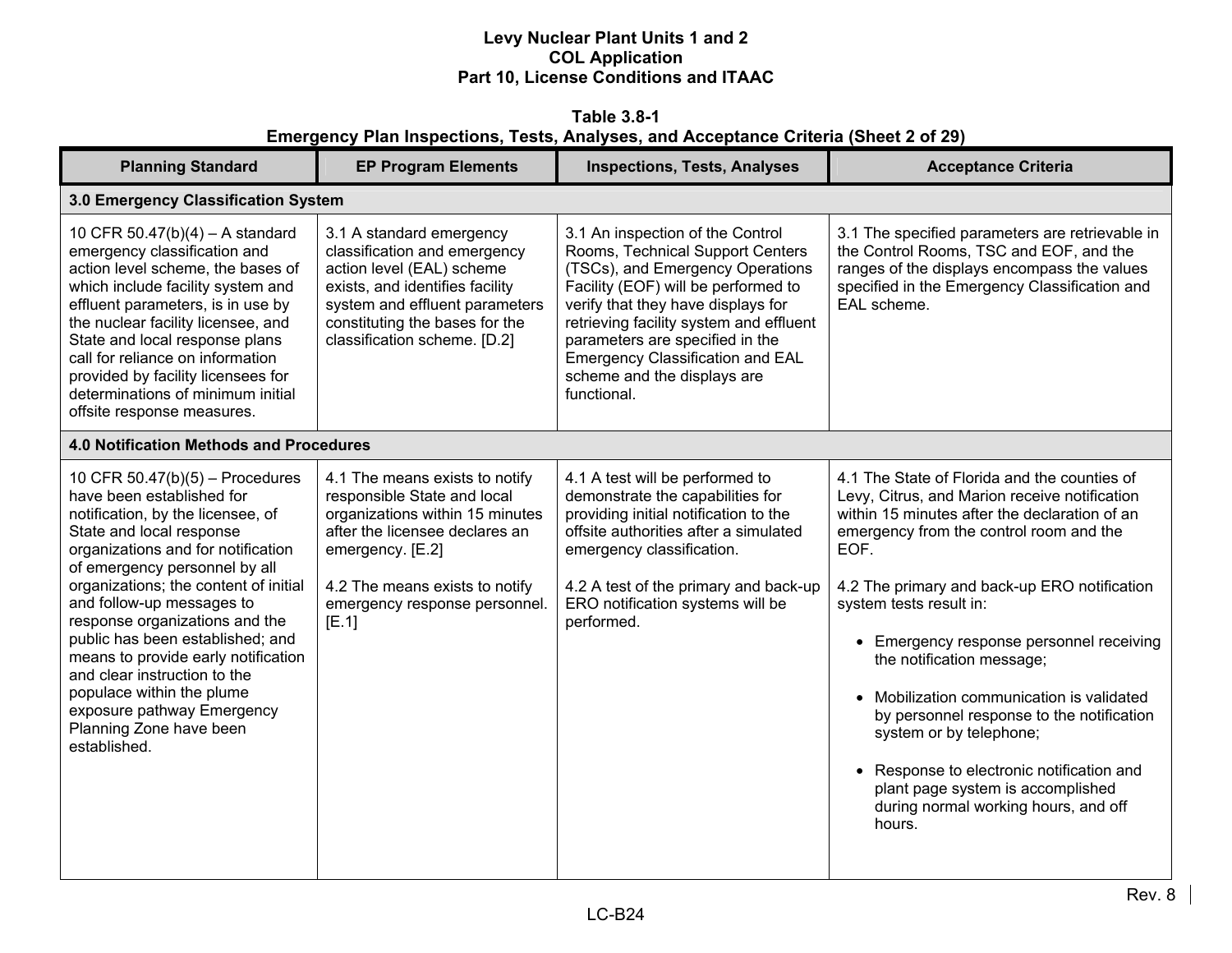**Table 3.8-1 Emergency Plan Inspections, Tests, Analyses, and Acceptance Criteria (Sheet 3 of 29)** 

| <b>Planning Standard</b>                                                                                                                                       | <b>EP Program Elements</b>                                                                                                                                                                                                                                                                                                              | <b>Inspections, Tests, Analyses</b>                                                                                                                                                                                                                                                                                                                                                                                                                   | <b>Acceptance Criteria</b>                                                                                                                                                                                                                                                                                                                                                                                                                                                 |
|----------------------------------------------------------------------------------------------------------------------------------------------------------------|-----------------------------------------------------------------------------------------------------------------------------------------------------------------------------------------------------------------------------------------------------------------------------------------------------------------------------------------|-------------------------------------------------------------------------------------------------------------------------------------------------------------------------------------------------------------------------------------------------------------------------------------------------------------------------------------------------------------------------------------------------------------------------------------------------------|----------------------------------------------------------------------------------------------------------------------------------------------------------------------------------------------------------------------------------------------------------------------------------------------------------------------------------------------------------------------------------------------------------------------------------------------------------------------------|
|                                                                                                                                                                | 4.3 The means exists to notify<br>and provide instructions to the<br>populace within the plume<br>exposure EPZ. [E.3]                                                                                                                                                                                                                   | 4.3 The full test of notification<br>capabilities will be conducted.                                                                                                                                                                                                                                                                                                                                                                                  | 4.3 Notification and clear instructions to the<br>public are successfully accomplished in<br>accordance with the emergency plan<br>requirements.                                                                                                                                                                                                                                                                                                                           |
| <b>5.0 Emergency Communications</b>                                                                                                                            |                                                                                                                                                                                                                                                                                                                                         |                                                                                                                                                                                                                                                                                                                                                                                                                                                       |                                                                                                                                                                                                                                                                                                                                                                                                                                                                            |
| 10 CFR $50.47(b)(6)$ – Provisions<br>exist for prompt communications<br>among principal response<br>organizations to emergency<br>personnel and to the public. | 5.1 The means exists for<br>communications among the<br>Control Rooms, TSCs, EOF,<br>principal State and local<br>emergency operations centers<br>(EOCs), and radiological field<br>assessment teams. [F3, F.5]                                                                                                                         | 5.1 A test will be performed of the<br>capabilities. The test for the contact<br>with the principal EOCs and the<br>radiological field assessment teams<br>will be from the Control Room and<br>the EOF. The TSC communication<br>with the Control Room and the EOF<br>will be performed.                                                                                                                                                             | 5.1 Communications (both primary and<br>secondary methods/systems) are established<br>between the Control Rooms, TSC and the EOF<br>with Florida Division of Emergency<br>Management (DEM) warning point and EOC;<br>Levy County Warning Point and EOC; Citrus<br>County Warning Point and EOC; and Marion<br>County Warning Point and EOC.<br>Communications are established between the<br>Control Rooms, TSC and the EOF with the<br>LNP radiological monitoring teams. |
|                                                                                                                                                                | 5.2 The means exists for<br>communications from the<br>Control Rooms, TSCs, and EOF<br>to the NRC headquarters and<br>regional office EOCs (including<br>establishment of the Emergency<br>Response Data System (ERDS)<br>[or its successor system]<br>between the onsite computer<br>system and the NRC<br>Operations Center.) [F.2.6] | 5.2 A test is performed of the<br>capabilities to communicate using<br>ENS from each operating Control<br>Room, TSC and EOF to the NRC<br>headquarters and regional office<br>EOCs. The Health Physics Network<br>(HPN) is tested to ensure<br>communications between the TSC<br>and EOF with the NRC Operations<br>Center. ERDS is established [or its<br>successor system] between the<br>onsite computer systems and the<br>NRC Operations Center. | 5.2 Communications are established between<br>the Control Rooms, TSC and EOF to the NRC<br>headquarters and regional office EOCs utilizing<br>the ENS. The TSC and EOF demonstrate<br>communications with the NRC Operations<br>Center using HPN. The access port for ERDS<br>[or its successor system] is provided and<br>successfully completes a transfer of data from<br>the plant computer system to the NRC<br><b>Operations Center.</b>                             |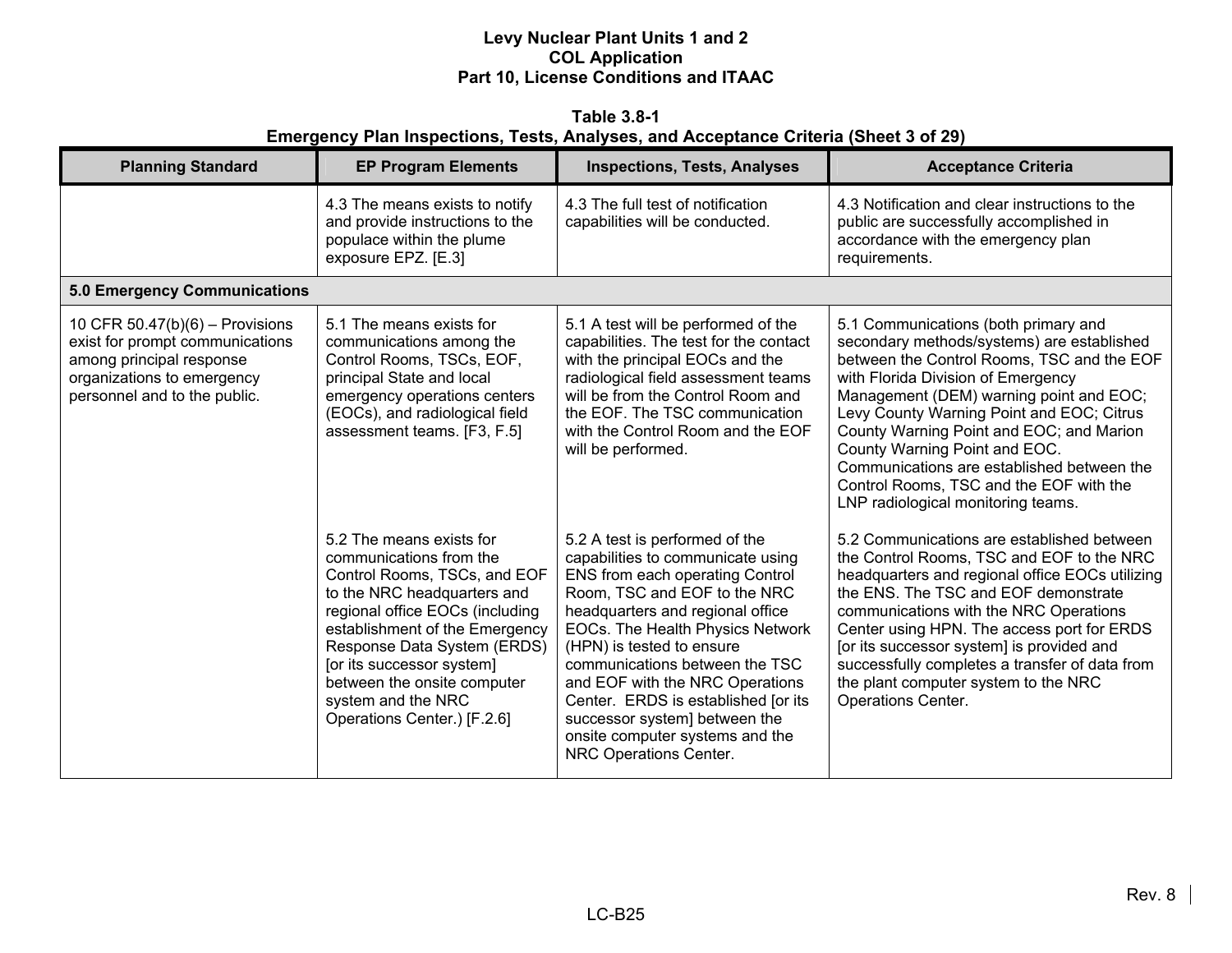**Table 3.8-1 Emergency Plan Inspections, Tests, Analyses, and Acceptance Criteria (Sheet 4 of 29)** 

| <b>Planning Standard</b>                                                                                                                                                                                                                                                                                                                                                                                                                                                                                                                                                        | <b>EP Program Elements</b>                                                                                                                                    | <b>Inspections, Tests, Analyses</b>                                                                                                                                                                                                              | <b>Acceptance Criteria</b>                                                                                                                                 |
|---------------------------------------------------------------------------------------------------------------------------------------------------------------------------------------------------------------------------------------------------------------------------------------------------------------------------------------------------------------------------------------------------------------------------------------------------------------------------------------------------------------------------------------------------------------------------------|---------------------------------------------------------------------------------------------------------------------------------------------------------------|--------------------------------------------------------------------------------------------------------------------------------------------------------------------------------------------------------------------------------------------------|------------------------------------------------------------------------------------------------------------------------------------------------------------|
| 6.0 Public Education and Information                                                                                                                                                                                                                                                                                                                                                                                                                                                                                                                                            |                                                                                                                                                               |                                                                                                                                                                                                                                                  |                                                                                                                                                            |
| 10 CFR 50.47(b)(7) - Information<br>is made available to the public on<br>a periodic basis on how they will<br>be notified and what their initial<br>actions should be in an<br>emergency (e.g., listening to a<br>local broadcast station and<br>remaining indoors), the principal<br>points of contact with the news<br>media for dissemination of<br>information during an emergency<br>(including the physical location or<br>locations) are established in<br>advance, and procedures for<br>coordinated dissemination of<br>information to the public are<br>established. | 6.1 The licensee has provided<br>space which may be used for a<br>limited number of the news<br>media. [H.1.5]                                                | 6.1 A test of the facility/area provides<br>adequate equipment to support ENC<br>operation, including communications<br>with the site and with the Emergency<br>Operation Centers in the state and<br>emergency planning zone (EPZ)<br>counties. | 6.1 The ENC includes equipment to support<br>ENC operations, including communications<br>with the EOF and State and EPZ County<br>EOC <sub>s</sub> .       |
| 7.0 Emergency Facilities and Equipment                                                                                                                                                                                                                                                                                                                                                                                                                                                                                                                                          |                                                                                                                                                               |                                                                                                                                                                                                                                                  |                                                                                                                                                            |
| 10 CFR 50.47(b)(8) - Adequate<br>emergency facilities and<br>equipment to support the<br>emergency response are provided<br>and maintained.                                                                                                                                                                                                                                                                                                                                                                                                                                     | 7.1 The licensee has<br>established a TSC and onsite<br>OSC. [The TSC and OSC may<br>be combined at a single<br>location.] [H.1.2, H.1.3,<br>Annexes 1 and 2] | 7.1.1 An inspection of the as-built<br>TSCs and OSCs will be performed,<br>including a test of the capabilities.<br>These facilities will meet the criteria<br>of NUREG-0696.                                                                    | 7.1.1 Each TSC has at least 1875 $\text{ft}^2$ of floor<br>space (75 ft <sup>2</sup> per person for a minimum of 25<br>persons).                           |
|                                                                                                                                                                                                                                                                                                                                                                                                                                                                                                                                                                                 |                                                                                                                                                               |                                                                                                                                                                                                                                                  | 7.1.2 The TSC is close to the control room,<br>and the walking distance from the TSC to the<br>control room does not exceed two minutes.                   |
|                                                                                                                                                                                                                                                                                                                                                                                                                                                                                                                                                                                 |                                                                                                                                                               |                                                                                                                                                                                                                                                  | 7.1.3 Communications equipment is installed,<br>and voice transmission and reception are<br>accomplished between the Control Rooms,<br>TSC, OSCs, and EOF. |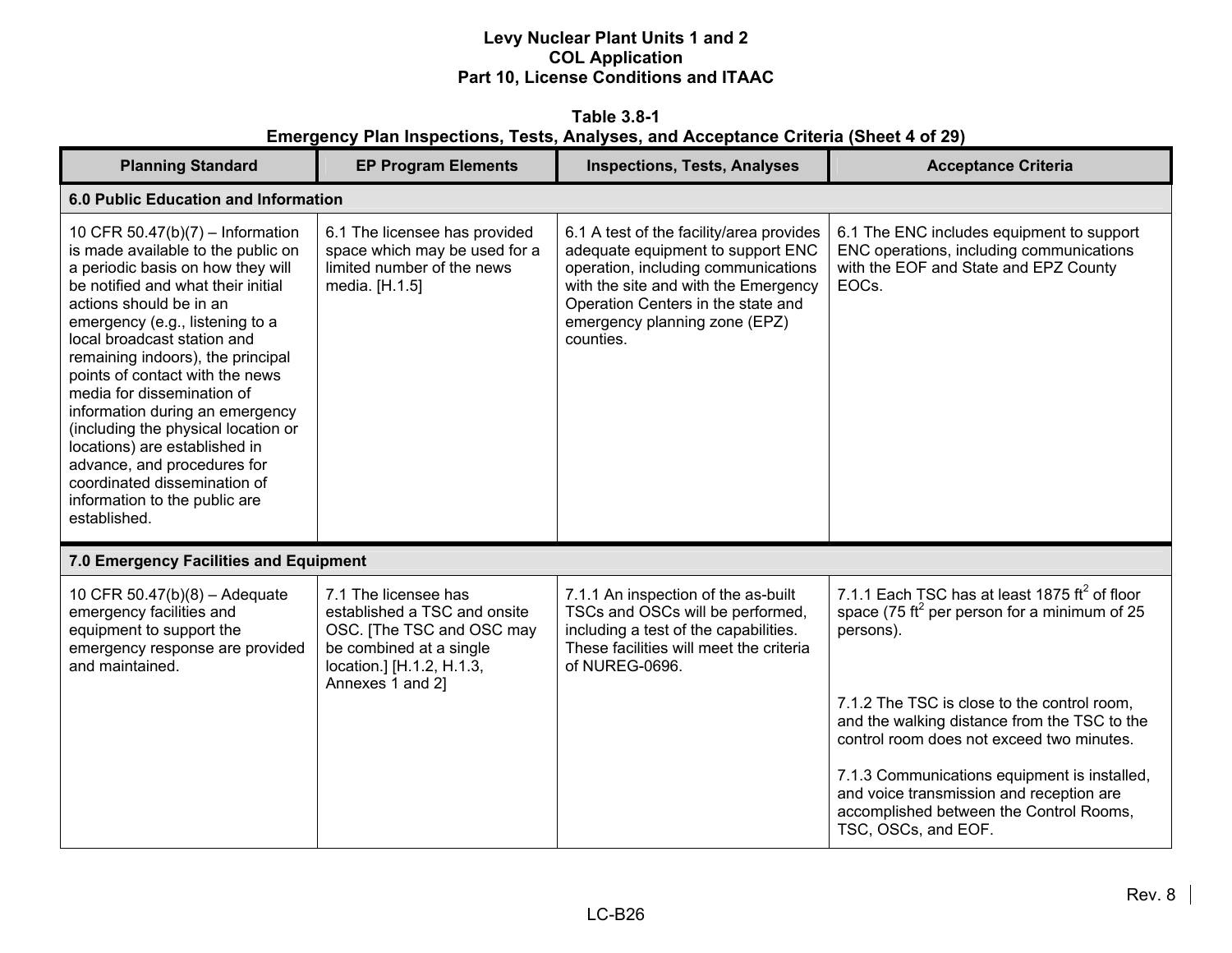**Table 3.8-1 Emergency Plan Inspections, Tests, Analyses, and Acceptance Criteria (Sheet 5 of 29)** 

| <b>Planning Standard</b> | <b>EP Program Elements</b>                          | <b>Inspections, Tests, Analyses</b>                                                                                                                               | <b>Acceptance Criteria</b>                                                                                                                                                                                                                                                             |
|--------------------------|-----------------------------------------------------|-------------------------------------------------------------------------------------------------------------------------------------------------------------------|----------------------------------------------------------------------------------------------------------------------------------------------------------------------------------------------------------------------------------------------------------------------------------------|
|                          |                                                     |                                                                                                                                                                   | 7.1.4 The TSC ventilation systems include a<br>high efficiency particulate air (HEPA), and<br>charcoal filter and radiation monitors are<br>installed.                                                                                                                                 |
|                          |                                                     |                                                                                                                                                                   | 7.1.5 The TSC receives, stores, processes,<br>and displays plant and environmental<br>information, and enables the initiation of<br>emergency measures and the conduct of<br>emergency assessment. These capabilities are<br>demonstrated during testing and acceptance<br>activities. |
|                          |                                                     |                                                                                                                                                                   | 7.1.6 There is an OSC located inside the Unit's<br>Protected Area. It is separate from the Control<br>Room and TSC within the Protected Area.                                                                                                                                          |
|                          |                                                     |                                                                                                                                                                   | 7.1.7 Communications equipment is installed,<br>and voice transmission and reception are<br>accomplished between the OSC and OSC<br>Teams, the TSC, and Control Rooms.                                                                                                                 |
|                          | 7.2 The licensee has<br>established an EOF. [H.1.4] | 7.2 An inspection of the as-built EOF<br>will be performed, including a test of<br>the capabilities. The EOF will meet<br>the criteria of NUREG-0696 and<br>0737. | 7.2.1 Communications equipment is installed<br>and voice transmission and reception are<br>accomplished between the Control Rooms,<br>TSC, EOF, radiological monitoring teams<br>(RMTs), NRC, State and county agencies, and<br>ENS.                                                   |
|                          |                                                     |                                                                                                                                                                   | 7.2.2 Radiological data, meteorological data,<br>and plant system data is acquired, displayed<br>and evaluated pertinent to offsite protective<br>measures in the EOF.                                                                                                                 |
|                          |                                                     |                                                                                                                                                                   | 7.2.3 The EOF is structurally built in<br>accordance with the Uniform Building Code.                                                                                                                                                                                                   |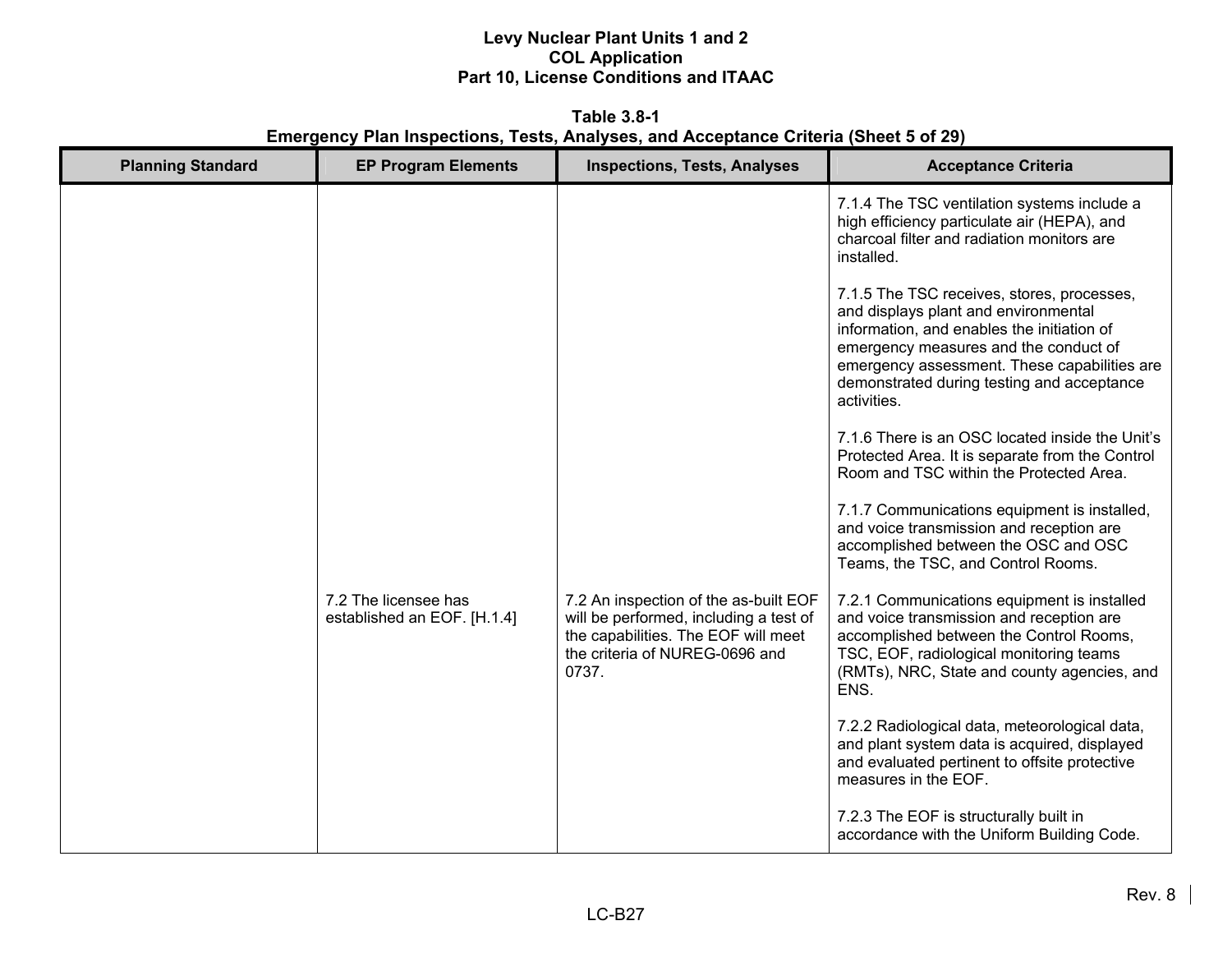**Table 3.8-1 Emergency Plan Inspections, Tests, Analyses, and Acceptance Criteria (Sheet 6 of 29)** 

| <b>Planning Standard</b> | <b>EP Program Elements</b>                                                                                                                 | <b>Inspections, Tests, Analyses</b>                        | <b>Acceptance Criteria</b>                                                                                                                                                                                                                                                                                              |
|--------------------------|--------------------------------------------------------------------------------------------------------------------------------------------|------------------------------------------------------------|-------------------------------------------------------------------------------------------------------------------------------------------------------------------------------------------------------------------------------------------------------------------------------------------------------------------------|
|                          |                                                                                                                                            |                                                            | 7.2.4 The EOF is environmentally controlled to<br>provide room air temperature, humidity, and<br>cleanliness appropriate for personnel and<br>equipment.                                                                                                                                                                |
|                          |                                                                                                                                            |                                                            | 7.2.5 The EOF is provided with industrial<br>security when it is activated to exclude<br>unauthorized personnel and when it is idle to<br>maintain its readiness.                                                                                                                                                       |
|                          | 7.3 The means exists to initiate<br>emergency measures,<br>consistent with Appendix 1 of<br>NUREG-0654/FEMA-REP-1,<br>Rev. 1. [H.5]        |                                                            | 7.3 The means exists to initiate emergency<br>measures, consistent with Appendix 1 of<br>NUREG-0654/FEMA-REP-1, Rev. 1. EALs will<br>be classified within 15 minutes or less of<br>initiating condition.                                                                                                                |
|                          | 7.4 The means exists to acquire<br>data from, or for emergency<br>access to, offsite monitoring<br>and analysis equipment. [H.6]           | 7.3 - 7.6 A test will be performed of<br>the capabilities. | 7.4 The means exists to acquire data from, or<br>for emergency access to, offsite monitoring<br>and analysis equipment. EALs using offsite<br>does monitoring and analysis equipment will<br>be made within 15 minutes of initiating<br>conditions.                                                                     |
|                          | 7.5 The means exists to provide<br>offsite radiological monitoring<br>equipment in the vicinity of the<br>nuclear facility. [H.7]          |                                                            | 7.5 The means exists to provide offsite<br>radiological monitoring equipment in the<br>vicinity of LNP for environmental monitoring<br>including radiological monitoring team<br>dosimetry.                                                                                                                             |
|                          | 7.6 The means exists to provide<br>meteorological information,<br>consistent with Appendix 2 of<br>NUREG-0654/FEMA-REP-1,<br>Rev. 1. [H.8] |                                                            | 7.6 The means exists to provide<br>meteorological information, consistent with<br>Appendix 2 of NUREG-0654/FEMA-REP-1,<br>Rev. 1. LNP meteorological equipment will be<br>able to assess and monitor actual or potential<br>offsite consequences of a radiological<br>condition related to atmospheric<br>measurements. |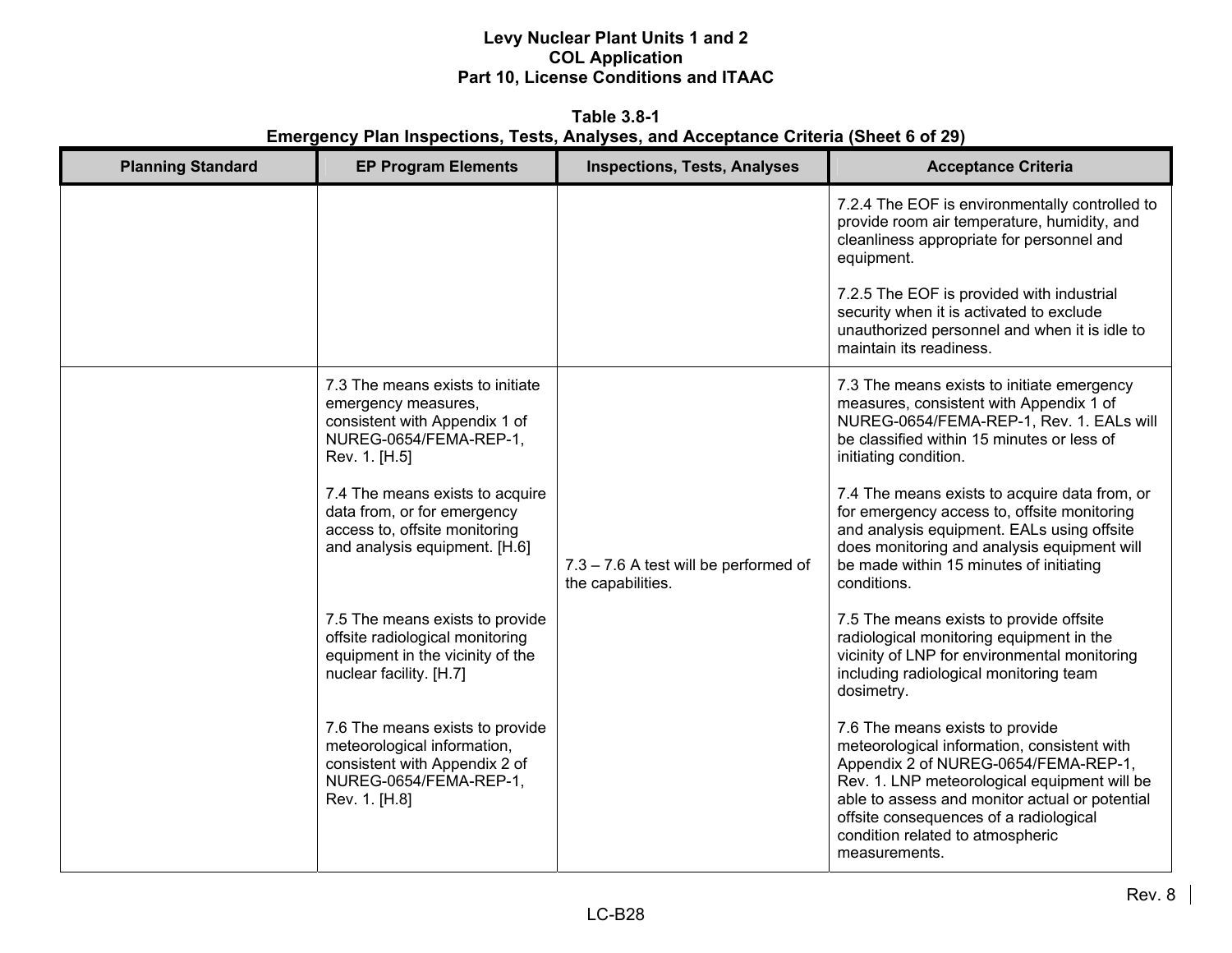**Table 3.8-1 Emergency Plan Inspections, Tests, Analyses, and Acceptance Criteria (Sheet 7 of 29)** 

| <b>Planning Standard</b>                                                                                                                                                                             | <b>EP Program Elements</b>                                                                                                                | <b>Inspections, Tests, Analyses</b>                                                                                                                                                                                                                       | <b>Acceptance Criteria</b>                                                                                                                                                                                                                                                                                                                                                                                                                                                                                                                                                                                                                                      |
|------------------------------------------------------------------------------------------------------------------------------------------------------------------------------------------------------|-------------------------------------------------------------------------------------------------------------------------------------------|-----------------------------------------------------------------------------------------------------------------------------------------------------------------------------------------------------------------------------------------------------------|-----------------------------------------------------------------------------------------------------------------------------------------------------------------------------------------------------------------------------------------------------------------------------------------------------------------------------------------------------------------------------------------------------------------------------------------------------------------------------------------------------------------------------------------------------------------------------------------------------------------------------------------------------------------|
| <b>8.0 Accident Assessment</b>                                                                                                                                                                       |                                                                                                                                           |                                                                                                                                                                                                                                                           |                                                                                                                                                                                                                                                                                                                                                                                                                                                                                                                                                                                                                                                                 |
| 10 CFR 50.47(b)(9) - Adequate<br>methods, systems, and equipment<br>for assessing and monitoring<br>actual or potential offsite<br>consequences of a radiological<br>emergency condition are in use. | 8.1 The means exists to provide<br>initial and continuing<br>radiological assessment<br>throughout the course of an<br>accident. [I, I.3] | 8.1 A test will be performed to<br>demonstrate that the means exists to<br>provide initial and continuing<br>radiological assessment throughout<br>the course of an accident through<br>the plant computer or<br>communications with the Control<br>Room. | 8.1 Using selected monitoring parameters,<br>simulated degraded plant conditions are<br>assessed, and protective actions are initiated<br>in accordance with the following criteria:<br>A. Accident Assessment and Classification<br>Demonstrate the ability to identify initiating<br>conditions, determine emergency action<br>level (EAL) parameters, and correctly<br>classify the emergency throughout the drill.<br>B. Radiological Assessment and Control<br>Demonstrate the ability to obtain onsite<br>radiological surveys and samples.<br>Demonstrate the ability to continuously<br>monitor and control radiation exposure to<br>emergency workers. |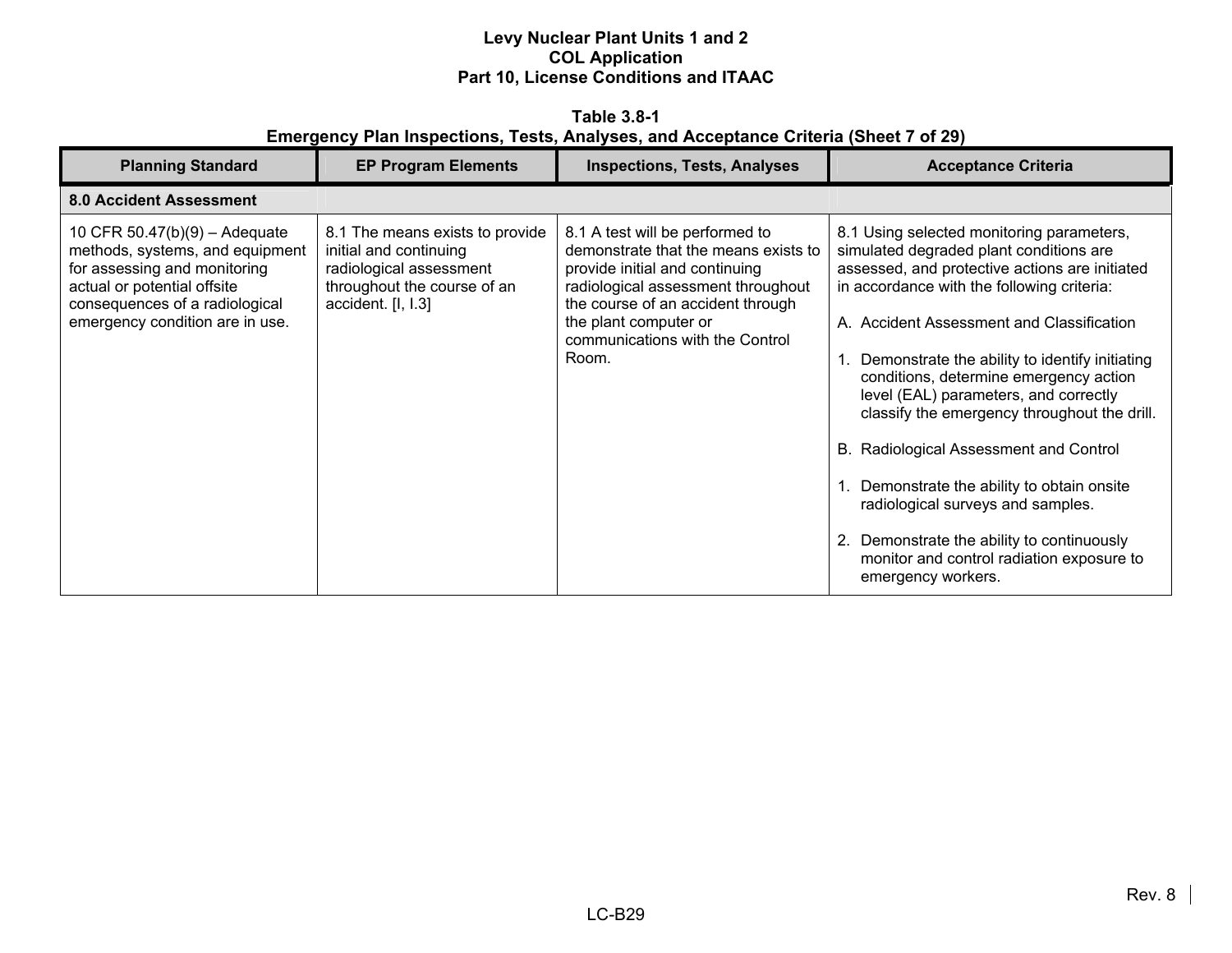**Table 3.8-1 Emergency Plan Inspections, Tests, Analyses, and Acceptance Criteria (Sheet 8 of 29)** 

| <b>Planning Standard</b> | <b>EP Program Elements</b>                                                                                                                                                                                                                               | <b>Inspections, Tests, Analyses</b>                                                                                                                                                                                                                                                                | <b>Acceptance Criteria</b>                                                                                                                                                                |
|--------------------------|----------------------------------------------------------------------------------------------------------------------------------------------------------------------------------------------------------------------------------------------------------|----------------------------------------------------------------------------------------------------------------------------------------------------------------------------------------------------------------------------------------------------------------------------------------------------|-------------------------------------------------------------------------------------------------------------------------------------------------------------------------------------------|
|                          |                                                                                                                                                                                                                                                          |                                                                                                                                                                                                                                                                                                    | 3. Demonstrate the ability to activate:                                                                                                                                                   |
|                          |                                                                                                                                                                                                                                                          |                                                                                                                                                                                                                                                                                                    | a. One radiological monitoring team (2)<br>personnel) within 30 minutes of event<br>declaration and.                                                                                      |
|                          |                                                                                                                                                                                                                                                          |                                                                                                                                                                                                                                                                                                    | b. A second radiological monitoring team (2)<br>personnel) within 60 minutes of event<br>declaration.                                                                                     |
|                          |                                                                                                                                                                                                                                                          |                                                                                                                                                                                                                                                                                                    | 4. Demonstrate the ability to satisfactorily<br>collect and disseminate field team data.                                                                                                  |
|                          |                                                                                                                                                                                                                                                          |                                                                                                                                                                                                                                                                                                    | 5. Demonstrate the ability to develop dose<br>projections.                                                                                                                                |
|                          |                                                                                                                                                                                                                                                          |                                                                                                                                                                                                                                                                                                    | 6. Demonstrate the ability to make the<br>decision whether to issue radioprotective<br>drugs (KI) to emergency workers.                                                                   |
|                          |                                                                                                                                                                                                                                                          |                                                                                                                                                                                                                                                                                                    | 7. Demonstrate the ability to develop<br>appropriate protective action<br>recommendations (PARs) and notify<br>appropriate authorities within 15 minutes of<br>development.               |
|                          | 8.2 The means exists to<br>determine the source term of<br>releases of radioactive material<br>within plant systems, and the<br>magnitude of the release of<br>radioactive materials based on<br>plant system parameters and<br>effluent monitors. [I.3] | 8.2 A test will be performed to<br>demonstrate that the means exists to<br>determine the source term of<br>releases of radioactive material<br>within plant systems, and the<br>magnitude of the release of<br>radioactive materials based on plant<br>system parameters and effluent<br>monitors. | 8.2 Emergency plan implementing procedures<br>provide sufficient direction to calculate the<br>source terms and the magnitude of the release<br>of postulated accident scenario releases. |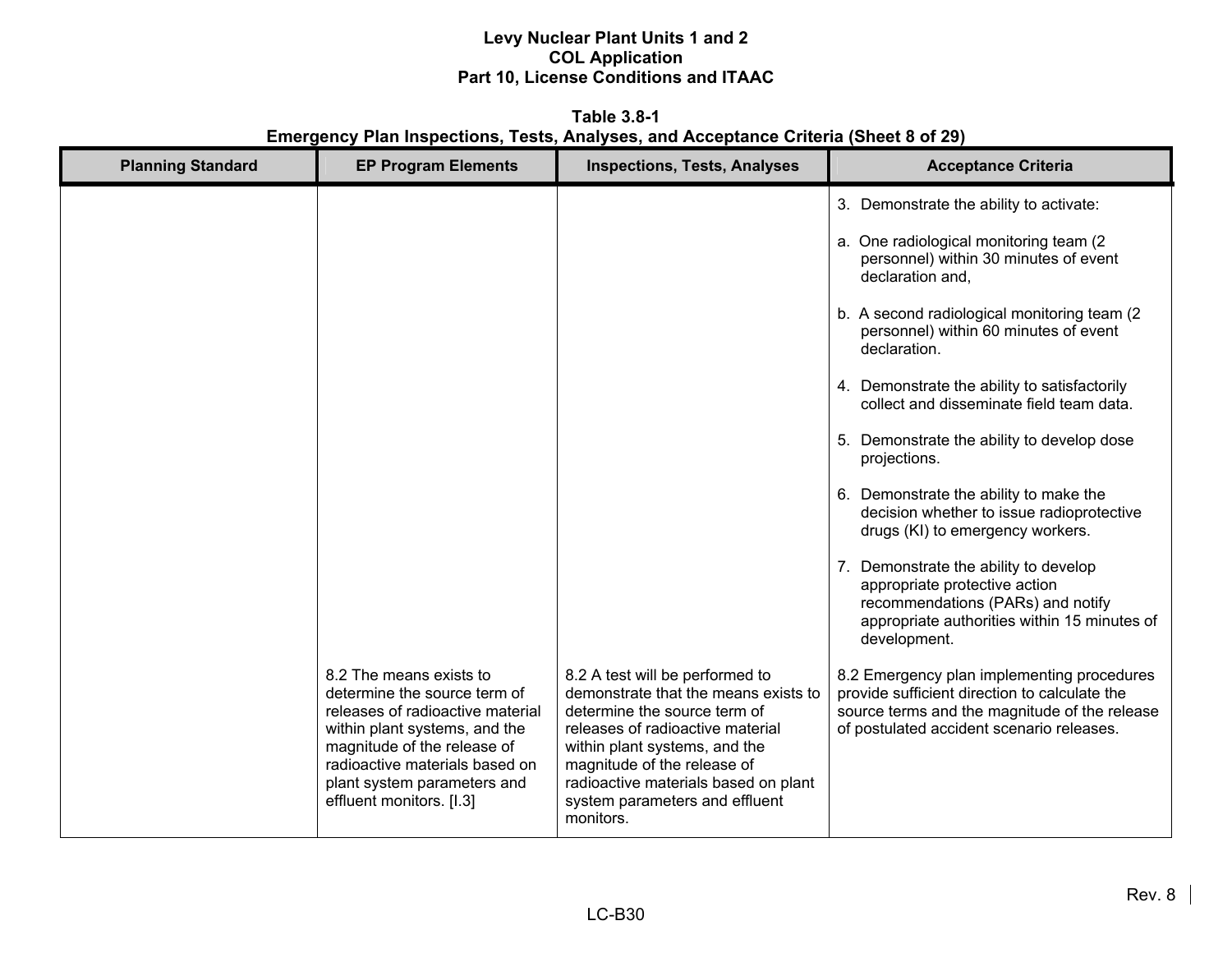#### **Table 3.8-1 Emergency Plan Inspections, Tests, Analyses, and Acceptance Criteria (Sheet 9 of 29)**

| <b>Planning Standard</b> | <b>EP Program Elements</b>                                                                                                                                                                                                                                                                                       | <b>Inspections, Tests, Analyses</b>                                                                                                                                                                                                                                                                                | <b>Acceptance Criteria</b>                                                                                                                                                                                                                                                                                                  |
|--------------------------|------------------------------------------------------------------------------------------------------------------------------------------------------------------------------------------------------------------------------------------------------------------------------------------------------------------|--------------------------------------------------------------------------------------------------------------------------------------------------------------------------------------------------------------------------------------------------------------------------------------------------------------------|-----------------------------------------------------------------------------------------------------------------------------------------------------------------------------------------------------------------------------------------------------------------------------------------------------------------------------|
|                          | 8.3 The means exists to<br>continuously assess the impact<br>of the release of radioactive<br>materials to the environment,<br>accounting for the relationship<br>between effluent monitor<br>readings, and onsite and offsite<br>exposures and contamination<br>for various meteorological<br>conditions. [I.4] | 8.3 A test will be performed to<br>demonstrate that the impact of a<br>radiological release to the<br>environment is able to be assessed<br>by utilizing the relationship between<br>effluent monitor readings, and onsite<br>and offsite exposures and<br>contamination for various<br>meteorological conditions. | 8.3 Response personnel can continuously<br>assess the impact of the release of radioactive<br>materials to the environment, accounting for<br>the relationship between effluent monitor<br>readings, and onsite and offsite exposures and<br>contamination for various meteorological<br>conditions under drill conditions. |
|                          | 8.4 The means exists to acquire<br>and evaluate meteorological                                                                                                                                                                                                                                                   | 8.4 A test will be performed to<br>acquire and evaluate meteorological                                                                                                                                                                                                                                             | 8.4 The following parameters are displayed in<br>the Control Room, TSC and EOF:                                                                                                                                                                                                                                             |
|                          | information. [I.6]                                                                                                                                                                                                                                                                                               | data/information.                                                                                                                                                                                                                                                                                                  | Wind speed (at 10m and 60m)<br>$\bullet$<br>Wind direction (at 10m and 60m)<br>$\bullet$<br>Delta-temperature (between 10m and<br>$\bullet$<br>60m)<br>Ambient temperature (at 10m and 60m)<br>$\bullet$<br>Dew point temperature (at 10m)<br>$\bullet$<br>Precipitation (at 2m)                                            |
|                          |                                                                                                                                                                                                                                                                                                                  |                                                                                                                                                                                                                                                                                                                    | This data is in the format needed for the<br>appropriate emergency plan implementing<br>procedures.                                                                                                                                                                                                                         |
|                          | 8.5 The means exists to<br>determine the release rate and<br>projected doses if the<br>instrumentation used for<br>assessment is off-scale or<br>inoperable. [I.4]                                                                                                                                               | 8.5 A test will be performed of the<br>capabilities to determine the release<br>rate and projected doses if the<br>instrumentation used for assessment<br>is off-scale or inoperable.                                                                                                                              | 8.5 A drill or exercise is conducted that<br>demonstrates the capability to determine the<br>release rate and projected doses with the<br>instrumentation used for assessment off-scale<br>or inoperable.                                                                                                                   |
|                          | 8.6 The means exist for field<br>monitoring within the plume<br>exposure EPZ. [I.7]                                                                                                                                                                                                                              | 8.6 A test will be performed of the<br>capabilities for field monitoring within<br>the plume exposure EPZ.                                                                                                                                                                                                         | 8.6 A drill or exercise is conducted that<br>demonstrates the ability of the radiological<br>monitoring teams to be dispatched and locate<br>and monitor a radiological release within the<br>plume exposure EPZ.                                                                                                           |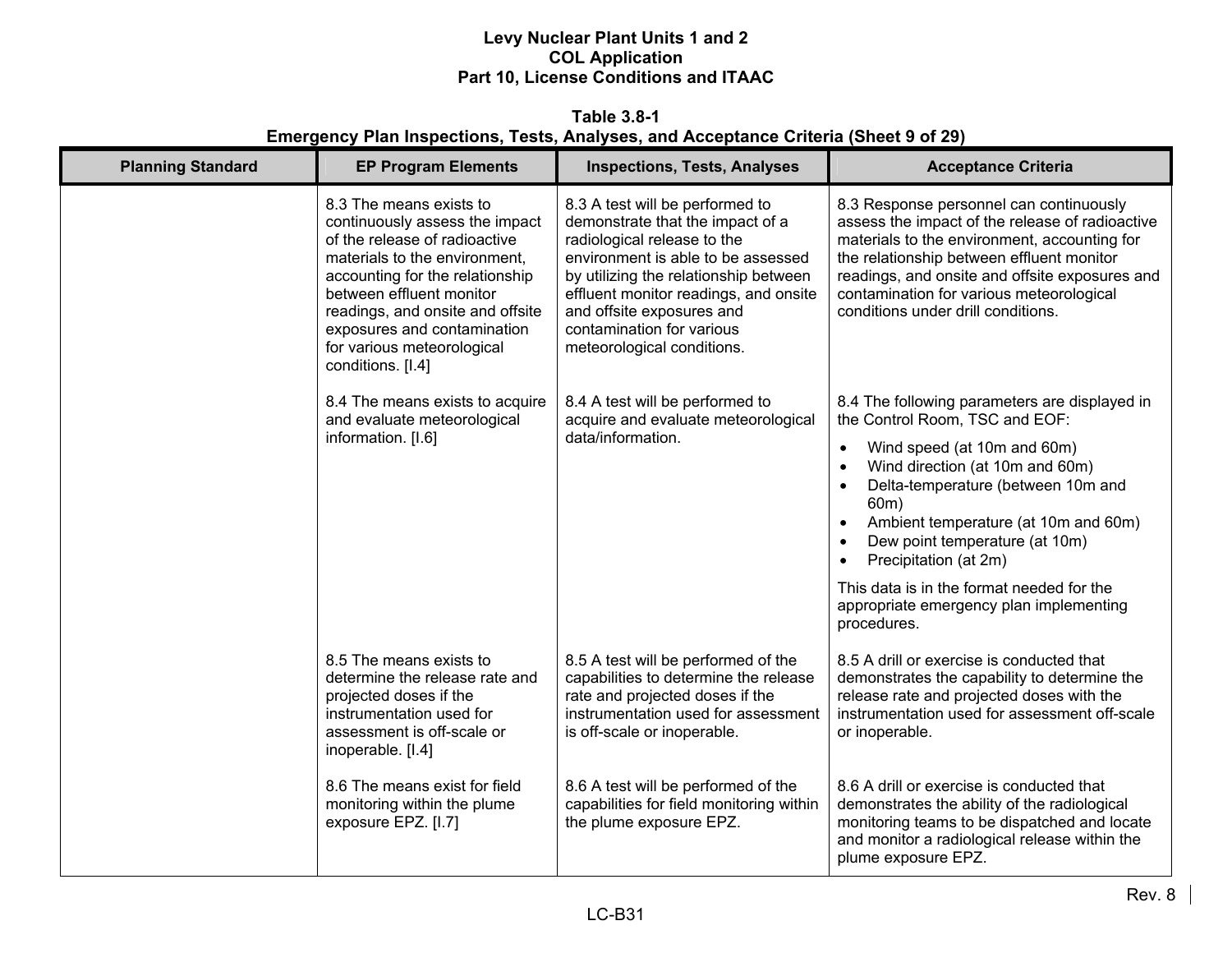**Table 3.8-1 Emergency Plan Inspections, Tests, Analyses, and Acceptance Criteria (Sheet 10 of 29)** 

| <b>Planning Standard</b> | <b>EP Program Elements</b>                                                                                                                                                                                                                                                                                                                                 | <b>Inspections, Tests, Analyses</b>                                                                                                                                                                                                                                                                                                                                                   | <b>Acceptance Criteria</b>                                                                                                                                                                                                                                                                                                                                                                                                                                                                                                                                                                                                                                                                                             |
|--------------------------|------------------------------------------------------------------------------------------------------------------------------------------------------------------------------------------------------------------------------------------------------------------------------------------------------------------------------------------------------------|---------------------------------------------------------------------------------------------------------------------------------------------------------------------------------------------------------------------------------------------------------------------------------------------------------------------------------------------------------------------------------------|------------------------------------------------------------------------------------------------------------------------------------------------------------------------------------------------------------------------------------------------------------------------------------------------------------------------------------------------------------------------------------------------------------------------------------------------------------------------------------------------------------------------------------------------------------------------------------------------------------------------------------------------------------------------------------------------------------------------|
|                          | 8.7 The means exists to make<br>rapid assessments of actual or<br>potential magnitude and<br>locations of radiological hazards<br>through liquid or gaseous<br>release pathways, including<br>activation, notification means,<br>field team composition,<br>transportation, communication,<br>monitoring equipment, and<br>estimated deployment times. [I] | 8.7 A test will be performed of the<br>capabilities to make rapid<br>assessments of actual or potential<br>magnitude and locations of an<br>radiological hazards through liquid or<br>gaseous release pathways, including<br>activation, notification means, field<br>team composition, transportation,<br>communication, monitoring<br>equipment, and estimated<br>deployment times. | 8.7 A drill or exercise is conducted that<br>demonstrates the capability to activate the<br>radiological monitoring team(s). The team(s)<br>demonstrates the capability to make rapid<br>assessment of actual or potential magnitude<br>and locations of any radiological hazards<br>through simulated liquid or gaseous release<br>pathways. A qualified radiological monitoring<br>team is capable of being notified, activated,<br>briefed and dispatched from the EOF during a<br>radiological release scenario. The team<br>demonstrates conformance with procedural<br>guidance for team composition, use of<br>monitoring equipment, communication from the<br>field, and locating specific sampling locations. |
|                          | 8.8 The capability exists to<br>detect and measure radioiodine<br>concentrations in air in the<br>plume exposure EPZ, as low as<br>$10^{-7}$ µCi/cc (microcuries per<br>cubic centimeter) under field<br>conditions. [I.7.1]                                                                                                                               | 8.8 A test will be performed of the<br>capabilities detect and measure<br>radioiodine concentrations in air in<br>the plume exposure EPZ, as low as<br>$10^{-7}$ µCi/cc (microcuries per cubic<br>centimeter) under field conditions.                                                                                                                                                 | 8.8 A drill or exercise is conducted that<br>demonstrates the capability of a radiological<br>monitoring team to be dispatched during a<br>radiological release scenario and use sampling<br>and detection equipment for air concentrations<br>in the plume exposure EPZ, as low as $10^{-7}$<br>µCi/cc.                                                                                                                                                                                                                                                                                                                                                                                                               |
|                          | 8.9 The means exists to<br>estimate integrated dose from<br>the projected and actual dose<br>rates, and for comparing these<br>estimates with the EPA<br>protective action guides<br>(PAGs). [I.4]                                                                                                                                                         | 8.9 A test will be performed of the<br>capabilities to estimate integrated<br>dose from the projected and actual<br>dose rates, and for comparing these<br>estimates with the EPA protective<br>action guides.                                                                                                                                                                        | 8.9 A drill or exercise is conducted that<br>demonstrates the ability to estimate integrated<br>dose from the dose assessment program and<br>the radiological monitoring team reading during<br>a radioactive release scenario for the following<br>radioisotopes: Kr-88, Ru-106, I-131, I-132, I-<br>133, I-134, I-135, Te-132, Xe-133, Xe-135, Cs-<br>134, Cs-137, Ce-144. Results are compared<br>with the PAGs.                                                                                                                                                                                                                                                                                                    |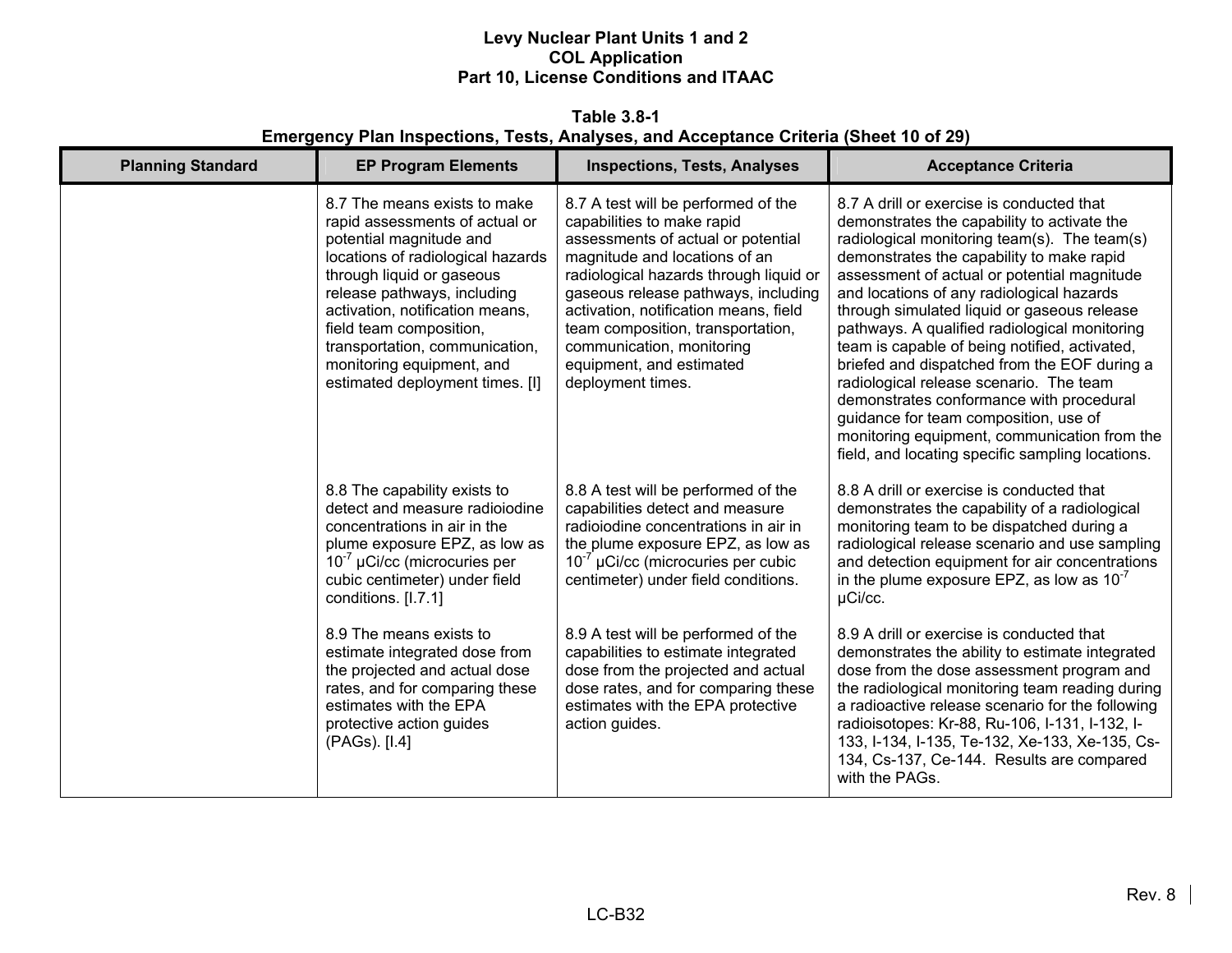**Table 3.8-1 Emergency Plan Inspections, Tests, Analyses, and Acceptance Criteria (Sheet 11 of 29)** 

| <b>Planning Standard</b>                                                                                                                                                                                                                                                                                                                                                                                                                                                                                                                                                                                                      | <b>EP Program Elements</b>                                                                                                                                                                                                                                                                                                                                                                                                                                                                                                        | <b>Inspections, Tests, Analyses</b>                                                                          | <b>Acceptance Criteria</b>                                                                                                                                                                                                                                                                                                                                                                                                                                                                                                                                                                                                                                                                                                                                                                                                                                                                                                                                                                                                   |  |  |
|-------------------------------------------------------------------------------------------------------------------------------------------------------------------------------------------------------------------------------------------------------------------------------------------------------------------------------------------------------------------------------------------------------------------------------------------------------------------------------------------------------------------------------------------------------------------------------------------------------------------------------|-----------------------------------------------------------------------------------------------------------------------------------------------------------------------------------------------------------------------------------------------------------------------------------------------------------------------------------------------------------------------------------------------------------------------------------------------------------------------------------------------------------------------------------|--------------------------------------------------------------------------------------------------------------|------------------------------------------------------------------------------------------------------------------------------------------------------------------------------------------------------------------------------------------------------------------------------------------------------------------------------------------------------------------------------------------------------------------------------------------------------------------------------------------------------------------------------------------------------------------------------------------------------------------------------------------------------------------------------------------------------------------------------------------------------------------------------------------------------------------------------------------------------------------------------------------------------------------------------------------------------------------------------------------------------------------------------|--|--|
| 9.0 Protective Response                                                                                                                                                                                                                                                                                                                                                                                                                                                                                                                                                                                                       |                                                                                                                                                                                                                                                                                                                                                                                                                                                                                                                                   |                                                                                                              |                                                                                                                                                                                                                                                                                                                                                                                                                                                                                                                                                                                                                                                                                                                                                                                                                                                                                                                                                                                                                              |  |  |
| 10 CFR 50.47(b)(10) – A range of<br>protective actions has been<br>developed for the plume exposure<br>EPZ for emergency workers and<br>the public. In developing this<br>range of actions, consideration<br>has been given to evacuation,<br>sheltering, and, as a supplement<br>to these, the prophylactic use of<br>potassium iodide (KI), as<br>appropriate. Guidelines for the<br>choice of protective actions during<br>an emergency, consistent with<br>Federal guidance, are developed<br>and in place, and protective<br>actions for the ingestion exposure<br>EPZ appropriate to the locale have<br>been developed. | 9.1 The means exists to warn<br>and advise onsite individuals of<br>an emergency, including those<br>in areas controlled by the<br>operator, including:[J.1.1]<br>1. employees not having<br>emergency assignments;<br>2. visitors;<br>3. contractor and<br>construction<br>personnel; and<br>4. Other persons who may<br>be in the public access<br>areas, on or passing<br>through the site, or within<br>the owner controlled area.<br>9.2 The means exist to<br>radiological monitor people<br>evacuated from the site. [K.4] | 9.1 A test will be performed of the<br>capabilities.<br>9.2 A test will be performed of the<br>capabilities. | 9.1 The following objectives to warn and<br>advise onsite individuals using the plant public<br>address system are successfully satisfied<br>during a drill or exercise:<br>A. Demonstrate the ability to perform<br>assembly and accountability for all onsite<br>individuals, including those identified below,<br>within 30 minutes of an emergency requiring<br>protected area evacuation and accountability:<br>1. non-essential employees;<br>2. visitors;<br>3. contractor and construction personnel.<br>B. Demonstrate the ability to warn and advise<br>other personnel within the owner controlled<br>area in a timely manner (about 15 minutes).<br>C. Demonstrate the ability to perform site<br>dismissal.<br>9.2 A drill or exercise is conducted that<br>demonstrates the capability to radiologically<br>monitor people evacuated from the site.<br>Equipment is available, and personnel have<br>been assigned and trained to procedures that<br>are approved and in place to accomplish this<br>activity. |  |  |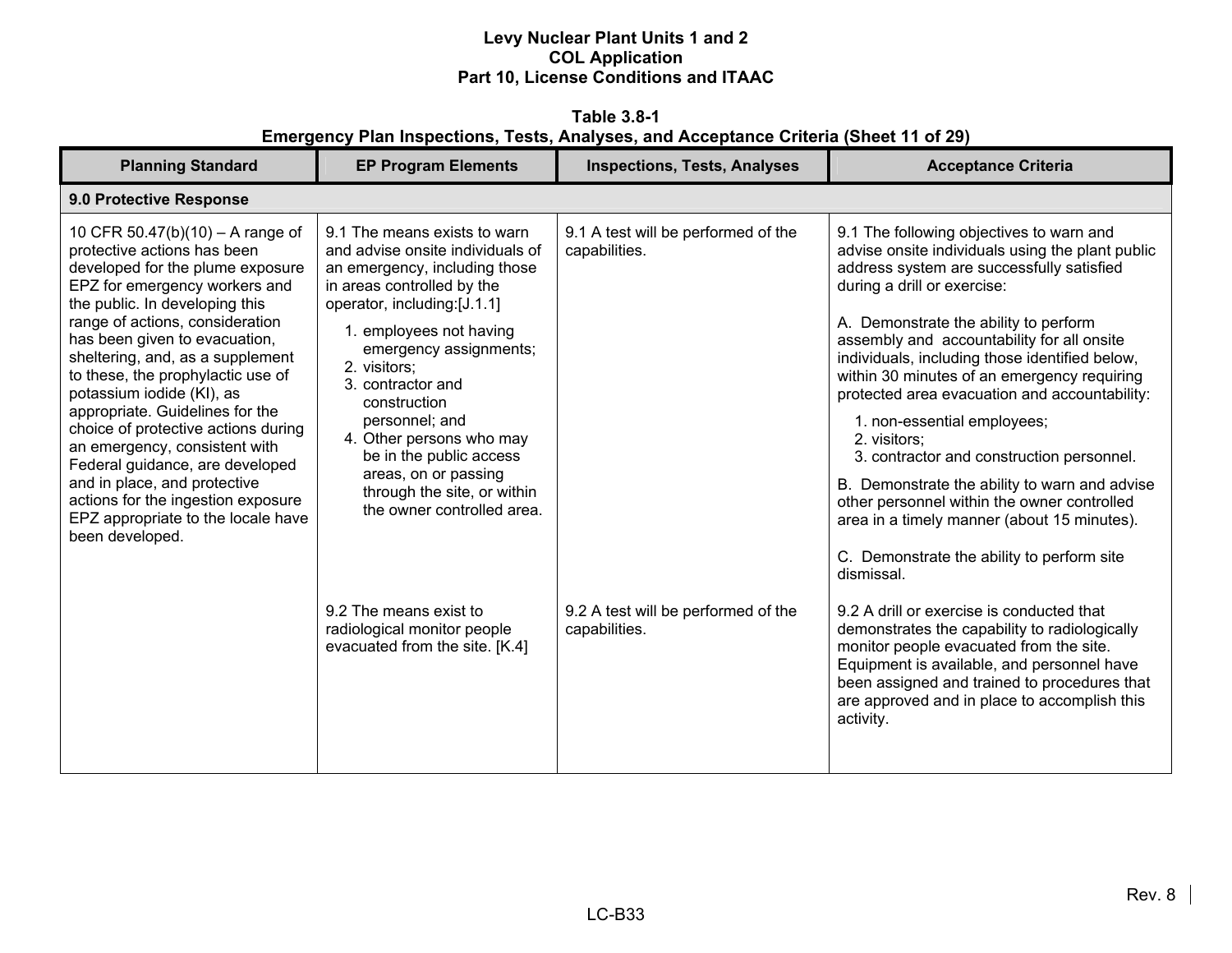**Table 3.8-1 Emergency Plan Inspections, Tests, Analyses, and Acceptance Criteria (Sheet 12 of 29)** 

| <b>Planning Standard</b>                                                                                                                                                    | <b>EP Program Elements</b>                                                                                                                                         | <b>Inspections, Tests, Analyses</b>                                                 | <b>Acceptance Criteria</b>                                                                                                                                                                                                                               |
|-----------------------------------------------------------------------------------------------------------------------------------------------------------------------------|--------------------------------------------------------------------------------------------------------------------------------------------------------------------|-------------------------------------------------------------------------------------|----------------------------------------------------------------------------------------------------------------------------------------------------------------------------------------------------------------------------------------------------------|
|                                                                                                                                                                             | 9.3 The means exists to notify<br>and protect all segments of the<br>transient and resident<br>populations. [J.2.1]                                                | 9.3 A test will be performed of the<br>capabilities.                                | 9.3 A drill or exercise is conducted to<br>demonstrate the capability of the Public Alert<br>and Notification System to successfully initiate<br>a broadcast message to notify and protect all<br>segments of the transient and resident<br>populations. |
| 10.0 Radiological Exposure Control                                                                                                                                          |                                                                                                                                                                    |                                                                                     |                                                                                                                                                                                                                                                          |
| 10 CFR 50.47(b)(11) - Means for<br>controlling radiological exposures,<br>in an emergency, are established<br>for emergency workers. The                                    | 10.1 The means exists to<br>provide onsite radiation<br>protection. [K.2]                                                                                          | 10.1 An analysis of site procedures<br>will be performed.                           | 10. 1 Site Procedures provide the means for<br>onsite radiation protection.                                                                                                                                                                              |
| means for controlling radiological<br>exposures shall include exposure<br>guidelines consistent with EPA<br><b>Emergency Worker and Lifesaving</b><br><b>Activity PAGs.</b> | 10.2 The means exists to<br>provide 24-hour-per-day<br>capability to determine the<br>doses received by emergency<br>personnel and maintain dose<br>records. [K.3] | 10.2 An analysis of emergency plan<br>implementing procedures will be<br>performed. | 10.2 Emergency plan implementing<br>procedures provide the means for 24-hour per-<br>day capability to determine the doses received<br>by emergency personnel and maintain dose<br>records.                                                              |
|                                                                                                                                                                             | 10.3 The means exists to<br>decontaminate relocated onsite<br>and emergency personnel,<br>including waste disposal. [K5.b,<br>K.7                                  | 10.3 An analysis of emergency plan<br>implementing procedures will be<br>performed. | 10.3 Emergency plan implementing<br>procedures provide a means to decontaminate<br>relocated onsite and emergency personnel,<br>including waste disposal.                                                                                                |
|                                                                                                                                                                             | 10.4 The means exists to<br>provide onsite and<br>contamination control<br>measures. [K.6]                                                                         | 10.4 An analysis of site procedures<br>will be performed.                           | 10.4 Site procedures provide the means for<br>onsite contamination control measures.                                                                                                                                                                     |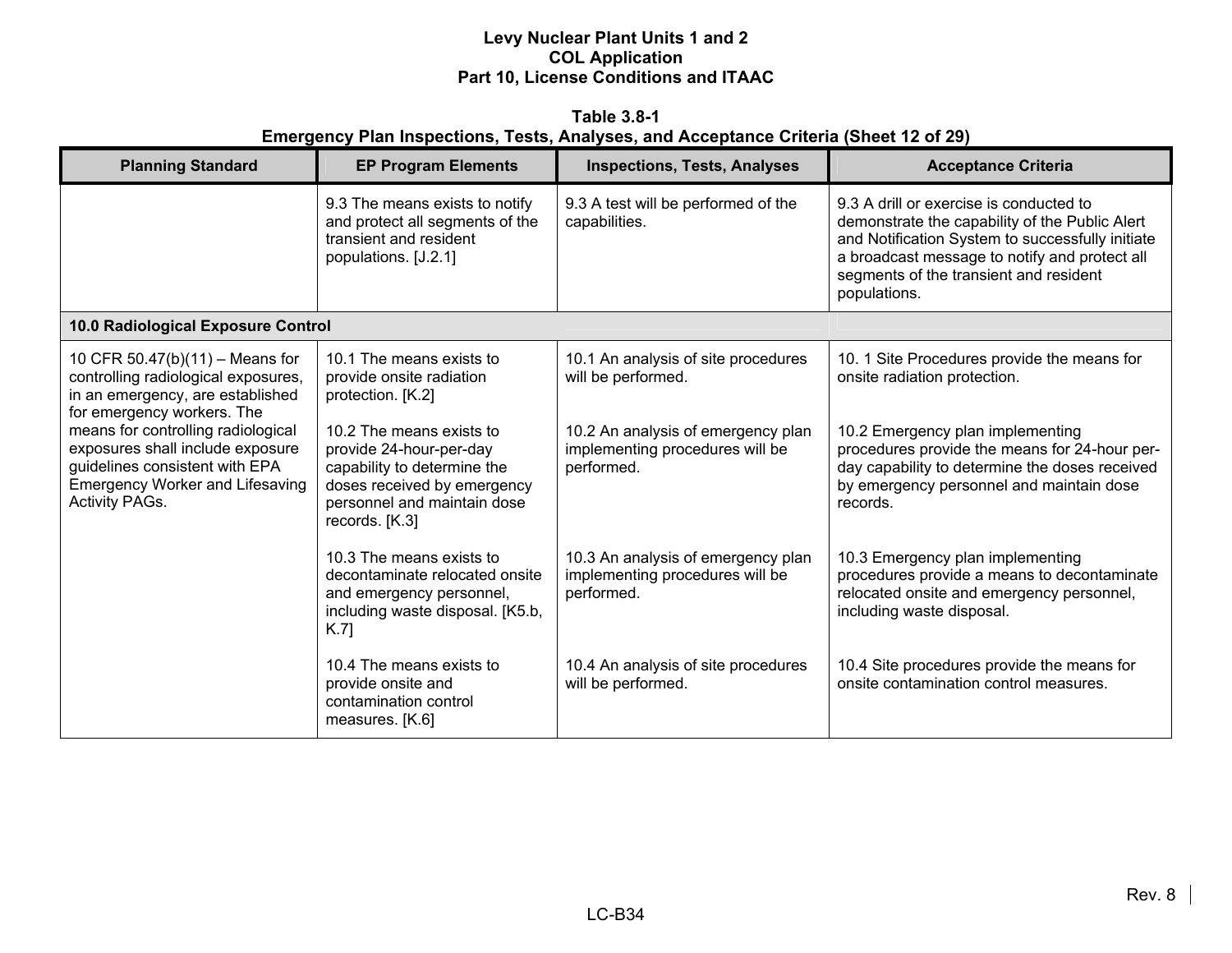**Table 3.8-1 Emergency Plan Inspections, Tests, Analyses, and Acceptance Criteria (Sheet 13 of 29)** 

| <b>Planning Standard</b>                                                                                         | <b>EP Program Elements</b>                                                                                                                                                                                           | <b>Inspections, Tests, Analyses</b>                                                                           | <b>Acceptance Criteria</b>                                                                                                                                                                                                                                                        |
|------------------------------------------------------------------------------------------------------------------|----------------------------------------------------------------------------------------------------------------------------------------------------------------------------------------------------------------------|---------------------------------------------------------------------------------------------------------------|-----------------------------------------------------------------------------------------------------------------------------------------------------------------------------------------------------------------------------------------------------------------------------------|
| 11.0 Medical and Public Health Support                                                                           |                                                                                                                                                                                                                      |                                                                                                               |                                                                                                                                                                                                                                                                                   |
| 10 CFR 50.47(b)(12) -<br>Arrangements are made for<br>medical services for contaminated.<br>injured individuals. | 11.1 Arrangements have been<br>implemented for local and<br>backup hospital and medical<br>services having the capability<br>for evaluation of radiation<br>exposure and uptake. [L.1]                               | 11.1 An analysis of emergency plan<br>implementing procedures will be<br>performed.                           | 11.1 Arrangements have been implemented for<br>local and backup hospital and medical services<br>having the capability for evaluation of radiation<br>exposure and uptake per Letter(s) of<br>Agreement and emergency plan implementing<br>procedures.                            |
|                                                                                                                  | 11.2 The means exist for onsite<br>first aid capability. [L.2]                                                                                                                                                       | 11.2 An analysis of station<br>procedures and emergency plan<br>implementing procedures will be<br>performed. | 11.2 The means exist for onsite first aid<br>capability to include a designated first aid<br>station, supplies and site medical response<br>team per station procedures and Emergency<br>plan implementing procedures.                                                            |
|                                                                                                                  | 11.3 Arrangements have been<br>implemented for transporting<br>victims of radiological accidents,<br>including contaminated injured<br>individuals, from the site to<br>offsite medical support facilities.<br>[L.4] | 11.3 An analysis of emergency plan<br>implementing procedures will be<br>performed.                           | 11.3 Arrangements have been implemented for<br>transporting victims of radiological accidents,<br>including contaminated injured individuals,<br>from the site to offsite medical support facilities<br>per Letter(s) of Agreement and emergency<br>plan implementing procedures. |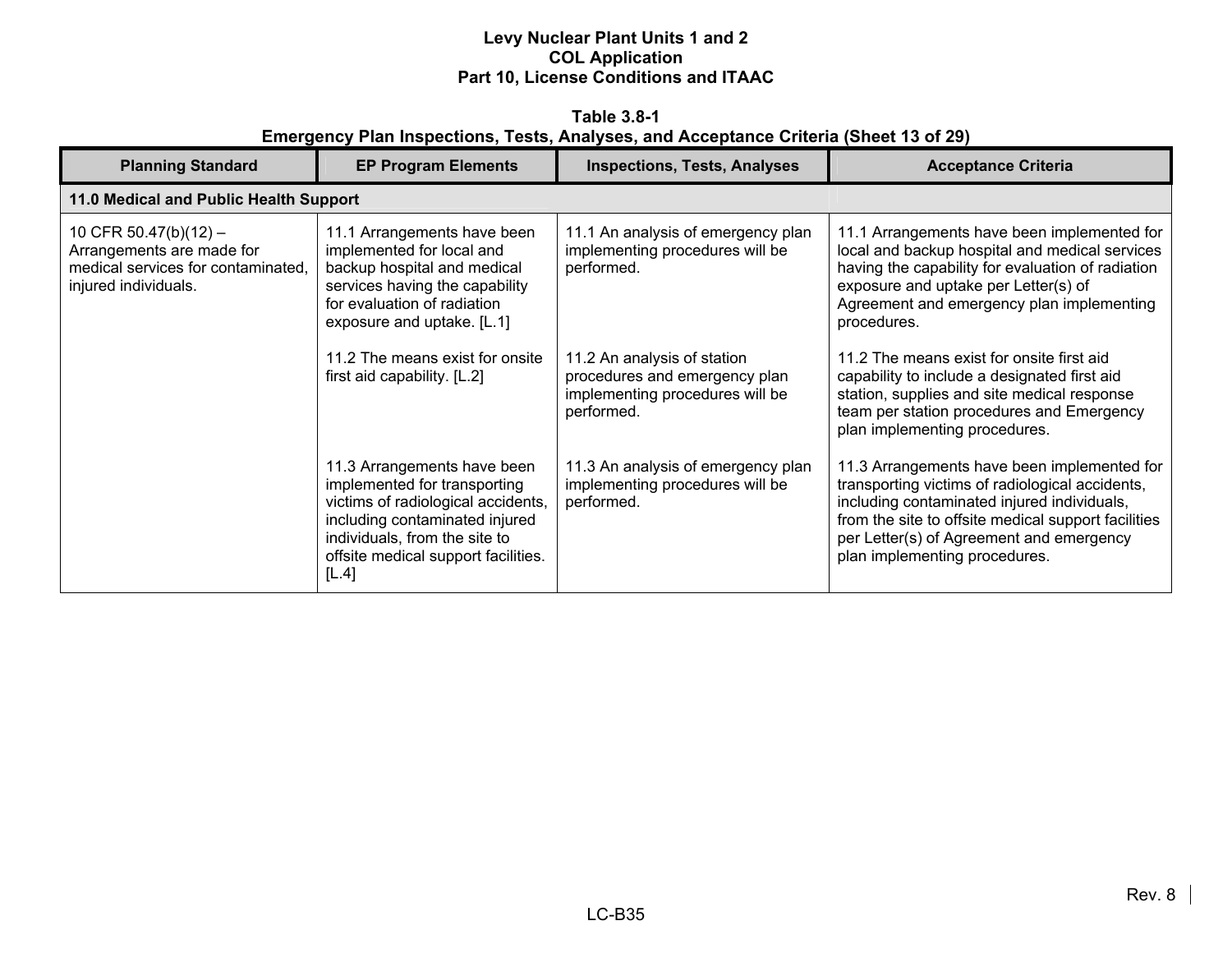**Table 3.8-1 Emergency Plan Inspections, Tests, Analyses, and Acceptance Criteria (Sheet 14 of 29)** 

| <b>Planning Standard</b>                                                                                                                                                                                                                                                                                                       | <b>EP Program Elements</b>                                                                                                                                                                                                                                                                       | <b>Inspections, Tests, Analyses</b>                                                                                                     | <b>Acceptance Criteria</b>                                                                                                                                                                                                                                                                                                                                                                                                                                                                                                                                                                                                                                       |
|--------------------------------------------------------------------------------------------------------------------------------------------------------------------------------------------------------------------------------------------------------------------------------------------------------------------------------|--------------------------------------------------------------------------------------------------------------------------------------------------------------------------------------------------------------------------------------------------------------------------------------------------|-----------------------------------------------------------------------------------------------------------------------------------------|------------------------------------------------------------------------------------------------------------------------------------------------------------------------------------------------------------------------------------------------------------------------------------------------------------------------------------------------------------------------------------------------------------------------------------------------------------------------------------------------------------------------------------------------------------------------------------------------------------------------------------------------------------------|
| 12.0 Exercises and Drills                                                                                                                                                                                                                                                                                                      |                                                                                                                                                                                                                                                                                                  |                                                                                                                                         |                                                                                                                                                                                                                                                                                                                                                                                                                                                                                                                                                                                                                                                                  |
| 10 CFR 50.47(b)(14) - Periodic<br>exercises are (will be) conducted<br>to evaluate major portions of<br>emergency response capabilities,<br>periodic drills are (will be)<br>conducted to develop and<br>maintain key skills, and<br>deficiencies identified as a result<br>of exercises or drills are (will be)<br>corrected. | 12.1 Licensee conducts a full<br>participation exercise to<br>evaluate major portions of<br>emergency response<br>capabilities, which includes<br>participation by each State and<br>local agency within the plume<br>exposure EPZ, and each State<br>within the ingestion control EPZ.<br>[N.1] | 12.1 A full participation exercise<br>(test) will be conducted within the<br>specified time periods of Appendix E<br>to 10 CFR Part 50. | 12.1.1 The exercise is completed within the<br>specified time periods of Appendix E to 10<br>CFR Part 50, onsite exercise objectives listed<br>below have been met, and there are no<br>uncorrected onsite exercise deficiencies.<br>A. Accident Assessment and Classification<br>1. Demonstrate the ability to identify initiating<br>conditions, determine emergency action level<br>(EAL) parameters, and correctly classify the<br>emergency throughout the exercise in<br>accordance with emergency plan implementing<br>procedures.<br>Standard Criteria:<br>a. The appropriate EAL condition associated<br>with a parameter or symptom was<br>recognized. |
|                                                                                                                                                                                                                                                                                                                                |                                                                                                                                                                                                                                                                                                  |                                                                                                                                         | b. The correct emergency classification is<br>declared within 15 minutes of the time that<br>the EAL condition was present.                                                                                                                                                                                                                                                                                                                                                                                                                                                                                                                                      |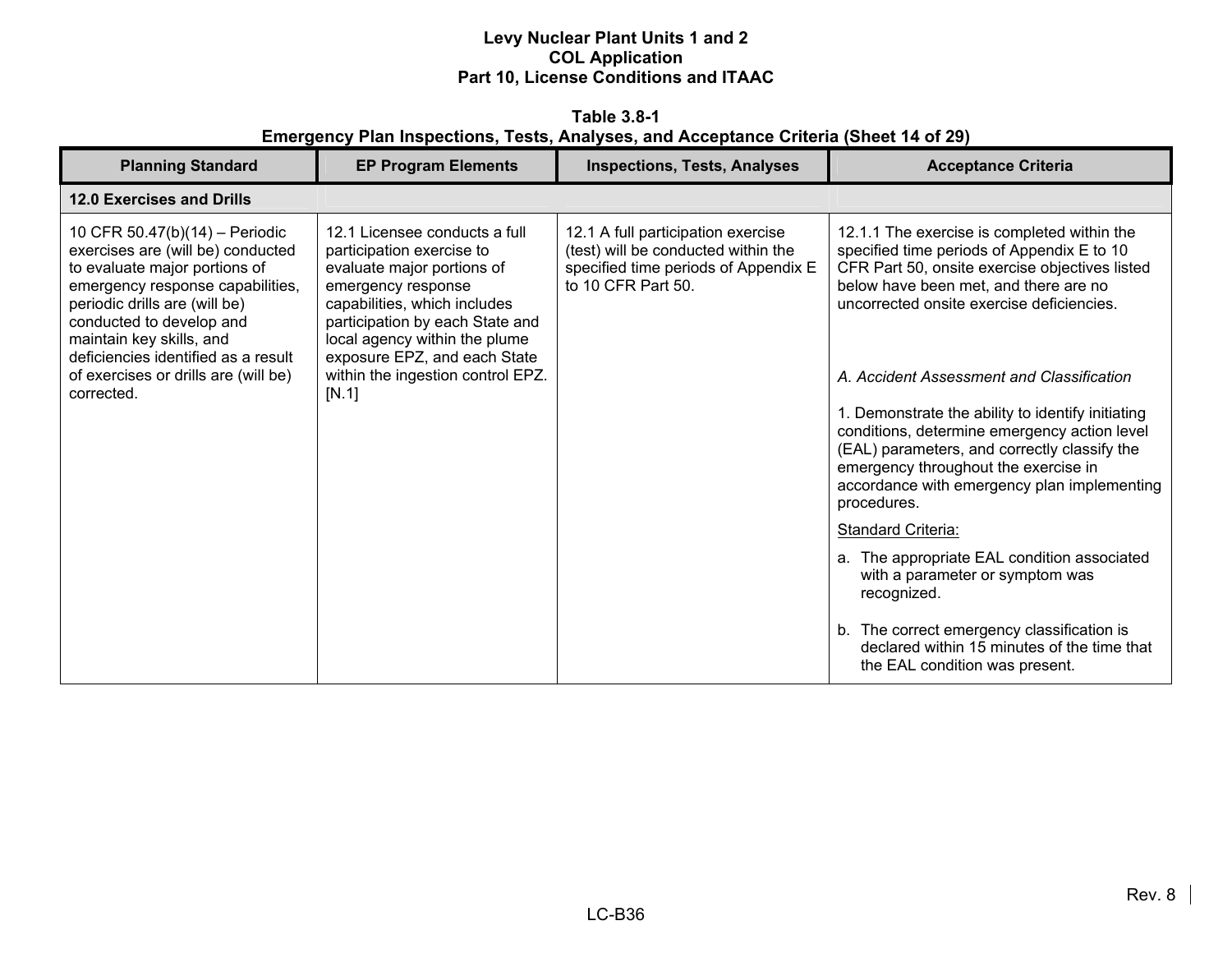**Table 3.8-1 Emergency Plan Inspections, Tests, Analyses, and Acceptance Criteria (Sheet 15 of 29)** 

| <b>Planning Standard</b> | <b>EP Program Elements</b> | <b>Inspections, Tests, Analyses</b> | <b>Acceptance Criteria</b>                                                                                                                                                                                                                |
|--------------------------|----------------------------|-------------------------------------|-------------------------------------------------------------------------------------------------------------------------------------------------------------------------------------------------------------------------------------------|
|                          |                            |                                     | <b>B.</b> Notifications                                                                                                                                                                                                                   |
|                          |                            |                                     | 1. Demonstrate the ability to alert, notify and<br>mobilize site emergency response personnel,<br>in accordance with emergency plan<br>implementing procedures.                                                                           |
|                          |                            |                                     | Standard Criteria:                                                                                                                                                                                                                        |
|                          |                            |                                     | a. Initiate a plant page announcement using<br>the appropriate message scenario for ERO<br>notification.                                                                                                                                  |
|                          |                            |                                     | b. Activate the computer based automated<br>callout system at declaration of an Alert<br>classification or higher.                                                                                                                        |
|                          |                            |                                     | 2. Demonstrate the ability to notify responsible<br>State and local government agencies within 15<br>minutes and the NRC within 60 minutes after<br>declaring an emergency, in accordance with<br>emergency plan implementing procedures. |
|                          |                            |                                     | Standard Criteria:                                                                                                                                                                                                                        |
|                          |                            |                                     | a. Transmit information to state and local<br>agencies within 15 minutes of event<br>classification.                                                                                                                                      |
|                          |                            |                                     | b. Transmit follow-up information to state and<br>local agencies within 60 minutes of last<br>transmittal.                                                                                                                                |
|                          |                            |                                     |                                                                                                                                                                                                                                           |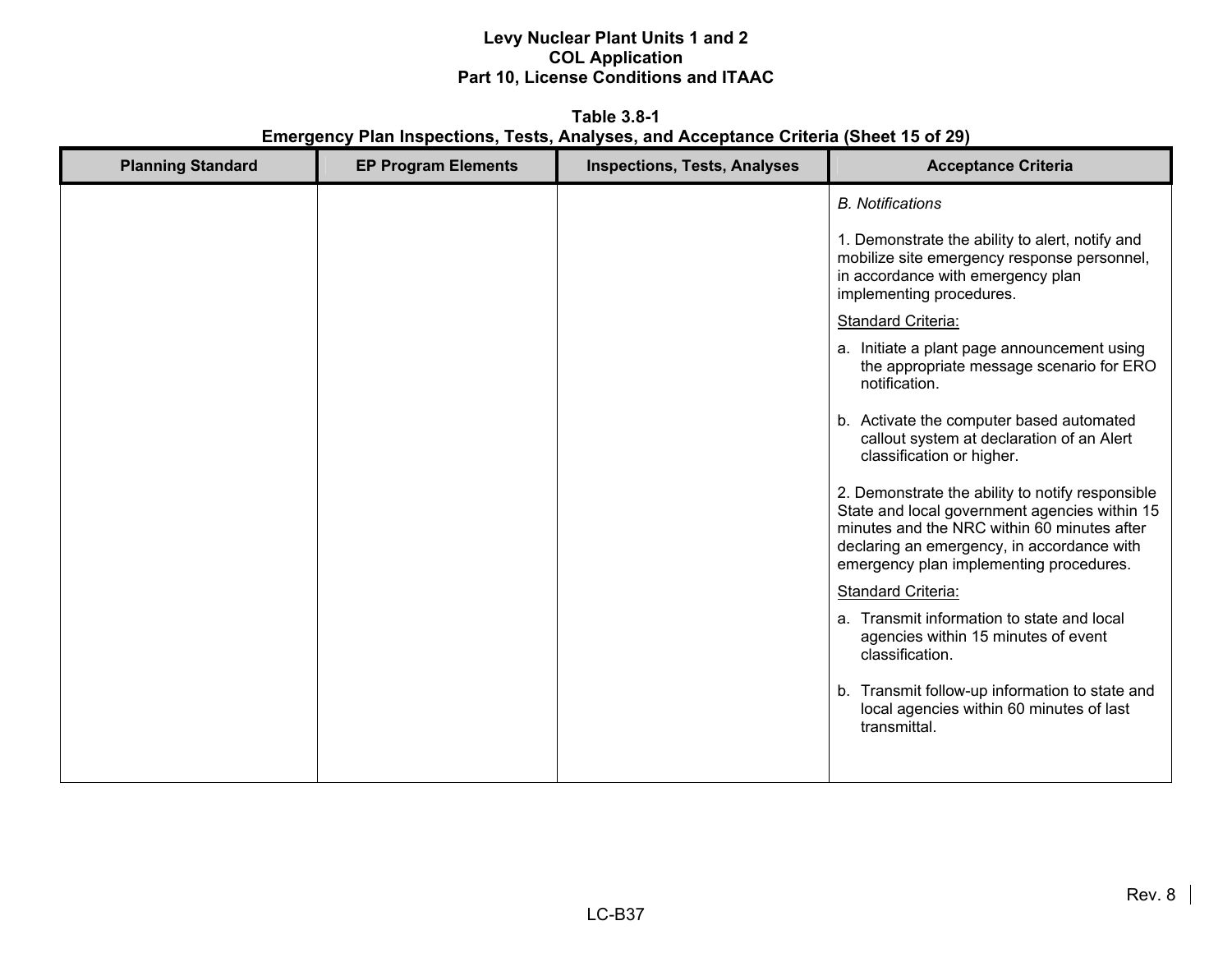**Table 3.8-1 Emergency Plan Inspections, Tests, Analyses, and Acceptance Criteria (Sheet 16 of 29)** 

| <b>Planning Standard</b> | <b>EP Program Elements</b> | <b>Inspections, Tests, Analyses</b> | <b>Acceptance Criteria</b>                                                                                                                                                                                                                                            |
|--------------------------|----------------------------|-------------------------------------|-----------------------------------------------------------------------------------------------------------------------------------------------------------------------------------------------------------------------------------------------------------------------|
|                          |                            |                                     | c. Transmit information within 60 minutes of<br>event classification for an initial notification<br>to the NRC.                                                                                                                                                       |
|                          |                            |                                     | 3. Demonstrate the ability to warn or advise<br>onsite individuals of emergency conditions in a<br>timely manner (about 15 minutes), in<br>accordance with emergency plan implementing<br>procedures.                                                                 |
|                          |                            |                                     | <b>Standard Criteria:</b>                                                                                                                                                                                                                                             |
|                          |                            |                                     | a. Initiate notification of onsite individuals of<br>event declaration (via plant page,<br>telephone, etc.)                                                                                                                                                           |
|                          |                            |                                     | 4. Demonstrate the capability of the Public<br>Alert and Notification System to operate<br>properly for public notification when required,<br>in accordance with emergency plan<br>implementing procedures.                                                           |
|                          |                            |                                     | <b>Standard Criteria:</b>                                                                                                                                                                                                                                             |
|                          |                            |                                     | a. Greater than 94% of ANS sirens are<br>capable of performing their function as<br>indicated by the feedback system. The<br>clarifying notes listed in NEI 99-02,<br><b>Regulatory Assessment Performance</b><br>Indicator Guideline, will be used for this<br>test. |
|                          |                            |                                     |                                                                                                                                                                                                                                                                       |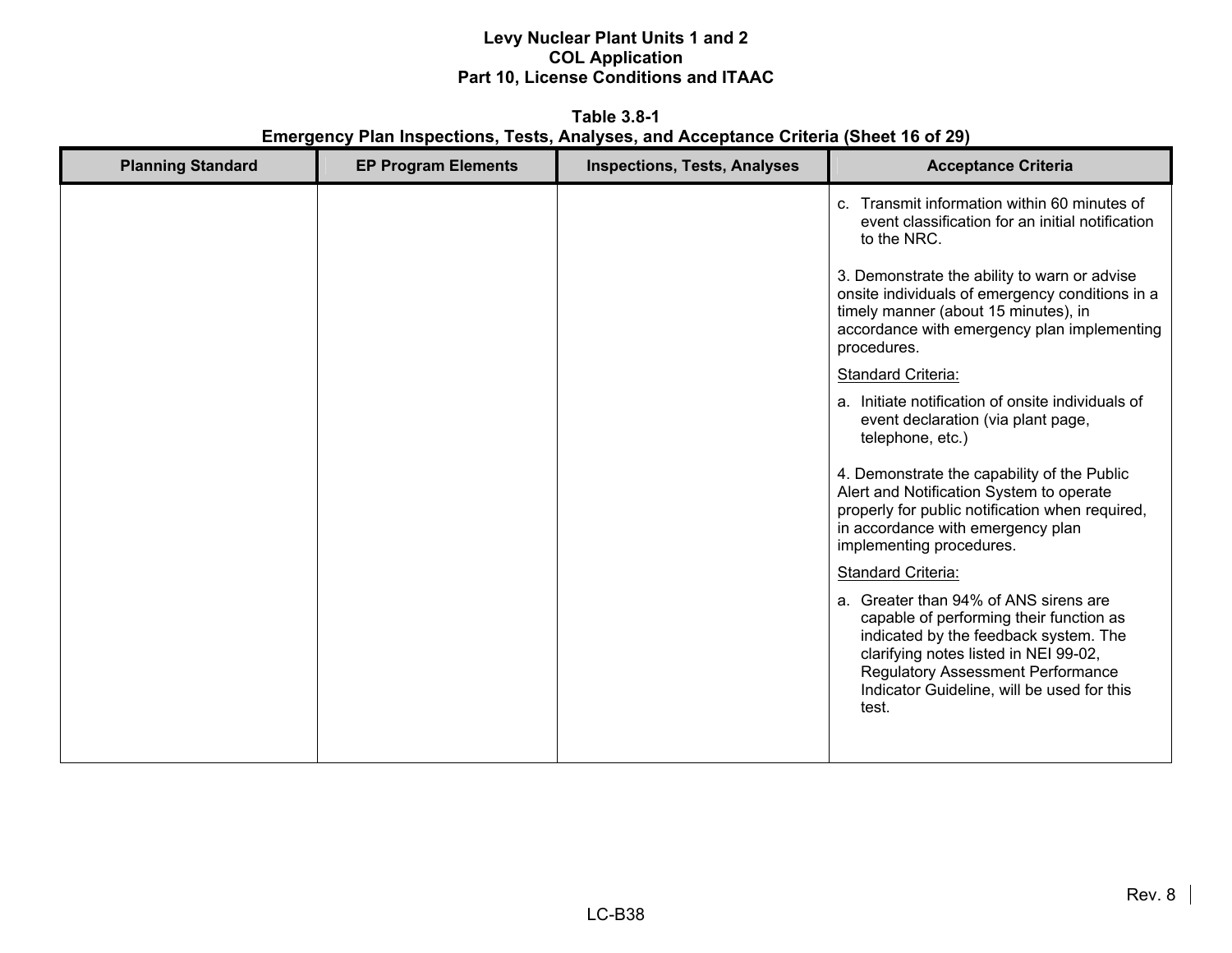**Table 3.8-1 Emergency Plan Inspections, Tests, Analyses, and Acceptance Criteria (Sheet 17 of 29)** 

| <b>Planning Standard</b> | <b>EP Program Elements</b> | <b>Inspections, Tests, Analyses</b> | <b>Acceptance Criteria</b>                                                                                                                                                                                                                                                                                                                                    |
|--------------------------|----------------------------|-------------------------------------|---------------------------------------------------------------------------------------------------------------------------------------------------------------------------------------------------------------------------------------------------------------------------------------------------------------------------------------------------------------|
|                          |                            |                                     | C. Emergency Response                                                                                                                                                                                                                                                                                                                                         |
|                          |                            |                                     | 1. Demonstrate the capability to direct and<br>control emergency operations, in accordance<br>with emergency plan implementing<br>procedures.                                                                                                                                                                                                                 |
|                          |                            |                                     | <b>Standard Criteria:</b>                                                                                                                                                                                                                                                                                                                                     |
|                          |                            |                                     | a. Facility command and control is<br>demonstrated by the Nuclear Shift Manager<br>- Operations in the Control Room<br>(simulator) upon event declaration, and by<br>the Emergency Coordinator - TSC in the<br>Technical Support Center (TSC) and the<br>EOF Director in the Emergency Operations<br>Facility (EOF) within 60 minutes of ERO<br>notification. |
|                          |                            |                                     | 2. Demonstrate the ability to transfer overall<br>command and control from the Nuclear Shift<br>Manager - Operations in the Control Room<br>(simulator) to the Emergency Coordinator -<br>TSC in the TSC and EOF Director in the EOF,<br>in accordance with emergency plan<br>implementing procedures.                                                        |
|                          |                            |                                     | Standard Criteria:                                                                                                                                                                                                                                                                                                                                            |
|                          |                            |                                     | a. Evaluation of briefings that were conducted<br>prior to turnover includes current plant<br>conditions, radiological release information,<br>response efforts and priorities, and the<br>formal relief of delegable and non-<br>delegable responsibilities.                                                                                                 |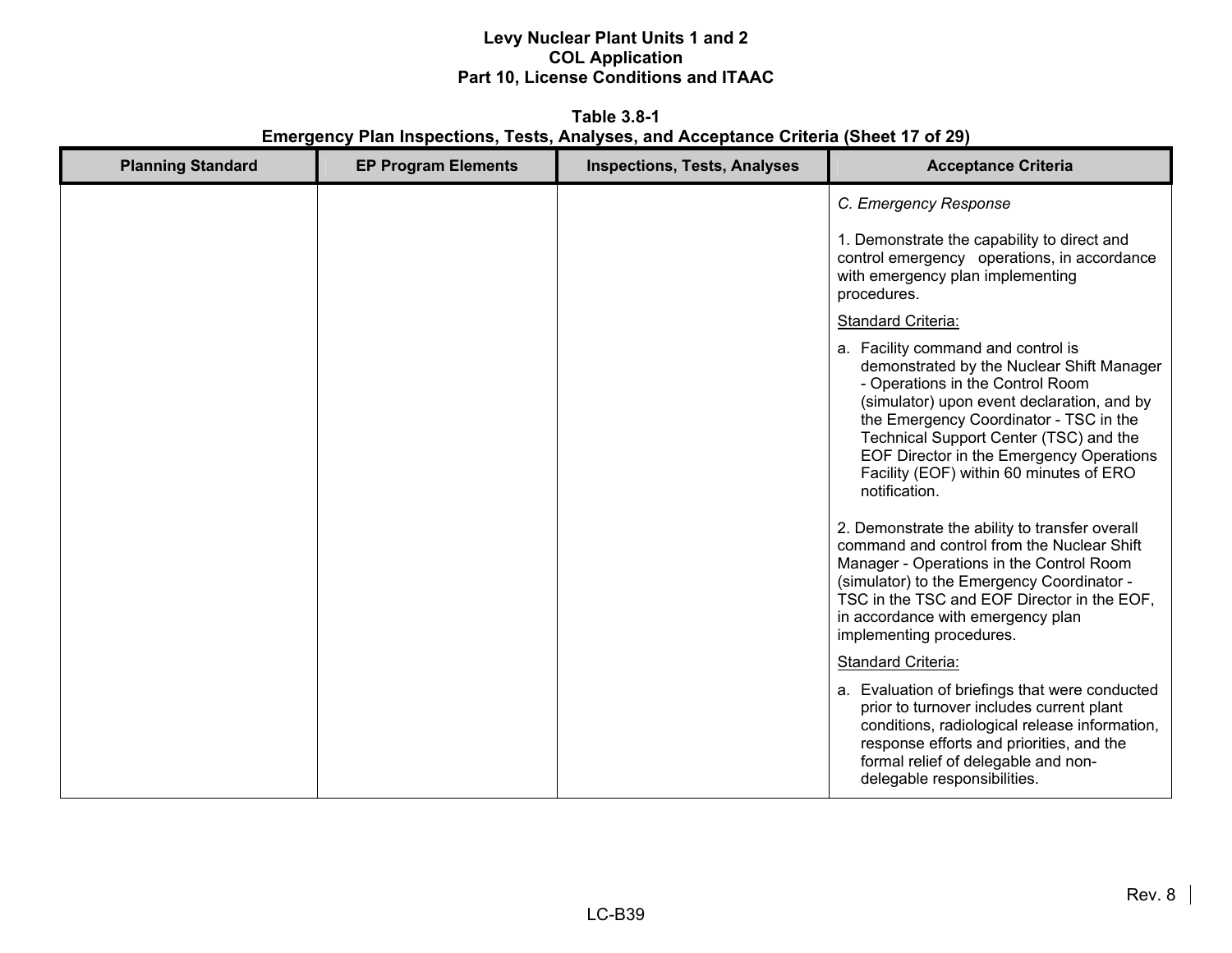**Table 3.8-1 Emergency Plan Inspections, Tests, Analyses, and Acceptance Criteria (Sheet 18 of 29)** 

| <b>Planning Standard</b> | <b>EP Program Elements</b> | <b>Inspections, Tests, Analyses</b> | <b>Acceptance Criteria</b>                                                                                                                                                                                                                                         |
|--------------------------|----------------------------|-------------------------------------|--------------------------------------------------------------------------------------------------------------------------------------------------------------------------------------------------------------------------------------------------------------------|
|                          |                            |                                     | 3. Demonstrate the ability to maintain<br>continuous staffing of the emergency response<br>facilities for a protracted period, in accordance<br>with emergency plan implementing<br>procedures.                                                                    |
|                          |                            |                                     | <b>Standard Criteria:</b>                                                                                                                                                                                                                                          |
|                          |                            |                                     | a. Complete shift relief schedule adequate to<br>support 24-hour staffing.                                                                                                                                                                                         |
|                          |                            |                                     | 4. Demonstrate the ability to perform assembly<br>and accountability for all onsite individuals<br>within 30 minutes of an emergency requiring a<br>Protected Area evacuation and accountability,<br>in accordance with emergency plan<br>implementing procedures. |
|                          |                            |                                     | <b>Standard Criteria:</b>                                                                                                                                                                                                                                          |
|                          |                            |                                     | a. All Protected Area personnel are<br>assembled in their designated assembly<br>area and accountability is completed within<br>30 minutes of an emergency requiring<br>Protected Area evacuation and<br>accountability.                                           |
|                          |                            |                                     |                                                                                                                                                                                                                                                                    |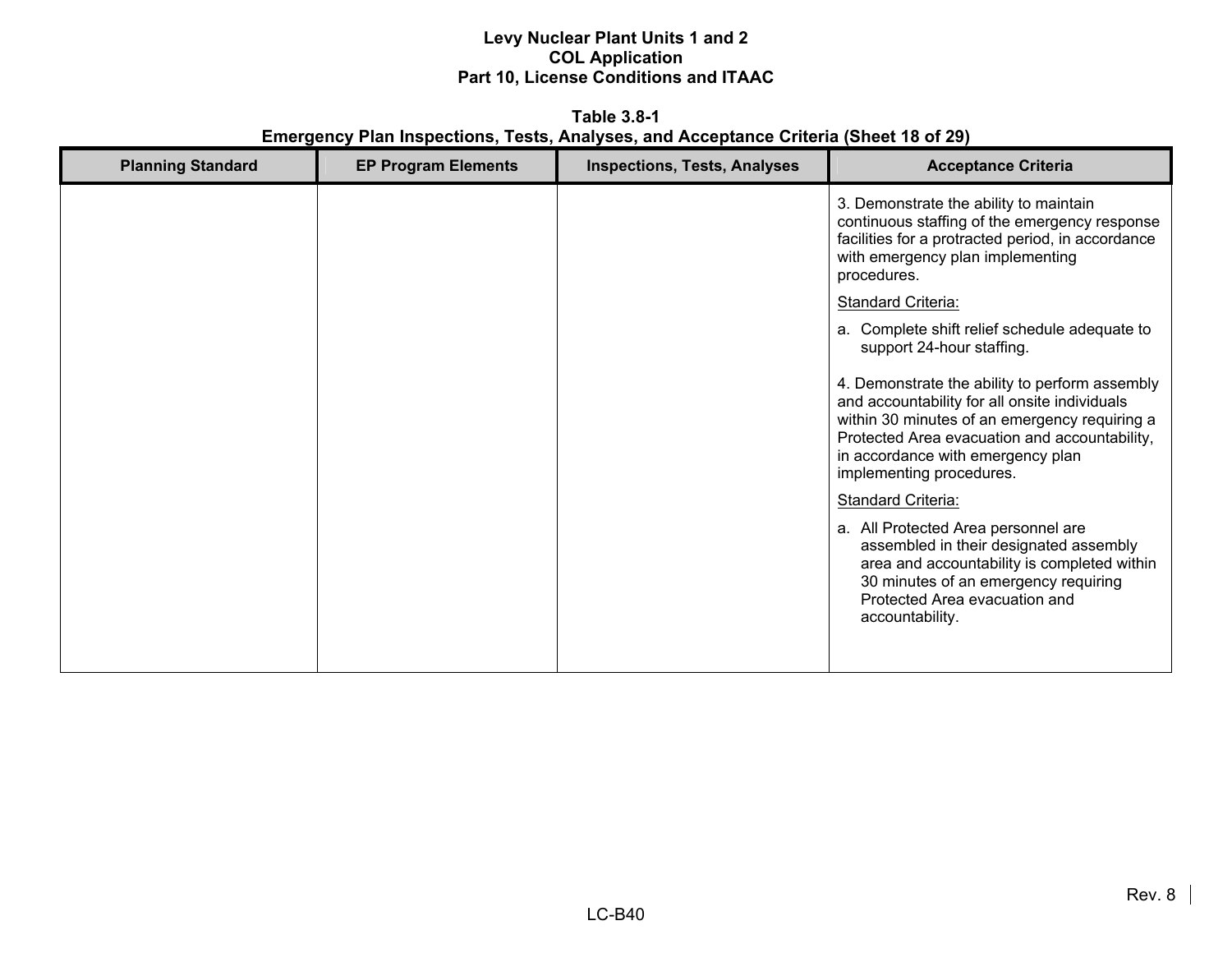**Table 3.8-1 Emergency Plan Inspections, Tests, Analyses, and Acceptance Criteria (Sheet 19 of 29)** 

| <b>Planning Standard</b> | <b>EP Program Elements</b> | <b>Inspections, Tests, Analyses</b> | <b>Acceptance Criteria</b>                                                                                                                                                                                                                        |
|--------------------------|----------------------------|-------------------------------------|---------------------------------------------------------------------------------------------------------------------------------------------------------------------------------------------------------------------------------------------------|
|                          |                            |                                     | D. Emergency Response Facilities                                                                                                                                                                                                                  |
|                          |                            |                                     | 1. Demonstrate activation of the Operations<br>Support Center (OSC), Technical Support<br>Center (TSC), Emergency Operations Facility<br>(EOF), and Emergency News Center (ENC), in<br>accordance with emergency plan implementing<br>procedures. |
|                          |                            |                                     | <b>Standard Criteria:</b>                                                                                                                                                                                                                         |
|                          |                            |                                     | a. The TSC and OSC, are activated within<br>approximately one (1) hour of an Alert or<br>higher emergency declaration with at least<br>minimum staffing.                                                                                          |
|                          |                            |                                     | b. The EOF is activated within approximately<br>one (1) hour of a Site Area Emergency or<br>higher emergency declaration with at least<br>minimum staffing.                                                                                       |
|                          |                            |                                     | c. The ENC minimum staffing positions are<br>available within approximately two (2) hours<br>of a Site Area Emergency or higher<br>emergency declaration.                                                                                         |
|                          |                            |                                     | 2. Demonstrate the adequacy of equipment,<br>security provisions, and habitability precautions<br>for the TSC, OSC, EOF, and ENC, as<br>appropriate, in accordance with emergency<br>plan implementing procedures.                                |
|                          |                            |                                     |                                                                                                                                                                                                                                                   |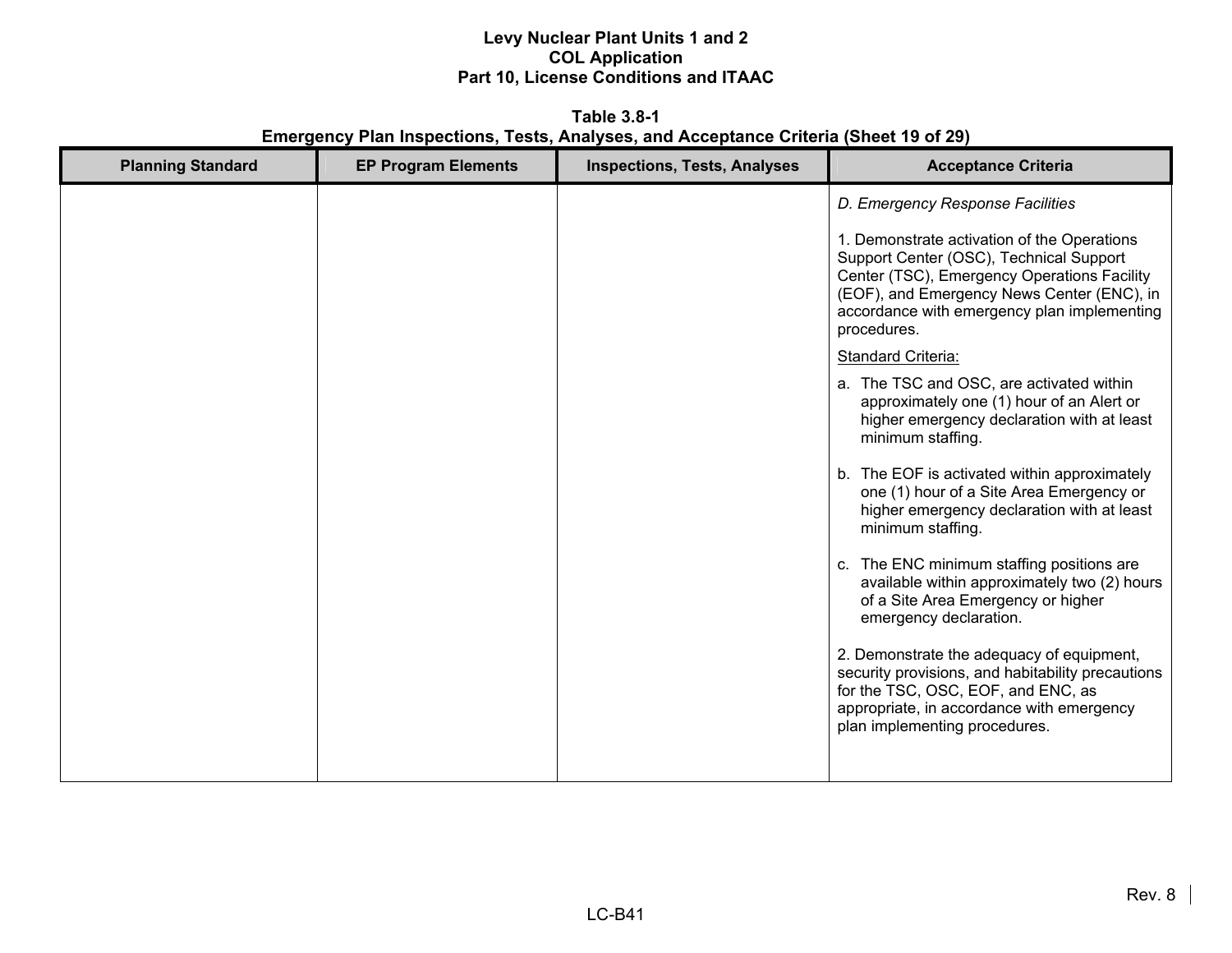**Table 3.8-1 Emergency Plan Inspections, Tests, Analyses, and Acceptance Criteria (Sheet 20 of 29)** 

| <b>Planning Standard</b> | <b>EP Program Elements</b> | <b>Inspections, Tests, Analyses</b> | <b>Acceptance Criteria</b>                                                                                                                                                                                                                                                                                                                                                                                                                                                                                                                                                                                                                                                                                                                                                                  |
|--------------------------|----------------------------|-------------------------------------|---------------------------------------------------------------------------------------------------------------------------------------------------------------------------------------------------------------------------------------------------------------------------------------------------------------------------------------------------------------------------------------------------------------------------------------------------------------------------------------------------------------------------------------------------------------------------------------------------------------------------------------------------------------------------------------------------------------------------------------------------------------------------------------------|
|                          |                            |                                     | <b>Standard Criteria:</b><br>a. The adequacy of the emergency equipment<br>in the emergency response facilities,<br>including availability and consistency with<br>emergency plan implementing procedures,<br>supported the accomplishment of all of the<br>evaluated performance objectives.<br>b. The Security Coordinator implements and<br>performs all appropriate steps from the<br>emergency plan implementing procedures<br>for the ingress, egress, and control of<br>onsite and offsite personnel responding to<br>the site during the scenario.<br>c. The Radiation Controls Coordinator and<br>staff correctly implement and perform all<br>appropriate steps from the emergency plan<br>implementing procedures when a simulated<br>onsite/offsite release has occurred during |
|                          |                            |                                     | the scenario.<br>d. Demonstrate the capability of TSC and EOF<br>equipment and data displays to clearly<br>identify and reflect the affected unit.<br>3. Demonstrate communications from the<br>emergency response facilities and the<br>adequacy of communications for all emergency<br>support resources, in accordance with<br>emergency plan implementing procedures.<br><b>Standard Criteria:</b><br>a. Emergency response communications are<br>available and operational.                                                                                                                                                                                                                                                                                                            |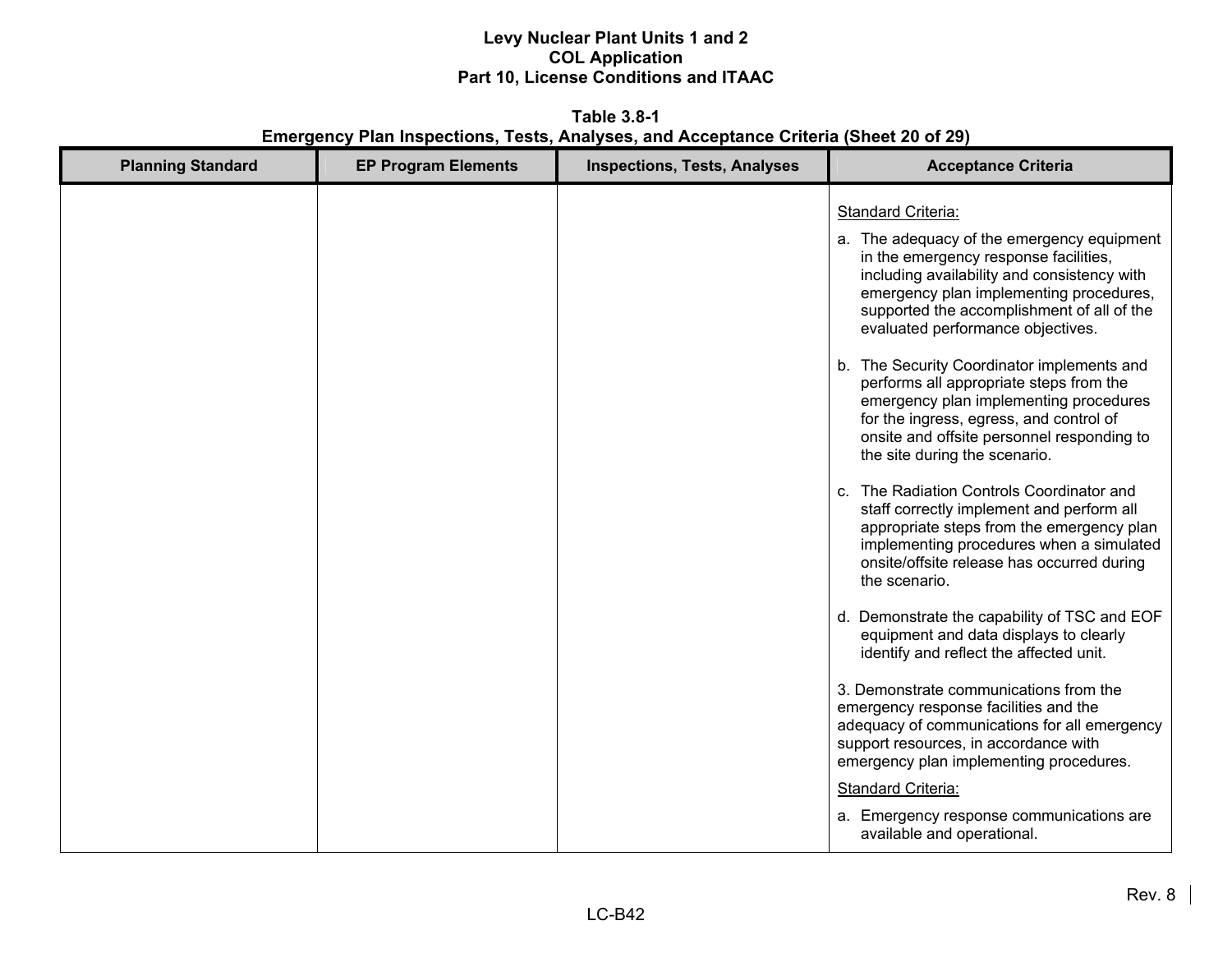**Table 3.8-1 Emergency Plan Inspections, Tests, Analyses, and Acceptance Criteria (Sheet 21 of 29)** 

| <b>Planning Standard</b> | <b>EP Program Elements</b> | <b>Inspections, Tests, Analyses</b> | <b>Acceptance Criteria</b>                                                                                                                                                                                |
|--------------------------|----------------------------|-------------------------------------|-----------------------------------------------------------------------------------------------------------------------------------------------------------------------------------------------------------|
|                          |                            |                                     | b. Communications systems are adequate to<br>support CR, TSC, OSC, EOF, and ENC<br>activation.                                                                                                            |
|                          |                            |                                     | Demonstrate emergency response<br>C.<br>personnel are able to operate all specified<br>communication systems.                                                                                             |
|                          |                            |                                     | d. Clear primary and backup communications<br>links are established and maintained for the<br>duration of the exercise.                                                                                   |
|                          |                            |                                     | E. Radiological Assessment and Control                                                                                                                                                                    |
|                          |                            |                                     | 1. Demonstrate the ability to obtain onsite<br>radiological surveys and samples.                                                                                                                          |
|                          |                            |                                     | Standard Criteria:                                                                                                                                                                                        |
|                          |                            |                                     | a. RP personnel demonstrate the ability to<br>obtain appropriate instruments (range and<br>type) and take surveys for scenario<br>conditions that allow EPA PAGs to be<br>exceeded.                       |
|                          |                            |                                     | b. Airborne samples are properly taken,<br>reported and assessed and utilized when<br>the conditions indicate the need for the<br>information.                                                            |
|                          |                            |                                     | 2. Demonstrate the capability to establish<br>emergency exposure guidelines consistent<br>with EPA-400 and the ability to continuously<br>monitor and control radiation exposure to<br>emergency workers. |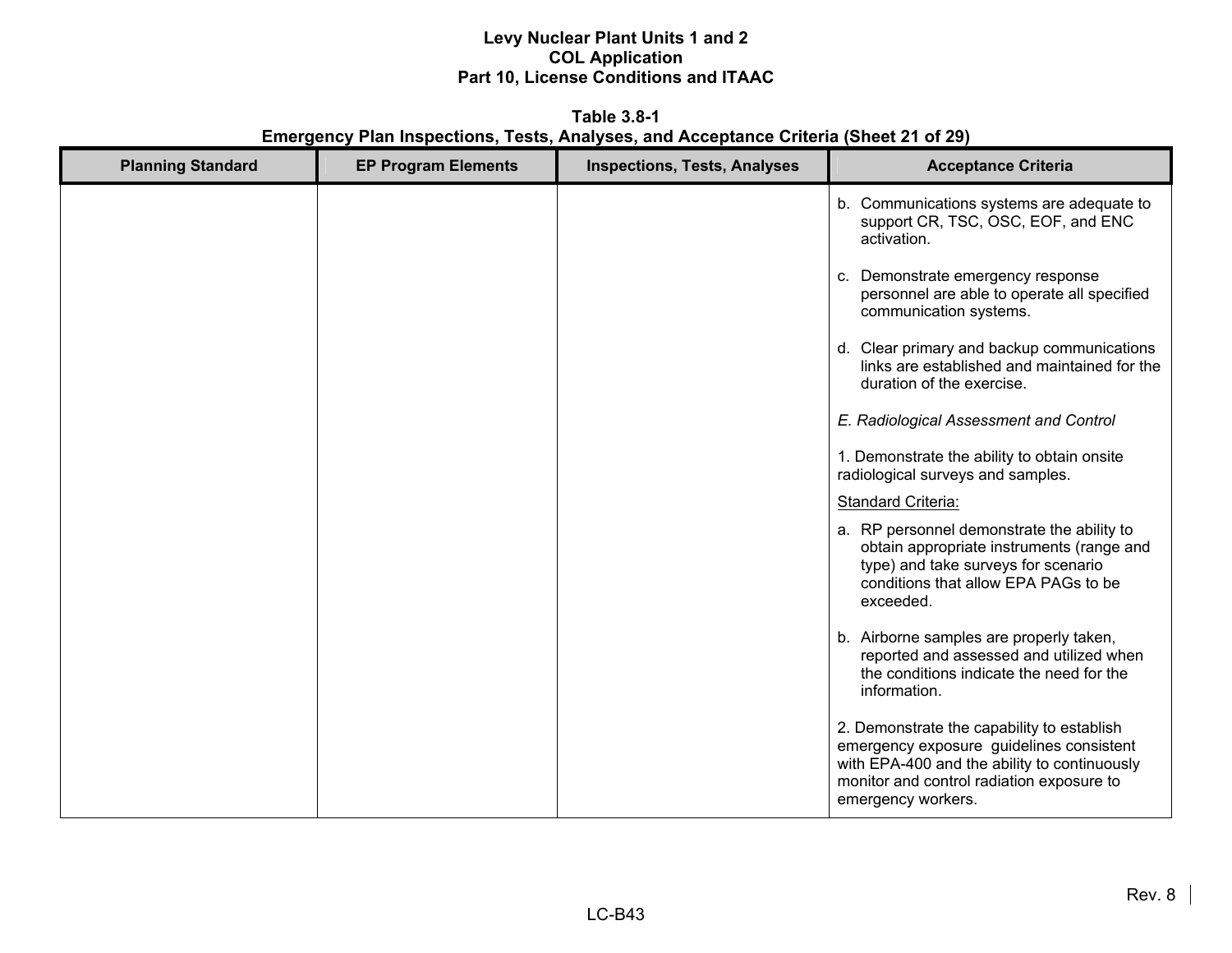**Table 3.8-1 Emergency Plan Inspections, Tests, Analyses, and Acceptance Criteria (Sheet 22 of 29)** 

| <b>Planning Standard</b> | <b>EP Program Elements</b> | <b>Inspections, Tests, Analyses</b> | <b>Acceptance Criteria</b>                                                                                                                                                                                                                                                                                                                                                                                                                                                                                                                                                                                                                                                                                                                                                                                                                                                                                                                                                                |
|--------------------------|----------------------------|-------------------------------------|-------------------------------------------------------------------------------------------------------------------------------------------------------------------------------------------------------------------------------------------------------------------------------------------------------------------------------------------------------------------------------------------------------------------------------------------------------------------------------------------------------------------------------------------------------------------------------------------------------------------------------------------------------------------------------------------------------------------------------------------------------------------------------------------------------------------------------------------------------------------------------------------------------------------------------------------------------------------------------------------|
|                          |                            |                                     | <b>Standard Criteria:</b><br>a. Demonstrate the ability to determine doses<br>received by emergency personnel and<br>volunteers 24 hours/day and provisions for<br>distribution of both self-reading and<br>permanent record devices.<br>b. Demonstrate that exposures are controlled<br>to 10 CFR Part 20 limits until the<br>Emergency Coordinator authorizes the use<br>of emergency EPA limits.<br>c. Exposure records are available, either from<br>the ALARA computer or a hard copy dose<br>report, and are updated and reviewed<br>throughout the scenario.<br>3. Demonstrate the methods, equipment, and<br>expertise available to make rapid assessments<br>of the actual or potential magnitude and<br>locations of radiological hazards from both<br>gaseous and liquid pathways.<br>Standard Criteria:<br>a. One radiological monitoring team (2)<br>personnel) is ready to be deployed no later<br>than 30 minutes from the declaration of an<br>Alert or higher emergency. |
|                          |                            |                                     | A second radiological monitoring team (2<br>b.<br>personnel) is ready to be deployed no later<br>than 60 minutes from the declaration of an<br>Alert or higher emergency.                                                                                                                                                                                                                                                                                                                                                                                                                                                                                                                                                                                                                                                                                                                                                                                                                 |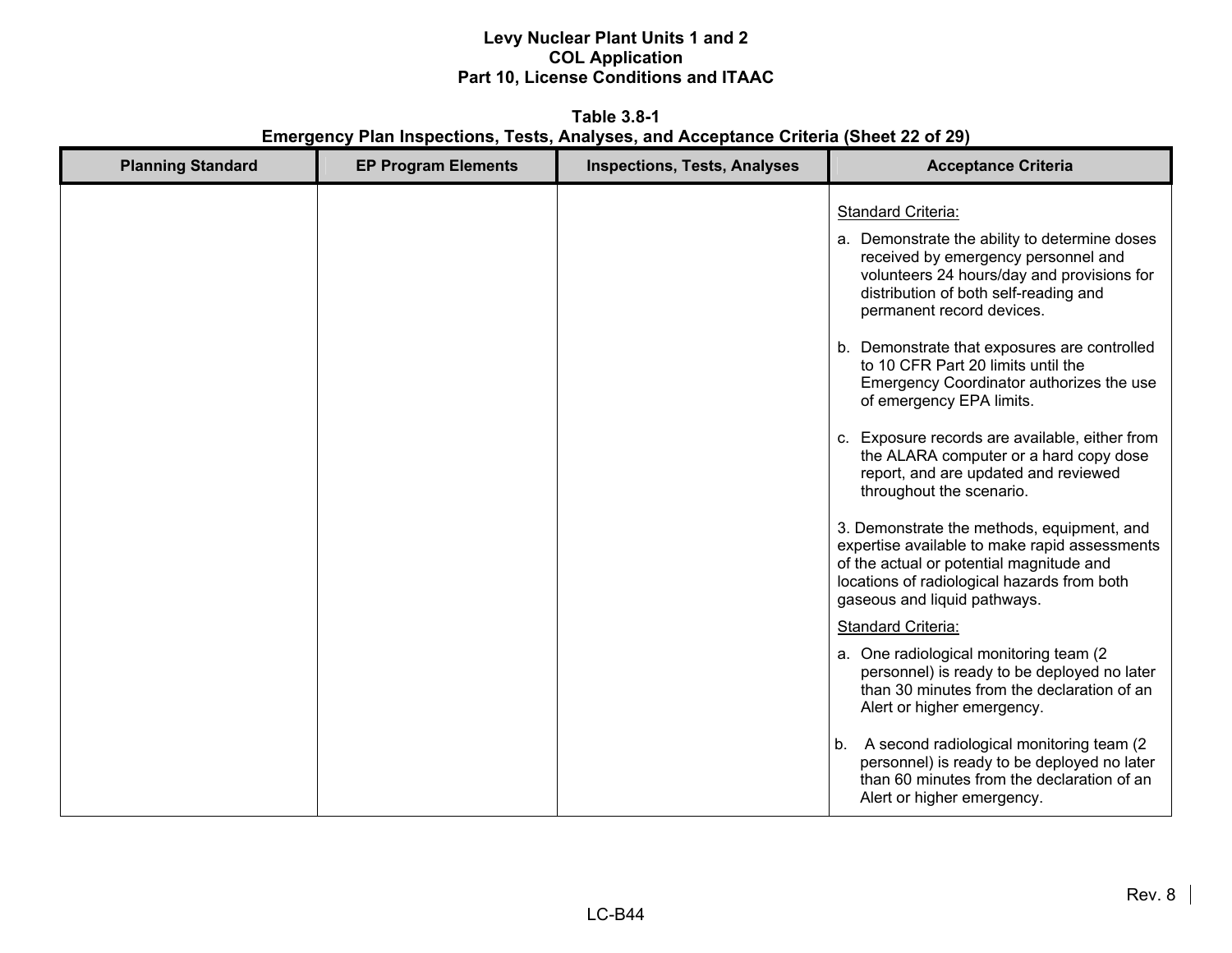**Table 3.8-1 Emergency Plan Inspections, Tests, Analyses, and Acceptance Criteria (Sheet 23 of 29)** 

| <b>Planning Standard</b> | <b>EP Program Elements</b> | <b>Inspections, Tests, Analyses</b> | <b>Acceptance Criteria</b>                                                                                                                                                                                                                          |
|--------------------------|----------------------------|-------------------------------------|-----------------------------------------------------------------------------------------------------------------------------------------------------------------------------------------------------------------------------------------------------|
|                          |                            |                                     | 4. Demonstrate the ability to satisfactorily<br>collect and disseminate radiological monitoring<br>team data.                                                                                                                                       |
|                          |                            |                                     | <b>Standard Criteria:</b>                                                                                                                                                                                                                           |
|                          |                            |                                     | a. Offsite radiological environmental data<br>collected is provided as dose rate and<br>counts per minute (cpm) from the plume,<br>both open and closed window, and air<br>sample (gross and net cpm) for particulate<br>and iodine, if applicable. |
|                          |                            |                                     | Offsite radiological environmental data is<br>b.<br>communicated from the radiological<br>monitoring team to the Radiation Control<br>Coordinator.                                                                                                  |
|                          |                            |                                     | 5. Demonstrate the ability to estimate<br>integrated dose from projected and actual dose<br>rates and to compare these estimates with<br>EPA Protective Action Guidelines (PAGs).                                                                   |
|                          |                            |                                     | <b>Standard Criteria:</b>                                                                                                                                                                                                                           |
|                          |                            |                                     | a. The Dose Projection Team Leader and<br>Dose Projection Team perform dose<br>projections in accordance with emergency<br>plan implementing procedures, and report<br>them to the Radiation Controls Manager.                                      |
|                          |                            |                                     | 6. Demonstrate the availability and use of<br>potassium iodide (KI) for onsite emergency<br>response personnel.                                                                                                                                     |

LC-B45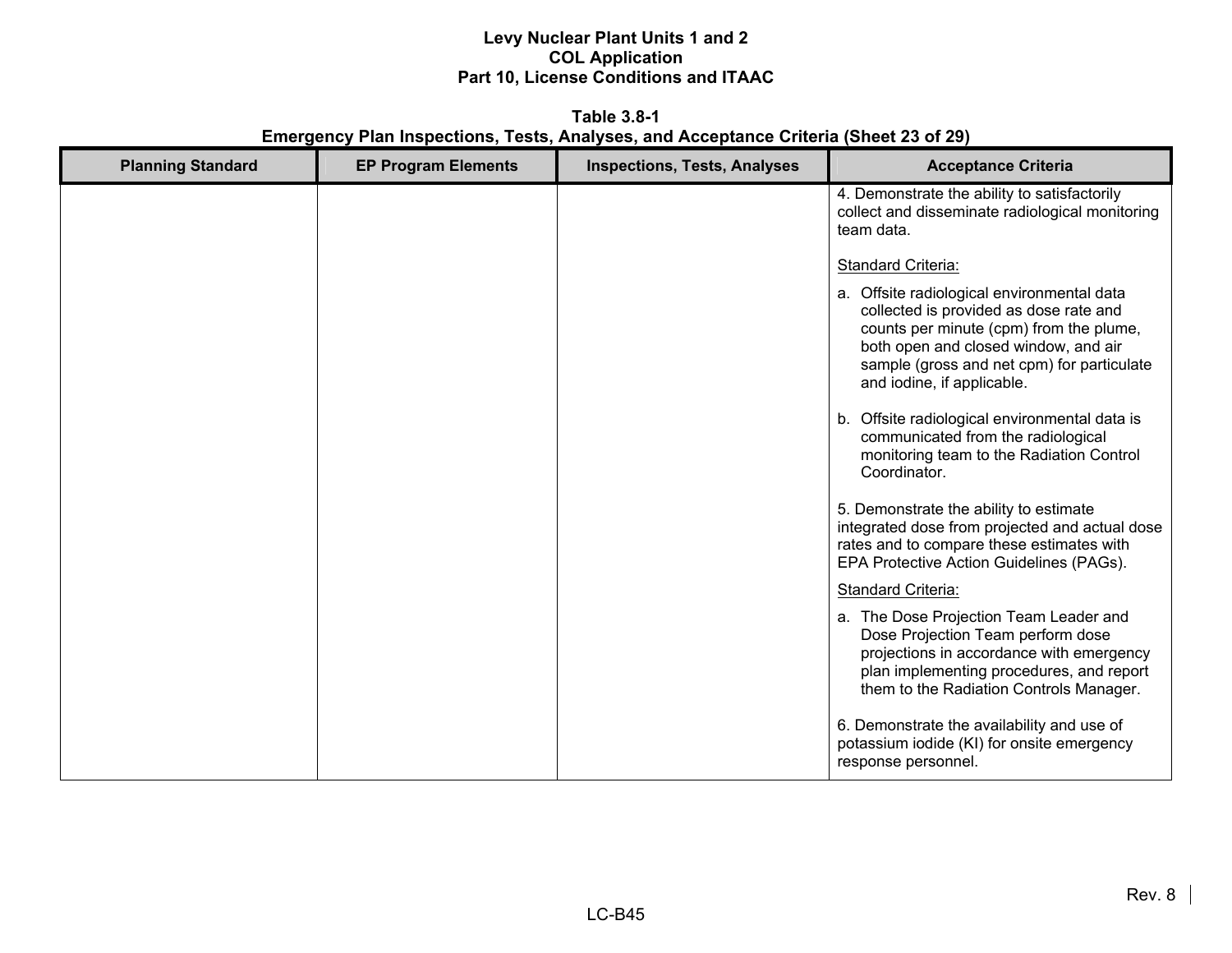**Table 3.8-1 Emergency Plan Inspections, Tests, Analyses, and Acceptance Criteria (Sheet 24 of 29)** 

| <b>Planning Standard</b> | <b>EP Program Elements</b> | <b>Inspections, Tests, Analyses</b> | <b>Acceptance Criteria</b>                                                                                                                                                                                                                                                                                                                                                                                                                                                                                                                                                                                                                                                                                                                                                                                                |
|--------------------------|----------------------------|-------------------------------------|---------------------------------------------------------------------------------------------------------------------------------------------------------------------------------------------------------------------------------------------------------------------------------------------------------------------------------------------------------------------------------------------------------------------------------------------------------------------------------------------------------------------------------------------------------------------------------------------------------------------------------------------------------------------------------------------------------------------------------------------------------------------------------------------------------------------------|
|                          |                            |                                     | <b>Standard Criteria:</b><br>a. KI is considered as a potential dose<br>reducing option for situations where<br>airborne radioactive iodine is present.<br>b. KI was administered for activities where<br>personnel dose to the thyroid was<br>calculated, or estimated, to be > 25 Rem<br>CDE.<br>7. Demonstrate the ability to recommend<br>protective actions to appropriate offsite<br>authorities, in accordance with emergency plan<br>implementing procedures.<br>Standard Criteria:<br>a. Total effective dose equivalent (TEDE) and<br>committed dose equivalent (CDE) to the<br>thyroid dose projections from the dose<br>assessment model are compared to the<br>PAGs.<br>b. PARs are developed within 15 minutes of<br>the time information of the condition<br>warranting a PAR was available to the<br>ERO. |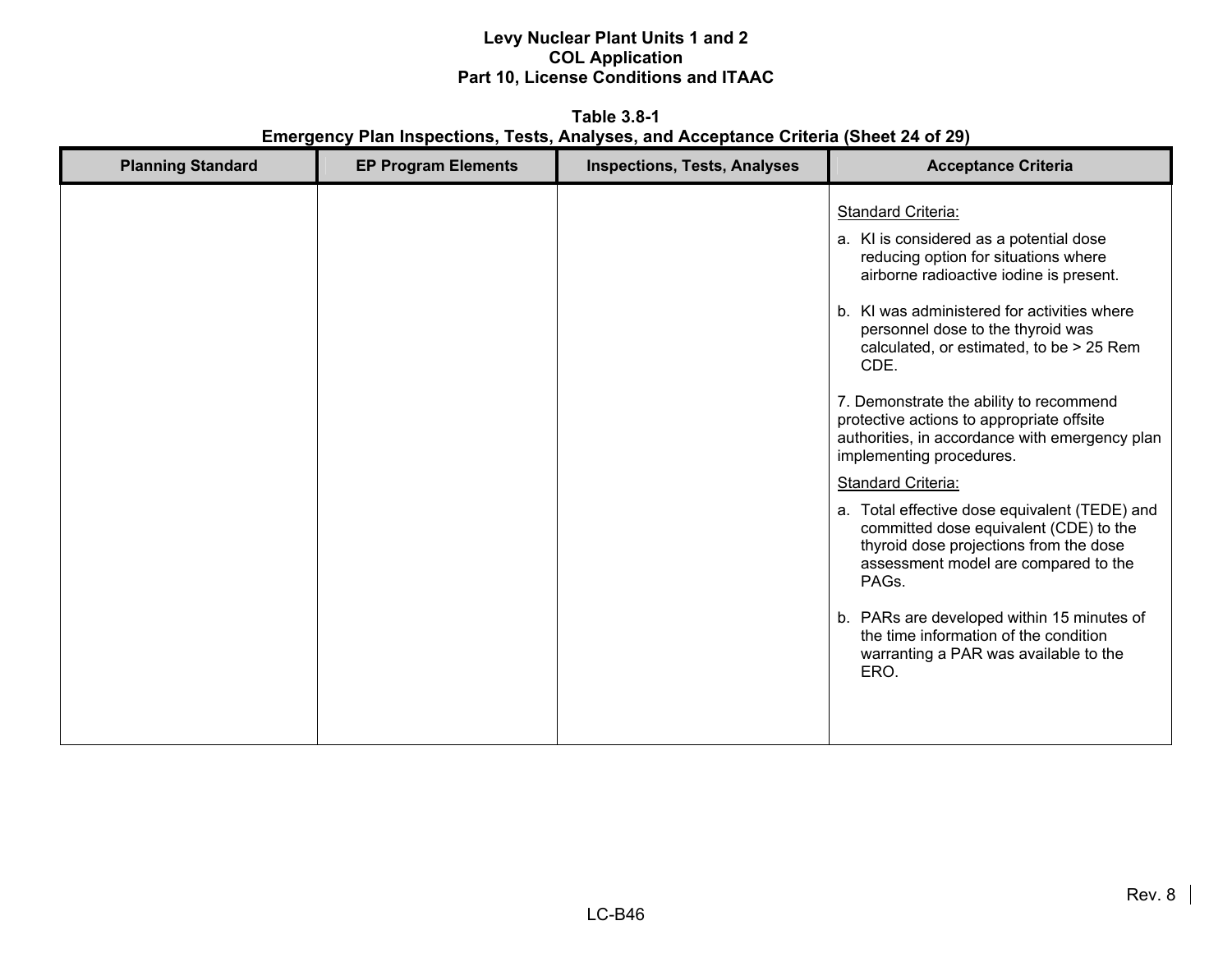**Table 3.8-1 Emergency Plan Inspections, Tests, Analyses, and Acceptance Criteria (Sheet 25 of 29)** 

| <b>Planning Standard</b> | <b>EP Program Elements</b> | <b>Inspections, Tests, Analyses</b> | <b>Acceptance Criteria</b>                                                                                                                                                                 |
|--------------------------|----------------------------|-------------------------------------|--------------------------------------------------------------------------------------------------------------------------------------------------------------------------------------------|
|                          |                            |                                     | c. PARs are transmitted within 15 minutes of<br>development. Changes to<br>recommendations are communicated to<br>offsite authorities within 15 minutes of a<br>new PAR.                   |
|                          |                            |                                     | F. Public Information                                                                                                                                                                      |
|                          |                            |                                     | 1. Demonstrate the capability to develop and<br>disseminate clear, accurate, and timely<br>information to the news media, in accordance<br>with emergency plan implementing<br>procedures. |
|                          |                            |                                     | <b>Standard Criteria:</b>                                                                                                                                                                  |
|                          |                            |                                     | a. Information provided to the media/public is<br>prepared at a level that the public can<br>understand. Visuals and handouts are<br>provided as needed to clarify the<br>information.     |
|                          |                            |                                     | b. Information is coordinated with Federal,<br>State and local agencies to maintain factual<br>consistency.                                                                                |
|                          |                            |                                     | c. Media briefings are provided within<br>approximately 60 minutes of significant<br>events (i.e., declaration of a Site Area<br>Emergency or initiation of a radiological<br>release.)    |
|                          |                            |                                     |                                                                                                                                                                                            |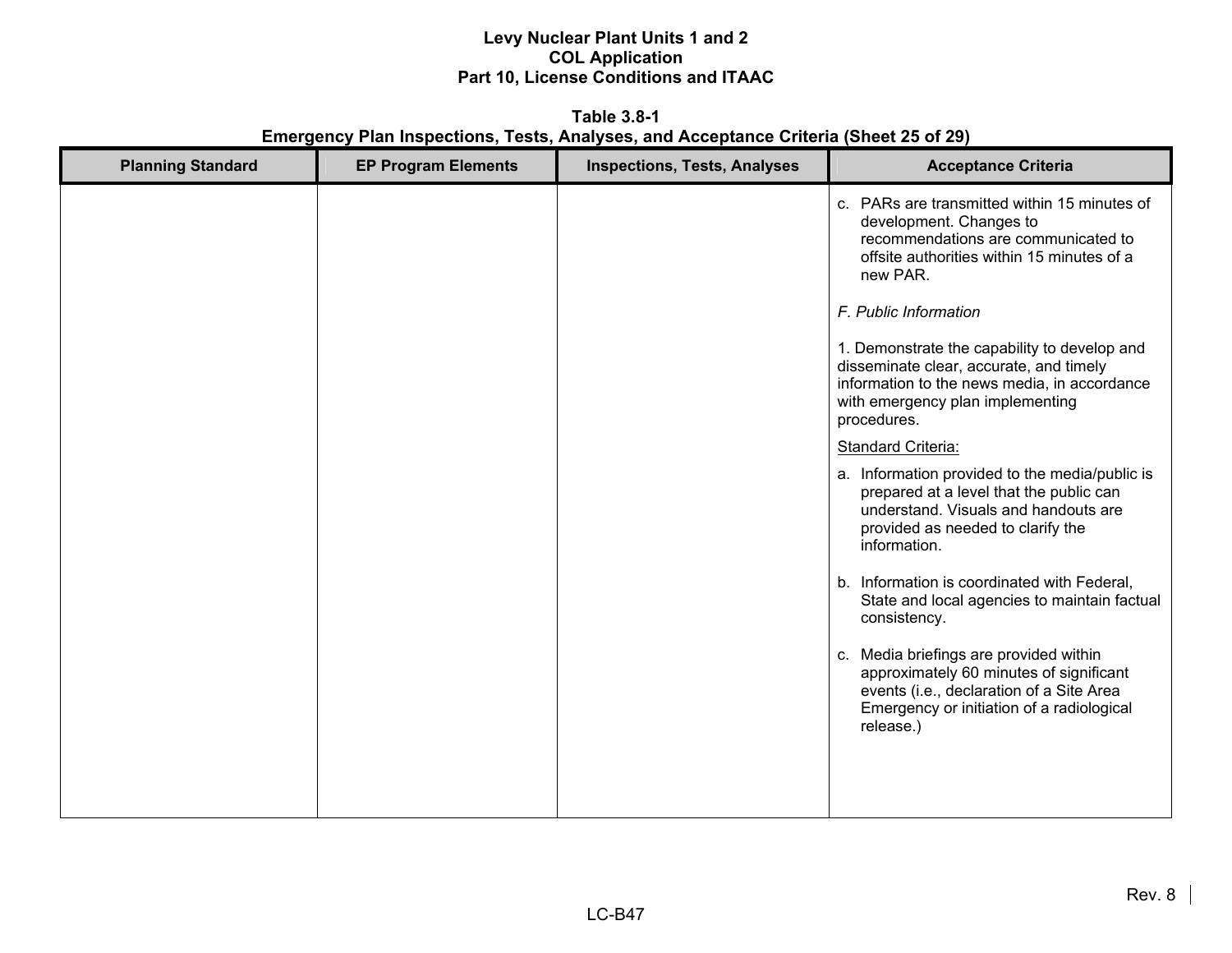**Table 3.8-1 Emergency Plan Inspections, Tests, Analyses, and Acceptance Criteria (Sheet 26 of 29)** 

| <b>Planning Standard</b> | <b>EP Program Elements</b> | <b>Inspections, Tests, Analyses</b> | <b>Acceptance Criteria</b>                                                                                                                                                     |
|--------------------------|----------------------------|-------------------------------------|--------------------------------------------------------------------------------------------------------------------------------------------------------------------------------|
|                          |                            |                                     | 2. Demonstrate the capability to establish and<br>effectively operate rumor control in a<br>coordinated fashion, in accordance with<br>emergency plan implementing procedures. |
|                          |                            |                                     | Standard Criteria:                                                                                                                                                             |
|                          |                            |                                     | a. Calls are answered in a timely manner with<br>the correct information.                                                                                                      |
|                          |                            |                                     | b. Calls are returned or forwarded, as<br>appropriate, to demonstrate<br>responsiveness.                                                                                       |
|                          |                            |                                     | c. Rumors are identified and addressed, and<br>recurring rumors are addressed in<br>subsequent press briefings and news<br>releases.                                           |
|                          |                            |                                     | G. Recovery and Reentry                                                                                                                                                        |
|                          |                            |                                     | 1. Demonstrate the ability to enter recovery<br>and reentry conditions, in accordance with<br>emergency plan implementing procedures.                                          |
|                          |                            |                                     | Standard Criteria:                                                                                                                                                             |
|                          |                            |                                     | a. The appropriate EAL condition and<br>emergency classification is downgraded to<br>a lower classification or terminated.                                                     |
|                          |                            |                                     | b. Proper notifications are made to onsite and<br>offsite emergency response agencies,<br>including State and local agencies.                                                  |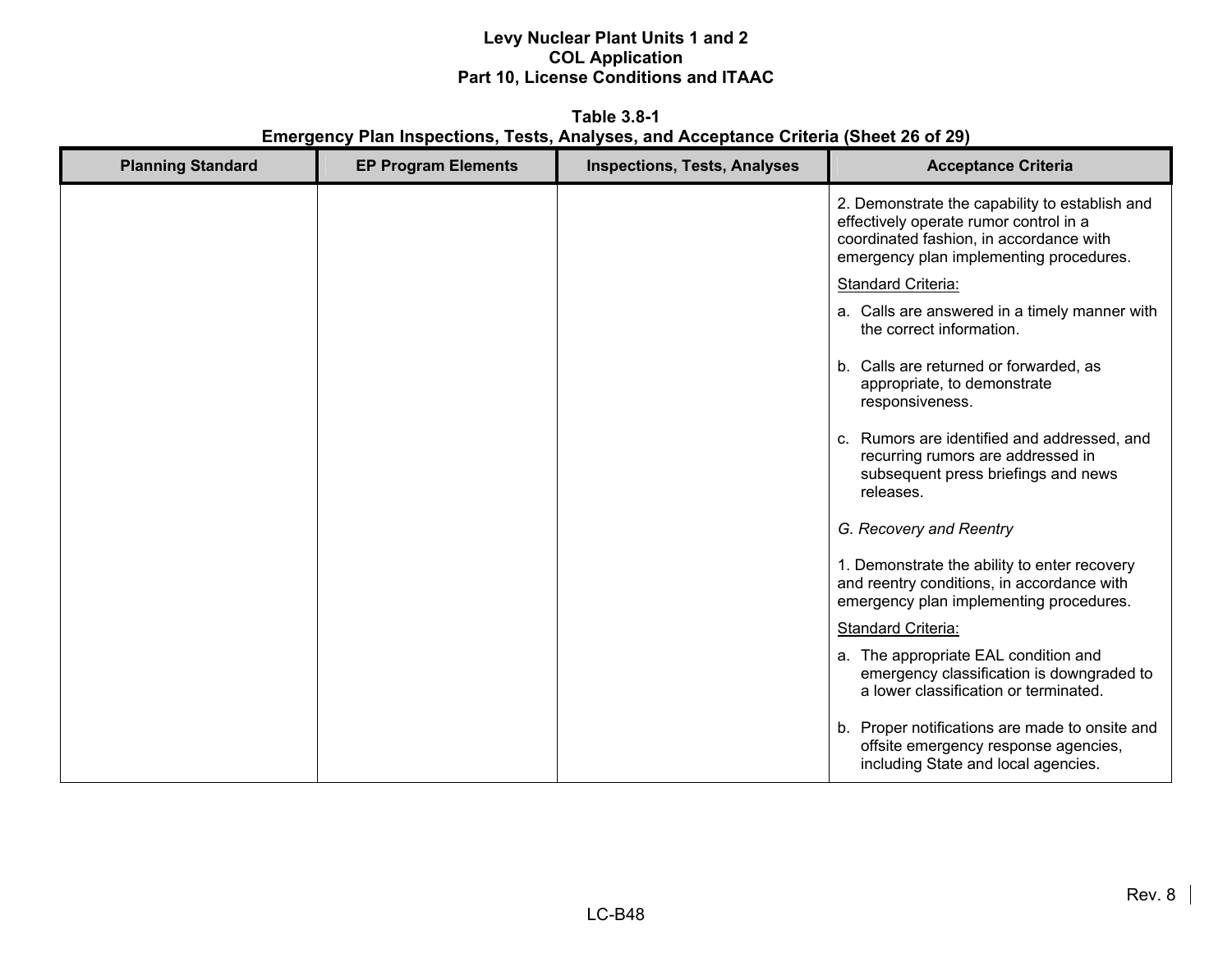**Table 3.8-1 Emergency Plan Inspections, Tests, Analyses, and Acceptance Criteria (Sheet 27 of 29)** 

| <b>Planning Standard</b> | <b>EP Program Elements</b> | <b>Inspections, Tests, Analyses</b> | <b>Acceptance Criteria</b>                                                                                                                       |
|--------------------------|----------------------------|-------------------------------------|--------------------------------------------------------------------------------------------------------------------------------------------------|
|                          |                            |                                     | H. Evaluation<br>1. Demonstrate the ability to conduct a post-<br>exercise critique, to determine areas requiring                                |
|                          |                            |                                     | improvement and corrective action, in<br>accordance with emergency plan implementing<br>procedures.                                              |
|                          |                            |                                     | <b>Standard Criteria:</b>                                                                                                                        |
|                          |                            |                                     | a. An exercise time line is developed, followed<br>by an evaluation of the objectives against<br>the expectations of the timeline.               |
|                          |                            |                                     | Significant problems in achieving the<br>b.<br>objectives are discussed to ensure<br>understanding of why objectives were not<br>fully achieved. |
|                          |                            |                                     | c. Areas requiring improvement are entered in<br>the Levy Corrective Action Program.                                                             |
|                          |                            |                                     |                                                                                                                                                  |
|                          |                            |                                     |                                                                                                                                                  |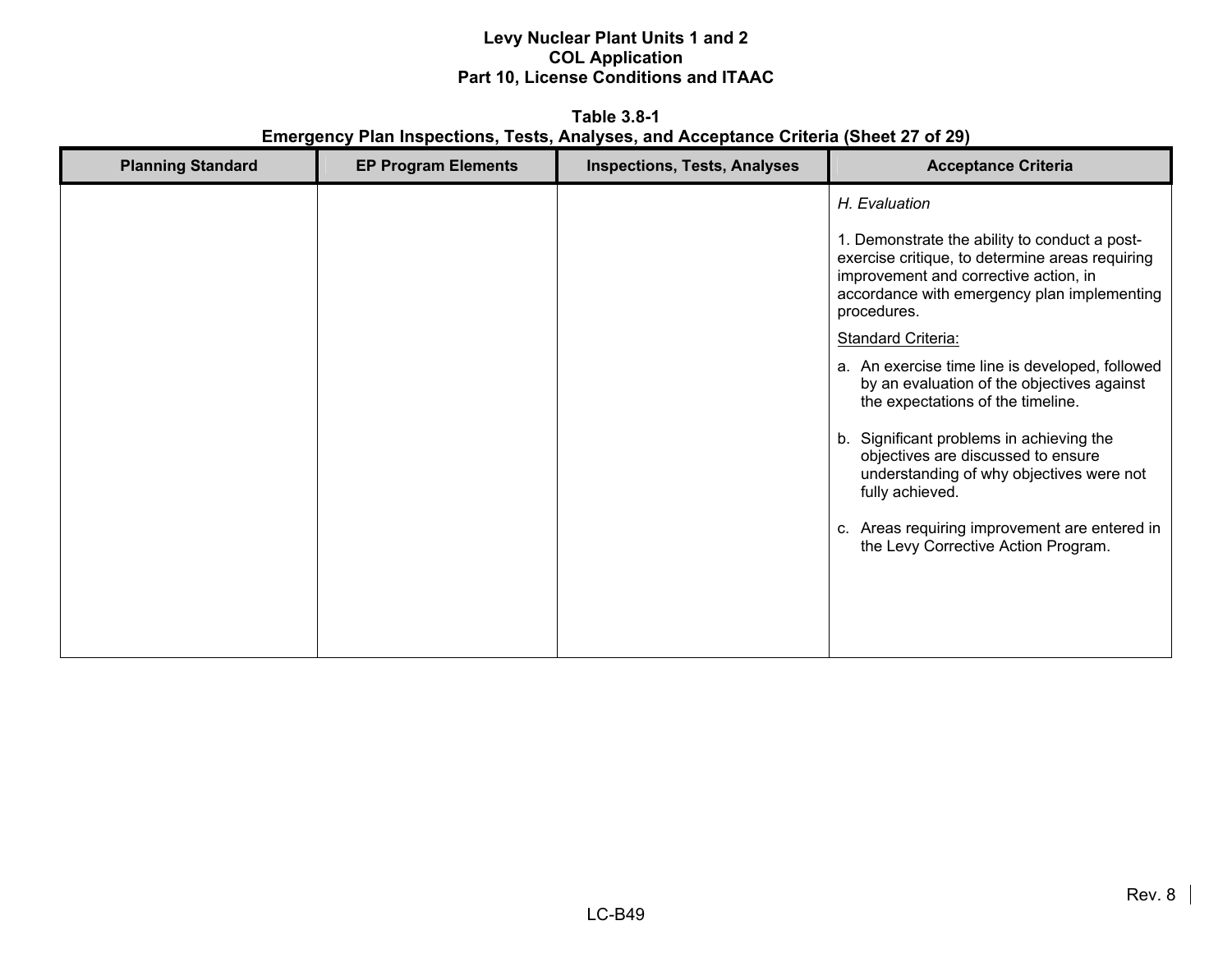**Table 3.8-1 Emergency Plan Inspections, Tests, Analyses, and Acceptance Criteria (Sheet 28 of 29)** 

| <b>Planning Standard</b>                                                                                                                          | <b>EP Program Elements</b>                                                                                                                                                 | <b>Inspections, Tests, Analyses</b>                                                                 | <b>Acceptance Criteria</b>                                                                                                                                                                                                                                                                                                                                                                                                                                                                                                                                                                                                    |
|---------------------------------------------------------------------------------------------------------------------------------------------------|----------------------------------------------------------------------------------------------------------------------------------------------------------------------------|-----------------------------------------------------------------------------------------------------|-------------------------------------------------------------------------------------------------------------------------------------------------------------------------------------------------------------------------------------------------------------------------------------------------------------------------------------------------------------------------------------------------------------------------------------------------------------------------------------------------------------------------------------------------------------------------------------------------------------------------------|
|                                                                                                                                                   |                                                                                                                                                                            |                                                                                                     | 12.1.2 Onsite emergency response personnel<br>are mobilized in sufficient numbers to fill<br>emergency response positions and<br>successfully perform assigned responsibilities<br>(see Note 1).                                                                                                                                                                                                                                                                                                                                                                                                                              |
|                                                                                                                                                   |                                                                                                                                                                            |                                                                                                     | 12.1.3 The exercise was completed within the<br>specified time periods of Appendix E to 10<br>CFR Part 50, offsite exercise objectives were<br>met, and there were no uncorrected offsite<br>exercise deficiencies, or a license condition<br>requires offsite deficiencies to be corrected<br>prior to operation above 5% of rated power as<br>described in 10 CFR 50.54(gg).<br>(Note 1: The assigned responsibilities for<br>onsite Emergency Response Organization<br>members are identified in Sections B.1 through<br>B.7 of the Levy COL Application Emergency<br>Plan and Emergency Plan Implementing<br>Procedures.) |
| 13.0 Radiological Emergency Response Training                                                                                                     |                                                                                                                                                                            |                                                                                                     |                                                                                                                                                                                                                                                                                                                                                                                                                                                                                                                                                                                                                               |
| 10 CFR 50.47(b)(15) $-$<br>Radiological emergency response<br>training is provided to those who<br>may be called on to assist in an<br>emergency. | 13.1 Site-specific emergency<br>response training has been<br>provided for those who may be<br>called upon to provide<br>assistance in the event of an<br>emergency. [O.1] | 13.1 An inspection of the emergency<br>response organization training<br>program will be performed. | 13.1 Site-specific emergency response training<br>has been provided for the:<br>• LNP emergency response organization,<br>and<br>• Offsite medical, local law enforcement                                                                                                                                                                                                                                                                                                                                                                                                                                                     |
|                                                                                                                                                   |                                                                                                                                                                            |                                                                                                     | and firefighter personnel<br>that may be called upon to provide assistance<br>in the event of an emergency as documented<br>on training records.                                                                                                                                                                                                                                                                                                                                                                                                                                                                              |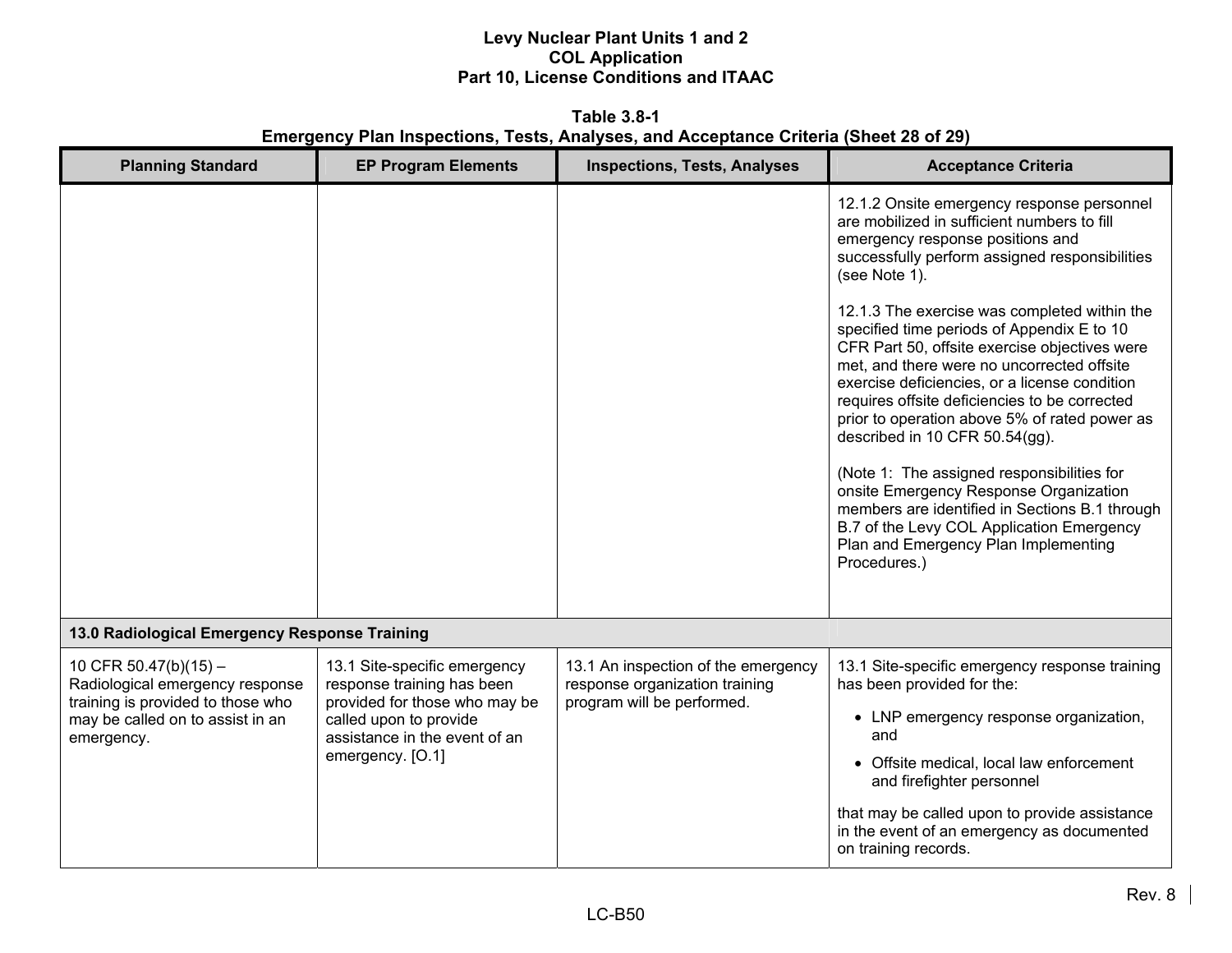|                                                                                       | Table 3.8-1 |  |  |  |
|---------------------------------------------------------------------------------------|-------------|--|--|--|
| Emergency Plan Inspections, Tests, Analyses, and Acceptance Criteria (Sheet 29 of 29) |             |  |  |  |

| <b>Planning Standard</b>                                                                                                                                                                                                                                                                                                | <b>EP Program Elements</b>                                                                                                                                                       | <b>Inspections, Tests, Analyses</b>                                                                            | <b>Acceptance Criteria</b>                                                                                                                                                                                   |
|-------------------------------------------------------------------------------------------------------------------------------------------------------------------------------------------------------------------------------------------------------------------------------------------------------------------------|----------------------------------------------------------------------------------------------------------------------------------------------------------------------------------|----------------------------------------------------------------------------------------------------------------|--------------------------------------------------------------------------------------------------------------------------------------------------------------------------------------------------------------|
|                                                                                                                                                                                                                                                                                                                         |                                                                                                                                                                                  | 14.0 Responsibility for the Planning Effort: Development, Periodic Review, and Distribution of Emergency Plans |                                                                                                                                                                                                              |
| 10 CFR 50.47(b)(16) -<br>Responsibilities for plan<br>development and review and for<br>distribution of emergency plans<br>are established, and planners are<br>properly trained.                                                                                                                                       | 14.1 The emergency response<br>plans have been forwarded to<br>all organizations and<br>appropriate individuals with<br>responsibility for implementation<br>of the plans. [P.5] | 14.1 An inspection of the distribution<br>list will be performed.                                              | 14.1 The LNP emergency response plan was<br>forwarded to Florida Emergency Management,<br>Citrus County Emergency Management, Levy<br>County Emergency Management and Marion<br>County Emergency Management. |
| <b>15.0 Implementing Procedures</b>                                                                                                                                                                                                                                                                                     |                                                                                                                                                                                  |                                                                                                                |                                                                                                                                                                                                              |
| 10 CFR Part 50, App. E.V - No<br>less than 180 days prior to the<br>scheduled issuance of an<br>operating license for a nuclear<br>power reactor or a license to<br>possess nuclear material, the<br>applicant's detailed implementing<br>procedures for its emergency plan<br>shall be submitted to the<br>Commission. | 15.1 The licensee has<br>submitted detailed<br>implementing procedures for its<br>emergency plan no less than<br>180 days prior to fuel load.                                    | 15.1 An inspection of the submittal<br>letter will be performed.                                               | 15.1 Date of submittal letter from the licensee<br>demonstrates that the detailed implementing<br>procedures for the onsite emergency plan were<br>submitted no less than 180 days prior to fuel<br>load.    |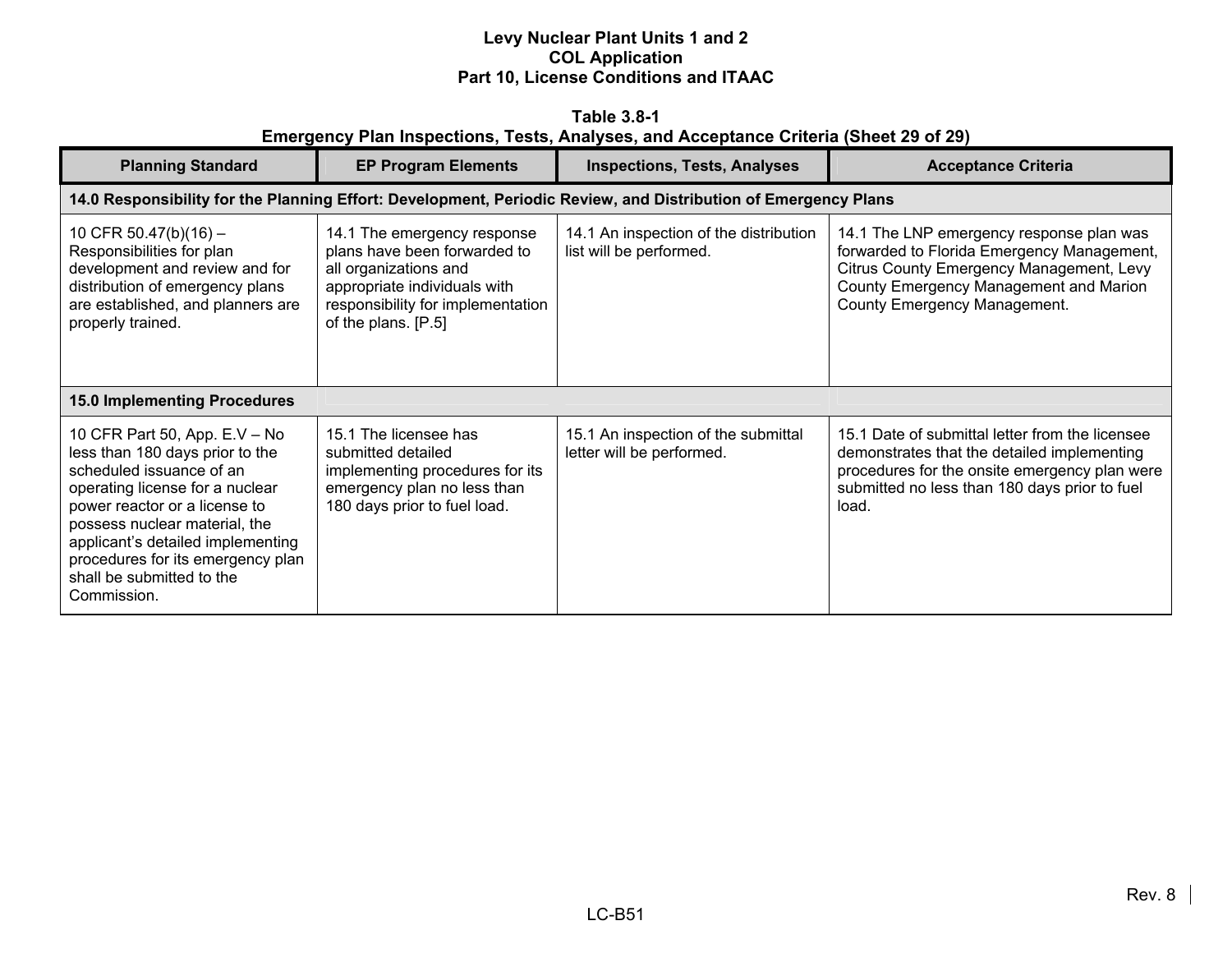#### **Table 3.8-2 Waterproof Membrane Inspections, Tests, Analyses, and Acceptance Criteria (Sheet 1 of 1)**

| <b>Design Commitment</b>                                      | <b>Inspections, Tests, Analyses</b>                                                                                                                                                              | <b>Acceptance Criteria</b>                                                                                                                                                                                                  |
|---------------------------------------------------------------|--------------------------------------------------------------------------------------------------------------------------------------------------------------------------------------------------|-----------------------------------------------------------------------------------------------------------------------------------------------------------------------------------------------------------------------------|
| The friction coefficient to resist sliding is $\geq$<br>0.55. | Testing will be performed to confirm<br>that the mudmat-waterproofing-RCC<br>interface beneath the Nuclear Island<br>basemat has a coefficient of friction to<br>resist sliding of $\geq 0.55$ . | A report exists and documents that the<br>as-built waterproof system (mudmat-<br>waterproofing-RCC interface) has a<br>coefficient of friction of $\geq 0.55$ as<br>demonstrated through material<br>qualification testing. |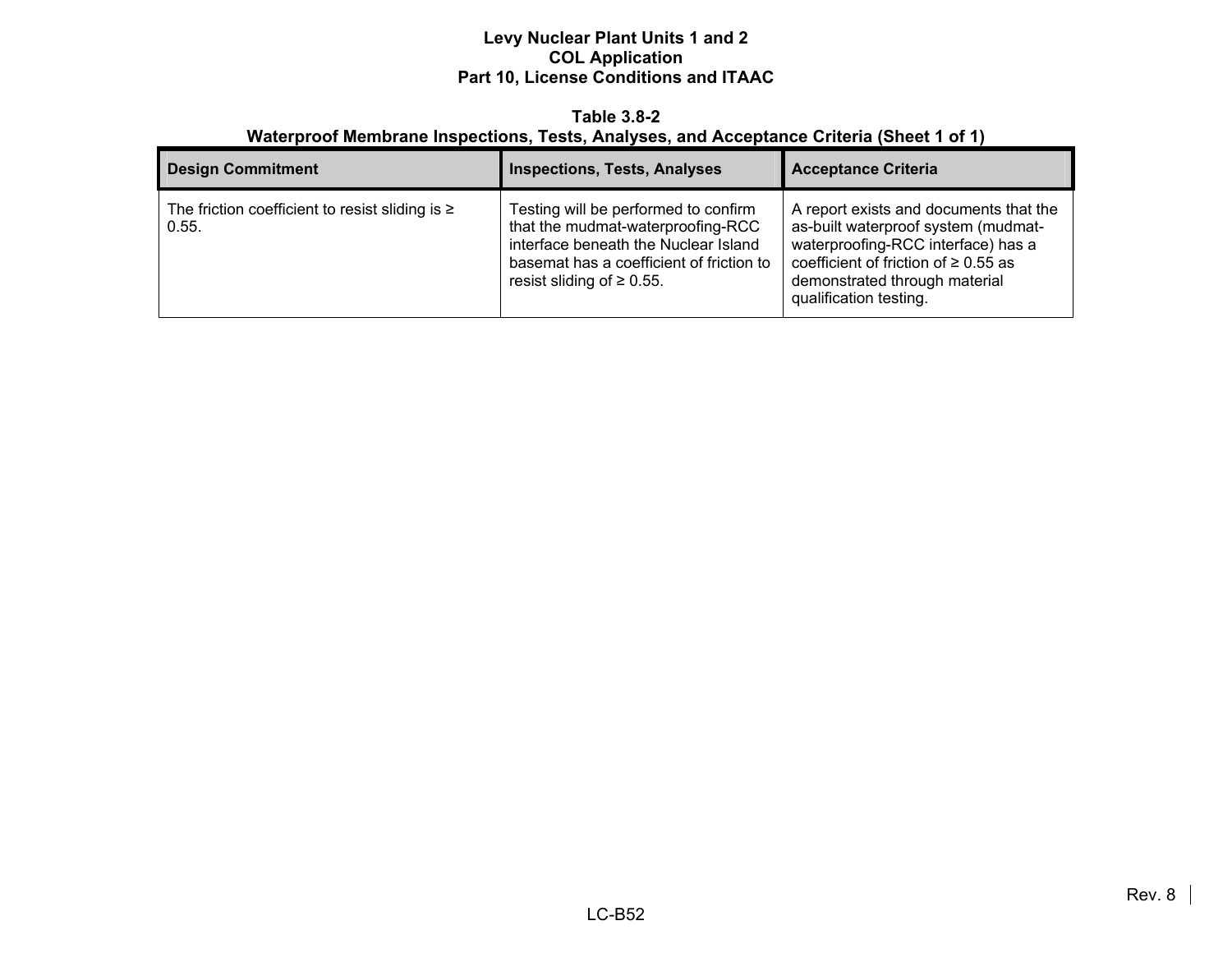**Table 3.8-3 Roller Compacted Concrete Inspections, Tests, Analyses, and Acceptance Criteria (Sheet 1 of 1)** 

| <b>Design Commitment</b>                                                                                                                                                                                                                                                                                                   | <b>Inspections, Tests, Analyses</b>                                                                                                                                                                                                                                                                                                                                                                                                                                                                                                                                                                                                                                                                                                             | <b>Acceptance Criteria</b>                                                                                                                                                                                                                                                                                                                                                                                                                                                                                                                                                                                                                                                                                                                                                                  |
|----------------------------------------------------------------------------------------------------------------------------------------------------------------------------------------------------------------------------------------------------------------------------------------------------------------------------|-------------------------------------------------------------------------------------------------------------------------------------------------------------------------------------------------------------------------------------------------------------------------------------------------------------------------------------------------------------------------------------------------------------------------------------------------------------------------------------------------------------------------------------------------------------------------------------------------------------------------------------------------------------------------------------------------------------------------------------------------|---------------------------------------------------------------------------------------------------------------------------------------------------------------------------------------------------------------------------------------------------------------------------------------------------------------------------------------------------------------------------------------------------------------------------------------------------------------------------------------------------------------------------------------------------------------------------------------------------------------------------------------------------------------------------------------------------------------------------------------------------------------------------------------------|
| The RCC Bridging mat is seismic Category I<br>and is designed and constructed to bridge over<br>the design basis karst feature when subjected<br>to design basis loads as specified in the<br>Design Description in FSAR Subsection<br>2.5.4.5.4 without loss of structural integrity and<br>the safety related functions. | i) An inspection of the bridging mat<br>placement will be performed.<br>Deviations in the RCC Bridging Mat<br>properties due to as-built conditions<br>that fall outside the range considered<br>in the design as described in FSAR<br>Subsection 2.5.4.5.4 will be analyzed<br>for the design basis karst feature<br>when subjected to design basis loads.<br>ii) An inspection of the RCC mix and<br>bedding mix constituents will be<br>performed in accordance with FSAR<br>Subsection 3.8.5.11.4. Deviations<br>from the design constituents will be<br>evaluated against the range of<br>properties established for these<br>materials during the design phase.<br>iii) An inspection of the as-built RCC<br>thickness will be performed. | i) A report exists which reconciles<br>deviations from design and placement<br>process of the RCC during construction<br>and concludes that the as-built RCC<br>bridging mat conforms to the approved<br>design and will bridge over a design<br>basis karst feature when subjected to<br>design basis loads specified in the<br>Design Description without loss of<br>structural integrity and the safety<br>related functions.<br>ii) A report exists which reconciles<br>deviations in mix constituents used in<br>construction and concludes that the as-<br>built RCC conforms to the design<br>requirements for these properties.<br>ii) A document exists that verifies that<br>the as-built thickness of the RCC<br>bridging mat is at least as thick as the<br>design requirement. |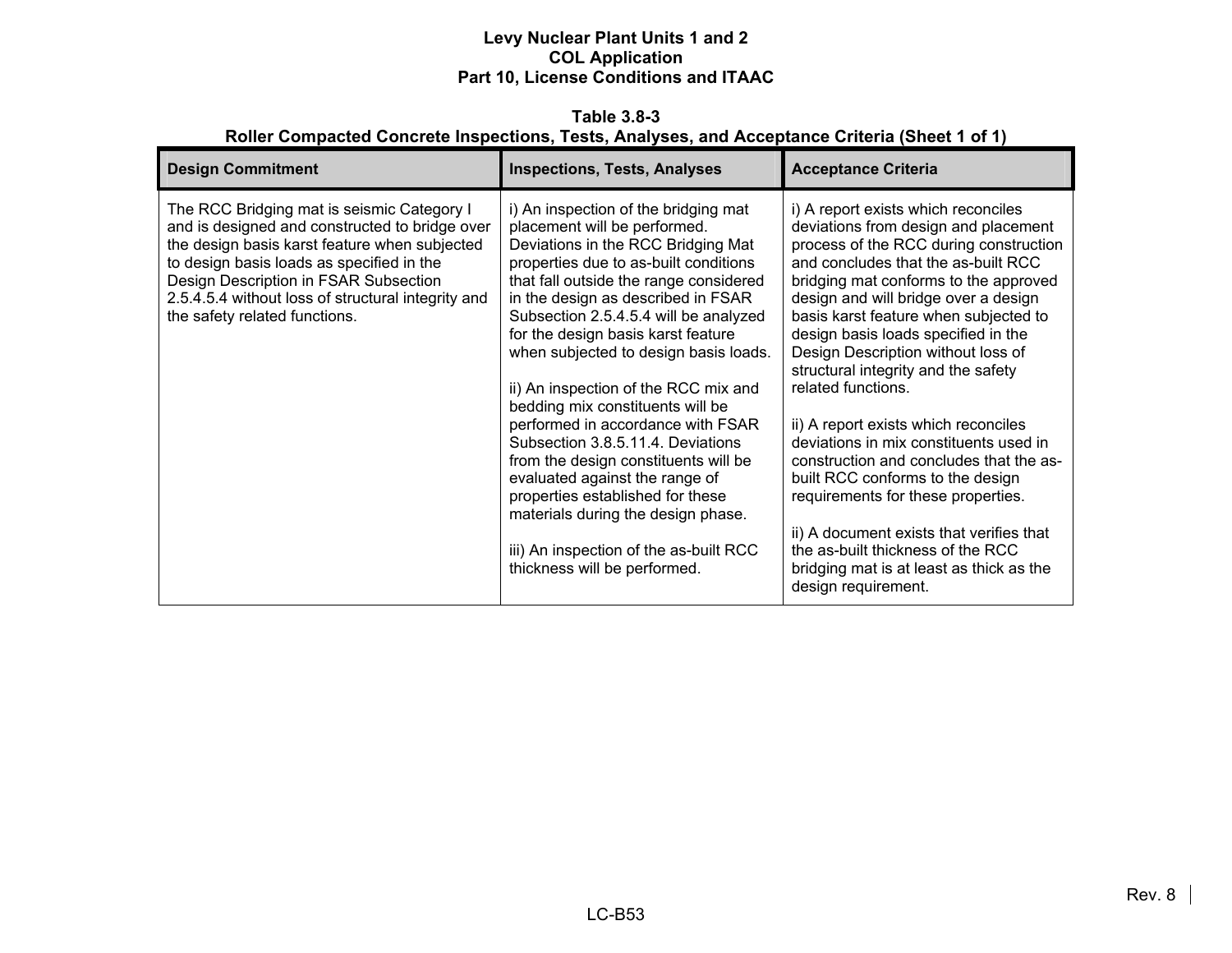#### **Table 3.8-4 Drilled Shaft Foundation Inspections, Tests, Analyses, and Acceptance Criteria (Sheet 1 of 1)**

| <b>Design Commitment</b>                                                                                                                                                                                                                                                                            | <b>Inspections, Tests, Analyses</b>                                                                                                                                                                                                                                                                    | <b>Acceptance Criteria</b>                                                                                                                                                                                                                                                                                                                                                                                  |
|-----------------------------------------------------------------------------------------------------------------------------------------------------------------------------------------------------------------------------------------------------------------------------------------------------|--------------------------------------------------------------------------------------------------------------------------------------------------------------------------------------------------------------------------------------------------------------------------------------------------------|-------------------------------------------------------------------------------------------------------------------------------------------------------------------------------------------------------------------------------------------------------------------------------------------------------------------------------------------------------------------------------------------------------------|
| Drilled Shaft Foundations for the Turbine,<br>Radwaste, and Annex Buildings will preclude<br>movement of the building foundations in<br>excess of the separation provided between the<br>structural elements of the Turbine, Radwaste,<br>and Annex buildings and the nuclear island<br>structures. | During construction, inspection of the<br>physical properties of the rock socket<br>for each drilled shaft will be performed<br>in accordance with LNP FSAR<br>Chapter 3 Subsection 3.8.5.9.<br>Inspection of the as-built drilled shaft<br>foundation physical arrangement will<br>also be performed. | A report exists that reconciles the<br>during construction physical properties<br>of the rock socket for each drilled shaft<br>and the as-built physical arrangement<br>of the Turbine, Radwaste, and Annex<br>Buildings' drilled shaft foundations with<br>design specifications and drawings.<br>The report concludes that the as-built<br>drilled shaft foundation conforms to the<br>design commitment. |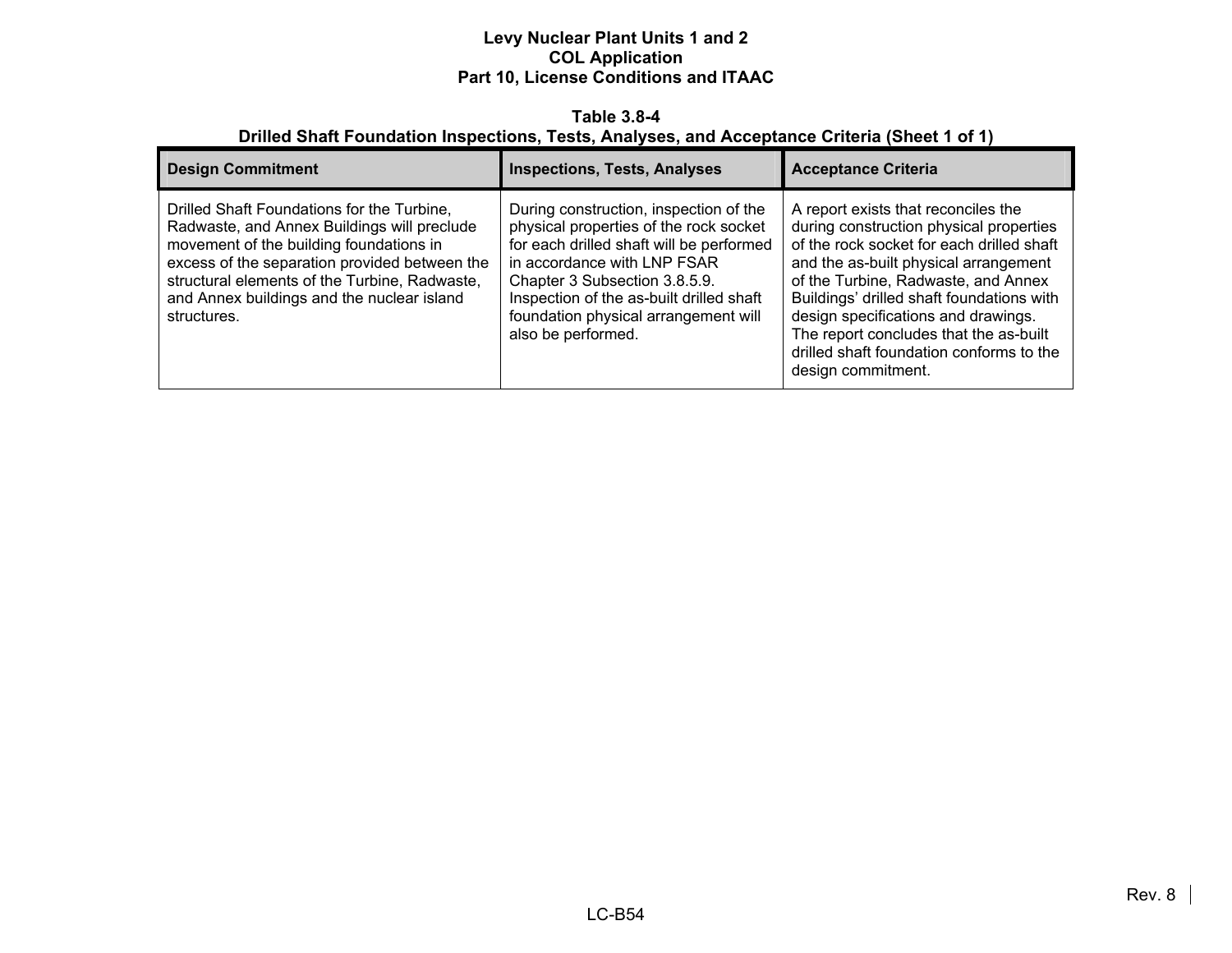**Table 3.8-5 Pipe Rupture Hazards Analysis (Sheet 1 of 1)** 

| <b>Design Commitment</b>                                                                                                                                                                                                                                                                                                  | <b>Inspections, Tests, Analyses</b>                                                                                                                                                                                                                                                                                                                                                                                                                                                                                                                                                                       | <b>Acceptance Criteria</b>                                                                                                                                                                                                                                                                       |
|---------------------------------------------------------------------------------------------------------------------------------------------------------------------------------------------------------------------------------------------------------------------------------------------------------------------------|-----------------------------------------------------------------------------------------------------------------------------------------------------------------------------------------------------------------------------------------------------------------------------------------------------------------------------------------------------------------------------------------------------------------------------------------------------------------------------------------------------------------------------------------------------------------------------------------------------------|--------------------------------------------------------------------------------------------------------------------------------------------------------------------------------------------------------------------------------------------------------------------------------------------------|
| Systems, structures, and components (SSCs),<br>that are required to be functional during and<br>following a design basis event shall be<br>protected against or qualified to withstand the<br>dynamic and environmental effects associated<br>with analyses of postulated failures in high and<br>moderate energy piping. | Inspection of the as-designed pipe<br>rupture hazard analysis report will be<br>conducted. The report documents the<br>analyses to determine where<br>protection features are necessary to<br>mitigate the consequence of a pipe<br>break. Pipe break events involving<br>high-energy fluid systems are<br>analyzed for the effects of pipe whip,<br>jet impingement, flooding, room<br>pressurization, and temperature<br>effects. Pipe break events involving<br>moderate-energy fluid systems are<br>analyzed for wetting from spray,<br>flooding, and other environmental<br>effects, as appropriate. | An as-designed pipe rupture hazard<br>analysis report exists and concludes<br>that the analysis performed for high<br>and moderate energy piping confirms<br>the protection of systems, structures,<br>and components required to be<br>functional during and following a design<br>basis event. |